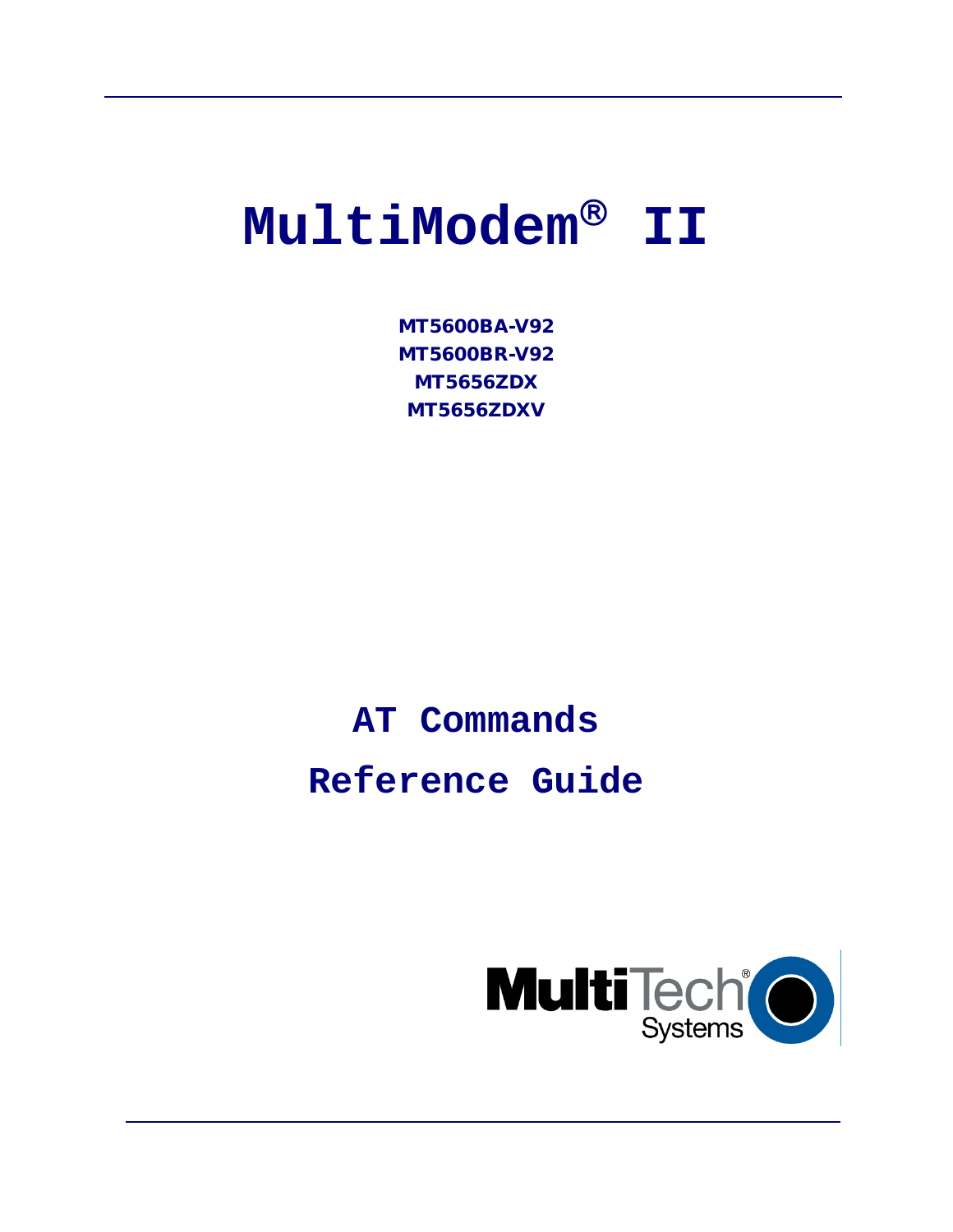#### **AT Commands Reference Guide Products: MT5600BA-V92, MT5600BR-V92, MT5656ZDX, MT5656ZDX-V PN S000273G**

#### **Copyright**

All rights reserved. This publication may not be reproduced.

Copyright © 2002–2009 by Multi-Tech Systems, Inc.

Multi-Tech Systems, Inc. makes no representations or warranties with respect to the contents hereof and specifically disclaims any implied warranties of merchantability or fitness for any particular purpose. Furthermore, Multi-Tech Systems, Inc. reserves the right to revise this publication and to make changes in the content hereof without obligation of Multi-Tech Systems, Inc. to notify any person or organization of such revisions or changes.

| <b>Record of Revisions</b> |          |                                                                                                                                                                                                                                                           |
|----------------------------|----------|-----------------------------------------------------------------------------------------------------------------------------------------------------------------------------------------------------------------------------------------------------------|
| <b>Revision</b>            | Date     | <b>Description</b>                                                                                                                                                                                                                                        |
| D                          | 12/13/04 | Add note to synchronous clock that Synchronous Online (&M1) must be enabled before<br>you can set the synchronous clock. Updated voice commands. Add V.25bis commands.                                                                                    |
| Е                          | 05/18/06 | Add MT5600BR-V92 as a model covered by this command quide. Removed MT5600BL<br>as a model covered in this manual; for MT5600BL, use Rev. D of this manual.                                                                                                |
| F                          | 04/18/07 | Updated the Technical Support contact list.                                                                                                                                                                                                               |
| G                          | 10/06/09 | Changed range of +VGR to 0-255 with default at 128. Added & EN5 value to & EN Modem-<br>Initiated Flow Control. Note that L5 is not supported by the MT5656ZDX. Rewrite the<br>Escape directions on page 4 and 16 (changed ATH <cr> to AT<cr>).</cr></cr> |

#### **Trademarks**

MultiModemII, Multi-Tech, and the Multi-Tech logo are trademarks or registered trademarks of Multi-Tech Systems, Inc. Other products or brands referenced in this publication are trademarks or registered trademarks of their respective companies or corporations.

#### **Contacting Multi-Tech Support**

In order to better serve our customers, manage support requests and shorten resolution times, we have created the online web portal allowing you to submit questions regarding Multi-Tech products directly to our technical support team. Get answers to your most complex questions, ranging from implementation, troubleshooting, product configuration, firmware upgrades and much more.

To create an account and submit a Support Case on the Portal, visit support.multitech.com

#### **Online Web Portal** support.multitech.com

The Knowledge Base provides immediate answers to your questions and gives you access to support resolutions for all Multi-Tech products. Visit our support area on the website for other support services.

#### **Knowledge Base and Support Services** [www.multitech.com/en\\_US/SUPPORT](http://www.multitech.com/en_US/SUPPORT)

#### **Technical Support**

Business Hours: M-F, 9am to 5pm CST

**Country** By Email By Enter By Phone **By Phone**<br>
Europe, Middle East, Africa: support@multitech.co.uk +(44) 118 959 7774 Europe, Middle East, Africa: [support@multitech.co.uk](mailto:support@multitech.co.uk)<br>U.S., Canada, all others: support@multitech.com

(800) 972-2439 or (763) 717-5863

#### **Warranty**

To read the warranty statement for your product, please visit: http://www.multitech.com/en\_US/COMPANY/Policies/warranty/

#### **World Headquarters**

Multi-Tech Systems, Inc. 2205 Woodale Drive Mounds View, Minnesota 55112 Phone: 763-785-3500 or 800-328-9717 Fax: 763-785-9874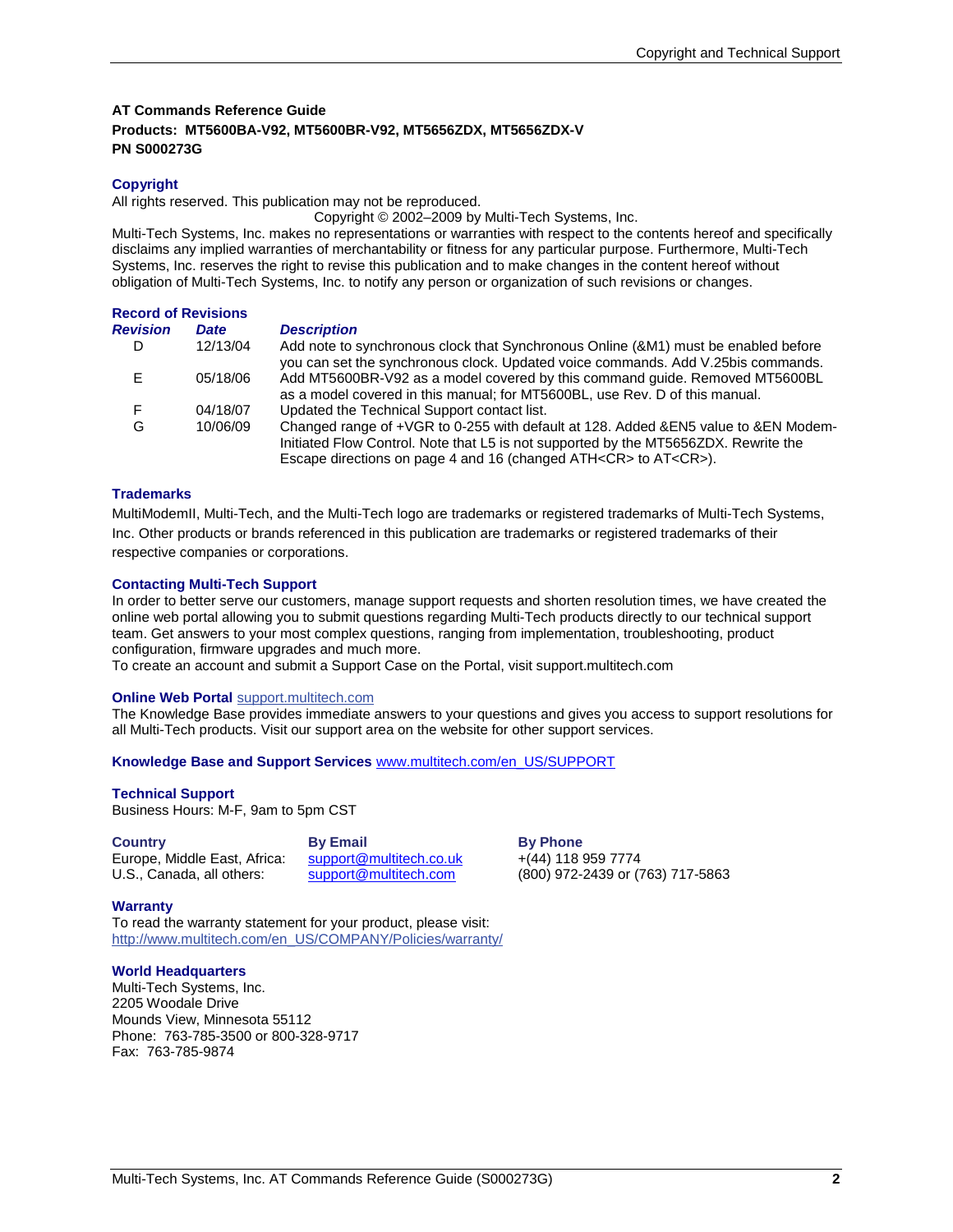# Table of Contents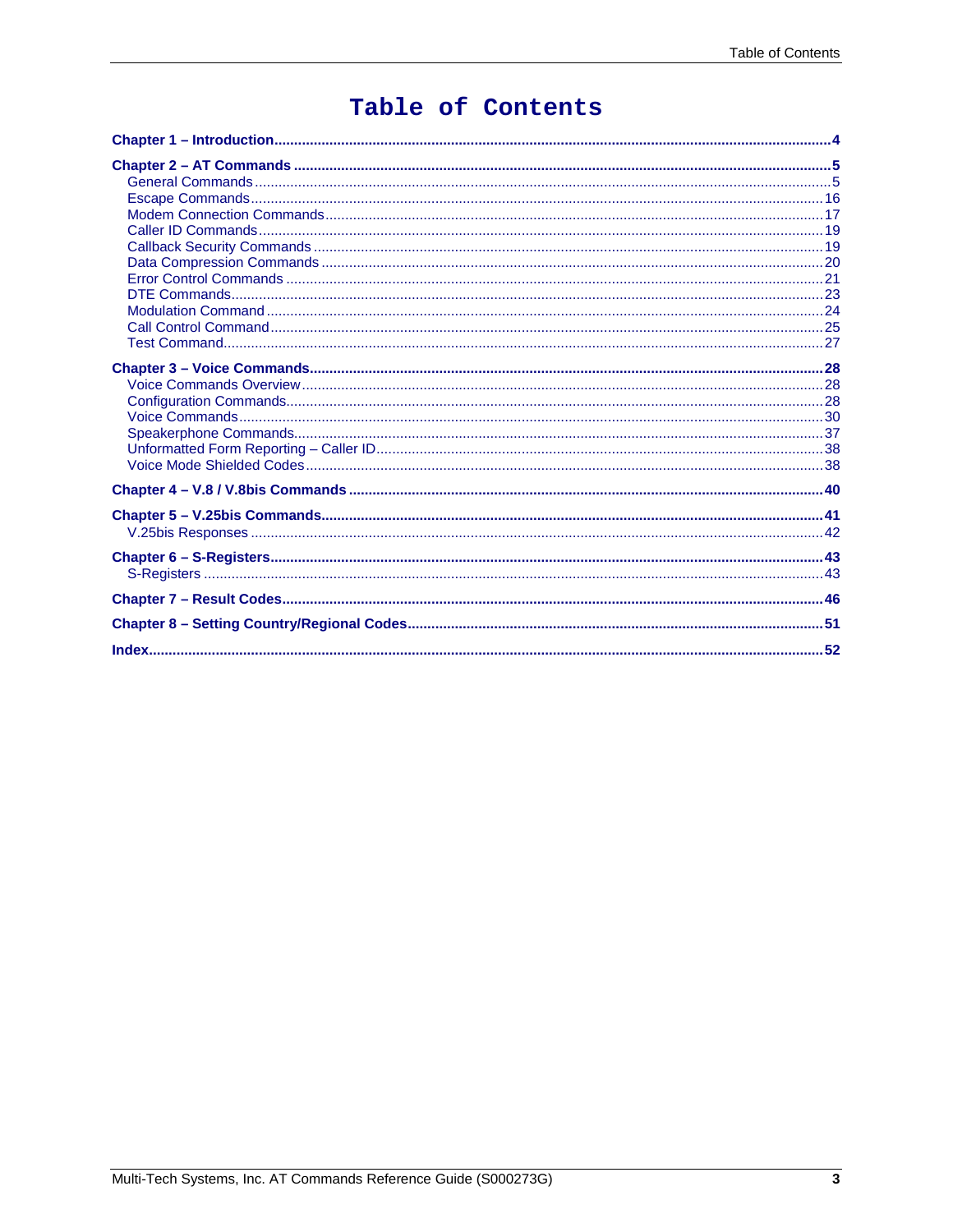# **Chapter 1 – Introduction**

AT commands are used to control the operation of your modem. They are so called because each command must be preceded by the characters *AT* to get the ATtention of the modem.

#### **AT commands can be issued only when the modem is in command mode or online command mode.**

- The modem is in *command mode* whenever it is not connected to another modem.
- The modem is in *data mode* whenever it is connected to another modem and ready to exchange data.
- *Online command mode* is a temporary state in which you can issue commands to the modem while connected to another modem.

To put the modem into online command mode from data mode, you must issue an escape sequence: Type **+++** and wait for the OK response. Then issue the following command **AT<CR>**. <CR> indicates that you must click Enter). To return to data mode from online command mode, type the command **ATO**.

To send AT commands to the modem you must use a communications program, such as PhoneTools, a communications program included with your modem, or HyperTerminal in Windows 95, 98, NT 4.0, Me, 2000, XP. You can issue commands to the modem either directly or by typing them in the terminal window of the communications program. You issue them indirectly by configuring the operating system or communications program to send the commands automatically. Fortunately, communications programs make daily operation of modems effortless by hiding the commands from the user. Most users, therefore, need to use AT commands only when reconfiguring the modem; e.g., to turn autoanswer on or off.

The format for entering an AT command is **ATX***n*, where **X** is the command and *n* is the value for the command, sometimes called the command parameter. The value is always a number. If the value is zero, you can omit it from the command. Thus, **AT&W** is equivalent to **AT&W0**.

Most commands have a default value, which is the value that is set at the factory. Default values are provided with each command in the AT Commands section.

#### **You must press Enter to send the command to the modem.**

Any time the modem receives a command, it sends a response known as a result code. The most common result codes are *OK*, *ERROR*, and *CONNECT.* For a table of valid result codes, see the "Result Codes" sections of this manual.

#### **You can issue several commands in one line, in what is called a command string.**

The command string begins with **AT** and ends when you press Enter. Spaces to separate the commands are optional; they are ignored by the command interpreter. The most familiar command string is the initialization string, which is used to configure the modem when it is turned on or reset, or when your communications software calls another modem.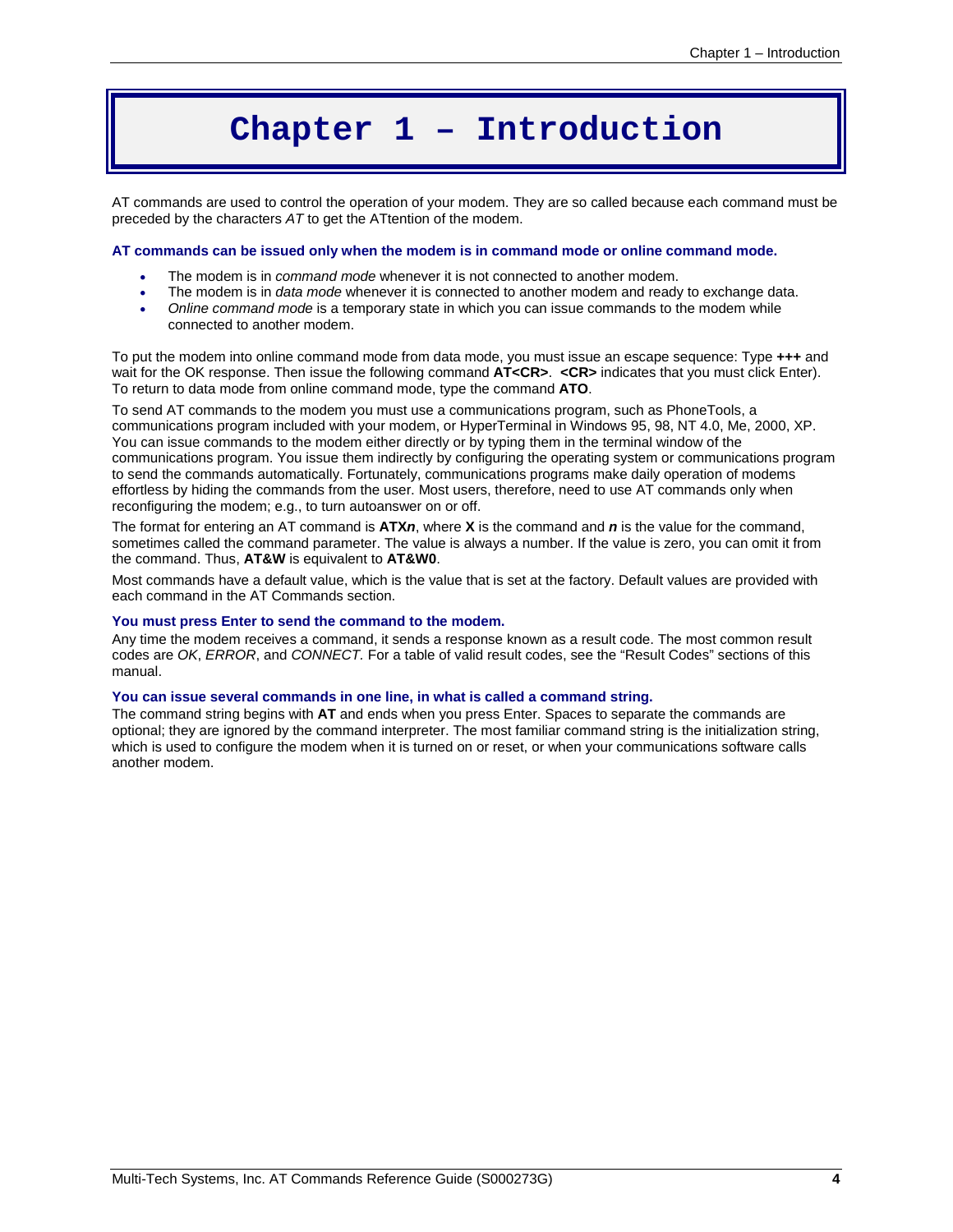# **Chapter 2 – AT Commands**

# **General Commands**

| <b>Command:</b><br><b>Values:</b><br><b>Description:</b>             | <b>AT</b>    | <b>Attention Code</b><br>n/a<br>The attention code precedes all command lines except A/ and the escape sequence.                                                                                                                                                                                                                                                                                                                                                                                                                                                                                                                                                                                                                                                                                                                                                                                                                                                                                                                                                                                                                                                                                                                                                                                                                                                                                                                                                                                                                                                                                     |  |  |  |  |
|----------------------------------------------------------------------|--------------|------------------------------------------------------------------------------------------------------------------------------------------------------------------------------------------------------------------------------------------------------------------------------------------------------------------------------------------------------------------------------------------------------------------------------------------------------------------------------------------------------------------------------------------------------------------------------------------------------------------------------------------------------------------------------------------------------------------------------------------------------------------------------------------------------------------------------------------------------------------------------------------------------------------------------------------------------------------------------------------------------------------------------------------------------------------------------------------------------------------------------------------------------------------------------------------------------------------------------------------------------------------------------------------------------------------------------------------------------------------------------------------------------------------------------------------------------------------------------------------------------------------------------------------------------------------------------------------------------|--|--|--|--|
| <b>Command:</b><br><b>Values:</b><br><b>Description:</b>             |              | <b>Enter Key</b><br>na<br>Press the ENTER or RETURN key to execute most commands.                                                                                                                                                                                                                                                                                                                                                                                                                                                                                                                                                                                                                                                                                                                                                                                                                                                                                                                                                                                                                                                                                                                                                                                                                                                                                                                                                                                                                                                                                                                    |  |  |  |  |
| <b>Command:</b><br><b>Values:</b><br><b>Description:</b>             | A            | <b>Answer</b><br>na<br>Answers an incoming call before the final ring.                                                                                                                                                                                                                                                                                                                                                                                                                                                                                                                                                                                                                                                                                                                                                                                                                                                                                                                                                                                                                                                                                                                                                                                                                                                                                                                                                                                                                                                                                                                               |  |  |  |  |
| <b>Command:</b><br><b>Values:</b><br><b>Description:</b>             | $\mathsf{A}$ | <b>Repeat Last Command</b><br>n/a<br>Repeats the last command string. Do not precede this command with AT. Do not press<br><b>ENTER</b> to execute.                                                                                                                                                                                                                                                                                                                                                                                                                                                                                                                                                                                                                                                                                                                                                                                                                                                                                                                                                                                                                                                                                                                                                                                                                                                                                                                                                                                                                                                  |  |  |  |  |
| <b>Command:</b><br>Values:<br>Default:<br><b>Description:</b>        | Bn           | <b>Communication Standard Setting</b><br>$n = 0$ or 1<br>1<br>Selects ITU-T V.22 mode when the modem is at 300 or 1200 bps.<br>B0<br>Selects Bell 212A when the modem is at 300 or 1200 bps.<br>В1                                                                                                                                                                                                                                                                                                                                                                                                                                                                                                                                                                                                                                                                                                                                                                                                                                                                                                                                                                                                                                                                                                                                                                                                                                                                                                                                                                                                   |  |  |  |  |
| <b>Command:</b><br><b>Values:</b><br>Default:<br><b>Description:</b> | <b>Ds</b>    | <b>Dial</b><br>s = dial string (phone number and dial modifiers)<br>none<br>Dials telephone number s, where s may be up to 40 characters long and include the<br>following dial string modifiers.<br>0-9<br>Digits 0 through 9<br>$\pmb{\ast}$<br>The "star" digit (tone dialing only)<br>The "pound" digit (tone dialing only)<br>#<br>A-D<br>A, B, C, D tone digits. Country specific; some countries may prohibit these digits.<br>Redials last number. (Must be placed immediately after ATD.)<br>L<br>P<br>Selects pulse-dialing until a T is encountered. Affects current/subsequent dialing.<br>т<br>Select tone-dialing until a P is encountered. Affects current/subsequent dialing.<br>W<br>Wait for a new dial tone before continuing to dial. (X2 or X4 must be selected.)<br>Pause during dialing for time set in S-Register S8.<br>,<br>Return to command mode after dialing. (Place at end of dial string.)<br>Hook flash. Causes the modem to go quicking on-hook then back off-hook.<br>@<br>Wait for silence. Causes the modem to wait for 5 seconds of silence before<br>processing the next part of the command. If silence is not detected within the<br>time set in S-Register S7, the modem returns a NO ANSWER or BUSY code.<br>٨<br>Toggle data calling tone on or off. Applies only to current dialing attempt.<br>&<br>Detect credit card "bong" tone. If the tone is not detected within the time specified<br>by S7 (US models), the modem aborts the rest of the sequence and hangs up.<br>The character should follow the phone number and precede the user's calling |  |  |  |  |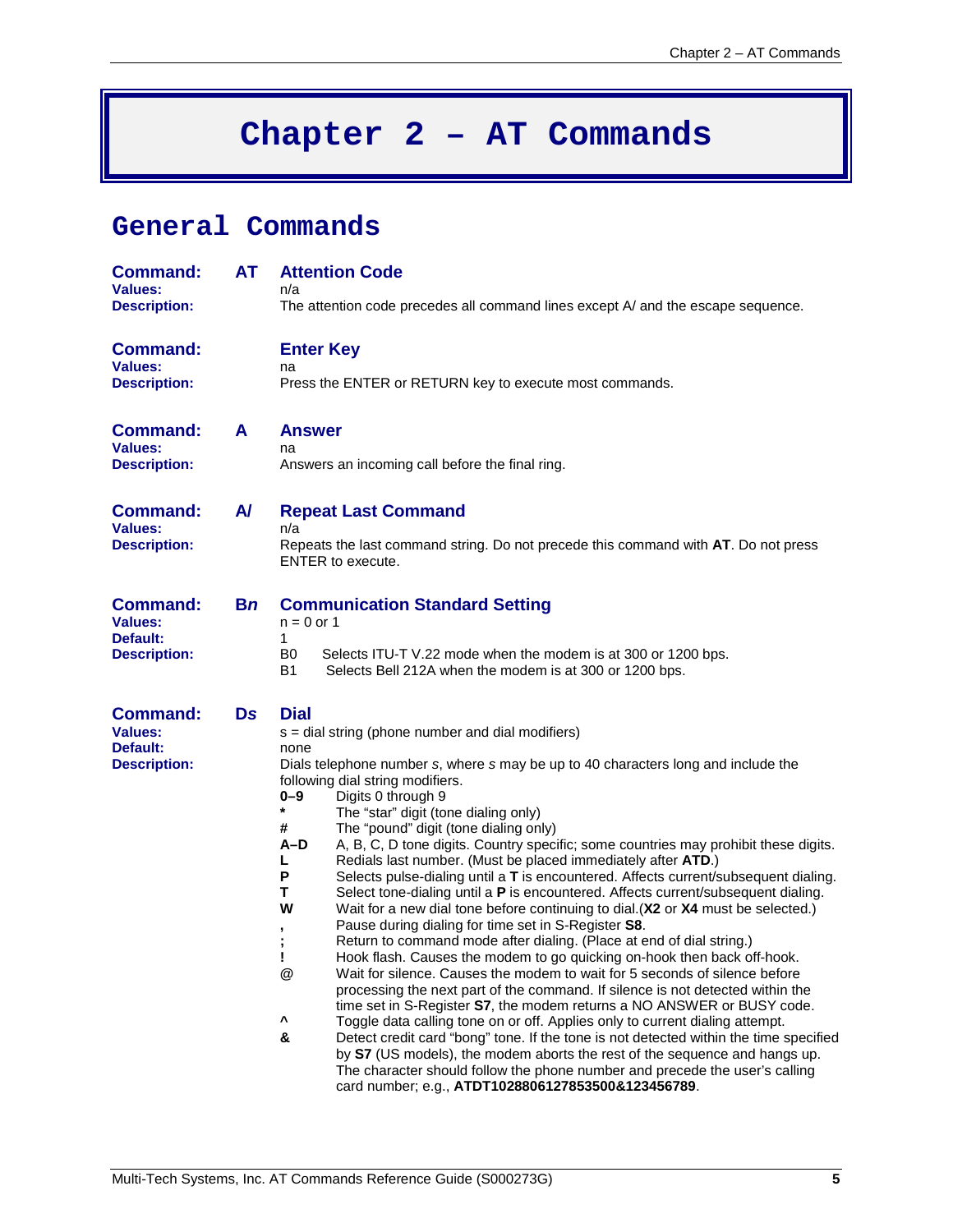| <b>Command:</b><br><b>Values:</b><br>Default:<br><b>Description:</b> |                | <b>DS=n Dial Stored Telephone Number</b><br>$n = 0 - 3$<br>none<br>Dials a number previously stored in directory number n by the &Zn=x command.<br>Example: ATDS=3.                                                                                                                                                                                                     |  |  |
|----------------------------------------------------------------------|----------------|-------------------------------------------------------------------------------------------------------------------------------------------------------------------------------------------------------------------------------------------------------------------------------------------------------------------------------------------------------------------------|--|--|
| <b>Command:</b><br><b>Values:</b><br>Default:                        | En             | <b>Echo Command Mode Characters</b><br>$n = 0$ or 1<br>1                                                                                                                                                                                                                                                                                                                |  |  |
| <b>Description:</b>                                                  |                | E <sub>0</sub><br>Does not echo keyboard input to the terminal.<br>E1<br>Does echo keyboard input to the terminal.                                                                                                                                                                                                                                                      |  |  |
| <b>Command:</b><br><b>Values:</b><br>Default:                        | Hn             | <b>Hook Control</b><br>$n = 0$ or 1<br>0                                                                                                                                                                                                                                                                                                                                |  |  |
| <b>Description:</b>                                                  |                | H0<br>Goes on-hook (hang up) and terminate any &T test in progress.<br>H1<br>Goes off-hook (make the phone line busy); enters command mode.                                                                                                                                                                                                                             |  |  |
| <b>Command:</b><br><b>Values:</b>                                    | $\mathsf{In}$  | <b>Information Request</b><br>$n = 0 - 6$                                                                                                                                                                                                                                                                                                                               |  |  |
| Default:<br><b>Description:</b>                                      |                | None<br>Displays the product code. Example: MT5600BA-V92.<br>10<br>Calculates ROM checksum; displays the least significant byte in decimal format.<br>$\mathsf{I}$<br>12<br>Calculates ROM checksum and compares it to the prestored checksum, displays<br>OK if they match or ERROR if they don't match.<br>13<br>Displays the firmware version and application codes. |  |  |
|                                                                      |                | Displays the OEM-defined identifier string in either binary or ASCII format.<br>14<br>15<br>Displays the regional or country code. Example: 098.<br>16<br>Displays the modem data pump model and internal code version.                                                                                                                                                 |  |  |
| <b>Command:</b>                                                      | L <sub>5</sub> | <b>Lists Current Operating Parameters</b><br>Note: L5 is not supported by the MT5656ZDX. Use &V).                                                                                                                                                                                                                                                                       |  |  |
| Value:<br>Default:<br><b>Description:</b>                            |                | 5<br>None<br>Displays the current values for the error correction, flow control, data compression, and<br>serial port speed commands. Example:<br>atL5<br>&E2 &E3 &E15 \$SB115200<br>OK                                                                                                                                                                                 |  |  |
|                                                                      |                | Note: Use the &V command to display the other parameters.                                                                                                                                                                                                                                                                                                               |  |  |
| <b>Command:</b><br>Values:<br>Default:                               |                | <b>Mn</b> Monitor Speaker Mode<br>$n=0, 1, 2, or 3$                                                                                                                                                                                                                                                                                                                     |  |  |
| Description:                                                         |                | 1<br>M0<br>Speaker is always off.<br>Speaker is on until the carrier signal is detected.<br>M1<br>Speaker is always on when the modem is off-hook.<br>M2<br>MЗ<br>Speaker is off when receiving carrier and during dialing, but on during answering.                                                                                                                    |  |  |
| <b>Command:</b><br><b>Values:</b><br>Default:                        | On.            | <b>Return Online to Data Mode</b><br>0 or 1<br>None                                                                                                                                                                                                                                                                                                                     |  |  |
| <b>Description:</b>                                                  |                | Exit online command mode and return to online data mode without a retrain.<br>O0<br>Normally used after a +++ escape (see +++ escape sequence).<br>O <sub>1</sub><br>Exit online command mode and return to online data mode after a retrain.                                                                                                                           |  |  |
| <b>Command:</b>                                                      | P              | <b>Pulse Dialing</b>                                                                                                                                                                                                                                                                                                                                                    |  |  |
| <b>Values:</b><br>Default:<br><b>Description:</b>                    |                | P, T<br>т<br>Forces pulse (non-touch-tone) dialing until a T command or T dial modifier is received.                                                                                                                                                                                                                                                                    |  |  |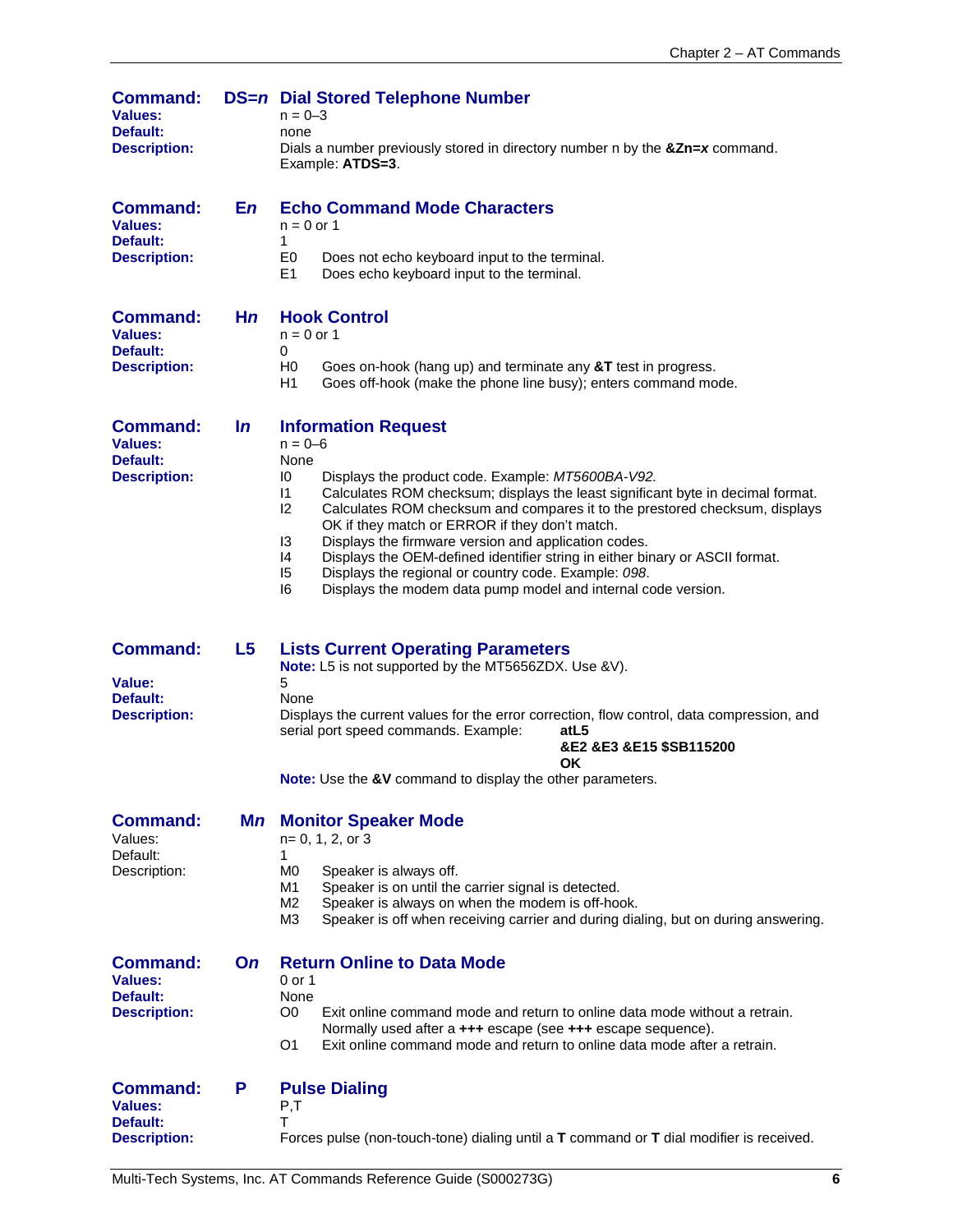| <b>Command:</b><br><b>Values:</b><br>Default:<br><b>Description:</b> | Qn        | <b>Result Codes Enable/Disable</b><br>$n = 0$ or 1<br>0<br>Enables result codes.<br>Q0<br>Q1<br>Disables result codes                                                                                                                                                                                                                                                                                                                                                                                                                                                                                                                                                                                                                                    |  |  |  |
|----------------------------------------------------------------------|-----------|----------------------------------------------------------------------------------------------------------------------------------------------------------------------------------------------------------------------------------------------------------------------------------------------------------------------------------------------------------------------------------------------------------------------------------------------------------------------------------------------------------------------------------------------------------------------------------------------------------------------------------------------------------------------------------------------------------------------------------------------------------|--|--|--|
| <b>Command:</b><br><b>Values:</b><br>Default:<br><b>Description:</b> | <b>Sr</b> | <b>Select Register</b><br>r is the S-Register number<br>None<br>Selects register Sr as the last register accessed; e.g., S0. The command AT? can then be<br>used to read the register, and the command $AT=n$ can then be used to set the register to<br>value <i>n</i> .                                                                                                                                                                                                                                                                                                                                                                                                                                                                                |  |  |  |
| <b>Command:</b><br><b>Values:</b><br>Default:<br><b>Description:</b> | $Sr=n$    | <b>Set Register Value</b><br>$r$ is the S-Register number; $n$ varies<br>None<br>Sets value of register $Sr$ to $n$ , where $n$ is entered in decimal format; e.g., $SO=1$ .<br>If the short form $AT=n$ is used, the value is written to the last accessed S-Register.                                                                                                                                                                                                                                                                                                                                                                                                                                                                                  |  |  |  |
| <b>Command:</b><br><b>Values:</b><br>Default:<br><b>Description:</b> | Sr?       | <b>Read Register Value</b><br>$r$ is the S-Register number<br>None<br>Reads value of register Sr and displays it in 3-digit decimal format. S2? gives the<br>response 043. If the short form AT? is used, the last accessed S-Register is read.                                                                                                                                                                                                                                                                                                                                                                                                                                                                                                          |  |  |  |
| <b>Command:</b><br><b>Values:</b><br>Default:<br><b>Description:</b> | т         | <b>Tone Dialing</b><br>P,T<br>т<br>Forces DTMF (touch-tone) dialing until a P command or P dial modifier is received.                                                                                                                                                                                                                                                                                                                                                                                                                                                                                                                                                                                                                                    |  |  |  |
| <b>Command:</b><br><b>Values:</b><br>Default:<br><b>Description:</b> | Vn        | <b>Result Code Format</b><br>$n = 0$ or 1<br>1<br>V <sub>0</sub><br>Displays result codes as digits (terse response).<br>V <sub>1</sub><br>Displays result codes as words (verbose response)                                                                                                                                                                                                                                                                                                                                                                                                                                                                                                                                                             |  |  |  |
| <b>Command:</b><br><b>Values:</b><br>Default:<br><b>Description:</b> | <b>Wn</b> | <b>Connect Message Control</b><br>$n = 0, 1, or 2$<br>0<br>W <sub>0</sub><br>The CONNECT result code reports the serial port speed only.<br>W <sub>1</sub><br>The CONNECT result code reports the line speed, the error correction protocol,<br>and the serial port speed, respectively.<br>The CONNECT result code reports the line speed only.<br>W <sub>2</sub><br>Note: See also the W command                                                                                                                                                                                                                                                                                                                                                       |  |  |  |
| <b>Command:</b><br>Values:<br>Default:<br>Description:               | <b>Xn</b> | <b>Result Code Selection</b><br>$n = 0 - 4$<br><b>Country Dependent</b><br>Selects the result message subset that the modem will use to inform the computer of the<br>results of commands.<br>X0<br>Sends OK, CONNECT, RING, NO CARRIER, ERROR and NO ANSWER; does not<br>look for dial tone or busy signal.<br>X1<br>Sends X0 messages and connect speed; doesn't look for dial tone or busy signal.<br>X2<br>Sends X1 messages with NO DIALTONE; does not look for busy signal.<br>X3<br>Sends X1 messages with BUSY; does not look for dial tone.<br>X4<br>Sends all messages, including NO DIALTONE and BUSY.<br>Note: In fax mode, the only message sent to indicate a connection is CONNECT without<br>a speed indication. See also the W command. |  |  |  |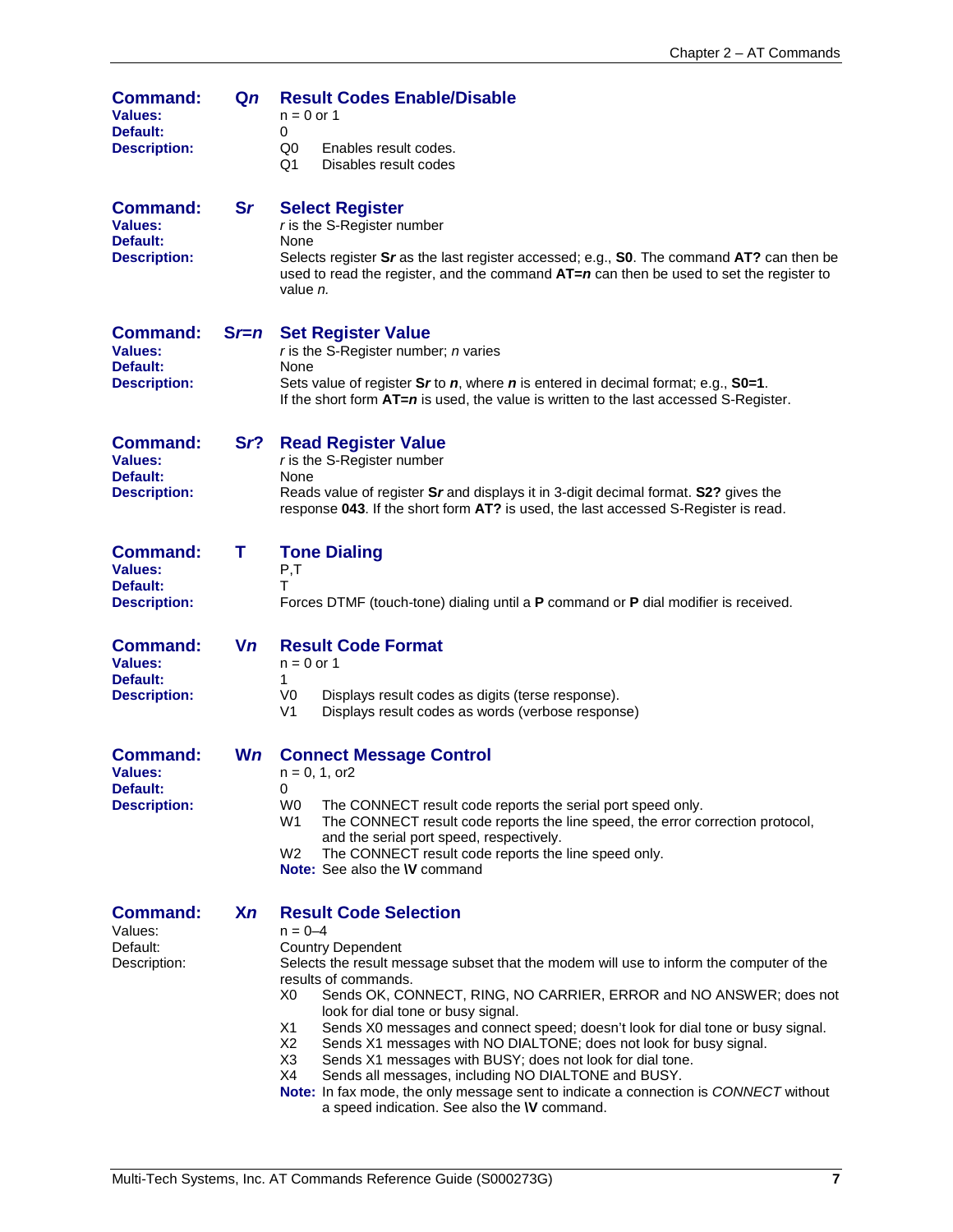| <b>Command:</b><br><b>Values:</b><br>Default:<br><b>Description:</b> | $\mathbf{Z}$ n | <b>Modem Reset</b><br>$n = 0$ or 1<br>None<br>The modem performs a soft reset and restores (recalls) the configuration profile according<br>to the parameter supplied. If no parameter is specified, zero is assumed.<br>Z0<br>Resets modem and restores Profile 0.<br>Z1<br>Resets modem and restores Profile 1.<br><b>Note:</b> See also the &F and &W commands.                                                                                                                                                                                                                                                                                                                                                                                                                                                                                                                                                                                                                                                                                                                                                                                                                                                                                                                                  |  |  |
|----------------------------------------------------------------------|----------------|-----------------------------------------------------------------------------------------------------------------------------------------------------------------------------------------------------------------------------------------------------------------------------------------------------------------------------------------------------------------------------------------------------------------------------------------------------------------------------------------------------------------------------------------------------------------------------------------------------------------------------------------------------------------------------------------------------------------------------------------------------------------------------------------------------------------------------------------------------------------------------------------------------------------------------------------------------------------------------------------------------------------------------------------------------------------------------------------------------------------------------------------------------------------------------------------------------------------------------------------------------------------------------------------------------|--|--|
| <b>Command:</b><br>Values:<br>Default:<br>Description:               |                | &Cn Data Carrier Detect (DCD) Control<br>$n = 0$ or 1 (all models) 2, 3, 4, 5, 6, 7 (MT5600BA and MT5600BR only)<br>1, 3, 4<br>&C0 Turns off reset on loss of carrier.<br>&C1<br>A second way to turn off reset on loss of carrier.<br>&C2<br>DCD goes high 500ms after CONNECT message is generated.<br>&C3<br>DCD goes high when the CONNECT message is generated.<br>&C4<br>Disables &C5 and &C6 commands.<br>&C5<br>UNIX only: Holds DCD low until proper callback security password is entered or<br>until a disconnect occurs. This prevents UNIX login prompt from being displayed<br>before the callback security ENTER PASSWORD prompt appears.<br>Linux only: Waits to display the connect message until the proper callback security<br>&C6<br>password is entered.<br>&C7<br>Resets on loss of DCD.                                                                                                                                                                                                                                                                                                                                                                                                                                                                                     |  |  |
| <b>Command:</b><br><b>Values:</b><br>Default:<br><b>Description:</b> |                | &Dn Data Terminal Ready (DTR) Control<br>$n = 0, 1, 2, or3$<br>2<br>This command interprets the high to low transition of the DTR signal sent by the computer<br>according to the supplied parameter. The action taken depends on the current &Q setting.<br>&Q0, &Q5,&Q6: DTR is ignored (assumed high). Allows operation with computers<br>&D0 -<br>that do not provide DTR.<br>&Q1: DTR drop causes the modem to hang up. Autoanswer is not affected.<br>&Q2,&Q3: DTR drop causes the modem to hang up. Autoanswer is inhibited.<br>&Q0, &Q1, &Q5,&Q6: DTR drop is interpreted by the modem as if the<br>&D1<br>asynchronous escape sequence had been entered. The modem returns to<br>asynchronous command state without disconnecting.<br>&Q2,&Q3: DTR drop causes the modem to hang up. Autoanswer is inhibited.<br>&Q0-&Q6: DTR drop causes the modem to hang up. Autoanswer is inhibited.<br>&D2<br>&Q0, &Q1, &Q5,&Q6: DTR drop causes modem to perform a soft reset as if the Z<br>&D3<br>command were received. The &Y setting determines which profile is loaded.<br>&Q2,&Q3: DTR drop causes the modem to hang up. Autoanswer is inhibited.<br>&Q5 or &Q6 and +FCLASS=1 or +FCLASS=2: Same as for &Q0.<br>Note: If &D1, &D2, or &D3 is set, the modem will not dial without a DTR drop. |  |  |
| <b>Command:</b><br><b>Values:</b><br>Default:<br><b>Description:</b> | &En            | <b>V.42 Error Correction Modes</b><br>Note: For use with MT5600BA and MT5600BR only.<br>$n = 0, 1,$ or 2<br>V.42 non-error correction mode (V.42 disabled).<br>&E0                                                                                                                                                                                                                                                                                                                                                                                                                                                                                                                                                                                                                                                                                                                                                                                                                                                                                                                                                                                                                                                                                                                                  |  |  |

- &E1 V.42 auto-reliable mode.
- &E2 V.42 reliable mode (V.42 enabled).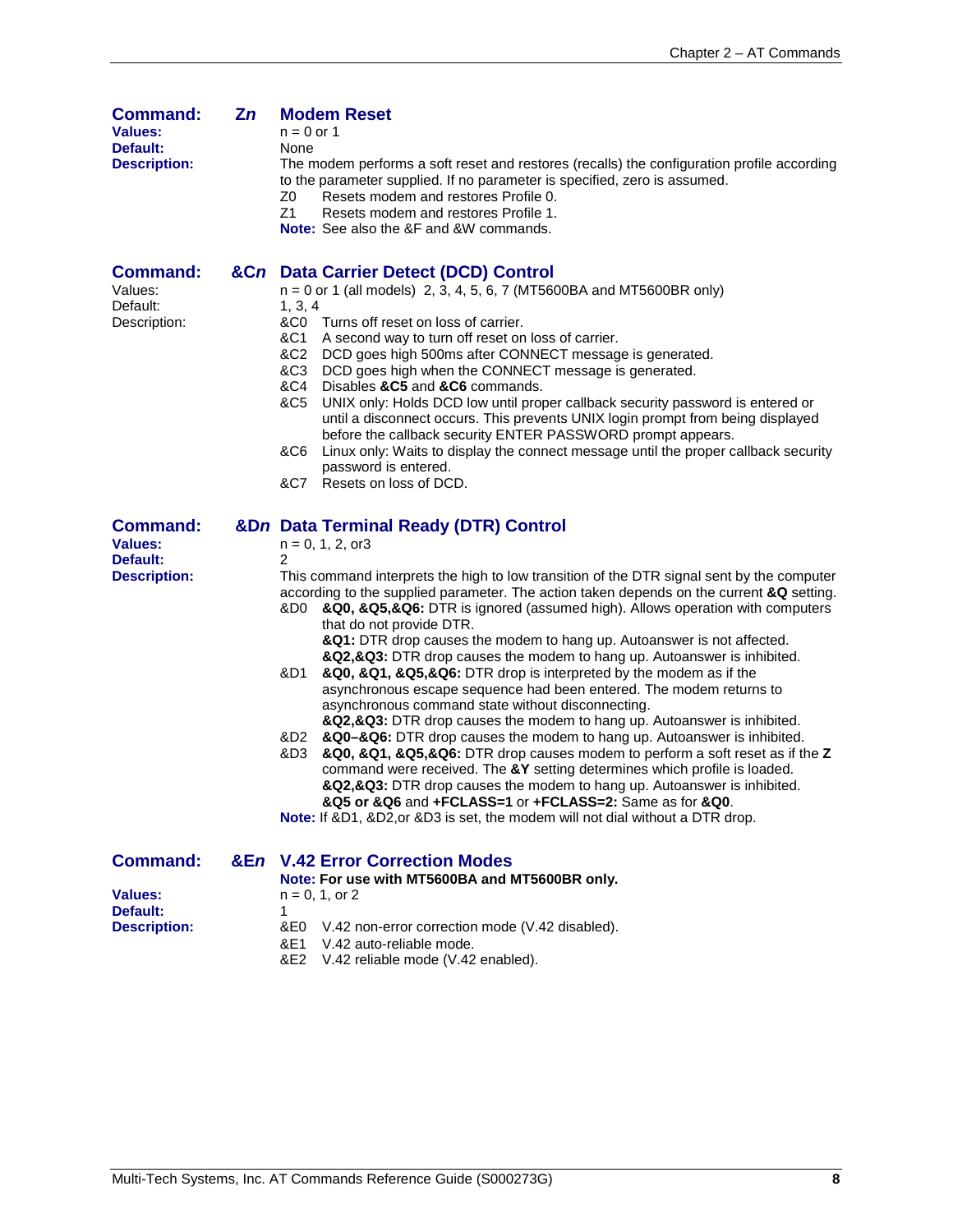| <b>Command:</b><br>Values:<br>Default:<br><b>Description:</b>         | <b>&amp;En Modem-Initiated Flow Control</b><br>Note: For use with MT5600BA and MT5600BR only.<br>$n = 3, 4, or 5$<br>4<br>&E3 -<br>Flow control disabled.<br>&E4 CTS/RTS hardware flow control.<br>&E5 XON/XOFF software flow control.<br><b>Note:</b> See also the L5 and &K commands.                                                                                                                                                                                                                                                                                                         |
|-----------------------------------------------------------------------|-------------------------------------------------------------------------------------------------------------------------------------------------------------------------------------------------------------------------------------------------------------------------------------------------------------------------------------------------------------------------------------------------------------------------------------------------------------------------------------------------------------------------------------------------------------------------------------------------|
| <b>Command:</b><br><b>Values:</b><br>Default:<br><b>Description:</b>  | &En V.42bis Data Compression<br>Note: For use with MT5600BA and MT5600BR only.<br>$n = 14$ or 15<br>15<br>&E14 V.42bis data compression disabled.<br>&E15 V.42bis data compression enabled.<br>Note: This command controls only V.42bis data compression, whereas the %C command<br>controls both V.42bis and MNP-5 data compression. The command in effect is the<br>one last entered. See also the <b>L5</b> command.                                                                                                                                                                         |
| <b>Command:</b><br><b>Values:</b><br>Default:<br><b>Description:</b>  | <b>&amp;Fn Load Factory Settings</b><br>$n = 0$ or 1<br>None<br>&F0 Loads factory configuration 0.<br>&F1 Loads factory configuration 1.<br>Note: See also the Z, L5, and &V commands.                                                                                                                                                                                                                                                                                                                                                                                                          |
| Command:<br><b>Values:</b><br>Default:<br><b>Description:</b>         | &Gn V.22bis Guard Tone Control<br>$n = 0, 1, or 2$<br>Varies by country<br>&G0 Disables guard tone.<br>&G1 Sets guard tone to 550 Hz.<br>&G2 Sets guard tone to 1800 Hz.<br><b>Note:</b> The &G command is not used in North America, and may not be permitted in some<br>countries.                                                                                                                                                                                                                                                                                                            |
| <b>Command:</b><br><b>Values:</b><br>Defaults:<br><b>Description:</b> | <b>&amp;Kn Flow Control Selection</b><br>$n = 0, 3, 4, 5, or6$<br>3 (data modem mode)<br>6 (fax modem and voice modes)<br>Disables flow control.<br>&K0<br>&K3<br>Enables CTS/RTS hardware flow control.<br>&K4<br>Enables XON/XOFF software flow control.<br>&K5<br>Enables transparent XON/XOFF flow control.<br>&K6 -<br>Enables both CTS/RTS and XON/XOFF flow control.<br>Note: See also the &E command                                                                                                                                                                                    |
| <b>Command:</b><br>Values:<br>Default:<br>Description:                | <b>&amp;Mn Communications Mode</b><br>$n = 0 - 3$<br>0<br>This command determines the DTR operating mode. The modem treats the &M command<br>as a subset of the &Q command.<br>Selects direct asynchronous operation. Command sequence &MO\NO selects<br>&M0<br>normal buffered mode, but command sequence <b>\N0&amp;M0</b> selects direct mode. This<br>is because the <b>NO</b> command is analogous to the &Q6 command.<br>Selects synchronous connect mode with asynchronous offline command mode.<br>&M1<br>8M2 Note: For use with the MT56567DX and MT56567DX-V only Selects synchronous |

- Note: For use with the MT5656ZDX and MT5656ZDX-V only. Selects synchronous connect mode with asynchronous offline command mode. Same as **&M1** except that **&M2** enables DTR dialing of directory slot 0. The modem disconnects if DTR is low for more than the period stored in **S25**.
- &M3 Selects synchronous connect mode. This mode allows DTR to act as a talk/data switch. A call is manually initiated while DTR is inactive; when it becomes active, the handshake proceeds in originate or answer mode according to **S14 bit 7**.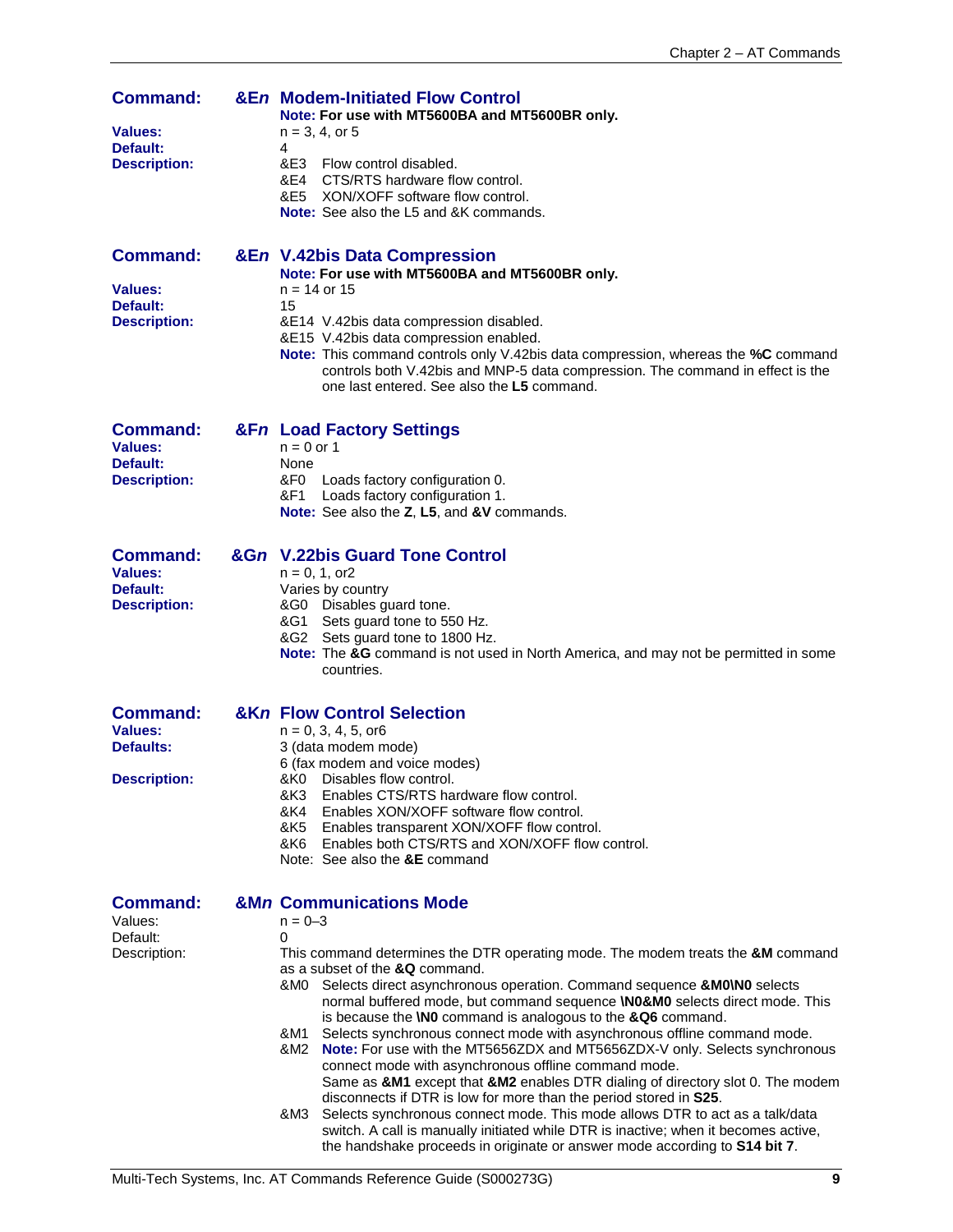| <b>Command:</b><br><b>Values:</b><br>Default:<br><b>Description:</b> | &Pn Make/Break Dial Ratio<br>$n = 0, 1, 2, 3$<br>Varies by country/region<br>Make/Break dial ratio of 39/61 at 10 pps<br>&P0<br>&P1_<br>Make/Break dial ratio of 33/67 at 10 pps<br>&P2<br>Make/Break dial ratio of 39/61 at 20 pps<br>&P3<br>Make/Break dial ratio of 33/67 at 20 pps                                                                                                                                                                                                                                                                                                                                                                                                                                                                                                                                                                                                                                                                                                                                                                                                                                                              |  |  |
|----------------------------------------------------------------------|-----------------------------------------------------------------------------------------------------------------------------------------------------------------------------------------------------------------------------------------------------------------------------------------------------------------------------------------------------------------------------------------------------------------------------------------------------------------------------------------------------------------------------------------------------------------------------------------------------------------------------------------------------------------------------------------------------------------------------------------------------------------------------------------------------------------------------------------------------------------------------------------------------------------------------------------------------------------------------------------------------------------------------------------------------------------------------------------------------------------------------------------------------|--|--|
| <b>Command:</b><br>Values:<br>Default:<br><b>Description:</b>        | &Qn Sync/Async Mode<br>Note: The MT5600ZDX does not support Sync mode.<br>$n = 0-3, 5, 6$<br>5<br>This command is an extension of &M and is used to control which connection modes are<br>permitted. It is used in conjunction with S36 and S48. (See also the <b>\N</b> command.)<br>Selects direct asynchronous operation. See &M0.<br>&Q0<br>Selects synchronous connect mode with asynchronous offline command mode.<br>&Q1<br>See &M1. Serial interface operation only.<br>Selects synchronous connect mode with asynchronous offline command mode;<br>&Q2<br>enables DTR dialing of directory 0. See &M2. Serial interface only.<br>Selects synchronous connect mode with asynchronous offline command mode;<br>&Q3<br>enables DTR to act as a talk/data switch. See &M3. Serial only.<br>The modem will try to negotiate an error-corrected link. It can be configured using<br>&Q5<br>S36 to determine whether a failure will result in disconnecting or falling back to a<br>non-error-correction connection. See also \N3.<br>Selects asynchronous operation with speed buffering and no error correction.<br>&Q6<br>Same as <b>INO</b> . |  |  |
| <b>Command:</b><br>Values:<br>Default:<br><b>Description:</b>        | &Rn Clear to Send (CTS) Control<br>$n = 0$ or 1<br>1<br>&R0 Lets the CTS state follow the RTS state when online<br>&R1 Forces CTS high (ON).<br>Note: This command applies only in synchronous mode.                                                                                                                                                                                                                                                                                                                                                                                                                                                                                                                                                                                                                                                                                                                                                                                                                                                                                                                                                |  |  |
| <b>Command:</b><br>Values:<br>Default:<br><b>Description:</b>        | &Sn Data Set Ready (DSR) Control<br>$n = 0$ or 1<br>0<br>&S0<br>Forces DSR high (on) at all times.<br>Lets DSR go high only during a connection.<br>&S1                                                                                                                                                                                                                                                                                                                                                                                                                                                                                                                                                                                                                                                                                                                                                                                                                                                                                                                                                                                             |  |  |
| <b>Command:</b><br><b>Values:</b><br>Default:<br><b>Description:</b> | &Tn Local Analog Loopback Test<br>$n = 0,1$<br>None<br>The modem will perform the local analog loopback test if &T1 is selected. The test can be<br>run only when the modem is in asynchronous operation in non-error-correction mode<br>(normal), AT&Q6. To terminate a test in progress, the escape sequence (+++) must be<br>entered first.<br>&T0<br>Terminates any test in progress. Clears S16.<br>&T1<br>Starts local analog loopback, V.54 Loop 3. Sets S16 bit 0. If a connection exists<br>when this command is issued, the modem hangs up. A CONNECT XXXX message<br>is displayed at the start of the test.                                                                                                                                                                                                                                                                                                                                                                                                                                                                                                                              |  |  |
| <b>Command:</b><br><b>Values:</b><br>Default:<br><b>Description:</b> | &Vn Display Current Configuration and Statistics for Last Connection<br>0,1<br>None<br>&V0 Displays the current (active) configuration.&V1 Displays statistics for the last<br>connection. Not available in all versions. Note: See also the L5 command. (L5 is not<br>supported in MT5656ZDX).                                                                                                                                                                                                                                                                                                                                                                                                                                                                                                                                                                                                                                                                                                                                                                                                                                                     |  |  |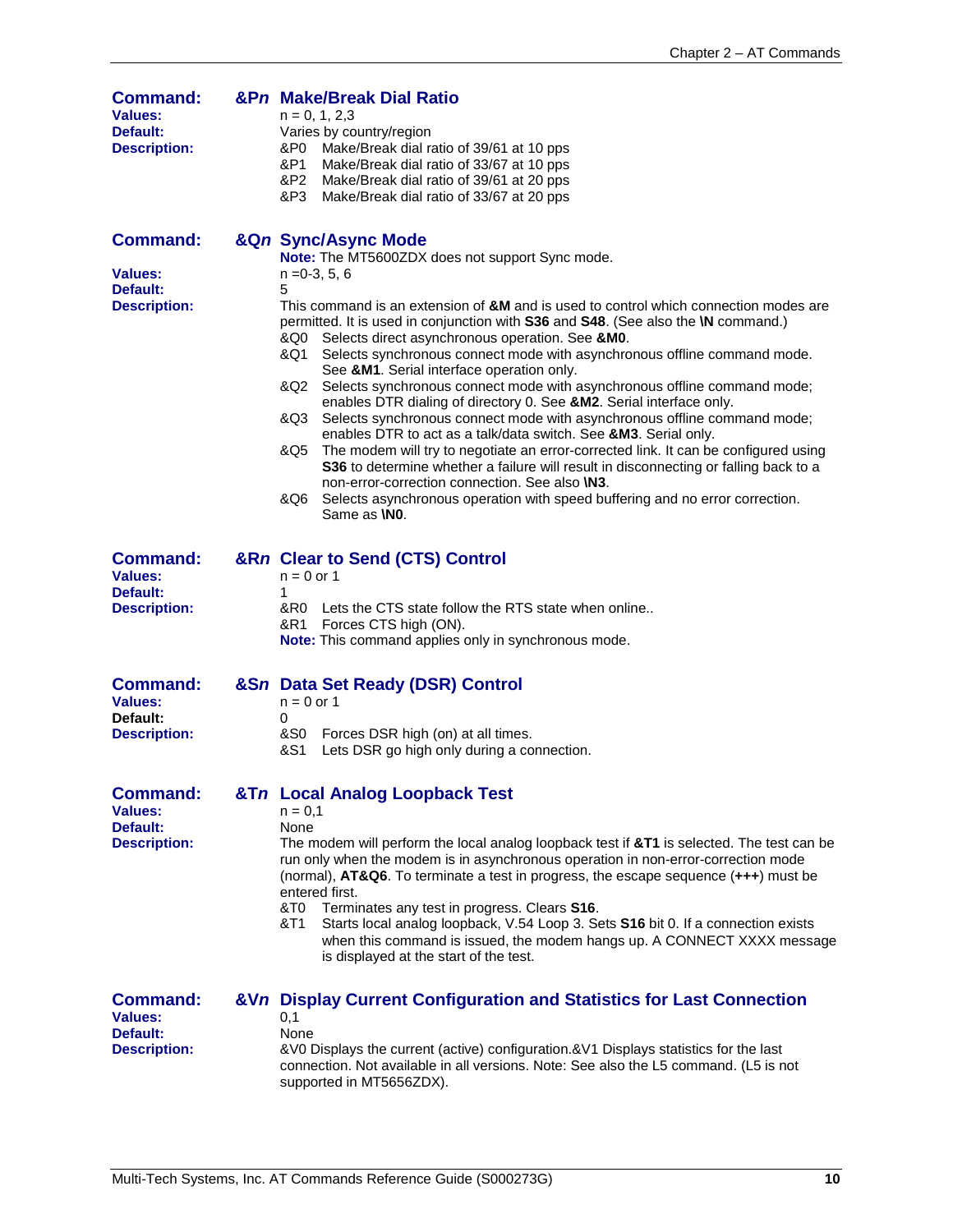| <b>Command:</b><br>Values:<br>Default:<br><b>Description:</b>               | <b>&amp;Wn</b> Store Current Configuration<br>$n=0$ or 1<br>None<br>&W0 Stores current modem settings in nonvolatile memory as Profile 0. Profile 0 is<br>loaded instead of the factory defaults at power-on (if &Y0 is set) and by the ATZ<br>command.<br>Stores current modem settings in nonvolatile memory as Profile 1. Profile 1 is<br>&W1<br>loaded instead of the factory defaults at power-on (if &Y1 is set) and by the ATZ1<br>command.<br>Note: See also the Z, &F, and &Y commands.                                                                                                                                                                                                                                                                                                                                                                                                                                        |  |  |  |
|-----------------------------------------------------------------------------|-----------------------------------------------------------------------------------------------------------------------------------------------------------------------------------------------------------------------------------------------------------------------------------------------------------------------------------------------------------------------------------------------------------------------------------------------------------------------------------------------------------------------------------------------------------------------------------------------------------------------------------------------------------------------------------------------------------------------------------------------------------------------------------------------------------------------------------------------------------------------------------------------------------------------------------------|--|--|--|
| <b>Command: &amp;Xn</b>                                                     | <b>Synchronous Clock Source</b><br>Note: For use with MT5600BA and MT5600BR only.                                                                                                                                                                                                                                                                                                                                                                                                                                                                                                                                                                                                                                                                                                                                                                                                                                                       |  |  |  |
| Values:<br>Default:                                                         | $n=0, 1, or 2$<br>0                                                                                                                                                                                                                                                                                                                                                                                                                                                                                                                                                                                                                                                                                                                                                                                                                                                                                                                     |  |  |  |
| <b>Description:</b>                                                         | Selects the source of the transmit clock for synchronous mode. In asynchronous mode,<br>the transmit and receive clocks are turned off. In synchronous mode, the clocks are turned<br>on with a frequency of 1200 Hz or faster corresponding to the speed selected for modem<br>operation.<br>Note: Synchronous Online (&M1) must be enabled before you can set the synchronous<br>clock.<br>Selects internal timing. The modem generates the transmit clock signal and applies<br>8.XO<br>it to the TXCLK output at the serial interface.<br>Selects external timing. The local DTE sources the transmit clock signal on the<br>&X1<br>XTCLK input of the serial interface. The modem applies this clock to the TXCLK<br>output at the serial interface.<br>Selects slave receive timing. The modem derives the transmit clock signal from the<br>&X2.<br>incoming carrier and applies it to the TXCLK output at the serial interface. |  |  |  |
| <b>Command:</b><br><b>Values:</b>                                           | &Yn Select Profile for Hard Reset<br>$n = 0$ or 1                                                                                                                                                                                                                                                                                                                                                                                                                                                                                                                                                                                                                                                                                                                                                                                                                                                                                       |  |  |  |
| Default:<br><b>Description:</b>                                             | None<br>&Y0 -<br>Select profile 0 to be loaded on power-up.<br>Select profile 1 to be loaded on power-up.<br>&Y1.<br><b>Note:</b> See also the &W and Z commands.                                                                                                                                                                                                                                                                                                                                                                                                                                                                                                                                                                                                                                                                                                                                                                       |  |  |  |
| Command: &Zn=x                                                              | <b>Store Telephone Number</b>                                                                                                                                                                                                                                                                                                                                                                                                                                                                                                                                                                                                                                                                                                                                                                                                                                                                                                           |  |  |  |
| <b>Values:</b>                                                              | (not for the MT5656ZDX and the MT5656ZDX-V).<br>$n = 0-3$ (with callback security disabled)<br>&Z3 is the phone memory location for leased-line dial back up number<br>$n = 0-29$ (with callback security enabled $-$ for a future release)<br>$x =$ Stored telephone number                                                                                                                                                                                                                                                                                                                                                                                                                                                                                                                                                                                                                                                            |  |  |  |
| Default:<br><b>Description:</b>                                             | None<br>Stores telephone dial string x in memory location.<br>&Z3 is the phone memory location for leased-line dial back up number.<br>Dial the stored number using the ATDS=n command.<br><b>Note:</b> See also the #CBSn command.                                                                                                                                                                                                                                                                                                                                                                                                                                                                                                                                                                                                                                                                                                     |  |  |  |
| <b>Command:</b><br>%Cn<br><b>Values:</b><br>Default:<br><b>Description:</b> | <b>Data Compression Control</b><br>$n = 0, 1, 2,$ or 3<br>3<br>Enables or disables data compression negotiation. The modem can only perform data<br>compression on an error-corrected link.<br>%C0 Disables data compression.<br>%C1 Enables MNP 5 data compression negotiation.<br>%C2 Enables V.42bis data compression negotiation.<br>%C3 Enables both V.42bis and MNP 5 data compression negotiation.<br>Note: This command controls both V.42bis and MNP-5 data compression, whereas the<br>&E14 and &E15 commands control only V.42bis data compression. The command<br>in effect is the one last entered.                                                                                                                                                                                                                                                                                                                        |  |  |  |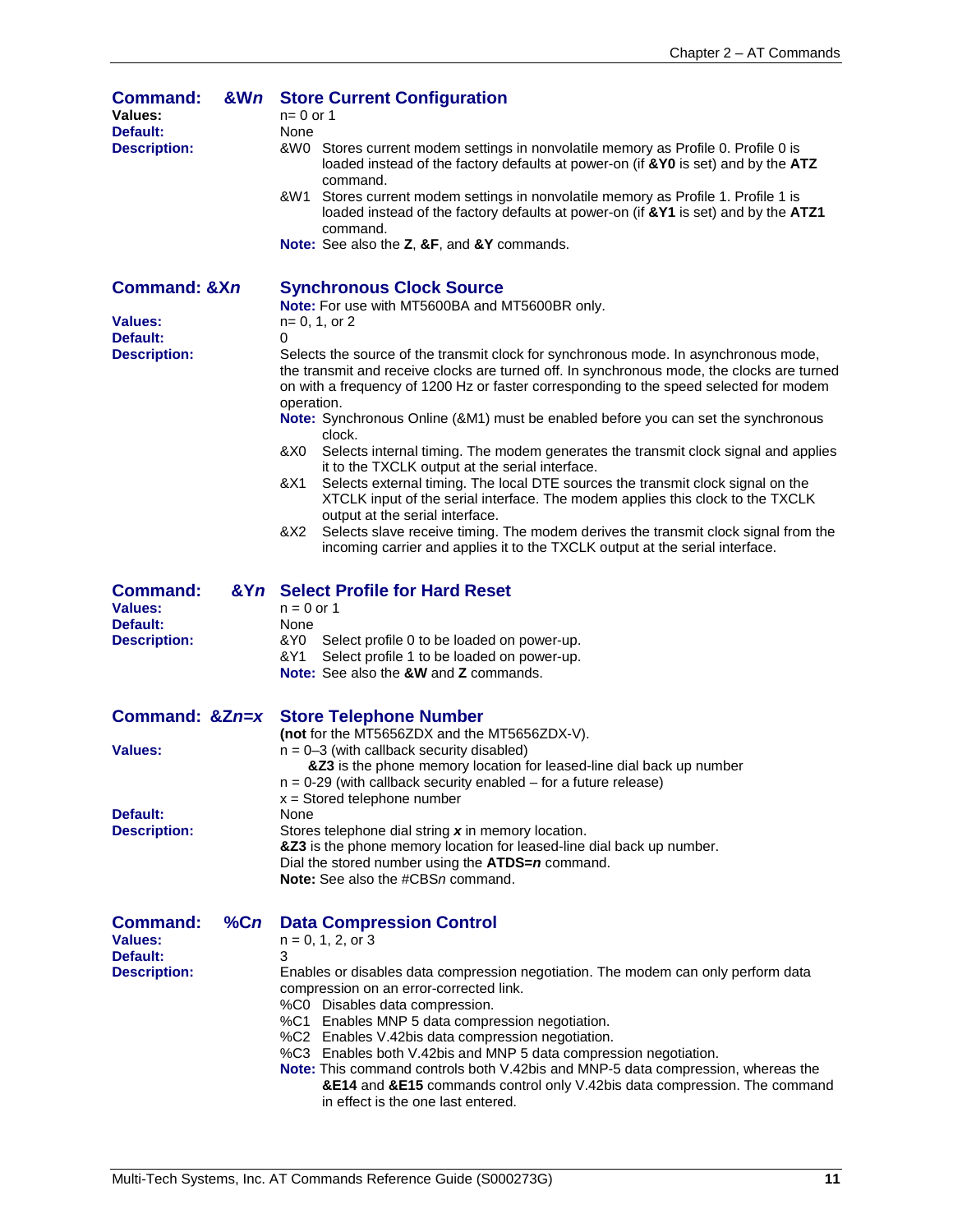| Command:<br>Values:<br>Default:<br><b>Description:</b>               | %En         | <b>Line Quality Monitor</b><br>$n = 0, 1,$ or 2<br>2<br>Controls whether or not the modem will automatically monitor the line quality and request<br>a retrain (%E1) or fall back to a lower speed when line quality is insufficient and fall<br>forward to a faster speed when line quality is sufficient (%E2).<br>%E0<br>Disables line quality monitor and auto-retrain.<br>%E1<br>Enables line quality monitor and auto-retrain.<br>%E2<br>Enables line quality monitor and fallback/fall forward. |
|----------------------------------------------------------------------|-------------|--------------------------------------------------------------------------------------------------------------------------------------------------------------------------------------------------------------------------------------------------------------------------------------------------------------------------------------------------------------------------------------------------------------------------------------------------------------------------------------------------------|
| <b>Command:</b><br>Values:<br>Default:<br><b>Description:</b>        | %L          | <b>Line Signal Level</b><br>None<br>None<br>% L Returns a value that indicates the received signal level in dBm. This value is a direct<br>indication (DAA-dependent) of the receive level at the MDP, not at the telephone line<br>connector. Examples: $009 = -9$ dBm, $043 = -43$ dBm, and so on.                                                                                                                                                                                                   |
| <b>Command:</b><br><b>Values:</b><br>Default:<br><b>Description:</b> | %Q          | <b>Line Signal Quality</b><br>None<br>None<br>% Q reports line signal quality (DAA-dependent) as a three-digit number. Returns the<br>higher order byte of the EQM value. Based on the EQM value, retrain or fallback/fall<br>forward may be initiated if enabled by %E1 or %E2.                                                                                                                                                                                                                       |
| <b>Command:</b><br><b>Values:</b><br>Default:<br><b>Description:</b> | %U          | <b>PCM Code Selection</b><br>$n = 0$ or 1<br>0<br>Specifies the PCM code type for 56K modulation. Note, however, that the modem<br>automatically selects the code type if the server sends the proper ID.<br>%U0<br>Selects µ-Law coding—used in North America and Japan.<br>%U1<br>Selects A-Law coding—used outside North America and Japan.<br>Note: See also the +MS= command.                                                                                                                     |
| <b>Command:</b><br><b>Values:</b><br>Default:<br><b>Description:</b> | \A <i>n</i> | <b>Maximum MNP Block Size</b><br>Note: For use with MT5600BA and MT5600BR only.<br>$n=0, 1, 2, or 3$<br>1<br>\A0<br>64-character maximum block size.<br><b>\A1</b><br>128-character maximum block size.<br>\A <sub>2</sub><br>192-character maximum block size.<br>$\mathsf{A}3$<br>256-character maximum block size.                                                                                                                                                                                  |
| <b>Command:</b><br><b>Values:</b><br>Default:<br><b>Description:</b> | <b>\Bn</b>  | <b>Transmit Break</b><br>$n = 0-9$ in 100 ms units<br>3<br>In non-error-correction mode only, sends a break signal of the specified length to a remote                                                                                                                                                                                                                                                                                                                                                 |

modem. Works in conjunction with the **\K** command.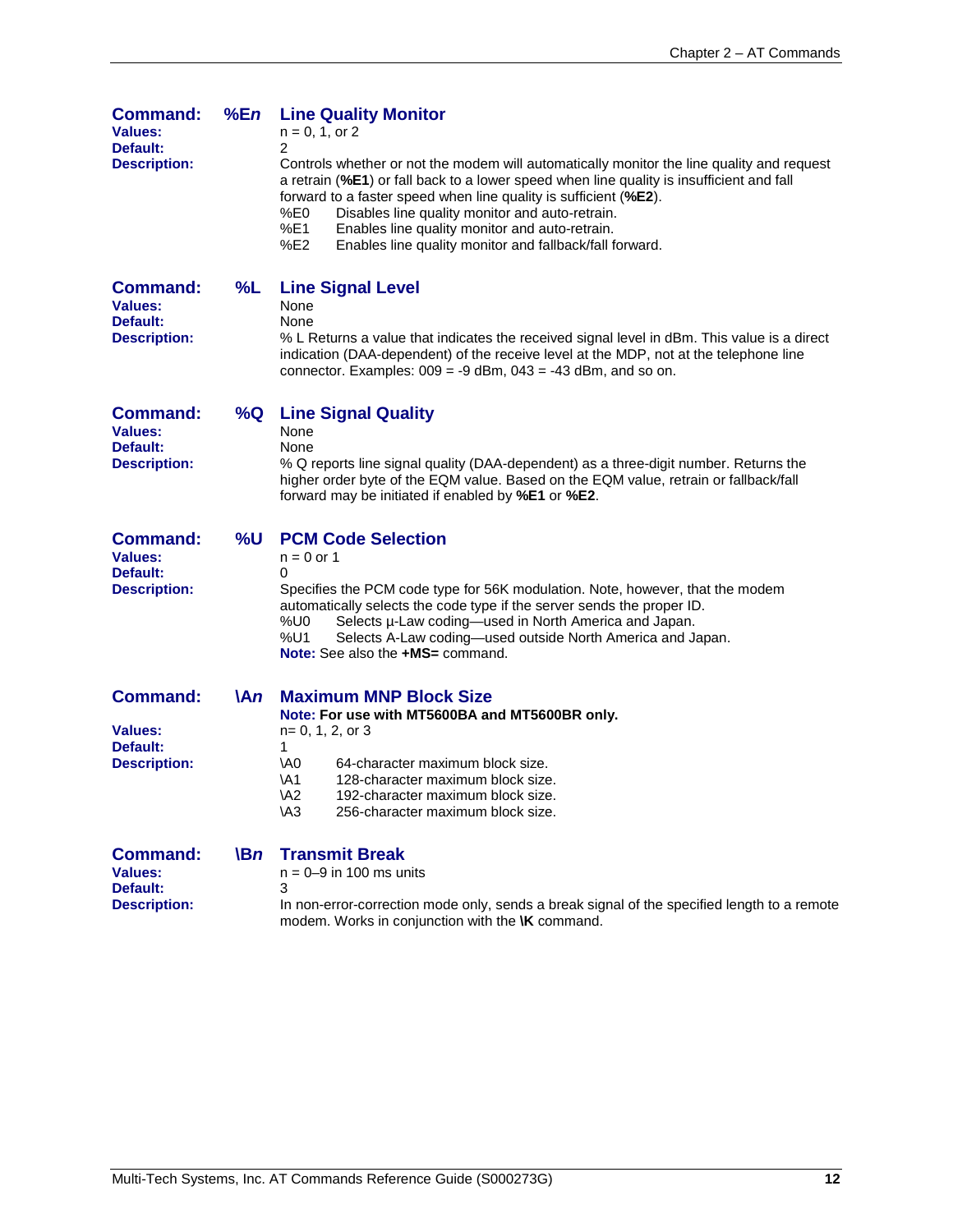| <b>Command: \Kn</b>               |           |                 | <b>Break Control</b>                                                                                                                                                                                                                                                      |
|-----------------------------------|-----------|-----------------|---------------------------------------------------------------------------------------------------------------------------------------------------------------------------------------------------------------------------------------------------------------------------|
| <b>Values:</b>                    |           | $n = 0 - 5$     |                                                                                                                                                                                                                                                                           |
| Default:                          |           | 5               |                                                                                                                                                                                                                                                                           |
| <b>Description:</b>               |           |                 | Controls the response of the modem to a break received from the computer, the remote<br>modem, or the <b>\B</b> command. The response is different for each of three different states.                                                                                    |
|                                   |           |                 | Data mode. The modem receives the break from the computer:                                                                                                                                                                                                                |
|                                   |           | \K0             | Enter online command mode; no break sent to the remote modem.                                                                                                                                                                                                             |
|                                   |           | <b>\K1</b>      | Clear data buffers and send break to the remote modem.                                                                                                                                                                                                                    |
|                                   |           | <b>K2</b>       | Same as <b>IK0</b> .                                                                                                                                                                                                                                                      |
|                                   |           | K3              | Send break immediately to the remote modem.                                                                                                                                                                                                                               |
|                                   |           | \K4             | Same as <b>IKO</b> .                                                                                                                                                                                                                                                      |
|                                   |           | \K <sub>5</sub> | Send break to the remote modem in sequence with the transmitted data.<br>Data mode. The modem receives the break from the remote modem during a non-error-                                                                                                                |
|                                   |           |                 | corrected connection:                                                                                                                                                                                                                                                     |
|                                   |           | <b>\K0</b>      | Clear data buffers and send break to the computer.                                                                                                                                                                                                                        |
|                                   |           | <b>\K1</b>      | Same as <b>IK0</b> .                                                                                                                                                                                                                                                      |
|                                   |           | <b>\K2</b>      | Send break immediately to the computer.                                                                                                                                                                                                                                   |
|                                   |           | K3              | Same as <b>\K2</b> .                                                                                                                                                                                                                                                      |
|                                   |           | <b>K4</b>       | Send break to the computer in sequence with the received data.                                                                                                                                                                                                            |
|                                   |           | \K <sub>5</sub> | Same as <b>\K4</b> .                                                                                                                                                                                                                                                      |
|                                   |           |                 | <b>Online command mode.</b> The modem receives a $\mathbf{B}n$ command from the computer:                                                                                                                                                                                 |
|                                   |           | \K0             | Clear data buffers and send break to the remote modem.                                                                                                                                                                                                                    |
|                                   |           | <b>\K1</b>      | Same as <b>IK0</b> .                                                                                                                                                                                                                                                      |
|                                   |           | <b>K2</b>       | Send break immediately to the remote modem.                                                                                                                                                                                                                               |
|                                   |           | <b>\K3</b>      | Same as <b>\K2</b> .                                                                                                                                                                                                                                                      |
|                                   |           | <b>K4</b>       | Send break to the remote modem in sequence with the transmitted data.                                                                                                                                                                                                     |
|                                   |           | K <sub>5</sub>  | Same as <b>\K4</b> .                                                                                                                                                                                                                                                      |
| <b>Command:</b><br><b>Values:</b> | Nn        | $n = 0 - 5$     | <b>Error Correction Mode Selection</b>                                                                                                                                                                                                                                    |
| Default:                          |           | 3               |                                                                                                                                                                                                                                                                           |
| <b>Description:</b>               |           | \N <sub>0</sub> | Normal (non-error correction) mode with data buffering. Forces &Q6.                                                                                                                                                                                                       |
|                                   |           | \N <sub>1</sub> | Direct mode. Equivalent of &M0 and &Q0 modes. Forces &Q0.                                                                                                                                                                                                                 |
|                                   |           | <b>\N2</b>      | V.42/MNP reliable (error-correction) mode. Modem attempts first a V.42<br>connection and then an MNP connection. Failure to make a reliable connection<br>results in the modem hanging up. Forces &Q5, S36=4, and S48=7.                                                  |
|                                   |           | $\sqrt{N3}$     | V.42/MNP auto-reliable mode. Modem attempts first to connect in V.42 mode,<br>then in MNP mode, and finally in non-error-correction mode with data buffering.                                                                                                             |
|                                   |           | NA              | Forces & Q5, S36=7, and S48=7.<br>V.42 (LAPM) reliable mode. If modem cannot make a V.42 connection, it                                                                                                                                                                   |
|                                   |           |                 | disconnects. Forces & Q5 and S48=0. Note: -K1 can override \N4.                                                                                                                                                                                                           |
|                                   |           | \N <sub>5</sub> | MNP reliable mode. If the modem cannot make an MNP connection, it<br>disconnects. Forces & Q5, S36=4, and S48=128.                                                                                                                                                        |
| <b>Command:</b>                   | <b>Wn</b> |                 | <b>Single Line Connect Message</b>                                                                                                                                                                                                                                        |
| Values:                           |           | $n = 0$ or 1    |                                                                                                                                                                                                                                                                           |
| Default:                          |           | 0               |                                                                                                                                                                                                                                                                           |
| <b>Description:</b>               |           | \V <sub>0</sub> | Disables single line connect message. CONNECT messages are controlled by                                                                                                                                                                                                  |
|                                   |           | $\forall$ 1     | the X, W, and S95 settings.<br>Enables single line CONNECT. Formatted: CONNECT <serial portspeed=""></serial>                                                                                                                                                             |
|                                   |           |                 | / <voice and="" data="">.<br/>Overrides X, W, and S95 commands. CONNECT messages display in the single<br/>line format subject to V and Q. In non-verbose mode (V0), single line CONNECT<br/>messages are disabled and a single numeric result code is generated.</voice> |
| <b>Command:</b>                   | +FCLASS=  |                 | <b>Set Current Fax Class</b>                                                                                                                                                                                                                                              |
| <b>Values:</b>                    |           | 0, 1, 2, 8      |                                                                                                                                                                                                                                                                           |
| Default:                          |           | None            |                                                                                                                                                                                                                                                                           |
| <b>Description:</b>               |           | 0               | Data                                                                                                                                                                                                                                                                      |
|                                   |           | 1               | Fax - Class 1, Class 1.0                                                                                                                                                                                                                                                  |

|                         |             | Fax – Class 2, 2,0, 2,1                      |
|-------------------------|-------------|----------------------------------------------|
|                         |             | Voice Commands                               |
| <b>Report Commands:</b> | +FCLASS?    | Reports current or selected values.          |
|                         | $+FCLASS=?$ | Reports supported range of parameter values. |

Multi-Tech Systems, Inc. AT Commands Reference Guide (S000273G) **13**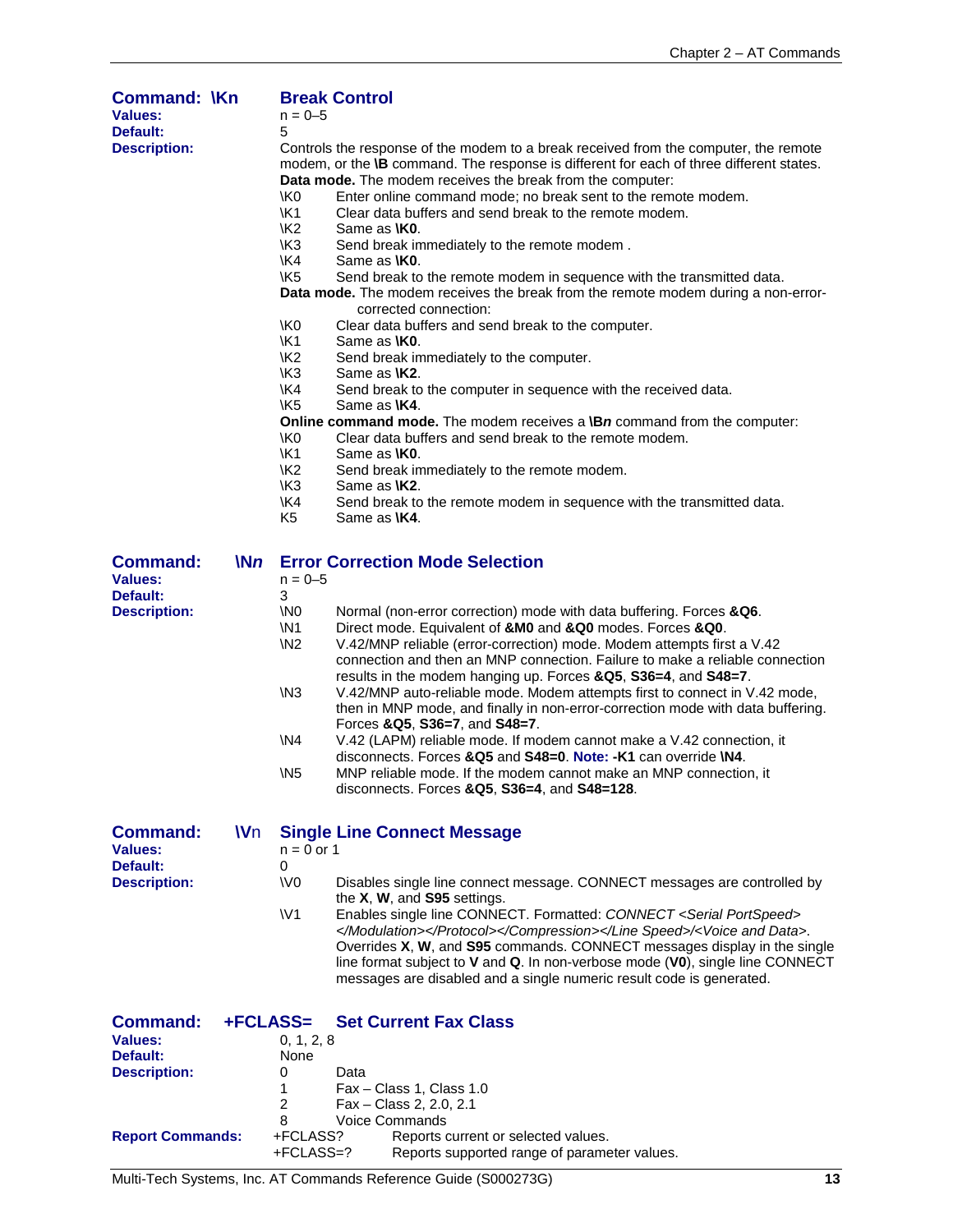| <b>Command:</b>         | +GCI Country/Region of Installation                                                                         |  |  |
|-------------------------|-------------------------------------------------------------------------------------------------------------|--|--|
| <b>Description:</b>     | This extended syntax command selects and indicates the region/country of installation for                   |  |  |
|                         | the modem. The parameter selects the settings for any operational parameters that need                      |  |  |
|                         | to be adjusted for national regulations or telephone networks.                                              |  |  |
|                         | Syntax: +GCI= <region_code>Defined Values: <region_code>Example: Euro/Nam = B5.</region_code></region_code> |  |  |
|                         | For a list of regions/countries approvals and codes, see the Multi-Tech Web site at:                        |  |  |
|                         | http://www.multitech.com/PRODUCTS/Info/approvals                                                            |  |  |
| Default:                | If the modem is specified for use in only one country, the country code is the default.                     |  |  |
|                         | Otherwise, the default is defined by the OEM. The factory default is B5.                                    |  |  |
| <b>Report Commands:</b> | Reports current or selected values.<br>+GCI?                                                                |  |  |
|                         | Reports supported range of parameter values.<br>$+GCI=?$                                                    |  |  |

# **Command: +MS= Modulation Selection**

**Values & Default:**<br>Description:

**Description:** This extended-format command selects modulation and, optionally, enables or disables automode, specifies the lowest and highest connection rates, selects µ-Law or A-Law codec type, and specifies the highest transmit rate using one to five subparameters. **The command format is:**

+MS=[+MS=[<carrier>[,<automode>[,<min\_TX\_rate>[,<max\_TX\_rate>[,min\_RX\_rate>[,<max\_RX\_rate>]]]]]] Subparameters that are not entered retain their current value. Commas separate optional subparameters and should be inserted to skip a subparameter. Example: **+MS=,0,<CR>** disables automode and keeps all other settings at their current values.

**Subparameters:** *mod –* A decimal number that specifies the preferred modulation (automode enabled) or the modulation to use in originating or answering a connection (auto-mode disabled). **+MS Command Supported Rates**

| <b>Modulation</b> | <carrier></carrier> | Possible ( <min rate="" rx="">,<max rate="" rx="">,(<min rate="" tx="">), and</min></max></min> |
|-------------------|---------------------|-------------------------------------------------------------------------------------------------|
|                   |                     | <max rate="" tx="">) Rates (bps)</max>                                                          |
| <b>Bell 103</b>   | B <sub>103</sub>    | 300                                                                                             |
| <b>Bell 212</b>   | B <sub>212</sub>    | 1200 Rx/75 Tx or 75 Rx/1200 Tx                                                                  |
| V.21              | V21                 | 300                                                                                             |
| V.22              | V22                 | 1200                                                                                            |
| $V.22$ bis        | V22B                | 2400 or 1200                                                                                    |
| V.23              | V <sub>23C</sub>    | 1200                                                                                            |
| V.32              | V32                 | 9600 or 4800                                                                                    |
| $V.32$ bis        | V32B                | 14400, 12000, 9600, 7200, or 4800                                                               |
| V.34              | V34                 | 33600, 31200, 28800, 26400, 24000, 21600, 19200, 16800, 14400,                                  |
|                   |                     | 12000, 9600, 7200, 4800, or 2400                                                                |
| V.90              | V90                 | 56000, 54667, 53333, 52000, 50667, 49333, 48000, 46667, 45333,                                  |
|                   |                     | 44000, 42667, 41333, 40000, 38667, 37333, 36000, 34667, 33333,                                  |
|                   |                     | 32000. 30667. 29333. 28000                                                                      |
| V.92 downstream   | V92                 | same as V.90 above                                                                              |
| V.92 upstream     | V92                 | 48000, 46667, 45333, 44000, 42667, 41333, 40000, 38667, 37333,                                  |
|                   |                     | 36000, 34667, 33333, 32000, 30667, 29333, 28000, 26667, 25333,                                  |
|                   |                     | 24000                                                                                           |

Note: Some <carrier> values may not be supported by certain model models.

*automode –* An optional numeric value that enables or disables automatic modulation negotiation using V.8bis/V.8 or V.32bis Annex A. The options are:

- $0 =$  Disables automode
- 1 = Enables automode (default)

#### *<min\_rx\_rate> and <max\_rx\_rate>*

Numeric values which specify the lowest (<min\_rx\_rate>) and highest (<max\_rx\_rate>) rate at which the modem may establish a receive connection. May be used to condition distinct limits for the receive direction as distinct from the transmit direction. Values for this subparameter are decimal encoded, in units of bit/s. The possible values for each modulation are listed in the table above. Actual values will be limited to possible values corresponding to the entered <carrier> and fall-back <carrier> as determined during operation. (Default = lowest (<min\_rx\_rate>) and highest (<max rx rate>) rate supported by the selected carrier.)

#### *<min\_tx\_rate> and <max\_tx\_rate>*

Numeric values which specify the lowest (<min\_tx\_rate>) and highest (<max\_tx\_rate>) rate at which the modem may establish a transmit connection. Nonzero values for this subparameter are decimal encoded, in units of bit/s. The possible values for each modulation are listed in the table above. Actual values will be limited to possible values corresponding to the entered <carrier> and fall-back <carrier> as determined during operation. (Default = lowest (<min\_tx\_rate>) and highest (<max\_tx\_rate>) rate supported by the selected carrier.)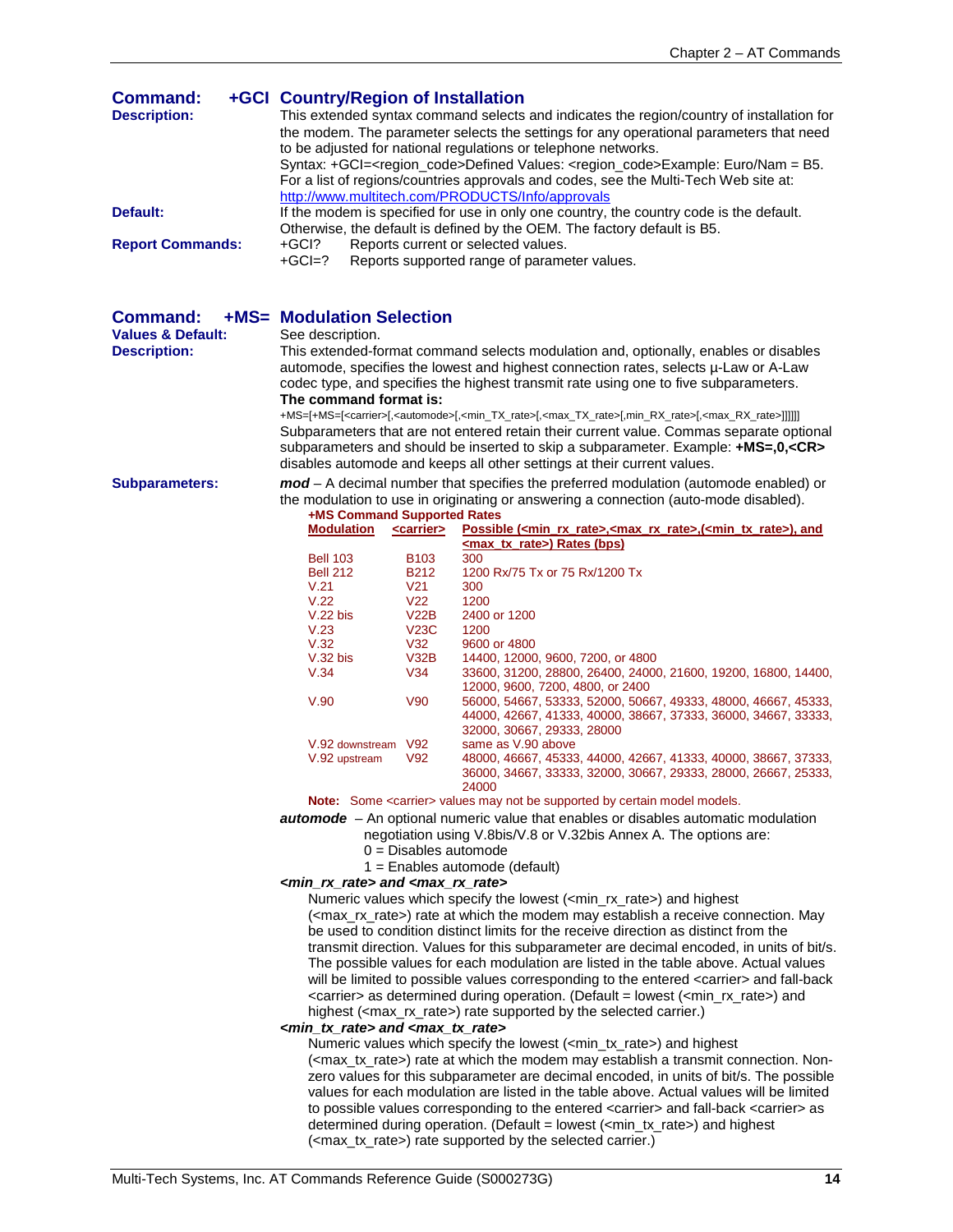| <b>Command:</b><br><b>Values:</b>                        | $-Kn$ | <b>MNP Extended Services</b><br>$n = 0, 1,$ or 2                                                                                                                                                                                                                                                             |  |  |  |
|----------------------------------------------------------|-------|--------------------------------------------------------------------------------------------------------------------------------------------------------------------------------------------------------------------------------------------------------------------------------------------------------------|--|--|--|
| Default:<br><b>Description:</b>                          |       | 0<br>Enables or disables conversion of a V.42 LAPM connection to an MNP 10 connection.<br>-K0<br>Disables V.42 LAPM to MNP 10 conversion.<br>-K1<br>Enables V.42 LAPM to MNP 10 conversion.<br>-K2<br>Enables V.42 LAPM to MNP 10 conversion; inhibits MNP Extended Services                                 |  |  |  |
|                                                          |       | initiation during V.42 LAPM answer mode detection phase.                                                                                                                                                                                                                                                     |  |  |  |
| <b>Command:</b><br><b>Values:</b><br><b>Description:</b> | **    | <b>Flash Memory Download</b><br>$n = 0, 1, or 2$<br>$*$ 0<br>Initiates download to flash memory at the last sensed speed.                                                                                                                                                                                    |  |  |  |
|                                                          |       | $**1$<br>Initiates download to flash memory at 38.4K bps.<br>**2<br>Initiates download to flash memory at 57.6K bps.                                                                                                                                                                                         |  |  |  |
| <b>Command:</b><br><b>Values:</b>                        | *B    | <b>View Numbers in Blacklist</b><br>n/a                                                                                                                                                                                                                                                                      |  |  |  |
| <b>Description:</b>                                      |       | If blacklisting is in effect, AT*B displays a list of numbers for which the last call attempted<br>in the previous two hours failed. Permanently forbidden numbers as defined by country<br>requirements do not appear in this list. If no numbers are blacklisted, only the OK result<br>code is displayed. |  |  |  |
| <b>Command:</b><br><b>Values:</b>                        | *D    | <b>View Delayed Numbers</b><br>n/a                                                                                                                                                                                                                                                                           |  |  |  |
| <b>Description:</b>                                      |       | AT*D displays a list of delayed numbers, as defined in the *B command, together with<br>their delay times. If no numbers are delayed, only the OK result code is displayed.                                                                                                                                  |  |  |  |
| <b>Command:</b>                                          | \$Dn  | <b>DTR Dialing</b><br>Notes: Use this command for the MT5600BR only.<br>To set DTR Dialing for the MT5600BA, use the LCD display panel on the modem.<br>See the MT5600BA User Guide for LCD display panel directions.                                                                                        |  |  |  |
| <b>Values:</b><br>Default:                               |       | $n = 0$ or 1<br>0                                                                                                                                                                                                                                                                                            |  |  |  |
| <b>Description:</b>                                      |       | The modem dials the number stored in the phone number location & Z0 with \$D1 set when<br>the modem receives a high DTR signal.<br>Disables DTR dialing.<br>\$D <sub>0</sub><br>\$D1<br>Enables DTR dialing.                                                                                                 |  |  |  |
| <b>Command:</b>                                          | \$Cn  | <b>Key Abort</b>                                                                                                                                                                                                                                                                                             |  |  |  |
| <b>Values:</b><br>Default:                               |       | 0, 1<br>1                                                                                                                                                                                                                                                                                                    |  |  |  |
| <b>Description:</b>                                      |       | Key abort will work for both orignate and answer. The value can be stored.<br>Disables key abort.<br>\$C0<br>\$C1<br>Enables key abort.                                                                                                                                                                      |  |  |  |
| <b>Command:</b>                                          |       | \$SBn Serial Port Baud Rate<br>Note: Use this command with MT5600BA and MT5600BR only. Not supported by the<br>MT5656ZDX/MT5656ZDXV                                                                                                                                                                          |  |  |  |
| <b>Values:</b><br>Default:                               |       | $n = speed$ in bits per second<br>57600                                                                                                                                                                                                                                                                      |  |  |  |
| <b>Description:</b>                                      |       | \$SB300<br>Sets serial port to 300 bps.<br>\$SB1200                                                                                                                                                                                                                                                          |  |  |  |
|                                                          |       | Sets serial port to 1200 bps.<br>\$SB2400<br>Sets serial port to 2400 bps.                                                                                                                                                                                                                                   |  |  |  |
|                                                          |       | \$SB4800<br>Sets serial port to 4800 bps.<br>\$SB9600<br>Sets serial port to 9600 bps.                                                                                                                                                                                                                       |  |  |  |
|                                                          |       | \$SB19200<br>Sets serial port to 19200 bps.                                                                                                                                                                                                                                                                  |  |  |  |
|                                                          |       | \$SB38400<br>Sets serial port to 38400 bps.<br>Sets serial port to 57600 bps.<br>\$SB57600                                                                                                                                                                                                                   |  |  |  |
|                                                          |       | \$SB115200<br>Sets serial port to 115200 bps.                                                                                                                                                                                                                                                                |  |  |  |

**Note:** See also the **L5** command.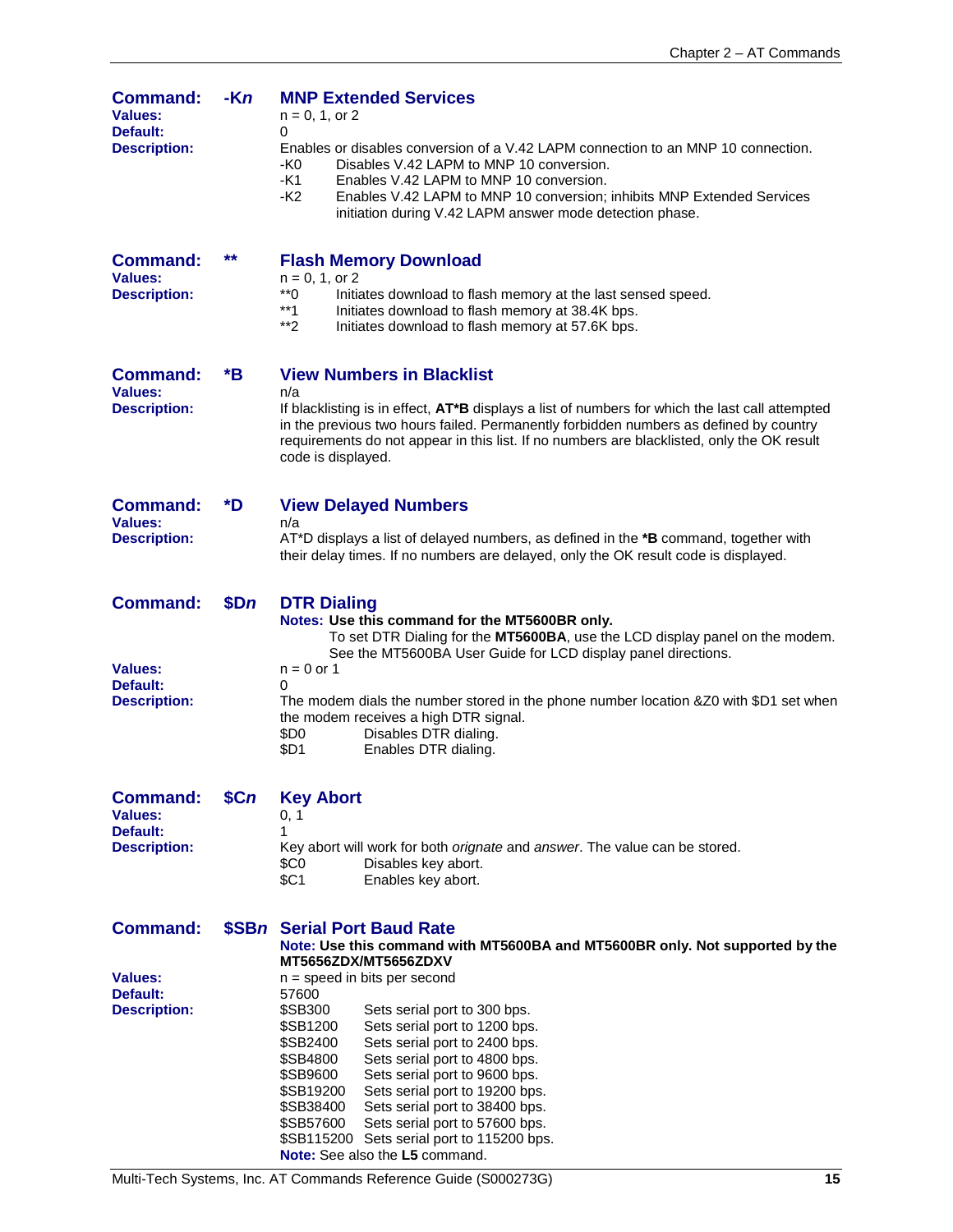# **Escape Commands**

| <b>Command:</b>     | $+ + +$ | <b>Escape Sequence</b>                                                                      |
|---------------------|---------|---------------------------------------------------------------------------------------------|
|                     |         | Note: Use with MT5600BA and MT5600BR only.                                                  |
|                     |         | Type +++ and wait for OK response.                                                          |
|                     |         | Then issue the following command by typing $AT < CR$ >. ( <cr> indicates that you must</cr> |
|                     |         | click Enter).                                                                               |
| <b>Values:</b>      |         | n/a                                                                                         |
| <b>Description:</b> |         | Puts the modem in online command mode.                                                      |
|                     |         |                                                                                             |
|                     |         |                                                                                             |
|                     |         |                                                                                             |

| <b>Command:</b>     | *E | <b>Escape Remote Configuration</b><br>Note: Use with MT5600BA and MT5600BR only.                                                                                               |  |  |
|---------------------|----|--------------------------------------------------------------------------------------------------------------------------------------------------------------------------------|--|--|
| Values:             |    | n/a                                                                                                                                                                            |  |  |
| <b>Description:</b> |    | Escape Remote Configure Sequence. The remote modem configuration escape command<br>is defined in S-Register S13.                                                               |  |  |
|                     |    | <b>Notes:</b> The Escape Remote Configuation command (*E) must be issued while online<br>with the remote modem.<br>Remote Configuration is initiated by using the command: *** |  |  |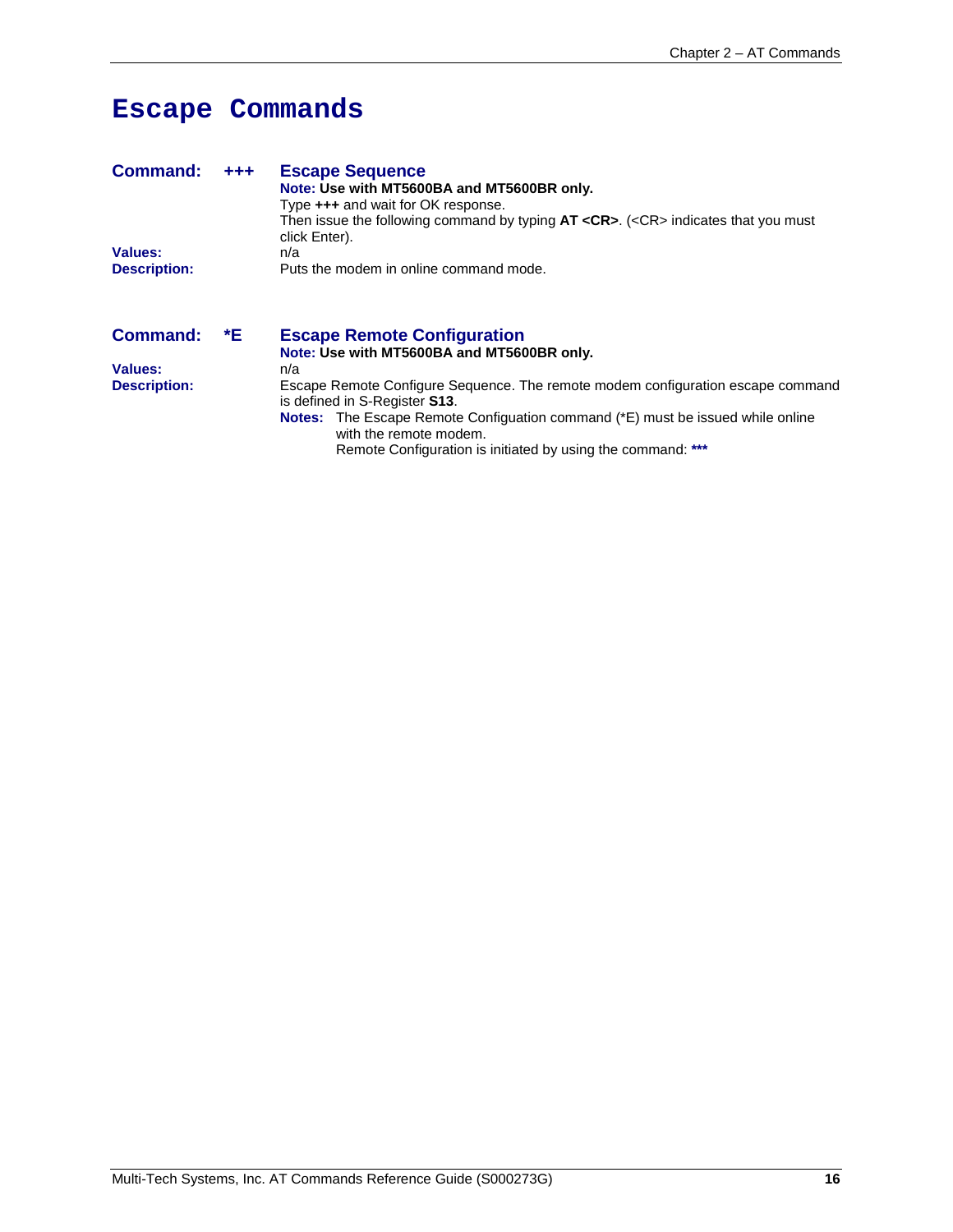# **Modem Connection Commands**

| Command: +PCW=n<br><b>Values:</b><br>Default:<br><b>Description:</b> | <b>Call Waiting Enable</b><br>$n = 0, 1, or 2$<br>2<br>Controls the action to be taken upon detection of a call waiting tone in V.92 mode.<br>Values specified by this command are not modified when an <b>AT&amp;F</b> command is issued.<br>$+PCW=0$ Toggles V.24 Circuit 125 and collects Caller ID if enabled by $+VCID$ .<br>+PCW=1<br>Hangs up.<br>+PCW=2 Ignores V.92 call waiting.<br>$+PCW=?$ Displays the allowed values.<br>+PCW?<br>Displays the currrent values. |
|----------------------------------------------------------------------|-------------------------------------------------------------------------------------------------------------------------------------------------------------------------------------------------------------------------------------------------------------------------------------------------------------------------------------------------------------------------------------------------------------------------------------------------------------------------------|
| Command: +PIG=n<br><b>Values:</b><br>Default:<br><b>Description:</b> | <b>PCM Upstream Ignore</b><br>$n = 0$ or 1<br>Controls the use of PCM upstream during V.92 operation. PCM upstream allows faster<br>upload speeds to a V.92 server.<br>+PIG=0<br>Disables PCM upstream.<br>Enables PCM upstream.<br>+PIG=1<br>⊥DIG–?<br>Dienlave the allowed values                                                                                                                                                                                           |

+PIG=? Displays the allowed values.<br>+PIG? Displays the current values. Displays the current values.

**Command: +PQC=***n* **Quick Connect Control n** = 0, 1, 2, or 3<br>3 **Default:**<br>**Description: Description:** Controls the V.92 shortened Phase 1 and Phase 2 startup procedures (Quick Connect). When line conditions are stable, quick connect results in shortened connect times; however, significant fluctuations in line conditions from call to call can result in longer connect times, in which case it may be advisable to disable quick connect. +PQC=0 Enables Short Phase 1 and Short Phase 2 (Quick Connect). +PQC=1 Enables Short Phase 1. +PQC=2 Enables Short Phase 2. +PQC=3 Disables Short Phase 1 and Short Phase 2. +PQC=? Displays the allowed values.<br>+PQC? Displays the current values. Displays the current values.

| +PSS<br>Command:<br><b>Description:</b>         | <b>Use Short Sequence</b><br>This command causes a calling modem to force either a V.92 short or full startup<br>sequence as defined by the $+PQC$ command on the next and subsequent connections.<br>Syntax: +PSS= <value></value>                                                                                                             |  |
|-------------------------------------------------|-------------------------------------------------------------------------------------------------------------------------------------------------------------------------------------------------------------------------------------------------------------------------------------------------------------------------------------------------|--|
| Values:                                         | <value> Decimal number corresponding to the selected sequence.<br/>0 The modems decide whether or not to use the short startup procedures.<br/>The short startup procedures can only be used if enabled by the +PQC<br/>command. Default<br/>1 Reserved.<br/>2 Forces the use of the full startup procedures on the next and subsequent</value> |  |
| <b>Result Codes:</b><br><b>Report Commands:</b> | connections independent of the setting of the +PQC command.<br>OK 0 - 2 in V.92 Mode (+MS=V.92)<br><b>ERROR Otherwise</b><br>+PSS? Reports selected values.<br>+PSS=? Reports supported range of parameter values.                                                                                                                              |  |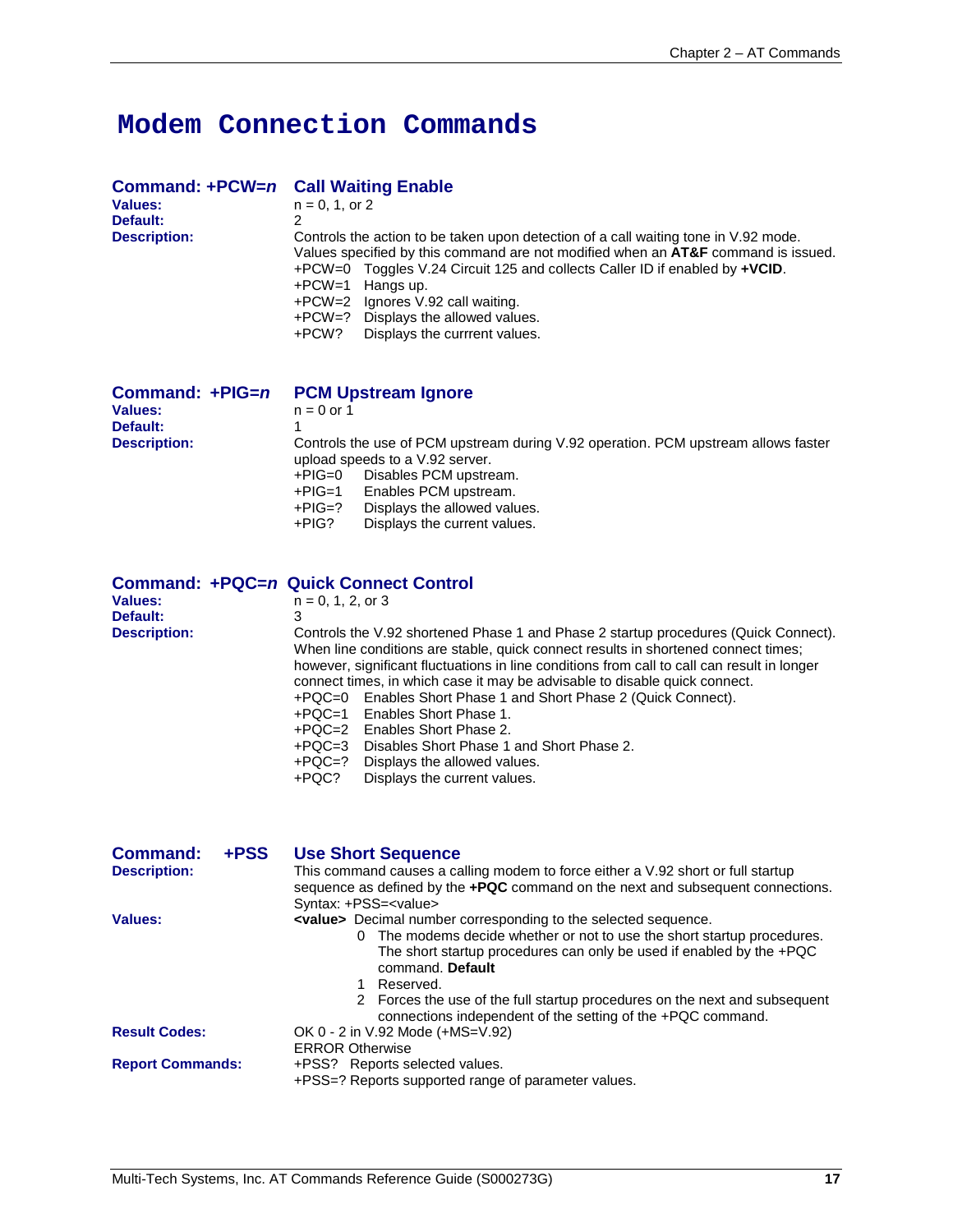| Command:<br><b>Description:</b> |       | -QCPC Force Full Startup Procedure Next Connection<br>This command causes the modem to use full startup procedures on the next connection<br>attempt regardless of the setting of the <b>+PQC</b> command. After this attempt, the modem<br>will select the startup procedure as defined by the <b>+PQC</b> command. If a shortened<br>startup procedure is enabled by $+PQC$ , then the quick connect profile will also be<br>updated on the next connection attempt.<br>Syntax: -QCPC |
|---------------------------------|-------|-----------------------------------------------------------------------------------------------------------------------------------------------------------------------------------------------------------------------------------------------------------------------------------------------------------------------------------------------------------------------------------------------------------------------------------------------------------------------------------------|
| <b>Result Code:</b>             |       | OK.<br><b>ERROR Otherwise</b>                                                                                                                                                                                                                                                                                                                                                                                                                                                           |
| <b>Command:</b>                 | -QCPS | <b>Enable Quick Connect Profile Save</b>                                                                                                                                                                                                                                                                                                                                                                                                                                                |
| <b>Description:</b>             |       | This command controls whether or not the modem will save the generated quick<br>connect profile.<br>Syntax: - QCPS= <value></value>                                                                                                                                                                                                                                                                                                                                                     |
| Values:                         |       | 0, 1<br>Decimal number corresponding to the desired operation.<br><value><br/>Do not allow the quick connect profile to be saved.<br/>0<br/>Allow the quick connect profile to be saved. Default</value>                                                                                                                                                                                                                                                                                |
| <b>Result Codes:</b>            |       | OK 0 or 1 in V.92 Mode (+MS=V.92) and quick connect is enabled (+PSS = 0)                                                                                                                                                                                                                                                                                                                                                                                                               |

ERROR Otherwise

**Report Commands:** -QCPS? Reports selected value

-QCPS=? Reports supported range of parameter values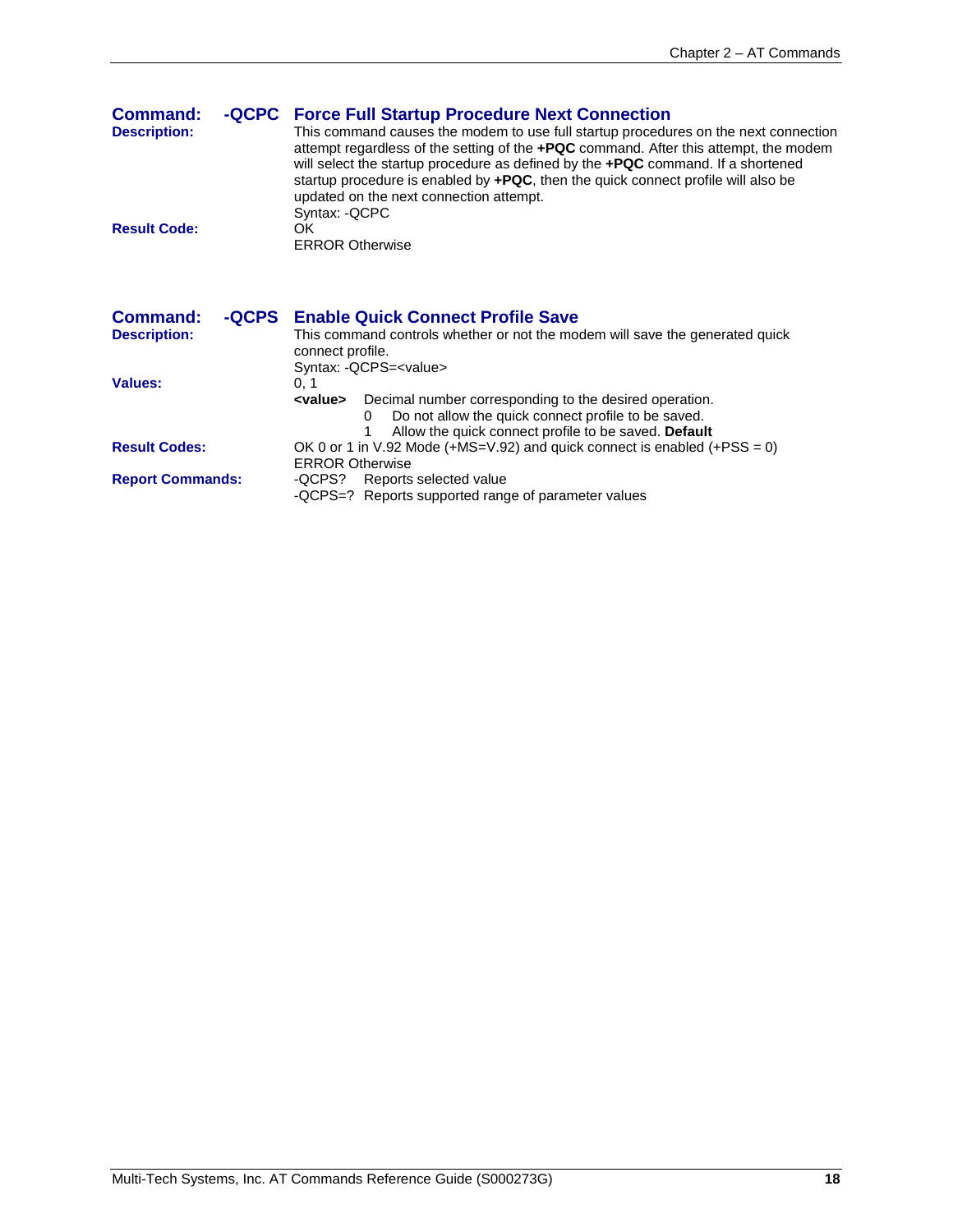# **Caller ID Commands**

#### **Command: +VCID=***n* **Caller ID Selection**  $n = 0, 1,$  or 2 **Default:** 0<br>**Description:** E **Description:** Enables Caller ID detection and configures the reporting and presentation of the Caller ID data that is detected after the first ring. The reported data includes the date and time of the call, the caller's name and number, and a message. Set **S0=2**. +VCID=0 Disables Caller ID. +VCID=1 Enables Caller ID with formatted data. +VCID=2 Enables Caller ID with unformatted data. +VCID=? Displays the allowed values. +VCID? Displays the current values. **Command: +VRID= Caller ID Report Retrieved Values: Values:** 0, 1 **Default:**<br>**Description:** This command reports the data associated with the Caller ID services in the Incoming Call Line ID (ICLID) data format for the last received call. +VRID=0 Reports Caller ID with formatted presentation to the DTE. Data includes date, time, name, and telephone number. +VRID=1 Reports Caller ID with unformatted presentation to the DTE. +VRID=? Displays the supported range of parameter values.

Displays Caller ID information of the last call received.

# **Callback Security Commands**

**Note: Callback Security Commands apply to the MT5600BA and MT5600 BR only.**

| Values:<br>Default:<br><b>Description:</b>                    |         | Command: #CBNn=[-]x Store Callback Number<br>$n = 01 - 30x =$ dialing string<br>None<br>Stores the callback dialing string $x$ in a memory location. The dialing string can<br>include the digits 0 through 9 and any of the following characters:<br>$\#$ , $*$ , comma (,), semicolon (;), W, A, B, C, and D.<br>Up to 30 characters can be used.<br>Example:AT#CBN01=9,16127853000.<br>If the optional - character precedes the dialing string, and the caller appends the<br>same character to the password, the caller is immediately connected. |
|---------------------------------------------------------------|---------|-------------------------------------------------------------------------------------------------------------------------------------------------------------------------------------------------------------------------------------------------------------------------------------------------------------------------------------------------------------------------------------------------------------------------------------------------------------------------------------------------------------------------------------------------------|
| Values:<br>Default:<br><b>Description:</b>                    |         | Command: #CBPn=x Store Callback Password<br>$n = 01 - 30$<br>$x =$ password (6–10 characters)<br>None<br>Stores callback security password $x$ in memory location $y$ . The password must have 6<br>to 10 characters. Example: AT#CBP01=gilamep.<br><b>Note:</b> A direct connect password may not end with a hyphen (-).                                                                                                                                                                                                                             |
| <b>Command:</b><br>Values:<br>Default:<br><b>Description:</b> | $\#DBn$ | <b>Callback Enable/Disable</b><br>$n = 0$ or 1<br>0<br>Enables or disables callback security. When callback security is enabled, phone number<br>memory locations 0–4, used for quick dialing and DTR dialing, become unavailable and<br>are replaced by callback security memory locations 1–30. The phone number memory                                                                                                                                                                                                                             |

are replaced by callback security memory locations 1–30. The phone number memory locations and their contents are restored when callback security is disabled. #DB0 Disables callback security. #DB1 Enables callback security.

Multi-Tech Systems, Inc. AT Commands Reference Guide (S000273G) **19**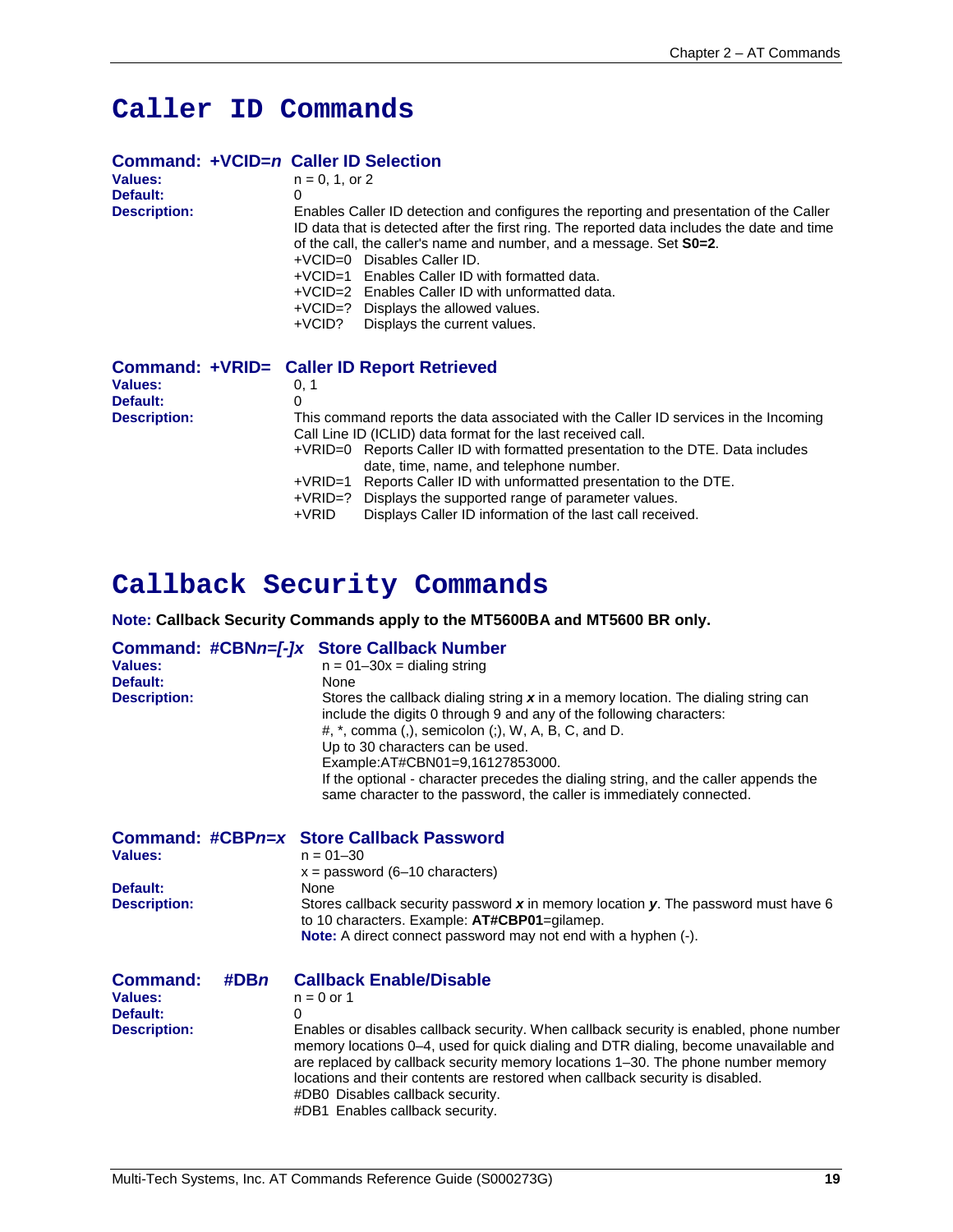# **Data Compression Commands**

| <b>Command:</b><br><b>Values:</b>      |  | 0, 1                                                                                                                                                                                                                                                                                                                                                                                                               | +DR Data Compression Reporting                                                                                                                                                                                                                                                                                                                                                                                                                                                                                                                                                                                                                                                                                                             |  |  |
|----------------------------------------|--|--------------------------------------------------------------------------------------------------------------------------------------------------------------------------------------------------------------------------------------------------------------------------------------------------------------------------------------------------------------------------------------------------------------------|--------------------------------------------------------------------------------------------------------------------------------------------------------------------------------------------------------------------------------------------------------------------------------------------------------------------------------------------------------------------------------------------------------------------------------------------------------------------------------------------------------------------------------------------------------------------------------------------------------------------------------------------------------------------------------------------------------------------------------------------|--|--|
| <b>Default:</b><br><b>Description:</b> |  | 1<br>This extended-format numeric parameter controls whether or not the extended-format<br>+DR; intermediate result code is transmitted from the modem to the DTE. S95 bit 5 is<br>reset to 0 for +DR=0 and is set to a 1 for +DR=1. The more recent setting of +DR or S95<br>bit 5, and the W command setting, determines the actual data compression result code<br>reporting (see S95 Parameter and W Command). |                                                                                                                                                                                                                                                                                                                                                                                                                                                                                                                                                                                                                                                                                                                                            |  |  |
|                                        |  | +DR0<br>+DR1<br>$+DR:$                                                                                                                                                                                                                                                                                                                                                                                             | Data compression reporting disabled (no +DR result code transmitted).<br>Data compression reporting enabled (+DR result code transmitted). (Default.)<br><type> Intermediate Result Code. The +DR: <type> reported represents the<br/>current (negotiated or renegotiated) modem-modem data compression type. If<br/>enabled, the intermediate result code is transmitted at the point after error control<br/>negotiation (handshaking) at which the modem has determined which data<br/>compression technique will be used (if any) and the direction of operation. The<br/>+DR intermediate result code, if enabled, is issued after the Error Control Report<br/>(+ER) and before the final result code (e.g., CONNECT).</type></type> |  |  |
| <b>Report Commands:</b>                |  | +DR?                                                                                                                                                                                                                                                                                                                                                                                                               | Reports current or selected values.<br>+DR=? Reports supported range of parameter values.                                                                                                                                                                                                                                                                                                                                                                                                                                                                                                                                                                                                                                                  |  |  |
| <b>Command:</b>                        |  | +DS Data Compression                                                                                                                                                                                                                                                                                                                                                                                               |                                                                                                                                                                                                                                                                                                                                                                                                                                                                                                                                                                                                                                                                                                                                            |  |  |
| <b>Values:</b>                         |  | <direction></direction>                                                                                                                                                                                                                                                                                                                                                                                            | Specifies the desired direction(s) of operation of the data compression<br>function; from the DTE point of view.<br>$+DS0$<br>Negotiated; no compression (V.42bis P0=0).                                                                                                                                                                                                                                                                                                                                                                                                                                                                                                                                                                   |  |  |
|                                        |  |                                                                                                                                                                                                                                                                                                                                                                                                                    | Both directions, accept any direction (V.42bis P0=11).<br>+DS3<br><compr_neg> Specifies whether or not the modem should continue to operate if the<br/>desired result is not obtained.<br/>+DS0<br/>Do not disconnect if V.42bis is not negotiated by the remote<br/>modem as specified in <direction>.</direction></compr_neg>                                                                                                                                                                                                                                                                                                                                                                                                            |  |  |
|                                        |  | <max_dict></max_dict>                                                                                                                                                                                                                                                                                                                                                                                              | Specifies maximum number of dictionary entries (2048 entries) that should<br>be negotiated (may be used by the DTE to limit the code word size<br>transmitted, based on its knowledge of the data to be transmitted).<br><max_string> Specifies max string length (32 bytes) to be negotiated (V.42bis P2).</max_string>                                                                                                                                                                                                                                                                                                                                                                                                                   |  |  |
| Default:                               |  | 3                                                                                                                                                                                                                                                                                                                                                                                                                  |                                                                                                                                                                                                                                                                                                                                                                                                                                                                                                                                                                                                                                                                                                                                            |  |  |
| <b>Description:</b>                    |  |                                                                                                                                                                                                                                                                                                                                                                                                                    | This extended-format compound parameter controls the V.42bis data compression<br>function if provided in the modem. It accepts four numeric subparameters:<br>+DS=[ <direction>[,<compr_neg>[,<max_dict>[,<max_string>]]]]</max_string></max_dict></compr_neg></direction>                                                                                                                                                                                                                                                                                                                                                                                                                                                                 |  |  |
| <b>Report Commands:</b>                |  | $+DS?$<br>$+DS=?$                                                                                                                                                                                                                                                                                                                                                                                                  | Reports current or selected values.<br>Reports supported range of parameter values.                                                                                                                                                                                                                                                                                                                                                                                                                                                                                                                                                                                                                                                        |  |  |
|                                        |  |                                                                                                                                                                                                                                                                                                                                                                                                                    |                                                                                                                                                                                                                                                                                                                                                                                                                                                                                                                                                                                                                                                                                                                                            |  |  |
| Command: +DS44 V.44 Compression Select |  |                                                                                                                                                                                                                                                                                                                                                                                                                    | This extended-format compound parameter controls V.44 data compression function.                                                                                                                                                                                                                                                                                                                                                                                                                                                                                                                                                                                                                                                           |  |  |
| <b>Description:</b><br><b>Values:</b>  |  |                                                                                                                                                                                                                                                                                                                                                                                                                    | <direction> The decimal number that specifies the desired direction(s) of operation of<br/>the data compression function; from the DTE point of view.</direction>                                                                                                                                                                                                                                                                                                                                                                                                                                                                                                                                                                          |  |  |
|                                        |  | 0<br>1<br>$\overline{2}$                                                                                                                                                                                                                                                                                                                                                                                           | Negotiated, no compression.<br>Transmit only.<br>Receive only.                                                                                                                                                                                                                                                                                                                                                                                                                                                                                                                                                                                                                                                                             |  |  |
|                                        |  | 3                                                                                                                                                                                                                                                                                                                                                                                                                  | Both directions, accept any direction. Default                                                                                                                                                                                                                                                                                                                                                                                                                                                                                                                                                                                                                                                                                             |  |  |
|                                        |  | 0                                                                                                                                                                                                                                                                                                                                                                                                                  | <compress_negotiation> The decimal number that specifies whether or not the modem<br/>should continue to operate if the desired result is not obtained.<br/>Do not disconnect if V.44 is not negotiated by the remote DCE as</compress_negotiation>                                                                                                                                                                                                                                                                                                                                                                                                                                                                                        |  |  |
|                                        |  | 1.                                                                                                                                                                                                                                                                                                                                                                                                                 | specified in <direction>. Default<br/>Disconnect if V.44 is not negotiated by remote DCE as specified in</direction>                                                                                                                                                                                                                                                                                                                                                                                                                                                                                                                                                                                                                       |  |  |
|                                        |  |                                                                                                                                                                                                                                                                                                                                                                                                                    | <direction>.</direction>                                                                                                                                                                                                                                                                                                                                                                                                                                                                                                                                                                                                                                                                                                                   |  |  |
|                                        |  |                                                                                                                                                                                                                                                                                                                                                                                                                    | <capability> The decimal number that specifies the use of stream method, packet<br/>method, multi-packet method.</capability>                                                                                                                                                                                                                                                                                                                                                                                                                                                                                                                                                                                                              |  |  |
|                                        |  | 0                                                                                                                                                                                                                                                                                                                                                                                                                  | Stream method. Default                                                                                                                                                                                                                                                                                                                                                                                                                                                                                                                                                                                                                                                                                                                     |  |  |
|                                        |  | 1                                                                                                                                                                                                                                                                                                                                                                                                                  | Packet method.                                                                                                                                                                                                                                                                                                                                                                                                                                                                                                                                                                                                                                                                                                                             |  |  |
|                                        |  | 2                                                                                                                                                                                                                                                                                                                                                                                                                  | Multi-packet method.                                                                                                                                                                                                                                                                                                                                                                                                                                                                                                                                                                                                                                                                                                                       |  |  |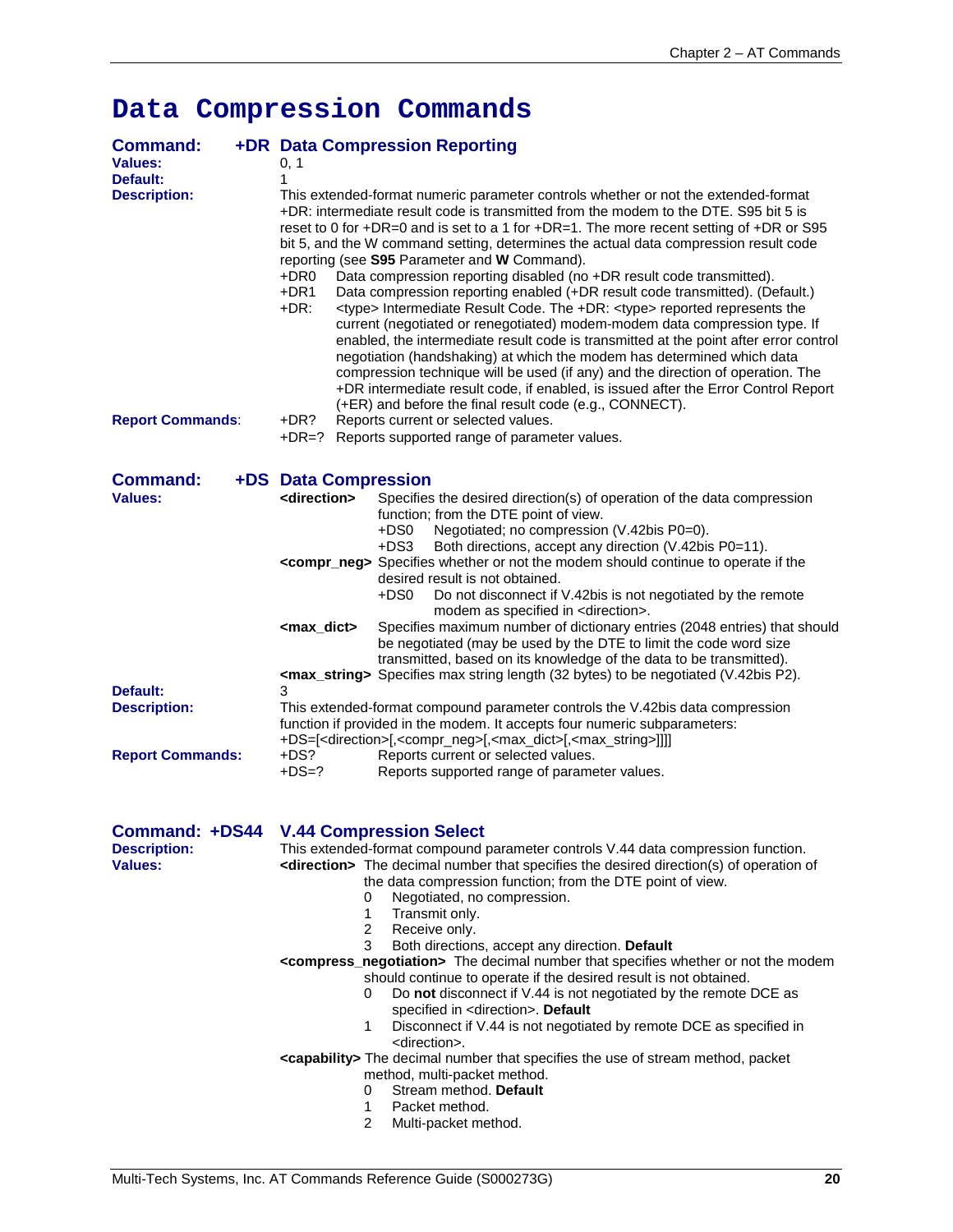**<max\_codewords\_tx>** The decimal number from 256 to 2048 that specifies the maximum number of code words which should be negotiated in the transmit direction. **Default = 2048 <max\_codewords\_rx>** The decimal number from 256 to 2048 that specifies the maximum number of code words which should be negotiated in the receive direction. **Default = 2048 <max\_string\_tx>** The decimal number from 32 to 255 (maximum string length).

# **Error Control Commands**

| +EB<br><b>Command:</b><br><b>Description:</b>   | <b>Break Handling in Error Control Operation</b><br>This extended-format compound parameter controls the break handling in V.42 operation.<br>It accepts three numeric subparameters:<br>+EB=[ <break_selection>[,<timed>[,<default_length>]]]</default_length></timed></break_selection> |  |  |  |
|-------------------------------------------------|-------------------------------------------------------------------------------------------------------------------------------------------------------------------------------------------------------------------------------------------------------------------------------------------|--|--|--|
| <b>Subparameters:</b>                           | Decimal number 0 specifying that break is to be ignored; i.e., not<br><break_selelction><br/>signaled to remote DCE.</break_selelction>                                                                                                                                                   |  |  |  |
|                                                 | <timed><br/>Decimal number 0 specifying that any transmitted V.42 L-SIGNAL<br/>will not indicate break signal length.</timed>                                                                                                                                                             |  |  |  |
| <b>Report Commands:</b>                         | <default_length><br/>Decimal number 0 specifying that break is not delivered to the DTE.<br/>+EB?<br/>Reports current or selected values.</default_length>                                                                                                                                |  |  |  |
|                                                 | $+EB=?$<br>Reports supported range of parameter values.                                                                                                                                                                                                                                   |  |  |  |
|                                                 | Command: +EFCS 32-bit Frame Check Sequence                                                                                                                                                                                                                                                |  |  |  |
| <b>Description:</b>                             | This extended-format numeric parameter controls the use of the 16-bit or 32-bit frame<br>check sequence (FCS) option in V.42.                                                                                                                                                             |  |  |  |
| <b>Values:</b>                                  | Decimal number 0 specifying the use of the 16-bit FCS specified in V.42.<br><value></value>                                                                                                                                                                                               |  |  |  |
|                                                 | +EFCS?<br>Reports current or selected values.                                                                                                                                                                                                                                             |  |  |  |
|                                                 | $+EFCS=?$<br>Reports supported range of parameter values.                                                                                                                                                                                                                                 |  |  |  |
| <b>Command:</b><br>$+ER$<br><b>Description:</b> | <b>Error Control Reporting</b><br>This extended-format numeric parameter controls whether or not the intermediate result                                                                                                                                                                  |  |  |  |
|                                                 | code is transmitted from the modem to the DTE.                                                                                                                                                                                                                                            |  |  |  |
|                                                 | S95 bit 3 is reset to 0 for +ER=0 and is set to a 1 for +ER=1. The more recent setting                                                                                                                                                                                                    |  |  |  |
|                                                 | of+ER or S95 bit 3, and the W command setting, determines the actual error control result<br>code reporting (see S95 Parameter and W Command).                                                                                                                                            |  |  |  |
| <b>Values:</b>                                  | 0, 1                                                                                                                                                                                                                                                                                      |  |  |  |
| Default:                                        | $0 =$ Error control reporting disabled (no $+E$ R intermediate result code transmitted).<br>1 = Error control reporting enabled (+ER intermediate result code transmitted).                                                                                                               |  |  |  |
| <b>Report Commands:</b>                         | 0<br>+ER?<br>Reports current or selected values.                                                                                                                                                                                                                                          |  |  |  |
|                                                 | $+ER=?$<br>Reports supported range of parameter values.                                                                                                                                                                                                                                   |  |  |  |
| <b>Command:</b><br>$+ES$                        | <b>Error Control Selection</b>                                                                                                                                                                                                                                                            |  |  |  |
| <b>Description:</b>                             | This extended-format command specifies the initial requested mode of operation when the                                                                                                                                                                                                   |  |  |  |
|                                                 | modem is operating as the originator, optionally specifies the acceptable fallback mode of<br>operation when the modem is operating as the originator, and optionally specifies the                                                                                                       |  |  |  |
|                                                 | acceptable fallback mode of operation when the modem is operating as the answerer.                                                                                                                                                                                                        |  |  |  |
|                                                 | It accepts three numeric subparameters:                                                                                                                                                                                                                                                   |  |  |  |
| <b>Subparameters:</b>                           | +ES=[ <orig_rqst>[,<orig_fbk>[,<ans_fbk>]]]<br/><orig_rqst> Decimal number which specifies the initial requested mode of operation</orig_rqst></ans_fbk></orig_fbk></orig_rqst>                                                                                                           |  |  |  |
|                                                 | when the modem is operating as the originator. The options are:                                                                                                                                                                                                                           |  |  |  |
|                                                 | Initiate call with Direct Mode.<br>0                                                                                                                                                                                                                                                      |  |  |  |
|                                                 | 1<br>Initiate call with Normal Mode (also referred to as Buffered Mode) only.<br>Initiate V.42 without Detection Phase. If V.8 is in use, disable V.42<br>2                                                                                                                               |  |  |  |
|                                                 | Detection Phase.<br>Initiate V.42 with Detection Phase. Default<br>3                                                                                                                                                                                                                      |  |  |  |
|                                                 | 4<br>Initiate MNP.                                                                                                                                                                                                                                                                        |  |  |  |
|                                                 | Initiate Frame Tunneling Mode when connection is complete and Data<br>7<br>Mode is entered.                                                                                                                                                                                               |  |  |  |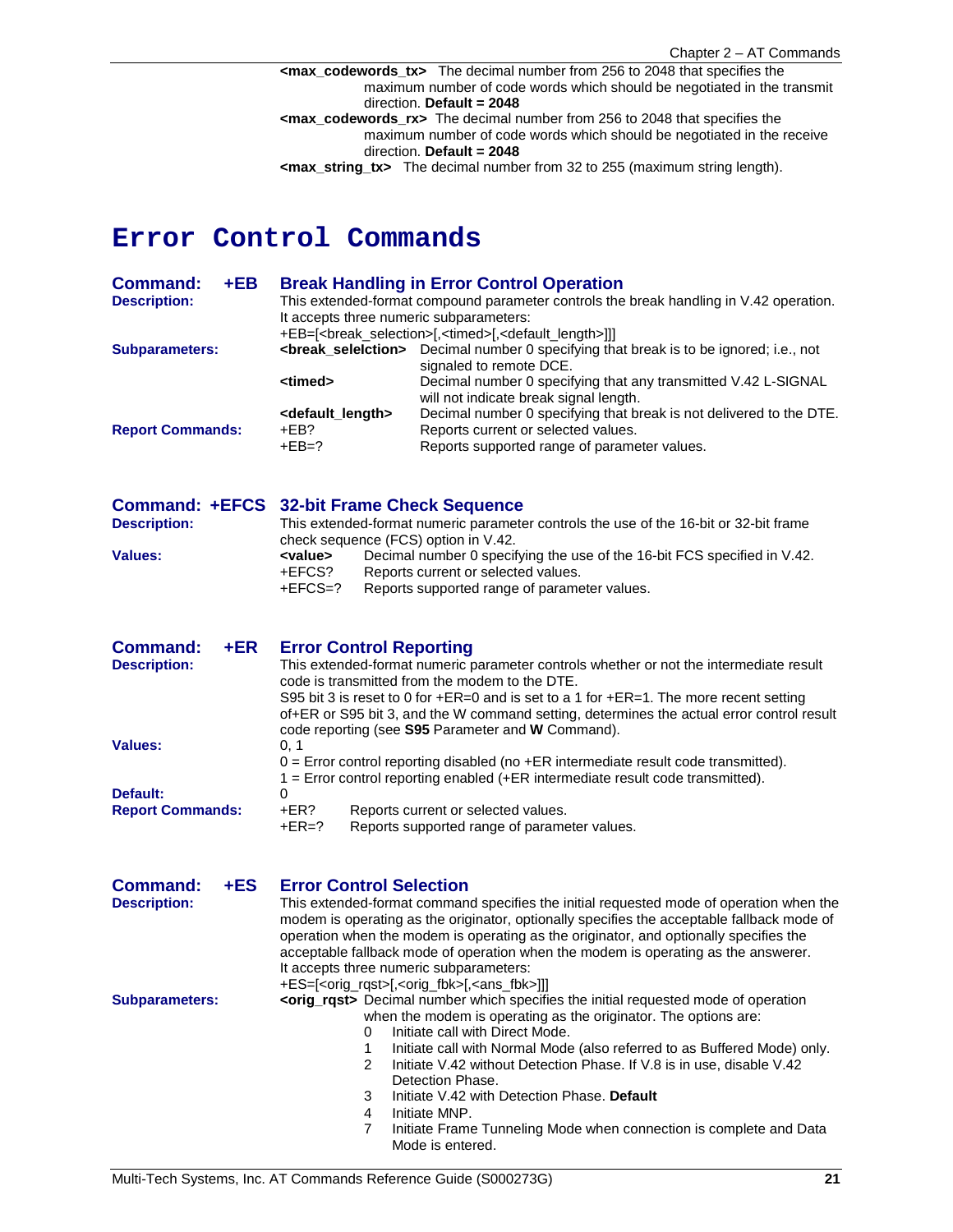|                                        | <ans fbk=""></ans>                                                                 | <orig_fbk> Decimal number which specifies the acceptable fallback mode of operation<br/>when the modem is operating as the originator.<br/>LAPM, MNP, or Normal Mode error control optional. Default<br/>0<br/>LAPM, MNP, or Direct Mode error control optional.<br/>1<br/><math>\overline{2}</math><br/>LAPM or MNP error control required; disconnect if error control is not<br/>established.<br/>3<br/>LAPM error control required; disconnect if error control is not<br/>established.<br/>MNP error control required; disconnect if error control is not established.<br/>4<br/>Decimal number which specifies the acceptable fallback mode of operation<br/>when the modem is operating as the answerer.<br/>Direct Mode.<br/>0<br/>1<br/>Error control disabled, use Normal Mode.<br/><math>\overline{2}</math><br/>LAPM, MNP, or Normal Mode error control optional. Default<br/>3<br/>LAPM, MNP, or Direct Mode error control optional.<br/>4<br/>LAPM or MNP error control required; disconnect if error control is not<br/>established.<br/>LAPM error control required; disconnect if error control is not<br/>5</orig_fbk> |
|----------------------------------------|------------------------------------------------------------------------------------|------------------------------------------------------------------------------------------------------------------------------------------------------------------------------------------------------------------------------------------------------------------------------------------------------------------------------------------------------------------------------------------------------------------------------------------------------------------------------------------------------------------------------------------------------------------------------------------------------------------------------------------------------------------------------------------------------------------------------------------------------------------------------------------------------------------------------------------------------------------------------------------------------------------------------------------------------------------------------------------------------------------------------------------------------------------------------------------------------------------------------------------|
| <b>Report Commands:</b>                | +ES?<br>+ES=?                                                                      | established.<br>MNP error control required; disconnect if error control is not established.<br>6<br>Reports current or selected values.<br>Reports supported range of parameter values.                                                                                                                                                                                                                                                                                                                                                                                                                                                                                                                                                                                                                                                                                                                                                                                                                                                                                                                                                  |
| <b>Command:</b><br><b>Description:</b> | <b>+ESR Selective Reject</b><br>option in V.42.<br>Syntax: +ESR=[ <value>]</value> | This extended-format numeric parameter controls the use of the selective reject (SREJ)                                                                                                                                                                                                                                                                                                                                                                                                                                                                                                                                                                                                                                                                                                                                                                                                                                                                                                                                                                                                                                                   |
| <b>Report Commands:</b>                | +ESR?<br>+ESR=?                                                                    | Decimal number 0 specifying that SREJ is not used.<br>Reports current or selected values.<br>Reports supported range of parameter values.                                                                                                                                                                                                                                                                                                                                                                                                                                                                                                                                                                                                                                                                                                                                                                                                                                                                                                                                                                                                |
| <b>Description:</b>                    |                                                                                    | <b>Command: +ETBM Call Termination Buffer Management</b><br>This extended-format compound parameter controls the handling of data remaining in<br>modem buffers upon call termination. It accepts three numeric subparameters:                                                                                                                                                                                                                                                                                                                                                                                                                                                                                                                                                                                                                                                                                                                                                                                                                                                                                                           |
| <b>Values:</b>                         |                                                                                    | Syntax: +ETBM=[ <pending_td>[,<pending_rd>[,<timer>]]]<br/><pending_td> Decimal number 0 specifying that disconnect will occur immediately and all<br/>buffered transmit data will be discarded when the local DTE requests call disconnection.<br/><pending_rd> Decimal number 0 specifying that disconnect will occur immediately and<br/>all buffered receive data will be discarded when the local DTE requests call disconnection.<br/><timer> Decimal number 0 specifying that the modem will not attempt to deliver the<br/>buffered data before abandoning the attempt and discarding remaining data.</timer></pending_rd></pending_td></timer></pending_rd></pending_td>                                                                                                                                                                                                                                                                                                                                                                                                                                                        |
| <b>Report Commands:</b>                | +ETBM?                                                                             | Reports current or selected values.<br>$TTDM 0.$ Departs currented report of portameter units                                                                                                                                                                                                                                                                                                                                                                                                                                                                                                                                                                                                                                                                                                                                                                                                                                                                                                                                                                                                                                            |

+ETBM=? Reports supported range of parameter values.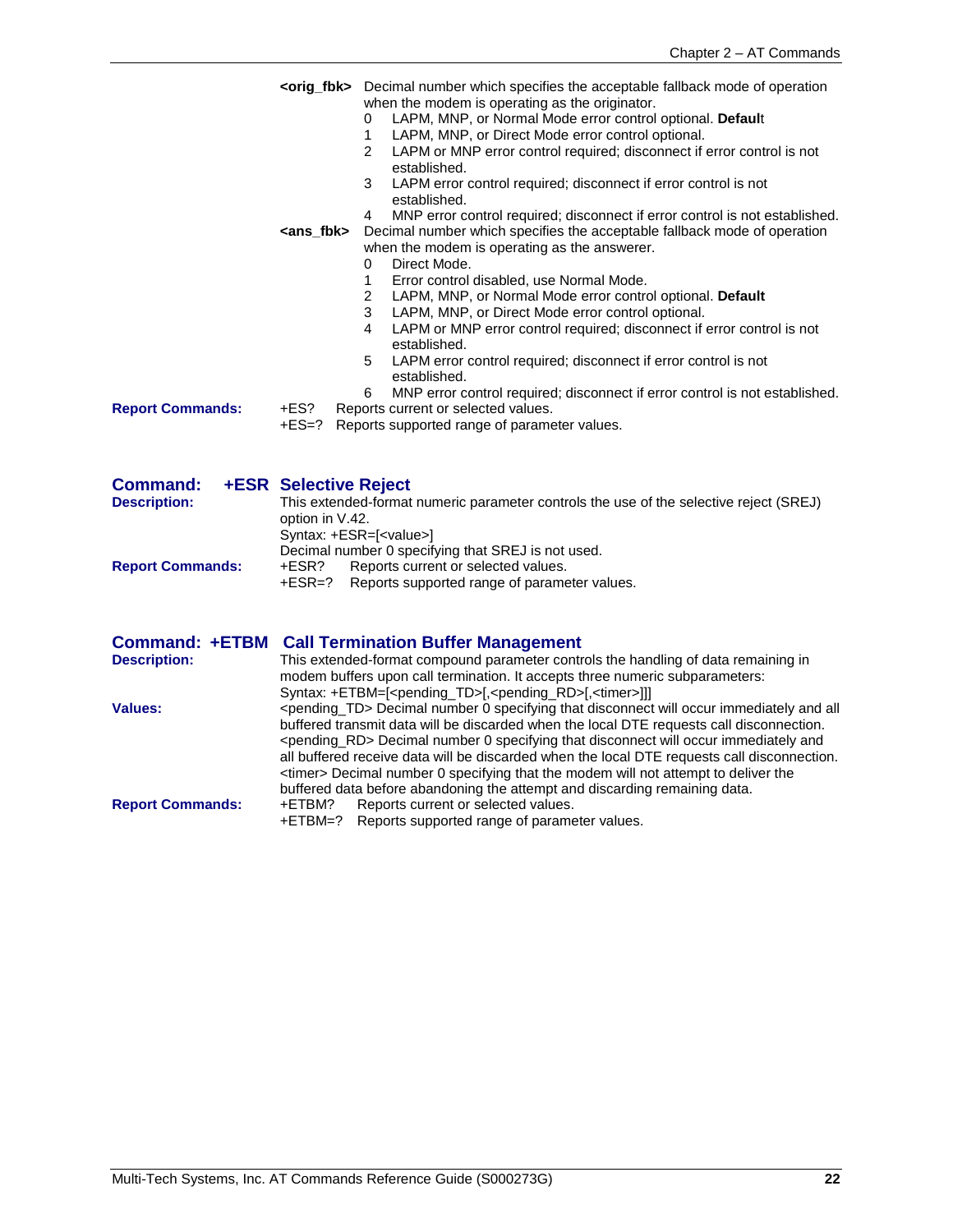# **DTE Commands**

| Command:                                     | +IFC DTE-Modem Local Flow Control                                                    |                                                                                                                                                                                                 |  |  |  |  |
|----------------------------------------------|--------------------------------------------------------------------------------------|-------------------------------------------------------------------------------------------------------------------------------------------------------------------------------------------------|--|--|--|--|
| <b>Description:</b>                          | This extended-format compound parameter controls the operation of local flow control |                                                                                                                                                                                                 |  |  |  |  |
|                                              |                                                                                      | between the DTE and the modem during the data state when V.42 error control is used or                                                                                                          |  |  |  |  |
|                                              |                                                                                      | when fallback to non-error control mode is specified to include buffering and flow control. It                                                                                                  |  |  |  |  |
|                                              | accepts two numeric subparameters.                                                   |                                                                                                                                                                                                 |  |  |  |  |
|                                              |                                                                                      | Syntax: +IFC=[ <modem_by_dte>[,<dte_by_modem>]]</dte_by_modem></modem_by_dte>                                                                                                                   |  |  |  |  |
| <b>Values:</b>                               |                                                                                      | <modem_by_dte> Specifies method DTE will use to control flow of received data from</modem_by_dte>                                                                                               |  |  |  |  |
|                                              |                                                                                      | the modem.                                                                                                                                                                                      |  |  |  |  |
|                                              |                                                                                      | 0None.                                                                                                                                                                                          |  |  |  |  |
|                                              |                                                                                      | 1<br>XON/XOFF on transmitted data; do not pass XON/XOFF                                                                                                                                         |  |  |  |  |
|                                              |                                                                                      | characters to remote modem.                                                                                                                                                                     |  |  |  |  |
|                                              |                                                                                      | 2<br>Circuit 133 (RR). Default                                                                                                                                                                  |  |  |  |  |
|                                              |                                                                                      | 3<br>DC1/DC3 on circuit 103 (TD) with DC1/DC3 characters                                                                                                                                        |  |  |  |  |
|                                              |                                                                                      | being passed through to the remote DCE in addition to being                                                                                                                                     |  |  |  |  |
|                                              |                                                                                      | acted upon for local flow control.                                                                                                                                                              |  |  |  |  |
|                                              | <dte_by_modem></dte_by_modem>                                                        | Specifies method modem will use to control flow of transmitted data                                                                                                                             |  |  |  |  |
|                                              |                                                                                      | from the DTE.                                                                                                                                                                                   |  |  |  |  |
|                                              |                                                                                      | 0<br>None.                                                                                                                                                                                      |  |  |  |  |
|                                              |                                                                                      | 1<br>XON/XOFF on received data.                                                                                                                                                                 |  |  |  |  |
|                                              |                                                                                      | $\overline{2}$<br>CTS/RTS. Default                                                                                                                                                              |  |  |  |  |
| <b>Report Commands:</b>                      | +IFC?                                                                                | Reports current or selected values.                                                                                                                                                             |  |  |  |  |
|                                              |                                                                                      | +IFC=? Reports supported range of parameter values.                                                                                                                                             |  |  |  |  |
|                                              |                                                                                      |                                                                                                                                                                                                 |  |  |  |  |
| <b>Command: +ILRR</b><br><b>Description:</b> | Syntax: +ILRR= <value></value>                                                       | <b>DTE-Modem Local Rate Reporting</b><br>This extended-format numeric parameter controls whether or not the +ILRR: <rate><br/>information text is transmitted from the modem to the DTE.</rate> |  |  |  |  |
| <b>Values:</b>                               | <value></value>                                                                      | Decimal number corresponding to the selected option.                                                                                                                                            |  |  |  |  |
|                                              | 0                                                                                    | Disables reporting of local port rate (+ILRR: is not transmitted). Default                                                                                                                      |  |  |  |  |
|                                              | 1                                                                                    | Enables reporting of local port rate (+ILRR: is transmitted).                                                                                                                                   |  |  |  |  |
| <b>Report Commands:</b>                      | +ILRR?                                                                               | Reports current or selected values.                                                                                                                                                             |  |  |  |  |
|                                              |                                                                                      | +ILRR=? Reports supported range of parameter values.                                                                                                                                            |  |  |  |  |
| <b>Reported Rate:</b>                        |                                                                                      | The <rate> reported is the current (negotiated or renegotiated) DTE-modem rate. If</rate>                                                                                                       |  |  |  |  |
|                                              |                                                                                      | enabled, intermediate result code is transmitted after any modulation, error control or data                                                                                                    |  |  |  |  |
|                                              |                                                                                      | compression reports are transmitted and before any final result code is transmitted. The                                                                                                        |  |  |  |  |
|                                              |                                                                                      | <rate> is applied after the final result code is transmitted. The DTE-modem port rate</rate>                                                                                                    |  |  |  |  |
|                                              |                                                                                      | changes only if neither buffered mode nor error controlled means are enabled $(+ES=x,0)$                                                                                                        |  |  |  |  |
|                                              |                                                                                      | and if the negotiated carrier rate (+MRR) does not match the current DTE-modem port                                                                                                             |  |  |  |  |
|                                              |                                                                                      | rate (auto detected from previous command line).                                                                                                                                                |  |  |  |  |
|                                              | Syntax: +ILRR: <rate>[,<rx_rate>].</rx_rate></rate>                                  |                                                                                                                                                                                                 |  |  |  |  |
|                                              | <b>Reported Rate Values:</b>                                                         |                                                                                                                                                                                                 |  |  |  |  |
|                                              | <rate></rate>                                                                        | Decimal value representing the current (negotiated or renegotiated)<br>DTE-modem rate: 0, 300, 1200, 2400, 4800, 9600, 19200, 38400,                                                            |  |  |  |  |
|                                              | <rx_rate></rx_rate>                                                                  | 57600, 115200, 230400<br>Optional decimal value reporting the RXD rate, if it is different from the                                                                                             |  |  |  |  |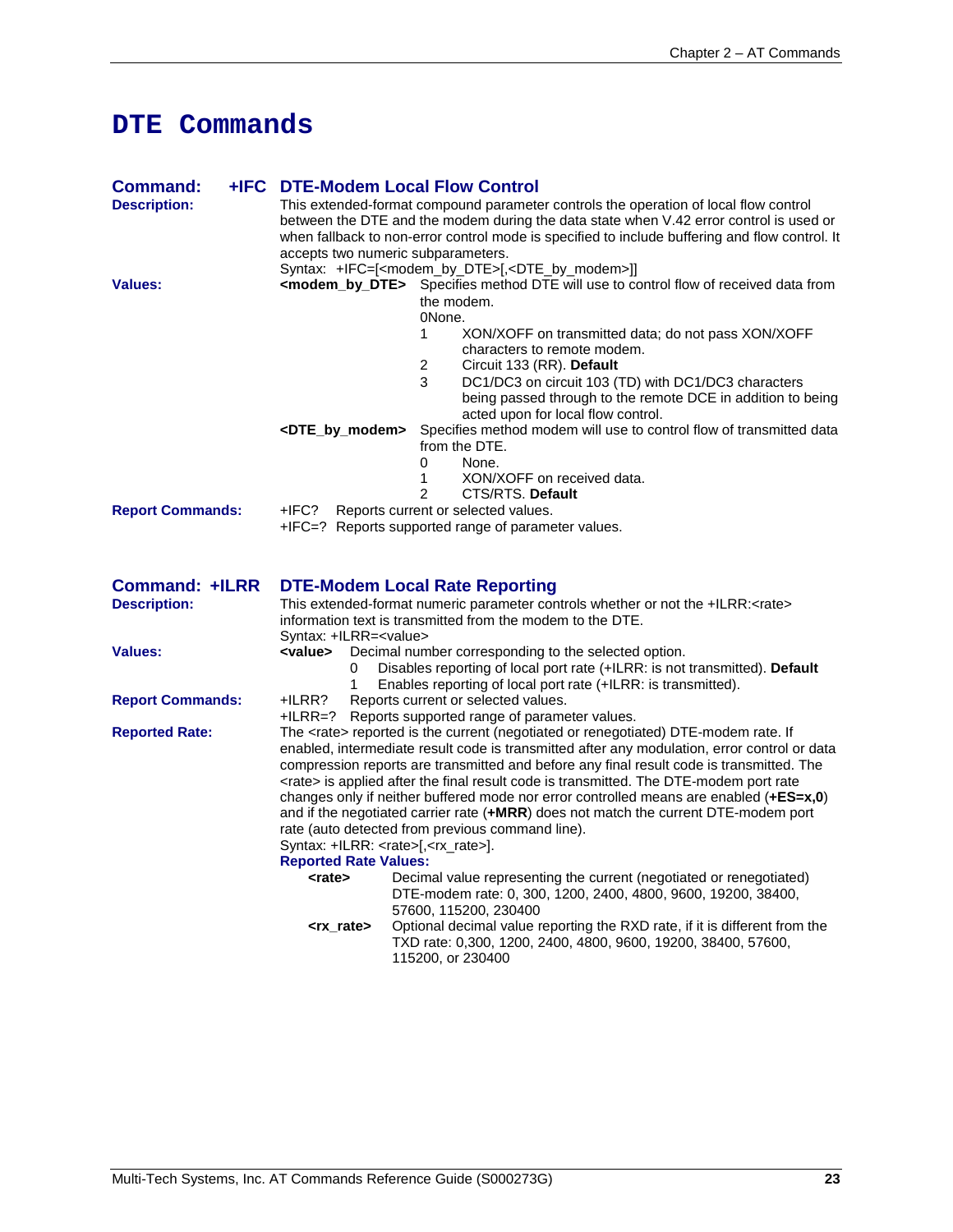| <b>Command:</b><br><b>Description:</b> | +IPR Fixed DTE Rate<br>This numeric extended-format parameter specifies the data rate at which the modem will<br>accept commands during online operation. It may be used to select operation at rates at<br>which the modem is not capable of automatically detecting the data rate being used by the<br>DTE.<br>Specifying a value of 0 disables the function and allows operation only at rates<br>automatically detectable by the modem. The specified rate takes effect following any<br>issued result code(s) associated with the current command line.<br>The <rate> specified does not apply in OnLine Data State if Normal Mode (Direct Mode) of</rate> |
|----------------------------------------|-----------------------------------------------------------------------------------------------------------------------------------------------------------------------------------------------------------------------------------------------------------------------------------------------------------------------------------------------------------------------------------------------------------------------------------------------------------------------------------------------------------------------------------------------------------------------------------------------------------------------------------------------------------------|
| Values:                                | operation is selected.<br>Syntax: +IPR= <rate><br/><b><rate></rate></b> Specifies the DTE-modem interface operation rate in bits/s. The available rates<br/>are: 0, 300, 1200, 2400, 4800, 9600, 19200, 38400, 57600, 115200, or 230400.<br/>If unspecified or set to 0, automatic detection is selected and the character format is also</rate>                                                                                                                                                                                                                                                                                                                |
| <b>Report Commands:</b>                | forced to auto detect. $+ICF=0$ .<br>If the specified rate is not supported by the modem, an ERROR result will be returned.<br>+IPR? Reports current or selected values.<br>+IPR=? Reports supported range of parameter values.                                                                                                                                                                                                                                                                                                                                                                                                                                 |

# **Modulation Command**

| $+MR$<br><b>Command:</b> | <b>Modulation Reporting Control</b>                                                                                                     |  |  |  |  |  |
|--------------------------|-----------------------------------------------------------------------------------------------------------------------------------------|--|--|--|--|--|
| <b>Description:</b>      | This extended-format numeric parameter controls whether or not the extended-format                                                      |  |  |  |  |  |
|                          | +MCR: <carrier> and +MRR:<rate> intermediate result codes are transmitted from the</rate></carrier>                                     |  |  |  |  |  |
|                          | modem to the DTE. If enabled, +MCR: <carrier> and +MRR:<rate> intermediate result</rate></carrier>                                      |  |  |  |  |  |
|                          | codes represent the current (negotiated or renegotiated) modulation <carrier> and <rate></rate></carrier>                               |  |  |  |  |  |
|                          | that are transmitted at the point during connect negotiation (handshaking) at which the                                                 |  |  |  |  |  |
|                          | modem has determined which modulation and rate will be used; i.e., before any Error                                                     |  |  |  |  |  |
|                          | Control or Data Compression reports are transmitted and before any final result code                                                    |  |  |  |  |  |
|                          | (e.g., CONNECT) is transmitted.                                                                                                         |  |  |  |  |  |
|                          | S95 bit 2 is reset to 0 for +MR=0 and is set to a 1 for +MR=1 or +MR=2. The more recent                                                 |  |  |  |  |  |
|                          | setting of +MR or S95 bit 2 and the W command setting determines modulation result<br>code reporting (see S95 Parameter and W Command). |  |  |  |  |  |
|                          | Syntax: +MR=[ <value>]</value>                                                                                                          |  |  |  |  |  |
| <b>Values:</b>           | A decimal number corresponding to the selected option:<br><value></value>                                                               |  |  |  |  |  |
|                          | Disables reporting of modulation connection (+MCR: and +MRR: are not<br>0                                                               |  |  |  |  |  |
|                          | transmitted). Default                                                                                                                   |  |  |  |  |  |
|                          | Enables reporting of modulation connection (+MCR: and +MRR: are<br>1                                                                    |  |  |  |  |  |
|                          | transmitted with tx rate, rx rate).                                                                                                     |  |  |  |  |  |
|                          | Enables reporting of modulation connection (+MCR: and +MRR: are<br>2                                                                    |  |  |  |  |  |
|                          | transmitted with rx rate only).                                                                                                         |  |  |  |  |  |
| <b>Report Commands:</b>  | $+MR?$<br>Reports current or selected values.                                                                                           |  |  |  |  |  |
|                          | $+MR=?$<br>Reports supported range of parameter values.                                                                                 |  |  |  |  |  |
| +MCR: Report Syntax:     | Response: +MCR: <carrier></carrier>                                                                                                     |  |  |  |  |  |
|                          | <carrier> Alphanumeric code corresponding to the reported carrier.</carrier>                                                            |  |  |  |  |  |
|                          | Defined values are:                                                                                                                     |  |  |  |  |  |
|                          | <b>B103 for Bell 103</b>                                                                                                                |  |  |  |  |  |
|                          | <b>B212 for Bell 212</b>                                                                                                                |  |  |  |  |  |
|                          | V21 for V.21                                                                                                                            |  |  |  |  |  |
|                          | V22 for V.22                                                                                                                            |  |  |  |  |  |
|                          | V22B for V.22bis                                                                                                                        |  |  |  |  |  |
|                          | V23C for V.23                                                                                                                           |  |  |  |  |  |
|                          | V32 for V.32                                                                                                                            |  |  |  |  |  |
|                          | V32B for V.32bis                                                                                                                        |  |  |  |  |  |
|                          | V34 for V.34                                                                                                                            |  |  |  |  |  |
|                          | V90 for V.90                                                                                                                            |  |  |  |  |  |
|                          | V92 for V.92                                                                                                                            |  |  |  |  |  |
| +MRR: Report Syntax:     | Response: +MRR: <tx_rate>,<rx_rate></rx_rate></tx_rate>                                                                                 |  |  |  |  |  |
|                          | Decimal transmit rate in bits/s.<br><tx rate=""></tx>                                                                                   |  |  |  |  |  |
|                          | Decimal receive rate in bits/s.<br><rx_rate></rx_rate>                                                                                  |  |  |  |  |  |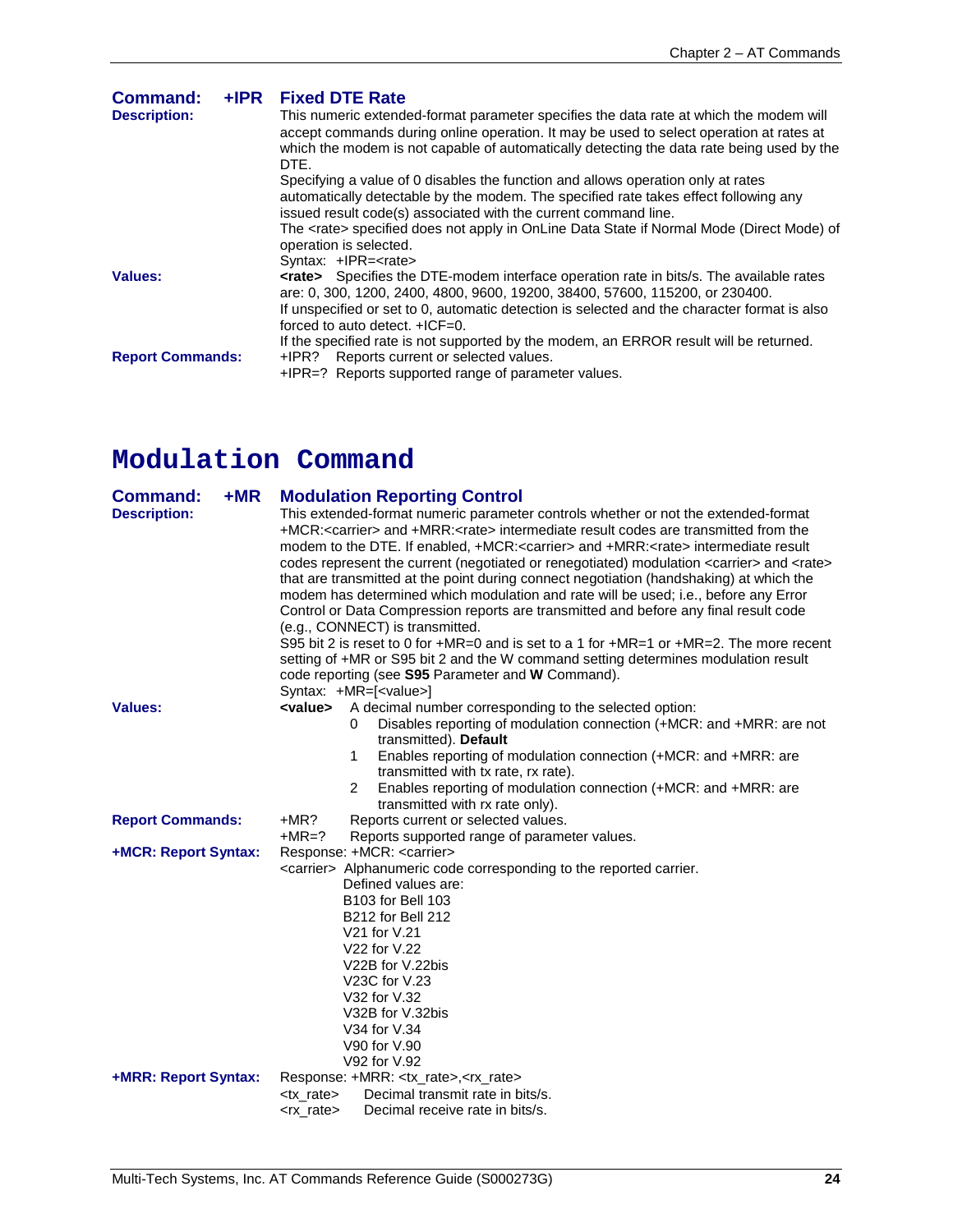# **Call Control Command**

| <b>Command:</b><br><b>Description:</b>                                                     | detection features.                     | -STE= Set Telephony Extension          |                                                                                                                                       | This command enables/disables Line-In-Use, Extension Pickup, and Remote Hang up                                                                                                                                                                             |                            |
|--------------------------------------------------------------------------------------------|-----------------------------------------|----------------------------------------|---------------------------------------------------------------------------------------------------------------------------------------|-------------------------------------------------------------------------------------------------------------------------------------------------------------------------------------------------------------------------------------------------------------|----------------------------|
|                                                                                            | Syntax: -STE= <value></value>           |                                        |                                                                                                                                       | Note: Additional hardware may be required to support these features.                                                                                                                                                                                        |                            |
| <b>Values:</b>                                                                             | Bit 0<br>Bit 1<br>Bit 2                 | The bit fields are defined as follows: | Line-In-Use detection – enable/disable.<br>Extension Pickup - detection enable/disable.<br>Remote Hang up - detection enable/disable. | <value> Decimal number corresponding to the selected bit-mapped options.</value>                                                                                                                                                                            |                            |
|                                                                                            | <value> (decimal)</value>               |                                        | <b>Remote Hangup</b>                                                                                                                  | <b>Extension Pickup</b>                                                                                                                                                                                                                                     | Line-in-Use                |
|                                                                                            | $0$ (default)                           |                                        | Disabled                                                                                                                              | <b>Disabled</b>                                                                                                                                                                                                                                             | <b>Disabled</b>            |
|                                                                                            | 1                                       |                                        | <b>Disabled</b>                                                                                                                       | <b>Disabled</b>                                                                                                                                                                                                                                             | Enabled                    |
|                                                                                            | $\overline{c}$                          |                                        | <b>Disabled</b>                                                                                                                       | Enabled                                                                                                                                                                                                                                                     | Disabled                   |
|                                                                                            | 3<br>4                                  |                                        | Disabled<br>Enabled                                                                                                                   | Enabled<br><b>Disabled</b>                                                                                                                                                                                                                                  | Enabled<br><b>Disabled</b> |
|                                                                                            | 5                                       |                                        | Enabled                                                                                                                               | <b>Disabled</b>                                                                                                                                                                                                                                             | Enabled                    |
|                                                                                            | 6                                       |                                        | Enabled                                                                                                                               | Enabled                                                                                                                                                                                                                                                     | <b>Disabled</b>            |
|                                                                                            | 7                                       |                                        | Enabled                                                                                                                               | Enabled                                                                                                                                                                                                                                                     | Enabled                    |
| <b>Report Commands:</b>                                                                    |                                         |                                        | -STE? Reports current or selected values<br>-STE=? Reports supported range of parameter values                                        |                                                                                                                                                                                                                                                             |                            |
| <b>Result Codes:</b>                                                                       | $OK$ <value> = <math>0-7</math></value> |                                        |                                                                                                                                       |                                                                                                                                                                                                                                                             |                            |
|                                                                                            | <b>ERROR Otherwise.</b>                 |                                        |                                                                                                                                       |                                                                                                                                                                                                                                                             |                            |
| <b>Behavior in Data Mode (+FCLASS=0):</b>                                                  |                                         |                                        |                                                                                                                                       |                                                                                                                                                                                                                                                             |                            |
|                                                                                            |                                         |                                        |                                                                                                                                       | When on-hook, if the line is in use and an ATDT is issued, the modem will not go off-hook                                                                                                                                                                   |                            |
|                                                                                            |                                         |                                        | and will return with the message LINE-IN-USE.                                                                                         | When off-hook and either an extension is picked up or a line reversal is detected, the                                                                                                                                                                      |                            |
|                                                                                            |                                         |                                        |                                                                                                                                       | modem will drop the connection. The disconnect reason in register S86=25 (also defined                                                                                                                                                                      |                            |
|                                                                                            |                                         |                                        |                                                                                                                                       | for #UD). The user must flash the hook in order to get a dial tone because the remote                                                                                                                                                                       |                            |
|                                                                                            | server will be retraining.              |                                        |                                                                                                                                       |                                                                                                                                                                                                                                                             |                            |
|                                                                                            |                                         |                                        | tone is on the local handset. Disconnect reason S86=25.                                                                               | If local handset is picked up while modem is off-hook, modem will do a link-disconnect,<br>flash the hook for 1.5 seconds, then connect local handset to the line. Now, the user dial                                                                       |                            |
| <b>Behavior in Voice Mode (+FCLASS=8):</b>                                                 |                                         |                                        |                                                                                                                                       |                                                                                                                                                                                                                                                             |                            |
|                                                                                            | sent to the DTE.                        |                                        |                                                                                                                                       | When in voice mode and an extension is picked-up, a <dle>P is sent to the DTE. When<br/>the modem is off-hook, a line reversal may also be detected in which case a <dle>I is</dle></dle>                                                                   |                            |
|                                                                                            |                                         |                                        |                                                                                                                                       | In voice mode, there is no blocking of ATDT when the line is in use. Also, there is no<br>automatic hang-up in voice mode as in data mode. There is only the above stated <dle></dle>                                                                       |                            |
|                                                                                            |                                         | shielding event reporting.             |                                                                                                                                       |                                                                                                                                                                                                                                                             |                            |
| Operation in Data Mode: Line-In-Use (Enabled by AT-STE=1, AT-STE=3, AT-STE=5, or AT-STE=7) |                                         |                                        |                                                                                                                                       |                                                                                                                                                                                                                                                             |                            |
|                                                                                            |                                         | Case 1: Telephone Line is in Use       |                                                                                                                                       | If an ATDT, ATDP or ATDL is issued while Line-In-Use detection is enabled and the<br>telephone line is in use, the modem will immediately return the message LINE-IN-USE to<br>the DTE without going off-hook, and then return to command mode.             |                            |
|                                                                                            |                                         |                                        | Case 2: Telephone Line is in Use But Disconnected<br>respond with CONNECT or NO CARRIER message.                                      | If an ATDT, ATDP or ATDL is issued while Line-In-Use detection is enabled and the<br>telephone line is NOT in use, the modem will go off-hook after a short pause, then                                                                                     |                            |
|                                                                                            |                                         |                                        | <b>Case 3: Telephone Line is Not Connected to Modem</b><br>hook, then respond with NO DIAL TONE message.                              | If an ATDT, ATDP or ATDL is issued while Line-In-Use detection is enabled and the<br>telephone line is not connected, the modem will go off-hook momentarily, go back on-                                                                                   |                            |
|                                                                                            |                                         |                                        |                                                                                                                                       | Extension Pick-up (Enabled by AT-STE=2, AT-STE=3, AT-STE=6, or AT-STE=7):                                                                                                                                                                                   |                            |
|                                                                                            | left in S86 register.                   |                                        | Case 1: Modem off-hook, Local Handset Goes Off-Hook                                                                                   | If the local handset goes off-hook while the modem is in a data connection, the modem<br>will then send a GSTN Clear down to the remote modem and then go on-hook. The<br>modem will then send a NO CARRIER message to the DTE. A result code of 25 will be |                            |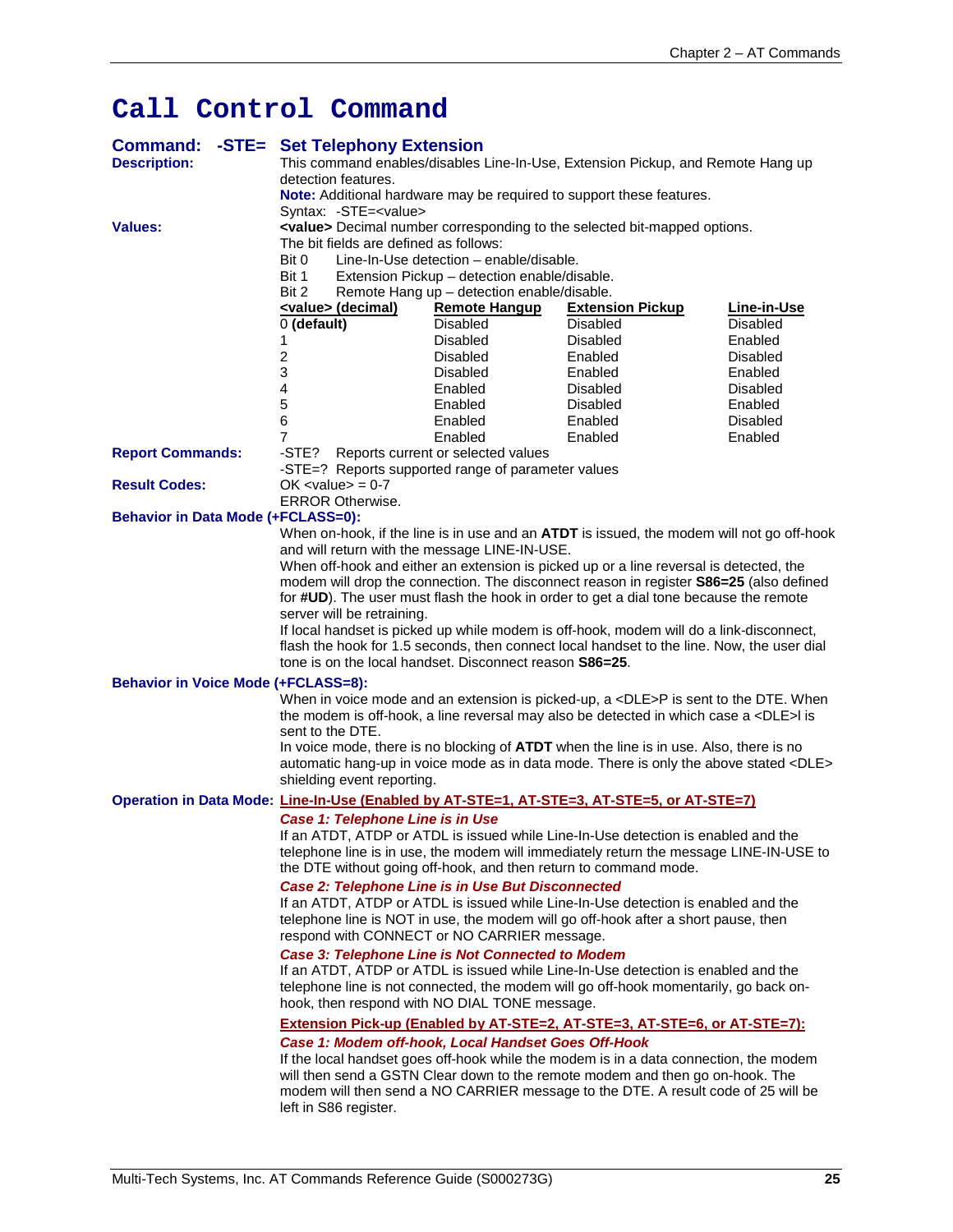|                  | Remote Hang-up (enabled by AT-STE=4, AT-STE=5, AT-STE=6, or AT-STE=7):<br>Case 1: Modem off-hook, Remote Hang-up<br>If the modem is connected (off-hook) and the remote modem/server goes hangs up, the<br>central office may issue a line polarity reversal. If a line polarity reversal is detected, the<br>modem will drop the call and respond with NO CARRIER. The reason for hang-up can be<br>determined by #UD or by S86=25. A line reversal can also be simulated by simply pulling<br>out the telephone line during a connection.<br>Operation in Voice Mode:Line-In-Use (enabled by AT-STE=1, AT-STE=3, AT-STE=5, or AT-STE=7):<br>This feature does not apply in voice mode.<br>Extension Pickup (Enabled by AT-STE=2, AT-STE=3, AT-STE=6, or AT-STE=7)<br>If the modem is off-hook and an extension goes off-hook, the modem issues a <dle>P to<br/>the DTE. The application software then hangs up the line (VLS=0).<br/>Remote Hang-up (Enabled by AT-STE=4, AT-STE=5, AT-STE=6, or AT-STE=7).<br/>If the modem is off-hook and the remote user goes on-hook, the modem issues a <dle>P<br/>to the DTE. The application software then hangs up the line (VLS=0).</dle></dle> |
|------------------|---------------------------------------------------------------------------------------------------------------------------------------------------------------------------------------------------------------------------------------------------------------------------------------------------------------------------------------------------------------------------------------------------------------------------------------------------------------------------------------------------------------------------------------------------------------------------------------------------------------------------------------------------------------------------------------------------------------------------------------------------------------------------------------------------------------------------------------------------------------------------------------------------------------------------------------------------------------------------------------------------------------------------------------------------------------------------------------------------------------------------------------------------------------------------------------------|
| <b>Examples:</b> | User is talking on an extension and the modem tries to dial<br>$AT-STE=7$<br>ATDT555-1212<br>LINE-IN-USE.                                                                                                                                                                                                                                                                                                                                                                                                                                                                                                                                                                                                                                                                                                                                                                                                                                                                                                                                                                                                                                                                                   |
|                  | The line is not in use and the modem tries to dial<br>$AT-STE=7$<br>ATDT555-1212<br>Modem goes off-hook<br><b>CONNECT</b><br>An extension is off-hook but there is silence on the line and the modem tries to dial<br>$AT-STE=3$<br>ATDT555-1212<br>Modem goes off-hook                                                                                                                                                                                                                                                                                                                                                                                                                                                                                                                                                                                                                                                                                                                                                                                                                                                                                                                     |
|                  | NO DIAL TONE<br>Modem is connected in data mode and remote modem goes on-hook<br>$AT-STE=4$<br>ATDT555-1212<br><b>CONNECT</b><br>NO CARRIER Remote modem drops line<br>ATS86=?<br>025<br>Modem is in answer machine mode and an extension goes off-hook<br>AT-STE=2<br>AT+FCLASS=8                                                                                                                                                                                                                                                                                                                                                                                                                                                                                                                                                                                                                                                                                                                                                                                                                                                                                                          |
|                  | OK.<br><dle>h Local handset on-hook<br/><dle>R Ring<br/>AT+VLS=1<br/><b>OK</b><br/>AT+VSM=1,8000<br/>AT+VTX Starts to play greeting message<br/><dle>P User picks up extension<br/><dle>! DTE send abort to end playback<br/>AT+VLS=0 DTE hangs up.<br/>Continued on next page.</dle></dle></dle></dle>                                                                                                                                                                                                                                                                                                                                                                                                                                                                                                                                                                                                                                                                                                                                                                                                                                                                                     |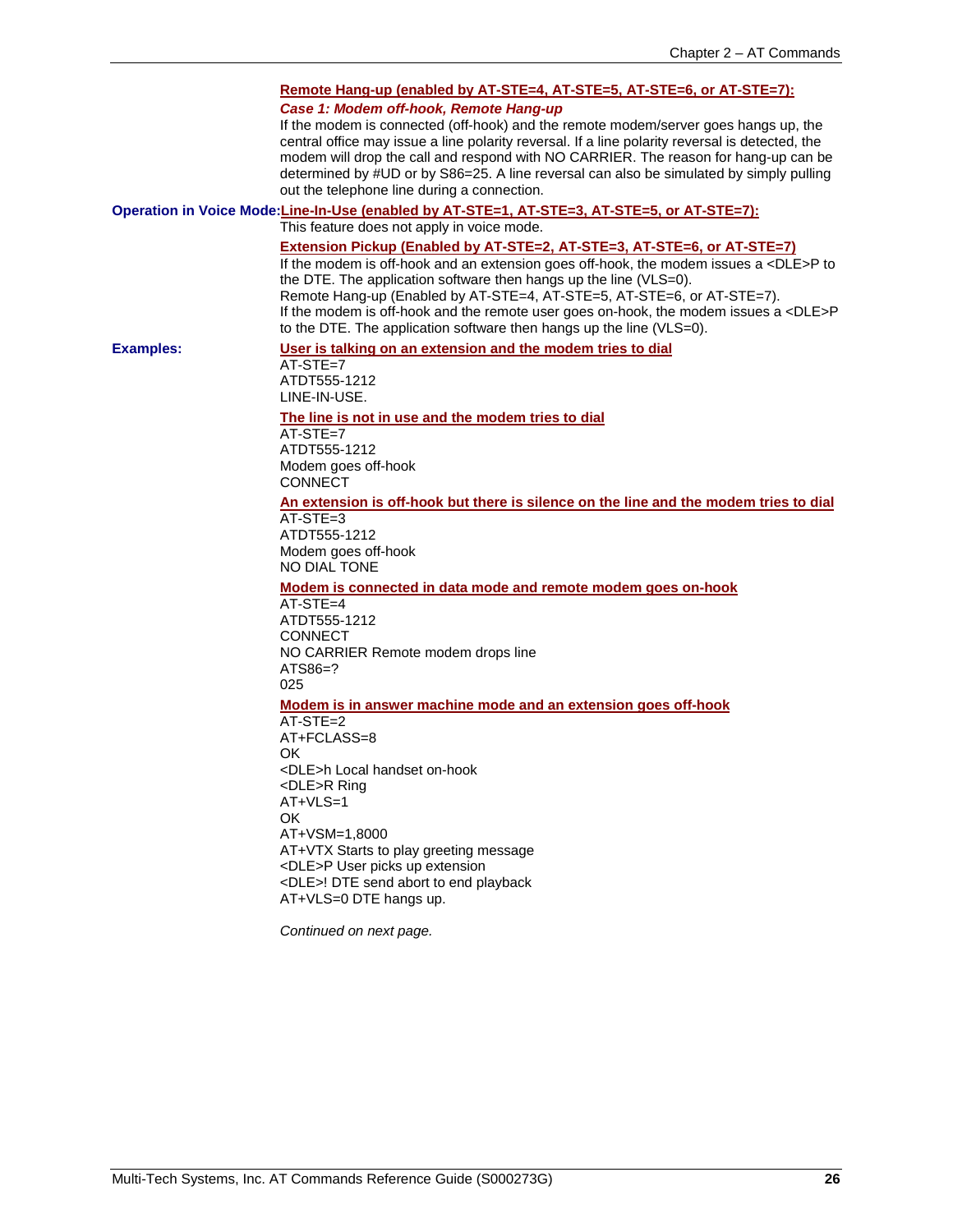#### **Automated system that needs to periodically use the line while giving the voice user the highest priority**

A common use for these features: An automated system that needs to periodically use the line while giving the voice user the highest priority. The automated system makes a connection when the line is free. It does this without disturbing the line if the line is in use. The automated system periodically retries the connection until the line is free. Once free, it dials and makes its connection. If a voice user wishes to use the line while the modem is connected. the modem drops the line and gives it to the user. The modem will then try to regain control of the line by once again periodically retrying to establish a connection.

AT-STE=7 OK ATDT5551212 **CONNECT** Sometime later, the user picks up phone NO CARRIER ATS86? 25 OK Delay 30 seconds ATDT5551212 LINE-IN-USE Try again some time later user hangs up the phone **CONNECT** 

### **Test Command**

| Command: &Tn        | <b>V.54 Test Command</b>                                                                                                                                                                                                                                                           |  |  |  |  |
|---------------------|------------------------------------------------------------------------------------------------------------------------------------------------------------------------------------------------------------------------------------------------------------------------------------|--|--|--|--|
| Values:             | $n = 0.18$                                                                                                                                                                                                                                                                         |  |  |  |  |
| Default:            | None                                                                                                                                                                                                                                                                               |  |  |  |  |
| <b>Description:</b> | The modem can perform selected test and diagnostic functions. A test can be run only<br>when the modem is in asynchronous operation in non-error-correction mode (normal or<br>direct mode). To terminate a test in progress, the escape sequence $(++)$ must be entered<br>first. |  |  |  |  |
|                     | &T0<br>Abort. Stop any test in progress.                                                                                                                                                                                                                                           |  |  |  |  |
|                     | Start local analog loopback, V.54 Loop 3. If a connection exists when this<br>&T1<br>command is issued, the modem hangs up. A CONNECT message is displayed at<br>the start of the test.                                                                                            |  |  |  |  |
|                     | Starts local analog loopback, V.54 Loop 3, with self-test. If a connection exists, the<br>&T8<br>modem hangs up before the test begins. When the test is terminated, the number<br>of detected errors is reported to the computer.                                                 |  |  |  |  |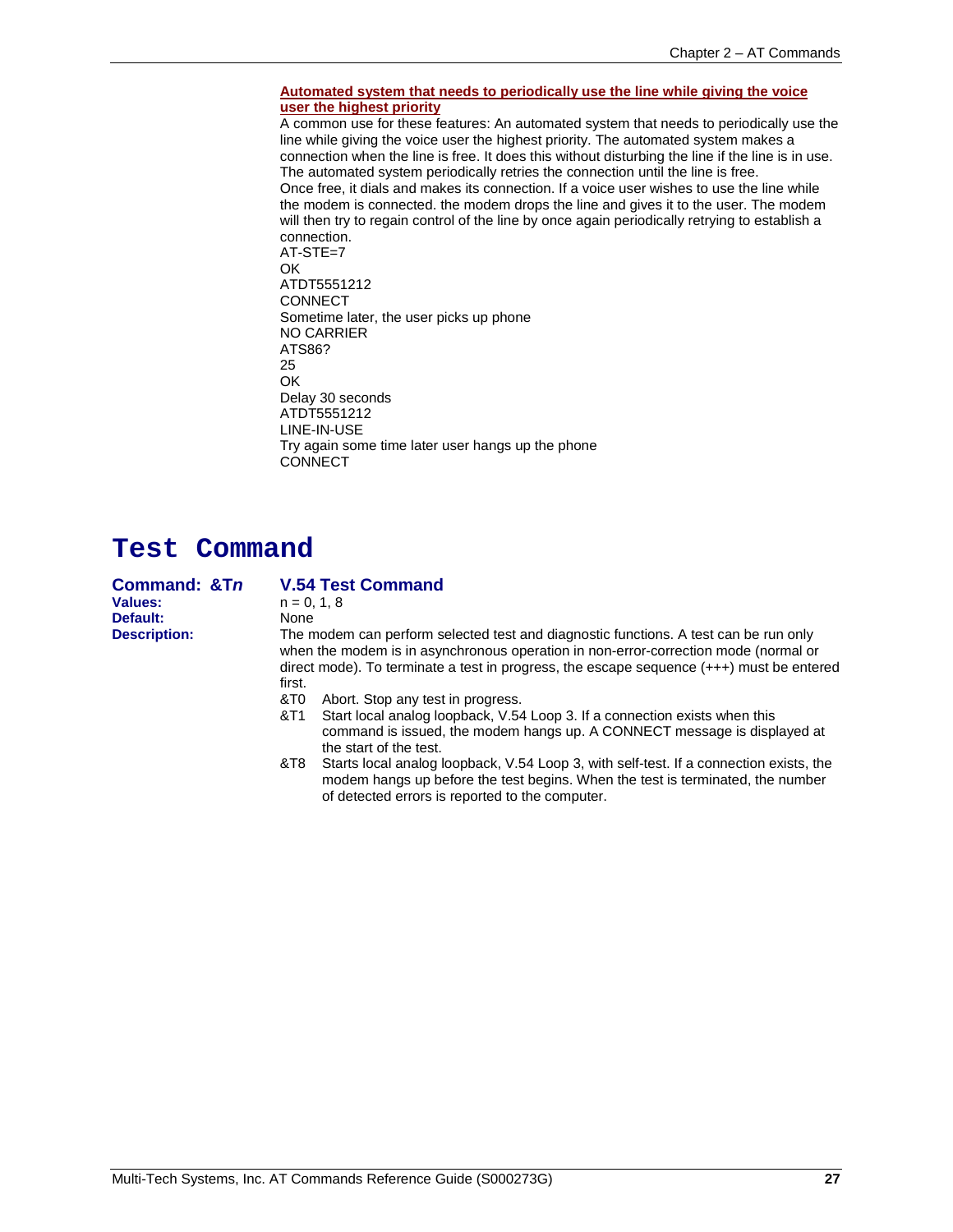# **Chapter 3 – Voice Commands**

**Note: Voice commands apply to the MT5656ZDX-V only.**

### **Voice Commands Overview**

| <b>Non-Voice Commands</b> | <b>For Configuring the Voice Function</b>           |
|---------------------------|-----------------------------------------------------|
| +FCLASS                   | Set Mode                                            |
| $+VCID$                   | Caller ID                                           |
| $+VNH$                    | Automatic Hang-up Control                           |
| +FLO                      | <b>Flow Control</b>                                 |
| <b>Voice Commands</b>     | <b>Description</b>                                  |
| +VIP                      | Voice Initialize All Parameters                     |
| $+VRX$                    | Start modem Receive (Record)                        |
| $+VTS$                    | Voice Tone Send (Send single frequency or DTMF)     |
| $+VTX$                    | Start modem Transmit (Playback)                     |
| $+VGR$                    | Voice Gain Receive (Record Gain)                    |
| $+VGT$                    | Voice Gain Transmit (Playback Volume)               |
| $+VIT$                    | Voice Inactivity Timer (DTE/Modem)                  |
| +VLS                      | Analog Source/Destination Selection                 |
| $+VRA$                    | Ringback Goes Away Timer                            |
| $+VRN$                    | <b>Ringback Never Appeared Timer</b>                |
| $+VSD$                    | Silence Detection (QUIET & SILENCE)                 |
| $+VSM$                    | <b>Compression Method Selection</b>                 |
| $+VTD$                    | <b>Beep Tone Duration Timer</b>                     |
| $+VDR$                    | Distinctive Ring                                    |
| $+VDT$                    | <b>Control Tone Cadence Reporting</b>               |
| $+VPR$                    | Select DTE/modem Interface Rate (Turn off autobaud) |
| <b>Command</b>            | <b>Speakerphone</b>                                 |
| +VSP                      | Speakerphone ON/OFF                                 |
| $+VDX$                    | Speakerphone Duplex Mode                            |
| $+VGM$                    | Microphone Gain                                     |
| +VGS                      | Speaker Gain                                        |
|                           |                                                     |

# **Configuration Commands**

**These configuration commands must be set before using the Voice Commands.**

#### **Command: +FCLASS=8 Select Voice Mode**

+FCLASS=8 selects the Voice Mode. The Voice Mode commands and responses described in this section are applicable when command +FCLASS=8. (See the Generic Modem Control section for the definition of the FCLASS command.)

**Command: +VCID Caller ID**  See +VCID for Caller ID in Chapter 2.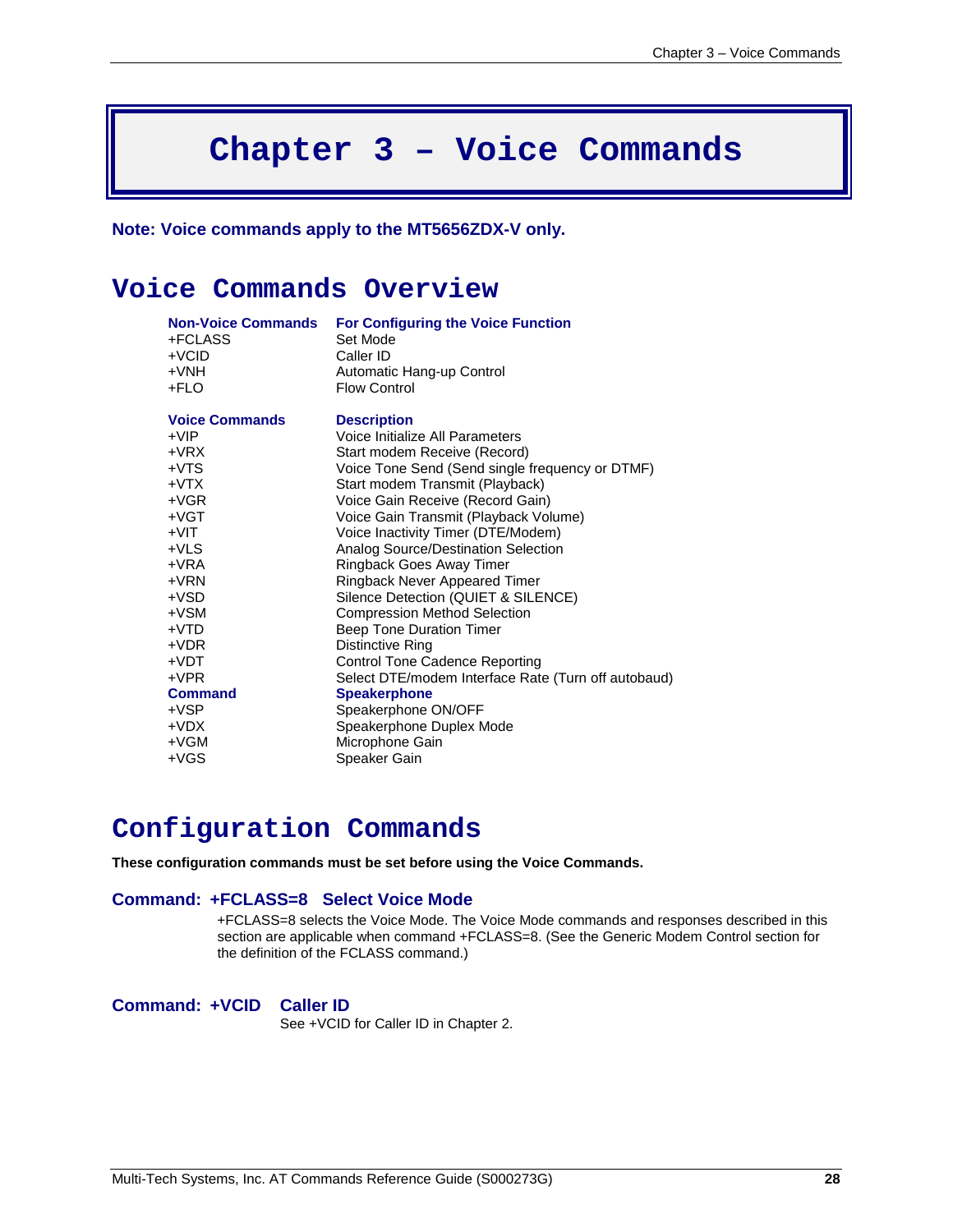|                         | Command: +VNH= Automatic Hang-up Control             |                                                                                                                                              |  |  |
|-------------------------|------------------------------------------------------|----------------------------------------------------------------------------------------------------------------------------------------------|--|--|
| <b>Description:</b>     | This command enables or disables automatic hang ups. |                                                                                                                                              |  |  |
|                         |                                                      | Syntax: +VNH= <hook></hook>                                                                                                                  |  |  |
| Values:                 | <hook></hook>                                        | Decimal number corresponding to the selected option.                                                                                         |  |  |
|                         |                                                      | Modem enables automatic hang ups as is normal in other modes.<br>0                                                                           |  |  |
|                         |                                                      | Modem disables automatic hang ups usually found in the other non-<br>voice modes.                                                            |  |  |
|                         |                                                      | The modem disables automatic hang ups in the other non-voice modes.<br>2<br>The modem performs a "logical" hang up (returns OK result code). |  |  |
| Default:                | 0                                                    |                                                                                                                                              |  |  |
| <b>Report Commands:</b> | $+VNH?$                                              | Reports current or selected values.                                                                                                          |  |  |
|                         | $+VMH=?$                                             | Reports supported range of parameter values.                                                                                                 |  |  |

#### **Command Responses:**

|                                                                      |                                          | <b>Automatice Hang-up Command Responses</b> |            |                     |  |
|----------------------------------------------------------------------|------------------------------------------|---------------------------------------------|------------|---------------------|--|
| <b>Command</b>                                                       | <b>No Carrier Present</b>                | <b>ATH</b>                                  | <b>ATZ</b> | <b>DTR &amp; D2</b> |  |
| $+VNH=0$                                                             |                                          |                                             |            |                     |  |
| $+VMH=1$                                                             | N                                        |                                             |            |                     |  |
| $+VNH=2$                                                             | N                                        | N                                           | N          |                     |  |
| Notes:                                                               |                                          |                                             |            |                     |  |
|                                                                      | $Y =$ will hang up; N = will not hang up |                                             |            |                     |  |
| How +VNH is reset:                                                   |                                          |                                             |            |                     |  |
| DTE uses +VNH command to change the setting.                         |                                          |                                             |            |                     |  |
| DTE issues another +FCLASS mode change without issuing another +VNH. |                                          |                                             |            |                     |  |
| A hang-up event occurs (see this table).                             |                                          |                                             |            |                     |  |

DTE issues +VIP command.

| <b>Command: +FLO</b> | <b>Flow Control</b>                                                                                                                                                                                                                                                                                                                                                                                                                                                                                                                                                                                                                                                           |
|----------------------|-------------------------------------------------------------------------------------------------------------------------------------------------------------------------------------------------------------------------------------------------------------------------------------------------------------------------------------------------------------------------------------------------------------------------------------------------------------------------------------------------------------------------------------------------------------------------------------------------------------------------------------------------------------------------------|
| <b>Function:</b>     | <b>Select Flow Control Method</b>                                                                                                                                                                                                                                                                                                                                                                                                                                                                                                                                                                                                                                             |
| <b>Values:</b>       | $0, 1, 2, 3 - 255$                                                                                                                                                                                                                                                                                                                                                                                                                                                                                                                                                                                                                                                            |
| <b>Result Codes:</b> | OK or ERROR                                                                                                                                                                                                                                                                                                                                                                                                                                                                                                                                                                                                                                                                   |
| <b>Description:</b>  | The +FLO? command lets you select the method of flow control provided and used by the<br>modem. If +FLO=0, some other method (such as credit flow control) is used. The Xon-Xoff<br>method is required. Xon is the ASCII character <dc1> (11 hex). Xoff is the ASCII<br/>character &gt;DC3&gt; (13 hex). CCITT V.24 circuits 106 and 133 are optional flow control<br/>methods. If circuits 106 and 133 are not used (+FLO&lt;&gt;2), then circuit 106 is held On<br/>whenever +FCLASS=8.<br/>In Voice mode, circuit 105 has no effect on the state of transmitted data. (Circuit 133<br/>normally reverts to use as circuit 105 (RTS) when not used for Flow Control.)</dc1> |

| +FLO=0 |  | Disables Xon-Xoff and 133/105 flow control |  |  |  |
|--------|--|--------------------------------------------|--|--|--|
| - - -  |  | . . <i>.</i>                               |  |  |  |

| +FLO=1 | Enables Xon-Xoff flow control in either direction                      |
|--------|------------------------------------------------------------------------|
| +FLO=2 | Enables CCITT Circuit 133 for flow control of the modem by the PC; use |

CCITT Circuit 106 for flow control of the PC by the modem. +FLO=3-255 Reserved for future standards.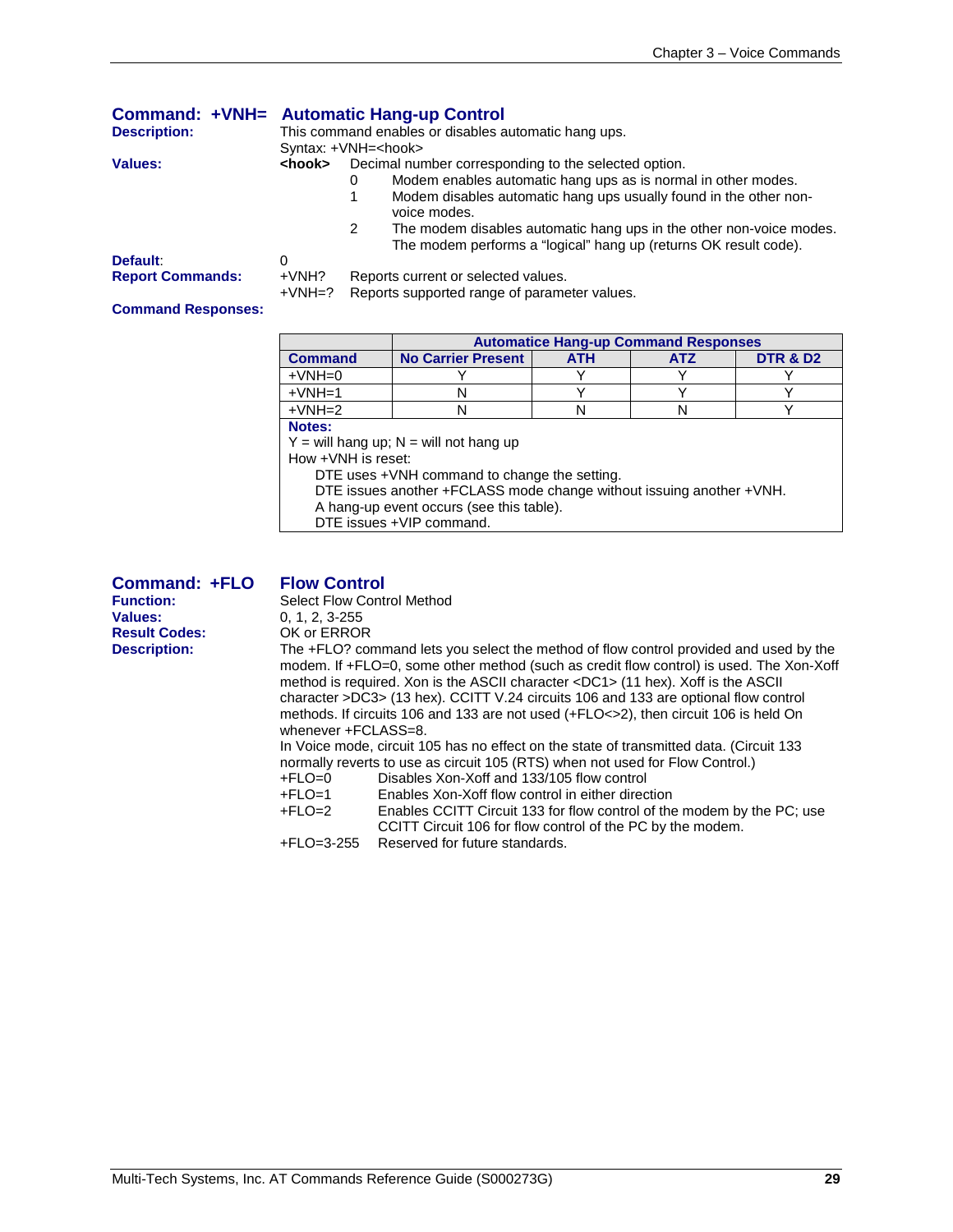# **Voice Commands**

These commands are listed in the order in which they might be used.

| Command: +VIP       | <b>Voice Initialize All Parameters</b>                                                    |
|---------------------|-------------------------------------------------------------------------------------------|
| <b>Description:</b> | This command causes the modem to initialize all voice parameters to their default values. |
|                     | Syntax: +VIP                                                                              |
| Default:            | None                                                                                      |
| <b>Result Code:</b> | ΟK                                                                                        |
|                     | <b>ERROR If not in Voice Mode.</b>                                                        |
|                     |                                                                                           |

| Command: +VRX        | <b>Start Modem Receive (Record)</b>                                 |
|----------------------|---------------------------------------------------------------------|
| <b>Description:</b>  | This command causes the modem to start the voice reception process. |
|                      | Syntax: +VRX                                                        |
| Default:             | None                                                                |
| <b>Result Codes:</b> | OK                                                                  |
|                      | <b>ERROR If not in Voice Mode.</b>                                  |

| <b>Command: +VTS</b><br><b>Description:</b> | <b>Send Voice Tone(s)</b><br>This command causes the modem to send DTMF digit or hookflash tones with the<br>duration specified by +VTD, to send DTMF digit or hookflash tones with duration specified<br>by +VTS, or to send single or dual tone frequencies with duration specified by +VTS.                                                                                                                                                                                                                                                                                                                                                                                                                                                                                                                                                                                                                                                                                                                                           |
|---------------------------------------------|------------------------------------------------------------------------------------------------------------------------------------------------------------------------------------------------------------------------------------------------------------------------------------------------------------------------------------------------------------------------------------------------------------------------------------------------------------------------------------------------------------------------------------------------------------------------------------------------------------------------------------------------------------------------------------------------------------------------------------------------------------------------------------------------------------------------------------------------------------------------------------------------------------------------------------------------------------------------------------------------------------------------------------------|
| Default:<br><b>Values:</b>                  | Syntax: +VTS= <string><br/>See the highlighted text for a discussion of defaults.<br/>The tone generation consists of elements in a list where each element is<br/><string><br/>separated by a comma. Each element can be:<br/>• A single character which the modem interprets as a DTMF digit <math>(0 - 9, 1)</math><br/>#, *, or A-D) or hookflash (!), with a duration given by +VTD.<br/>• A 3-element string enclosed in square brackets, "[freq1, freq2, dur]",<br/>which the modem interprets as a general dual tone and duration<br/>selection, or<br/>A 2-element string enclosed in curly braces, "{X, dur}", which the<br/>modem interprets as a DTMF digit (<math>0 - 9</math>, <math>\#</math>, <math>*</math>, or A-D), or hookflash (!)<br/>with a duration (dur) different than that given by the +VTD command.</string></string>                                                                                                                                                                                       |
|                                             | Missing subparameters assume the default value. Unspecified values<br>always default to zero for frequencies, DTMF * for DTMF tones, and<br>+VTD for duration. The omission of commas (and associated<br>subparameters) is valid.<br>The quantity in the square brackets consists of a 3-element list<br>(freq1, freq2, dur), which can be used to send single or dual tones.<br>The first element is the first frequency (freq1) with range 0 or 200-3000<br>$\bullet$<br>Hz.<br>The second element is the second frequency (freq2) with range 0 or<br>200-3000 Hz.<br>The third element is the duration (dur) in 0.01 second intervals with<br>range 0-255 (ASCII units of 10 ms).<br>A list may contain null elements. For example, [3000] means that the DCE<br>generates a single tone at 3000 Hz for the default duration, [3000,3300]<br>means that the DCE generates a dual tone at 3000 and 3300 Hz for<br>the default duration, and [,3300] means that the DCE generates a<br>single tone at 3300 Hz for the default duration. |
|                                             | The quantity in the curly braces consists of a 2-element list $(X, dur)$ , which<br>can be used to send DTMF tones or hookflash. The first element is the<br>DTMF tone or hookflash $(!)$ character $(X)$ , and the second element is the<br>duration (dur) in 0.01 seconds. The characters are of the same set given<br>above. A list may contain null elements. For example, {2} means DTMF<br>tone 2 for the default duration and $\{ \}$ means silence for the default<br>duration.<br>The modem will stop the tone generation at the point in the string where<br>the modem detects a parsing error or encounters an invalid frequency                                                                                                                                                                                                                                                                                                                                                                                              |
| <b>Report Command:</b>                      | range, a <cr>, or a semicolon.<br/>+VTS=? Reports supported range of parameter values.</cr>                                                                                                                                                                                                                                                                                                                                                                                                                                                                                                                                                                                                                                                                                                                                                                                                                                                                                                                                              |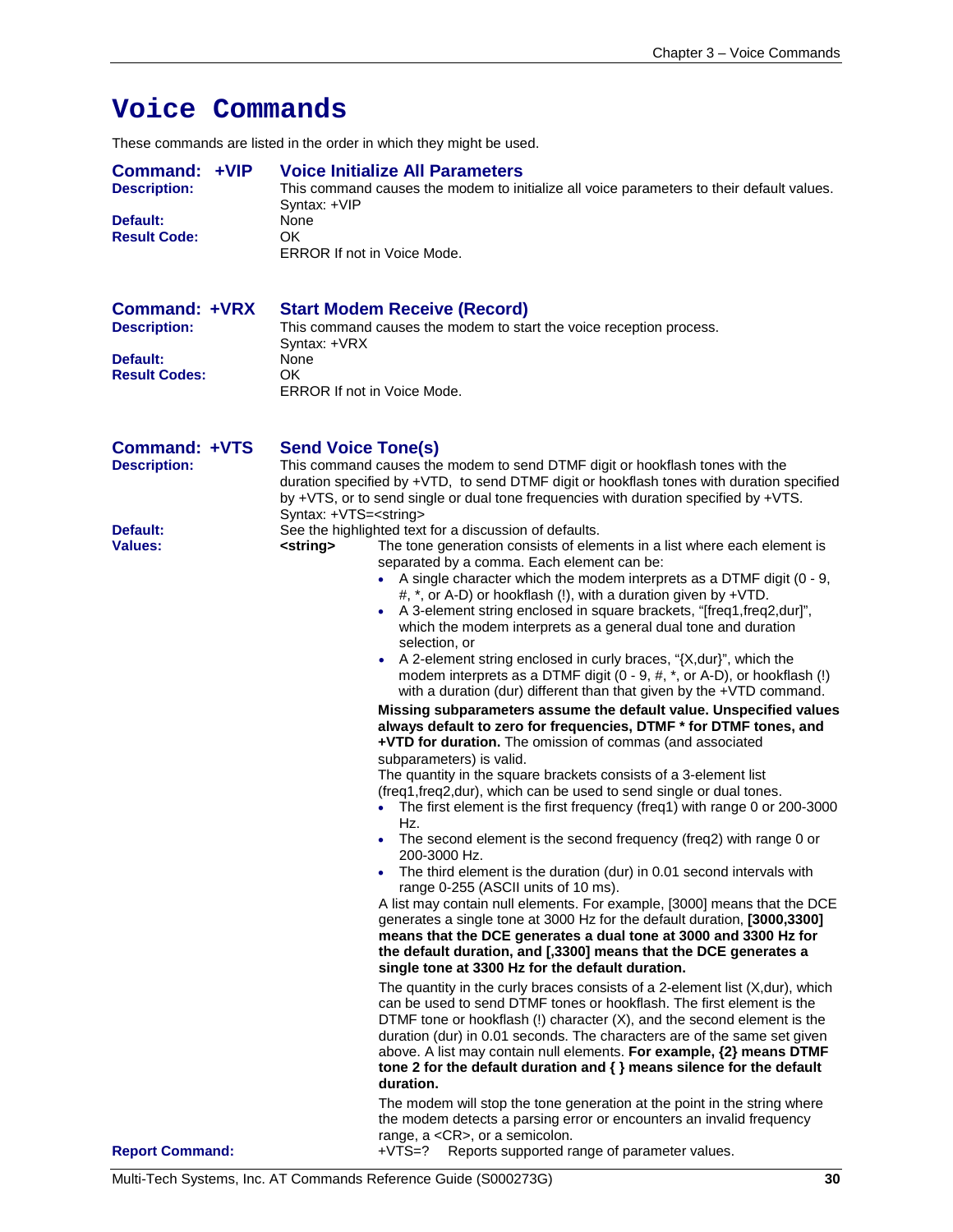#### **+VTS Examples: Example 1**

#### **This example illustrates tone generation without using any null elements.**

- The command example is followed by a description of command execution. AT+VTS= {!,30},1,2,[1000,1300,50],!,{\*,6},[800,1300,50],9
- 1. Hookflash with a duration of 300 ms.<br>2. Play DTMF 1 with a duration given by
- Play DTMF 1 with a duration given by the +VTD command.
- 3. Play DTMF 2 with a duration given by the +VTD command.
- 4. Play tone pair at 1 000 Hz and 1 300 Hz with a duration of 500 ms.
	- 5. Hookflash with a duration given by the +VTD command.
	- 6. Play DTMF \* with a duration of 60 ms.
	- 7. Play tone pair at 800 Hz and 1300 Hz with a duration of 500 ms.
	- 8. Play DTMF 9 with a duration given by the +VTD command.

#### **Example 2**

#### **This example illustrates tone generation using null elements.**

The command example is followed by a description of command execution. AT+VTS=1,2,[1000,1300,50],[800],9

- 1. Play DTMF 1 with a duration given by the +VTD command.
- 2. Play DTMF 2 with a duration given by the +VTD command.
- 3. Play tone pair at 1000 Hz and 1300 Hz with a duration of 500 ms.
- 4. Play tone pair at 800 Hz with a duration given by the +VTD command.
- 5. Play DTMF 9 with a duration given by the +VTD command.

#### **Example 3**

**This example illustrates tone generation using null elements and periods of silence.** 

- The command example is followed by a description of command execution.
	- AT+VTS=1,[,,50],2,[ ],9
	- 1. Play DTMF 1 with a duration given by the +VTD command.
	-
	- Play DTMF 2 with a duration given by the +VTD command.
	- 2. Play silence with a duration of 500 ms.<br>3. Play DTMF 2 with a duration given by th<br>4. Play silence with a duration given by th
	- 4. Play silence with a duration given by the  $+VTD$  command.<br>5. Play DTMF 9 with a duration given by the  $+VTD$  command Play DTMF 9 with a duration given by the +VTD command.

| <b>Command</b>       | +VTX | <b>Start Modem Transmit (Playback)</b>                                                                   |
|----------------------|------|----------------------------------------------------------------------------------------------------------|
| <b>Description:</b>  |      | This command causes the modem to start the voice transmission process.                                   |
|                      |      | Syntax: +VTX                                                                                             |
| Default:             |      | None                                                                                                     |
| <b>Result Codes:</b> |      | CONNECT. The modem accepts the command.                                                                  |
|                      |      | ERROR. The modem is not connected to at least one off-hook telephone line or one non-<br>telephone line. |
|                      |      |                                                                                                          |

| Command: +VGR           | <b>Voice Gain Receive (Record Gain)</b>                                                                                                              |  |  |  |
|-------------------------|------------------------------------------------------------------------------------------------------------------------------------------------------|--|--|--|
| <b>Description:</b>     | This command causes the modem to set the gain for received voice samples.<br>Syntax: +VGR= <gain> selects automatic gain control. Range 0-255</gain> |  |  |  |
| Default:                | 128                                                                                                                                                  |  |  |  |
| <b>Result Codes:</b>    | $OK <$ qain $> = 0$ .                                                                                                                                |  |  |  |
|                         | ERROR. Otherwise, or if not in Voice Mode.                                                                                                           |  |  |  |
| <b>Report Commands:</b> | Reports current or selected values.<br>+VGR?<br>Reports supported range of parameter values.<br>$+VGR=?$                                             |  |  |  |

| <b>Command: +VGT</b>    | <b>Voice Gain Transmit (Playback Volume)</b>           |                                                                     |  |
|-------------------------|--------------------------------------------------------|---------------------------------------------------------------------|--|
| <b>Description:</b>     | This command causes the modem to set the volume level. |                                                                     |  |
|                         |                                                        | Syntax: +VGT= <level>.</level>                                      |  |
| Values:                 | <level></level>                                        | Decimal number corresponding to the volume level. Range $= 0.255$ . |  |
| Default:                | 128                                                    |                                                                     |  |
| <b>Report Commands:</b> | +VGT?                                                  | Reports current of selected values.                                 |  |
|                         | $+VGT=?$                                               | Reports supported range of parameter values.                        |  |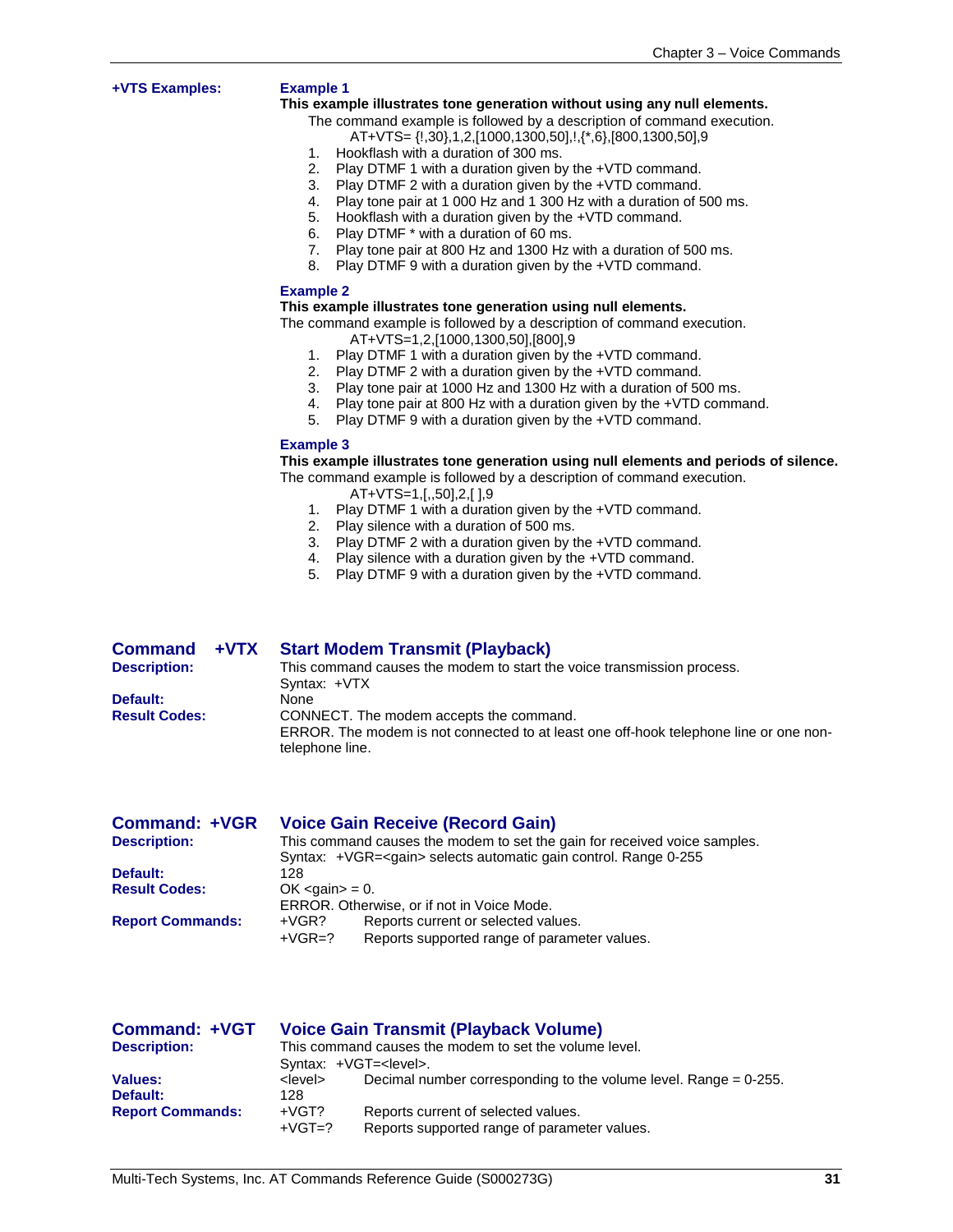| <b>Command: +VIT</b><br><b>Description:</b><br><b>Values:</b> | <b>Voice Inactivity Timer (DTE/Modem)</b><br>This command sets the modem's initial value for the DTE/modem inactivity timer.<br>Syntax: +VIT= <timer><br/><timer><br/>Decimal number corresponding to the time in units of 1.0 second.</timer></timer> |                                                                                                                                                                                                                                                                                                                                                                                                                                 |                                                                                                                                                                                                                                                                                                                                                                                                                                                                                                                                                                                                                                                                                                                                                                                                                                                                                                                                                                                                                                                                                                                                                                                                                                            |
|---------------------------------------------------------------|--------------------------------------------------------------------------------------------------------------------------------------------------------------------------------------------------------------------------------------------------------|---------------------------------------------------------------------------------------------------------------------------------------------------------------------------------------------------------------------------------------------------------------------------------------------------------------------------------------------------------------------------------------------------------------------------------|--------------------------------------------------------------------------------------------------------------------------------------------------------------------------------------------------------------------------------------------------------------------------------------------------------------------------------------------------------------------------------------------------------------------------------------------------------------------------------------------------------------------------------------------------------------------------------------------------------------------------------------------------------------------------------------------------------------------------------------------------------------------------------------------------------------------------------------------------------------------------------------------------------------------------------------------------------------------------------------------------------------------------------------------------------------------------------------------------------------------------------------------------------------------------------------------------------------------------------------------|
|                                                               |                                                                                                                                                                                                                                                        |                                                                                                                                                                                                                                                                                                                                                                                                                                 | A value of 0 disables the timer. Range = $0-255$ .                                                                                                                                                                                                                                                                                                                                                                                                                                                                                                                                                                                                                                                                                                                                                                                                                                                                                                                                                                                                                                                                                                                                                                                         |
| Default:<br><b>Report Commands:</b>                           | 0<br>$+VIT?$<br>$+VIT=?$                                                                                                                                                                                                                               |                                                                                                                                                                                                                                                                                                                                                                                                                                 | Reports current of selected values.<br>Reports supported range of parameter values.                                                                                                                                                                                                                                                                                                                                                                                                                                                                                                                                                                                                                                                                                                                                                                                                                                                                                                                                                                                                                                                                                                                                                        |
| <b>Command: +VLS</b><br><b>Description:</b>                   | data.                                                                                                                                                                                                                                                  | <b>Analog Source/Destination Selection</b>                                                                                                                                                                                                                                                                                                                                                                                      | This command causes the modem to select one or more source/destinations of the analog                                                                                                                                                                                                                                                                                                                                                                                                                                                                                                                                                                                                                                                                                                                                                                                                                                                                                                                                                                                                                                                                                                                                                      |
| <b>Values:</b>                                                | Syntax: +VLS= <label><br/><label></label></label>                                                                                                                                                                                                      |                                                                                                                                                                                                                                                                                                                                                                                                                                 | Decimal number corresponding to the selected analog source/destination                                                                                                                                                                                                                                                                                                                                                                                                                                                                                                                                                                                                                                                                                                                                                                                                                                                                                                                                                                                                                                                                                                                                                                     |
| Default:                                                      | 0                                                                                                                                                                                                                                                      | hardware configuration.                                                                                                                                                                                                                                                                                                                                                                                                         |                                                                                                                                                                                                                                                                                                                                                                                                                                                                                                                                                                                                                                                                                                                                                                                                                                                                                                                                                                                                                                                                                                                                                                                                                                            |
| <b>Report Commands:</b>                                       | $+VLS?$<br>$+VLS=?$                                                                                                                                                                                                                                    | event>, <idle event=""><br/>Options on the next page):<br/><label><br/><devices></devices></label></idle>                                                                                                                                                                                                                                                                                                                       | Reports current of selected values.<br>Reports supported range of parameter values.<br>Report Query Response: < label>, < devices>, < transmit event>, < receive<br>Where each event subparameter is a hex number the represents an event<br>bit field of the reporting capabilities of each state. (See the Table Command<br>Identifies the modem analog source/destination hardware<br>configuration.<br>A <string constant=""> made up of Primitives.<br/><xxxx event=""> <transmit event="">, <receive event="">, and <idle<br>event&gt;subparameters are the DCE event reporting<br/>capabilities for the Voice Transmit State, Voice Receive<br/>State, and the Voice Command State, respectively. Each<br/>of the event reporting subparameters is a hex number that<br/>represents an event bit field. The hex number format is<br/>defined in Table 5-6); a one in the bit field indicates that<br/>the DCE can report the associated event.<br/>Each of the possible hardware configurations has its own <label>, , <idle<br>event&gt; description line (the above form description shows just one). A<br/><cr><lf> terminates each description line.</lf></cr></idle<br></label></idle<br></receive></transmit></xxxx></string> |
| +VLS Example:                                                 | $AT+VLS=?$                                                                                                                                                                                                                                             | 0, "", B0804100, B0804100, B0804100<br>1, "T", 0B8433C1, 0FE431C1, 0B8431C1<br>2,"L",08800300,0CE00100,08800100<br>3, "LT", 0B8433C1, 0FE431C1, 0B8431C1<br>4,"S",00800300,04E00100,20800100<br>5,"ST",0B8433C1,0FE431C1,0B8431C1<br>8,"S1",00800300, 04E00100,20800100<br>9,"S1T",0B8433C1,0FE431C1,0B8431C1<br>11,"M1",00800300,04E00100,20800100<br>14,"H",00800300,04E00100,20800100<br>18,"M1S",00800300,04E00100,20800100 | 19,"M1S1",00800300,04E00100,20800100                                                                                                                                                                                                                                                                                                                                                                                                                                                                                                                                                                                                                                                                                                                                                                                                                                                                                                                                                                                                                                                                                                                                                                                                       |
| <b>Result Codes:</b>                                          |                                                                                                                                                                                                                                                        | $OK$ <label> = 0-5,8-9,11,14,18-19.<br/>the <label> subparameter.</label></label>                                                                                                                                                                                                                                                                                                                                               | ERROR The <label> value is out of range, or if the modem cannot service the request in</label>                                                                                                                                                                                                                                                                                                                                                                                                                                                                                                                                                                                                                                                                                                                                                                                                                                                                                                                                                                                                                                                                                                                                             |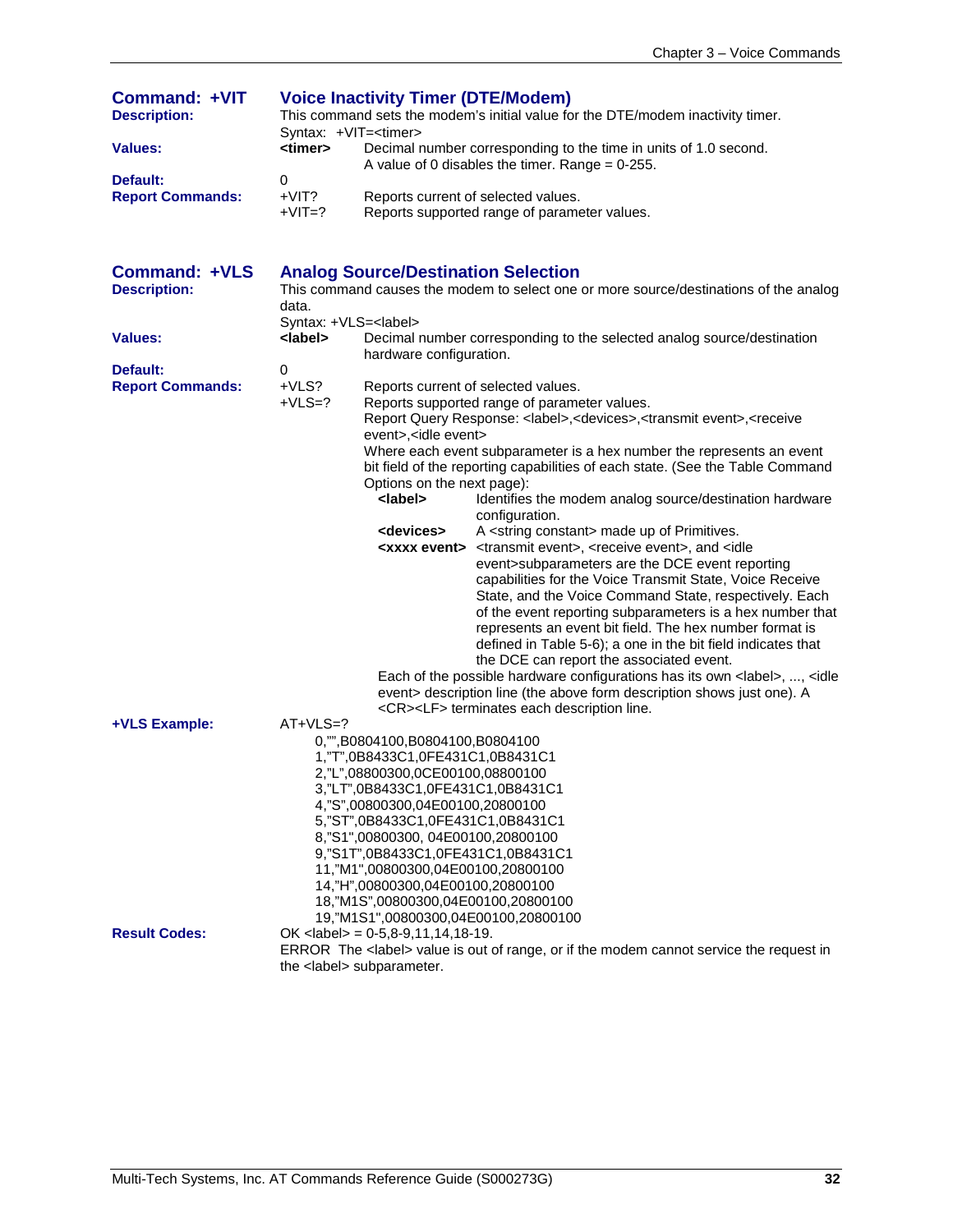|                          |                                 | <b>Table of +VLS Command Options</b>                                                                                                                                  |                         |                |          |
|--------------------------|---------------------------------|-----------------------------------------------------------------------------------------------------------------------------------------------------------------------|-------------------------|----------------|----------|
|                          | Label Primitives                | <b>Description</b>                                                                                                                                                    | +VTX                    | +VRX           | $+VSP=1$ |
| $\overline{0}$           | None                            | DCE on-hook. Local phone connected to the line.                                                                                                                       |                         |                |          |
| $\overline{1}$           | T                               | DCE off-hook. DCE connected to the line. Local phone provided with                                                                                                    | X                       | $\overline{X}$ |          |
|                          |                                 | power to detect hook condition.                                                                                                                                       |                         |                |          |
| $\overline{c}$           | L                               | DCE on-hook. Local phone connected to the DCE.                                                                                                                        | X                       | X              |          |
| $\overline{3}$           | <b>LT</b>                       | DCE off-hook. Local phone connected to the line.                                                                                                                      | $\overline{\mathsf{x}}$ | $\overline{X}$ |          |
|                          |                                 | DCE connected to the line.                                                                                                                                            |                         |                |          |
| 4                        | S                               | Internal Speaker connected to the DCE. DCE on-hook.                                                                                                                   | X                       |                |          |
|                          |                                 | Local phone connected to the line.                                                                                                                                    |                         |                |          |
| $\sqrt{5}$               | $\overline{\text{ST}}$          | Internal Speaker connected to the line. DCE off-hook. DCE connected X                                                                                                 |                         | X              |          |
|                          |                                 | to the line. Local phone provided with power to detect hook condition.                                                                                                |                         |                |          |
| 6                        | $\overline{M}$                  | Internal Microphone connected to the DCE. DCE on-hook.                                                                                                                |                         | X              |          |
|                          |                                 | Local phone connected to the line.                                                                                                                                    |                         |                |          |
| $\overline{\mathcal{I}}$ | <b>MST</b>                      | Internal Microphone and Internal Speaker connected to the line. DCE                                                                                                   |                         |                | X        |
|                          |                                 | off-hook. DCE connected to the line. Local phone provided with                                                                                                        |                         |                |          |
|                          |                                 | power to detect hook condition.                                                                                                                                       |                         |                |          |
| 8                        | S <sub>1</sub>                  | External Speaker connected to the DCE. DCE on-hook. Local phone                                                                                                       | X                       |                |          |
|                          |                                 | connected to the line.                                                                                                                                                |                         |                |          |
| $\boldsymbol{9}$         | S <sub>1</sub> T                | External Speaker connected to the line. DCE off-hook.                                                                                                                 | X                       | X              |          |
|                          |                                 | DCE connected to the line. Local phone provided with power to<br>detect hook condition.                                                                               |                         |                |          |
| 10                       | MS1T                            | Internal microphone and External Speaker connected to the line. DCE                                                                                                   |                         |                | X        |
|                          |                                 | off-hook. DCE connected to the line.                                                                                                                                  |                         |                |          |
|                          |                                 | Local phone provided with power to detect hook condition.                                                                                                             |                         |                |          |
| 11                       | M <sub>1</sub>                  | External Microphone connected to the DCE. DCE on-hook.                                                                                                                |                         | X              |          |
|                          |                                 | Local phone connected to the line.                                                                                                                                    |                         |                |          |
| 12                       | M <sub>1</sub> ST               | External Microphone and Internal Speaker connected to the line.                                                                                                       |                         |                | X        |
|                          |                                 | DCE off-hook. DCE connected to the line. Local phone provided with                                                                                                    |                         |                |          |
|                          |                                 | power to detect hook condition.                                                                                                                                       |                         |                |          |
| 13                       | M <sub>1</sub> S <sub>1</sub> T | External Microphone and External Speaker connected to the line.                                                                                                       |                         |                | X        |
|                          |                                 | DCE off-hook. DCE connected to the line. Local phone provided with                                                                                                    |                         |                |          |
|                          |                                 | power to detect hook condition.                                                                                                                                       |                         |                |          |
| 14                       | H                               | External Microphone and Speaker combination (handset or headset)                                                                                                      | X                       | X              |          |
|                          |                                 | connected to the DCE, DCE on-hook.                                                                                                                                    |                         |                |          |
|                          |                                 | Local phone connected to the line.                                                                                                                                    |                         |                |          |
| 15                       | HT.                             | External Microphone and Speaker combination (handset or headset)                                                                                                      | X                       | X              |          |
|                          |                                 | connected to the line. DCE off-hook. DCE connected to the line. Local                                                                                                 |                         |                |          |
|                          |                                 | phone provided with power to detect hook condition.                                                                                                                   |                         |                |          |
| 16                       | $\overline{\text{MS}}$          | MS Internal Microphone and Internal Speaker connected to DCE.                                                                                                         |                         |                |          |
| 17                       | $\overline{M}$ 1S               | MS1 Internal Microphone and External Speaker connected to DCE.                                                                                                        |                         |                |          |
| 18                       | MS1                             | External Microphone and Internal Speaker connected to DCE.                                                                                                            |                         |                |          |
| 19                       | M1S1                            | External Microphone and External Speaker connected to DCE.                                                                                                            |                         |                |          |
|                          | Primitives (Column 2):          | Local Phone.<br>L                                                                                                                                                     |                         |                |          |
|                          |                                 | $\mathsf T$<br>Telephone Line.                                                                                                                                        |                         |                |          |
|                          |                                 | Internal Microphone.<br>м                                                                                                                                             |                         |                |          |
|                          |                                 | M1 External Microphone.                                                                                                                                               |                         |                |          |
|                          |                                 | S<br>Internal Speaker.                                                                                                                                                |                         |                |          |
|                          |                                 | S1 External Speaker.                                                                                                                                                  |                         |                |          |
|                          |                                 | External Microphone and Speaker combination (handset or headset).<br>H<br>Note: All label options in this table may not be supported by the product; see +VLS command |                         |                |          |
|                          |                                 |                                                                                                                                                                       |                         |                |          |

| <b>Command: +VRA</b>    | <b>Ringback Goes Away Timer</b>                                                                                                                                              |                                                                                                                                                                                                                                                                                                                                                    |  |  |  |
|-------------------------|------------------------------------------------------------------------------------------------------------------------------------------------------------------------------|----------------------------------------------------------------------------------------------------------------------------------------------------------------------------------------------------------------------------------------------------------------------------------------------------------------------------------------------------|--|--|--|
| <b>Description:</b>     | This command sets the length of time the modem will wait between ringbacks during call<br>origination before the modem can assume that the remote station has gone off-hook. |                                                                                                                                                                                                                                                                                                                                                    |  |  |  |
|                         |                                                                                                                                                                              | Syntax: +VRA= <interval>r r</interval>                                                                                                                                                                                                                                                                                                             |  |  |  |
| <b>Values:</b>          | <interval></interval>                                                                                                                                                        | Decimal number (0-255) specifying the silence interval time in units of 0.10<br>second between the end of one ring interval and the start of the next ring<br>interval. A value of 0 forces the modem to report the OK result code<br>immediately after the first Ringback. Range is 0.1 to 25.5 seconds for<br>$\langle$ interval $>$ = 1 to 255. |  |  |  |
| Default:                | Interval of 50 (5 seconds)                                                                                                                                                   |                                                                                                                                                                                                                                                                                                                                                    |  |  |  |
| <b>Report Commands:</b> | +VRA?<br>$+VRA=?$                                                                                                                                                            | Reports current of selected values.<br>Reports supported range of parameter values.                                                                                                                                                                                                                                                                |  |  |  |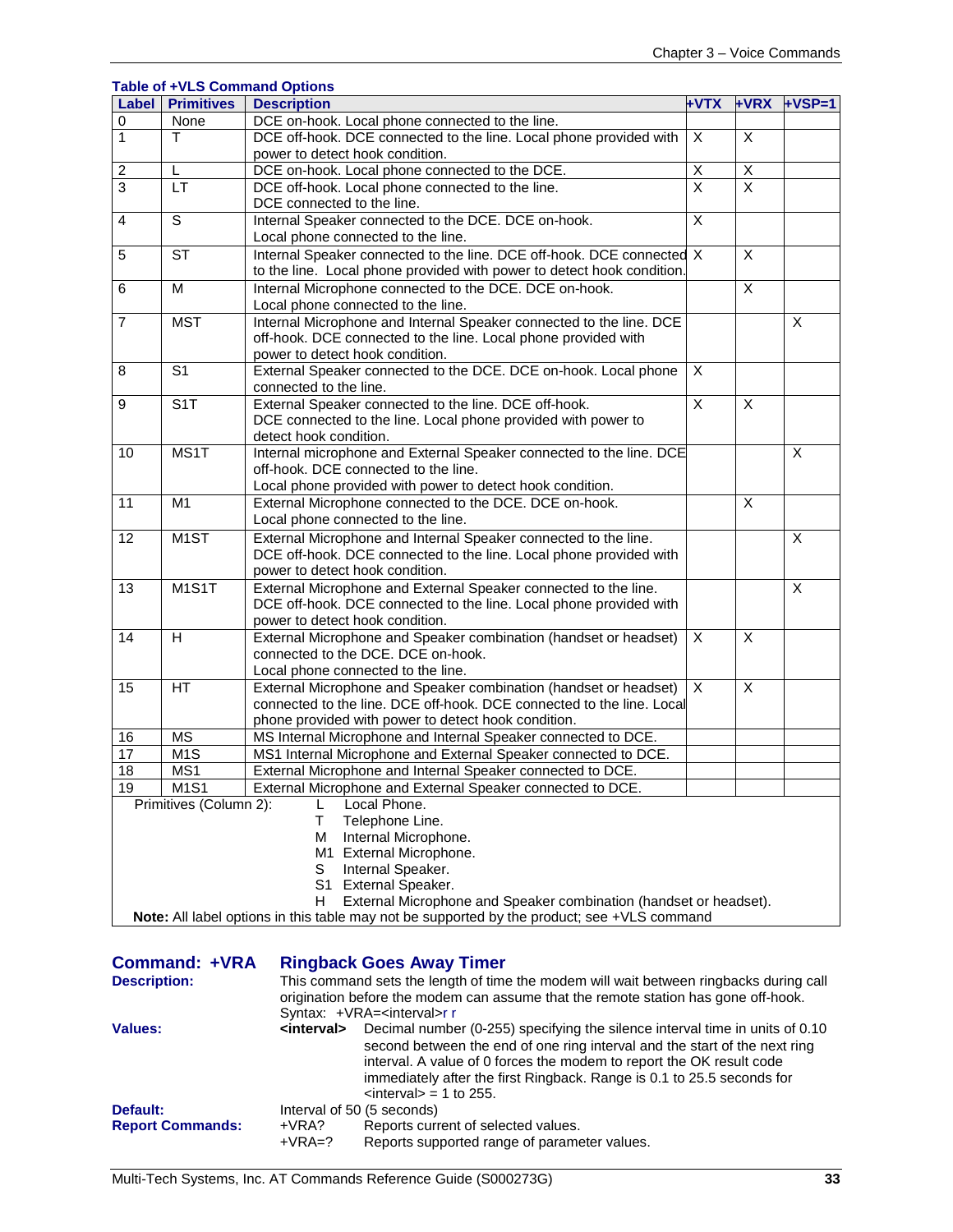| <b>Command: +VRN</b><br><b>Description:</b><br><b>Values:</b> | <b>Ringback Never Appeared Timer</b><br>This command sets the length of time the modem will wait between ringbacks during call<br>origination before the modem can assume that the remote station has gone off-hook.<br>Syntax: +VRN= <interval><br/><interval><br/>Decimal number specifying the time period, in units of 1.0 second, that the<br/>modem will wait for Ringback during call origination.<br/>A value of 0 forces the modem to report the OK result code immediately</interval></interval> |                                                                                                                                                                                                                                                                                                                                                                                                                                                                                                                                                                                                                                                          |  |
|---------------------------------------------------------------|------------------------------------------------------------------------------------------------------------------------------------------------------------------------------------------------------------------------------------------------------------------------------------------------------------------------------------------------------------------------------------------------------------------------------------------------------------------------------------------------------------|----------------------------------------------------------------------------------------------------------------------------------------------------------------------------------------------------------------------------------------------------------------------------------------------------------------------------------------------------------------------------------------------------------------------------------------------------------------------------------------------------------------------------------------------------------------------------------------------------------------------------------------------------------|--|
| Default:<br><b>Result Codes:</b><br><b>Report Commands:</b>   | after dialing.<br>The range is 1 to 25 seconds for $\langle$ interval $>$ = 1 to 25.<br>Interval of 10 (10 seconds)<br>OK $\le$ interval $>$ = 0-25<br>ERROR Otherwise, or if not in Voice Mode.<br>Reports current of selected values.<br>+VRN?<br>$+VRN=?$<br>Reports supported range of parameter values.                                                                                                                                                                                               |                                                                                                                                                                                                                                                                                                                                                                                                                                                                                                                                                                                                                                                          |  |
| Command: +VSD<br><b>Description:</b>                          |                                                                                                                                                                                                                                                                                                                                                                                                                                                                                                            | <b>Silence Detection (Quiet and Silence)</b><br>This command causes the modem to set the silence detection sensitivity and the required<br>period of silence before the modem reports silence detected at the end of a voice receive                                                                                                                                                                                                                                                                                                                                                                                                                     |  |
|                                                               | event reports.                                                                                                                                                                                                                                                                                                                                                                                                                                                                                             | either with the "Presumed End of Message" (QUIT) or "Presumed Hangup (SILENCE)<br>Syntax: +VSD= <sds>,<sdi></sdi></sds>                                                                                                                                                                                                                                                                                                                                                                                                                                                                                                                                  |  |
| <b>Values:</b>                                                | <sds></sds>                                                                                                                                                                                                                                                                                                                                                                                                                                                                                                | Decimal number corresponding to the selected parameter.<br>Use +VSM silence compression setting and algorithm for long-term<br>0<br>silence detection (if +VSM is in use) or proprietary silence<br>compression setting and algorithm for long-term silence detection (if<br>+VSM is not in use).<br>127<br>Sets less aggressive long-term silence detection independent of<br>presence or use of silence compression.<br>128<br>Sets nominal long-term silence detection independent of presence or<br>use of silence compression.<br>129<br>Sets more aggressive long-term silence detection independent of<br>presence or use of silence compression. |  |
|                                                               | <sdi></sdi>                                                                                                                                                                                                                                                                                                                                                                                                                                                                                                | Decimal number specifying the required period of silence, in units of 0.1<br>second, before the modem can report silence detected at the end of a voice<br>receive either with the "Presumed End of Message" (QUIT) or "Presumed<br>Hang up (SILENCE) event reports.<br>A value of 0 disables the modem silence detection.<br>The range is 0.1 to 25.5 seconds for $\langle$ sdi $\rangle$ = 1 to 255.                                                                                                                                                                                                                                                   |  |
| Defaults:                                                     | 0,50                                                                                                                                                                                                                                                                                                                                                                                                                                                                                                       |                                                                                                                                                                                                                                                                                                                                                                                                                                                                                                                                                                                                                                                          |  |
| <b>Report Commands:</b>                                       | $+VSD?$<br>$+VSD=?$                                                                                                                                                                                                                                                                                                                                                                                                                                                                                        | Reports current of selected values.<br>Reports supported range of parameter values                                                                                                                                                                                                                                                                                                                                                                                                                                                                                                                                                                       |  |
| Command: +VSM<br><b>Description:</b>                          |                                                                                                                                                                                                                                                                                                                                                                                                                                                                                                            | <b>Compression Method Selection</b><br>This command causes the modem to set the voice compression method, the silence<br>compression sensitivity, and the voice sampling rate.<br>Syntax: +VSM= <cml><vsr><sds><sel></sel></sds></vsr></cml>                                                                                                                                                                                                                                                                                                                                                                                                             |  |
| <b>Values:</b>                                                | <cml><br/><vsr></vsr></cml>                                                                                                                                                                                                                                                                                                                                                                                                                                                                                | Decimal number identifying the compression method.<br><range of="" values=""> containing the supported range of voice samples per<br/>second of the analog signal.</range>                                                                                                                                                                                                                                                                                                                                                                                                                                                                               |  |
|                                                               | <sds></sds>                                                                                                                                                                                                                                                                                                                                                                                                                                                                                                | <range of="" values=""> containing the supported range of sensitivity settings for<br/>voice receives.</range>                                                                                                                                                                                                                                                                                                                                                                                                                                                                                                                                           |  |
|                                                               | <sel></sel>                                                                                                                                                                                                                                                                                                                                                                                                                                                                                                | <range of="" values=""> containing the supported range of expansion values for</range>                                                                                                                                                                                                                                                                                                                                                                                                                                                                                                                                                                   |  |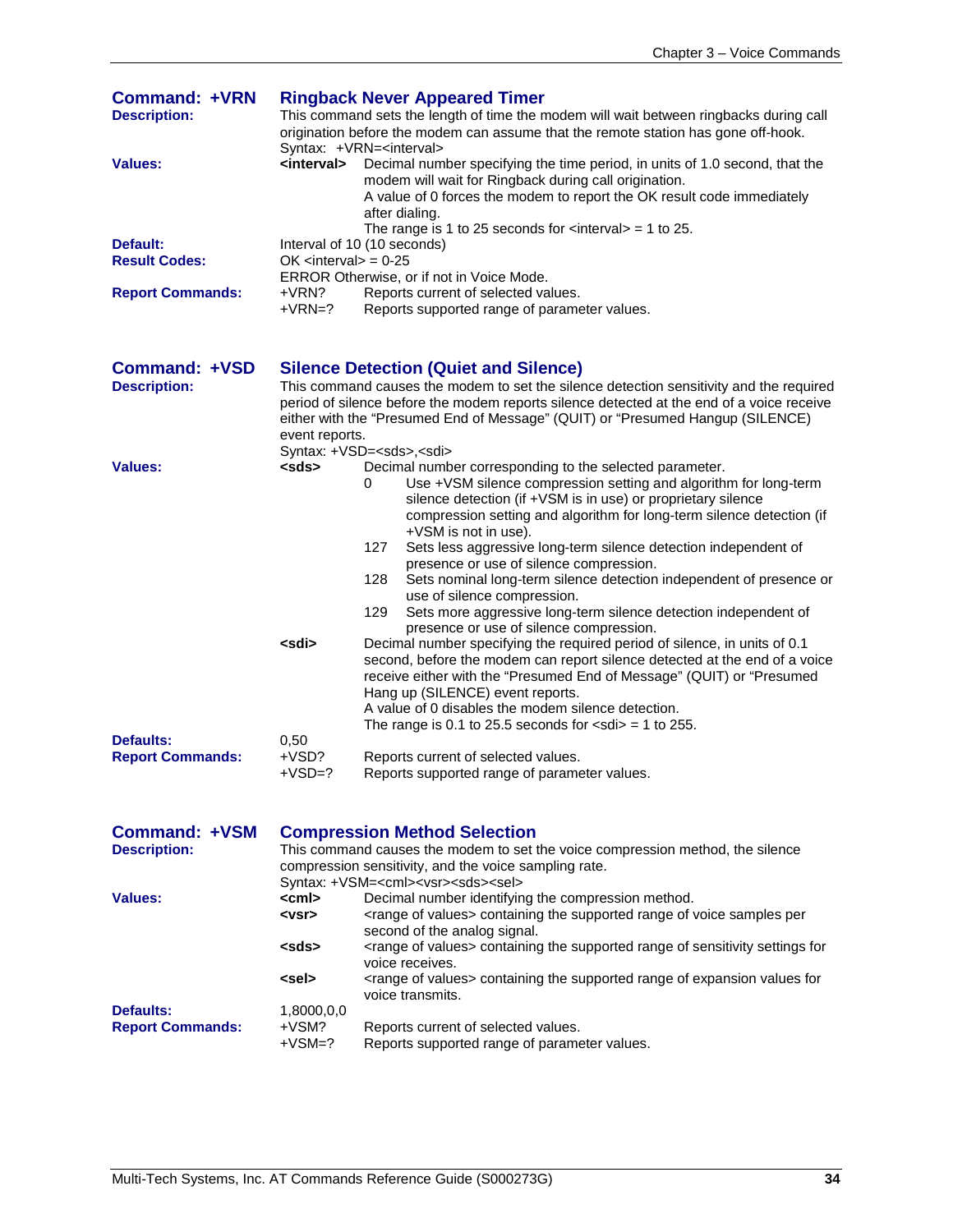| Command: +VTD<br><b>Description:</b><br><b>Values:</b><br>Default:<br><b>Report Commands:</b> | <b>Beep Tone Duration Timer</b><br>This is a V.90 command. This command causes the modem to set the default DTMF/tone<br>generation duration. Syntax: +VTD= <dur><br/><dur><br/>Decimal number specifying the default DTMF/tone generation duration in<br/>units of 0.01 second.<br/>A value of 0 specifies the value entered by the S11 parameter (50-255 ms).<br/>The range is 0.01 to 2.55 seconds for <math>\langle</math> dur&gt; = 1 to 255.<br/>100 ms<br/>+VTD?<br/>Reports current of selected values.<br/><math>+VTD=?</math><br/>Reports supported range of parameter values.</dur></dur> |
|-----------------------------------------------------------------------------------------------|------------------------------------------------------------------------------------------------------------------------------------------------------------------------------------------------------------------------------------------------------------------------------------------------------------------------------------------------------------------------------------------------------------------------------------------------------------------------------------------------------------------------------------------------------------------------------------------------------|
| <b>Command: +VDR</b><br>Note:                                                                 | <b>Distinctive Ring</b><br>This command does not require the Voice Configuration commands to be set<br>before using it.                                                                                                                                                                                                                                                                                                                                                                                                                                                                              |
| <b>Description:</b>                                                                           | This command causes the modem to enable or disable reporting of the ring cadence<br>information and to control the timing of the RING event code report if ring cadence<br>reporting is enabled.                                                                                                                                                                                                                                                                                                                                                                                                     |
| <b>Values:</b>                                                                                | Syntax: +VDR= <enable>, <report><br/>Decimal number corresponding to the selected option.<br/><enable><br/>The modem will not report ring cadence information.<br/>0<br/>The modem will report ring cadence information as specified for the<br/>1<br/><report> subparameter.</report></enable></report></enable>                                                                                                                                                                                                                                                                                    |
|                                                                                               | Decimal number specifying ring cadence information report when enabled by<br><report><br/>the <enable> subparameter.<br/>The modem will produce only DROF and DRON messages. The<br/>0<br/>modem will not produce any RING event codes. The modem will<br/>report other call progress event codes as normal.<br/>The modem will produce only DROF and DRON messages. The<br/>Other<br/>modem will produce a RING event code after <report>/10 seconds</report></enable></report>                                                                                                                     |
| Defaults:                                                                                     | after the falling edge of the ring pulse (i.e., after the DRON report).<br>0,0                                                                                                                                                                                                                                                                                                                                                                                                                                                                                                                       |
| <b>Report Commands:</b>                                                                       | +VDR?<br>Reports current of selected values.<br>$+VDR=?$<br>Reports supported range of parameter values.                                                                                                                                                                                                                                                                                                                                                                                                                                                                                             |
| <b>Command: +VDT</b><br><b>Description:</b>                                                   | <b>Control Tone Cadence Reporting</b><br>This command is included for compatibility only and has no effect other than returning a<br>result code.<br>This command allows the modem to enable or disable reporting of the control tone<br>cadence information in the frequency band used by the Ringback/Remote Ring, BUSY,<br>and reorder/Fast Busy tones (usually in the 300 to 600 Hz range).<br>Syntax: +VDT= <enable>,<report></report></enable>                                                                                                                                                 |
| <b>Values:</b>                                                                                | <enable><br/>Decimal number corresponding to the selected option.<br/>The modem will not produce any control tone cadence report.<br/>0<br/>Decimal number specifying the produced any control tone cadence report<br/><report><br/>when enabled by the <enable> subparameter.<br/>The modem will produce only CPOF and CPON messages.<br/>0<br/>Other<br/>Reserved</enable></report></enable>                                                                                                                                                                                                       |
| Defaults:                                                                                     | 0,0                                                                                                                                                                                                                                                                                                                                                                                                                                                                                                                                                                                                  |
| <b>Report Commands:</b>                                                                       | +VDT?<br>Reports current of selected values.<br>Reports supported range of parameter values.<br>$+VDT=?$                                                                                                                                                                                                                                                                                                                                                                                                                                                                                             |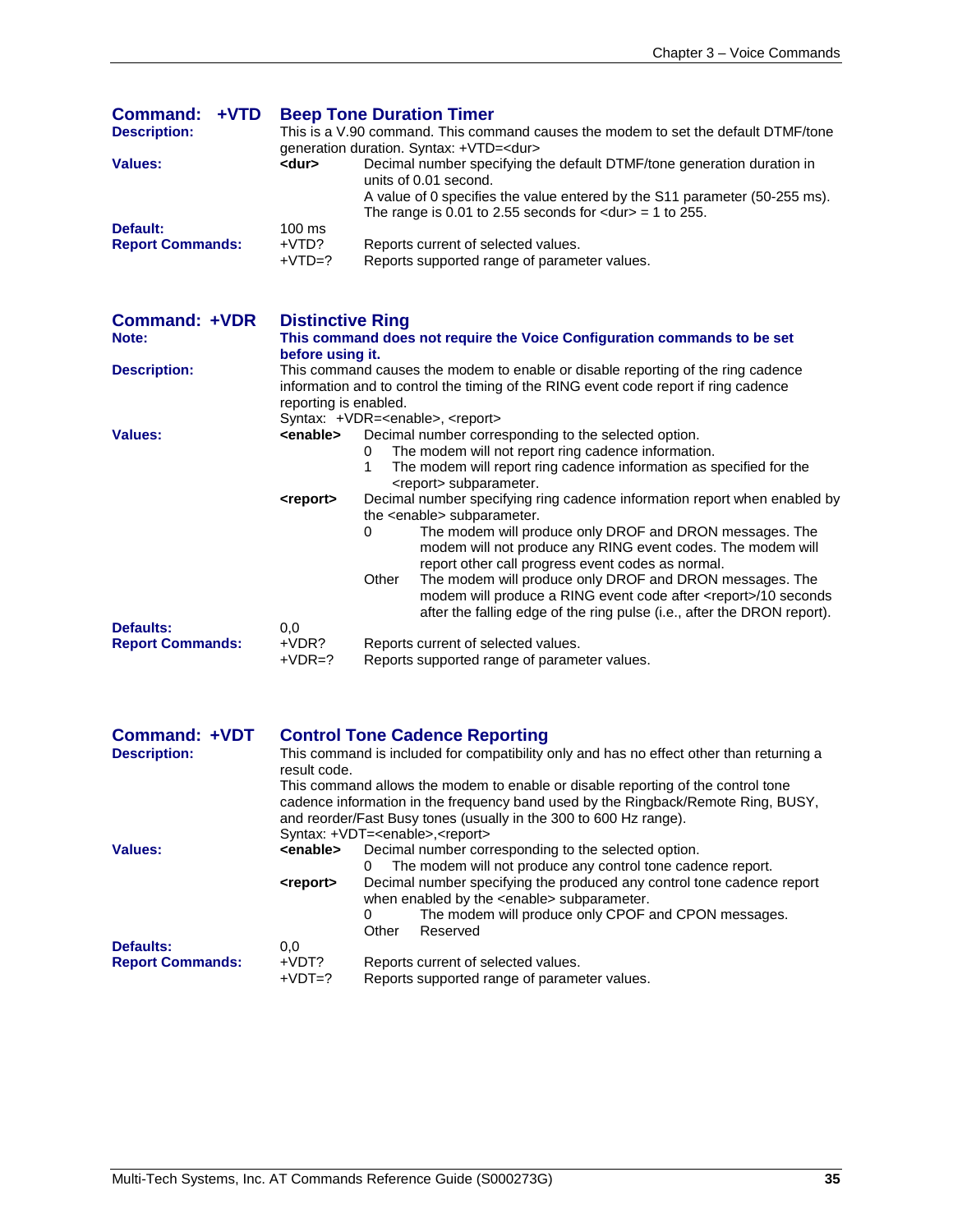| <b>Command: +VPR</b>    | <b>Select DTE/Modem Interface Rate (Turn Off Autobaud)</b> |                                                                                                                                                                                                                                                                                                                                                                                                                |  |
|-------------------------|------------------------------------------------------------|----------------------------------------------------------------------------------------------------------------------------------------------------------------------------------------------------------------------------------------------------------------------------------------------------------------------------------------------------------------------------------------------------------------|--|
| <b>Description:</b>     | This command selects the DTE/modem interface rate.         |                                                                                                                                                                                                                                                                                                                                                                                                                |  |
|                         | Syntax: +VPR= <rate></rate>                                |                                                                                                                                                                                                                                                                                                                                                                                                                |  |
| <b>Values:</b>          | <rate></rate>                                              | Decimal number corresponding to the DTE/modem interface rate where 0 =<br>autobaud rate determined by processing the AT command, and<br>1,2,3,4,8,16,24,48,96 correspond to multipliers of 2400 bps to determine the<br>actual rate:<br>$0 =$ Autobaud<br>$1 = 2400$ bps<br>$2 = 4800$ bps<br>$3 = 7200$ bps<br>$4 = 9600$ bps<br>$8 = 19200$ bps<br>$16 = 38400$ bps<br>$24 = 57600$ bps<br>$48 = 115200$ bps |  |
|                         |                                                            | $96 = 230400$ bps                                                                                                                                                                                                                                                                                                                                                                                              |  |
| Default:                | $\Omega$                                                   |                                                                                                                                                                                                                                                                                                                                                                                                                |  |
| <b>Report Commands:</b> | +VPR?<br>$+VPR=?$                                          | Reports current of selected values.<br>Reports supported range of parameter values.                                                                                                                                                                                                                                                                                                                            |  |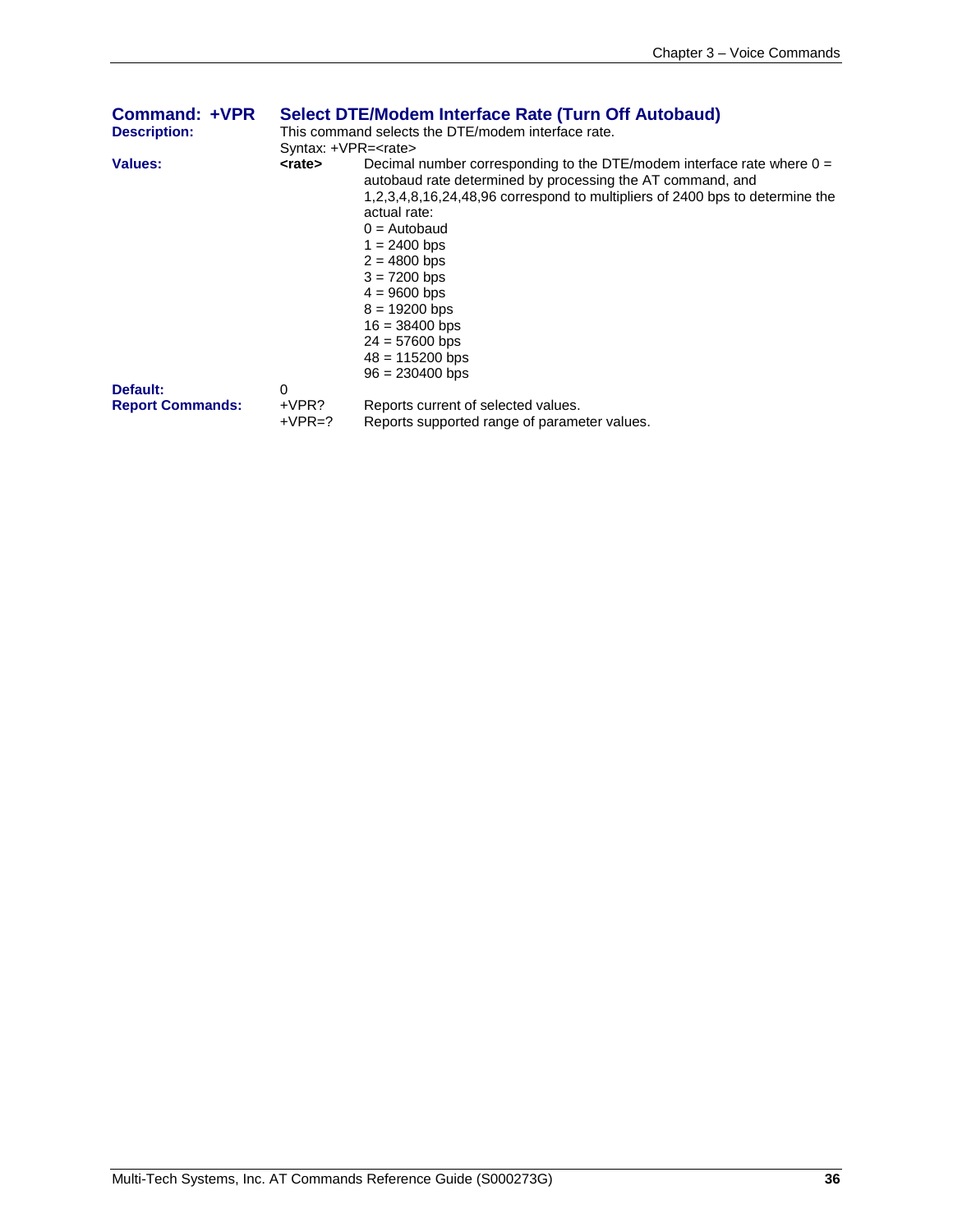# **Speakerphone Commands**

| Command: +VSP           | <b>Speakerphone ON/OFF</b>                                                                                                                                           |                                                                                     |  |  |
|-------------------------|----------------------------------------------------------------------------------------------------------------------------------------------------------------------|-------------------------------------------------------------------------------------|--|--|
| <b>Description:</b>     | This command turns the speakerphone ON or OFF.                                                                                                                       |                                                                                     |  |  |
|                         | Syntax: +VSP= <mode></mode>                                                                                                                                          |                                                                                     |  |  |
| Values:                 | Decimal number corresponding to the selected option.<br><mode><br/>The speakerphone function is OFF. Default<br/>0<br/>The speakerphone function is ON.<br/>1</mode> |                                                                                     |  |  |
| Default:                | 0                                                                                                                                                                    |                                                                                     |  |  |
| <b>Report Commands:</b> | +VSP?<br>$+VSP=?$                                                                                                                                                    | Reports current of selected values.<br>Reports supported range of parameter values. |  |  |

| <b>Microphone Gain</b>                                                       |                                                                                                      |  |  |
|------------------------------------------------------------------------------|------------------------------------------------------------------------------------------------------|--|--|
| This command causes the modem to set the microphone gain of the speakerphone |                                                                                                      |  |  |
|                                                                              |                                                                                                      |  |  |
| Syntax: +VGM= <gain></gain>                                                  |                                                                                                      |  |  |
| <gain></gain>                                                                | Decimal number between 0 and 255 corresponding to the gain.<br>The speakerphone mode is full duplex. |  |  |
| 64                                                                           |                                                                                                      |  |  |
| $+VGM?$<br>$+VGM=?$                                                          | Reports current of selected values.<br>Reports supported range of parameter values.                  |  |  |
|                                                                              | function.                                                                                            |  |  |

| <b>Command: +VGS</b>    | <b>Speaker Gain</b>                                                                 |                                                                                                      |  |
|-------------------------|-------------------------------------------------------------------------------------|------------------------------------------------------------------------------------------------------|--|
| <b>Description:</b>     | This command causes the modem to set the speaker gain of the speakerphone function. |                                                                                                      |  |
|                         | Syntax: $+\vee$ GS= $\lt$ gain $>$                                                  |                                                                                                      |  |
| Values:                 | <gain></gain>                                                                       | Decimal number between 0 and 255 corresponding to the gain.<br>The speakerphone mode is full duplex. |  |
| Default:                | 128                                                                                 |                                                                                                      |  |
| <b>Report Commands:</b> | $+VGS$                                                                              | Reports current of selected values.                                                                  |  |
|                         | $+VGS=?$                                                                            | Reports supported range of parameter values.                                                         |  |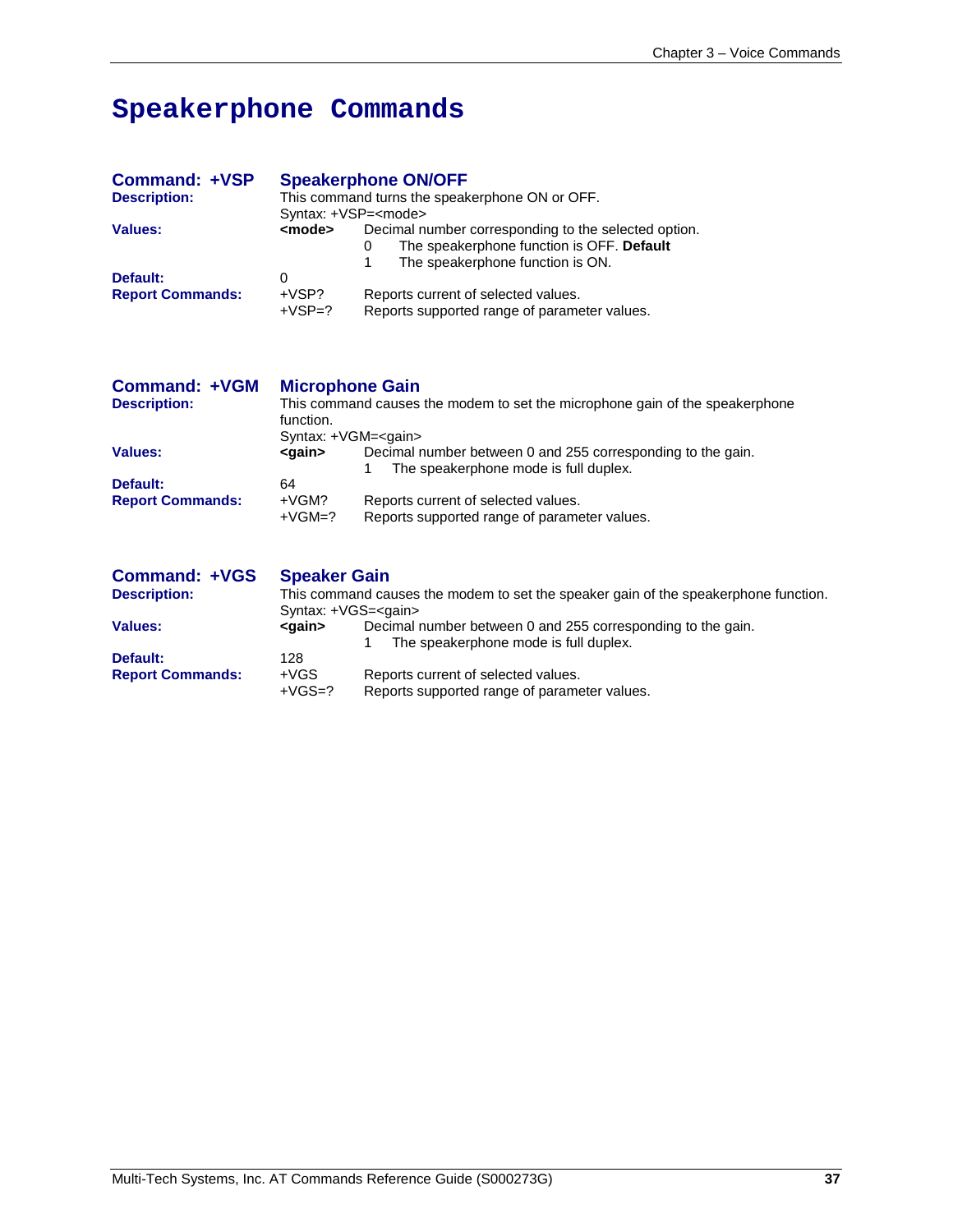# **Unformatted Form Reporting – Caller ID**

The MultiModem does not display the Caller ID information if it detects a checksum error in the caller ID packet (either SDM or MDM) while in presentation mode. If the MultiModem receives multiple copies of the Caller ID packets, the MultiModem presents all of the packets to the computer. The MultiModem presents all data items and packet control information found in the SDM and MDM packets, except the leading *Us* (line seizure information) from the presentation. The checksum is included in the presentation. The entire Caller ID packet is presented in ASCII hex as printable numbers. The characters in the ASCII hex message are in the bit order presented to the MultiModem. The MultiModem does not insert spaces, <cr>, or <lf> ASCII codes for formatting between the characters of the packet.

The MultiModem does not check the checksum, and it is the computer's job to check message validity. Note that this means that the MultiModem presents the Caller ID information even if the MultiModem detects a check sum error in the Caller ID packet (SDM or MDM) in the presentation mode.

The MultiModem presents all of the information in the packet in ASCII hex as printable characters. The MultiModem includes all Message Type Octets, Message Length Octets, Data Octets, and Checksum Octets for the presentation mode.

# **Voice Mode Shielded Codes**

These codes can be sent in either Command mode or Data mode. The DCE may return the event detection reports after the OK result code from the +FCLASS command. One or more simple event detection reports may be embedded within the data portion of a complex event detection report. The Table below describes voice mode shielded codes. The number in the first column is the ASCII equivalent (in hex). The number in the second column refers to the numbering scheme used below.

| <b>Shielded</b><br>Code | <b>Hex</b> | <b>Event Report Description</b>                                                                                                                                                                                                                                      |
|-------------------------|------------|----------------------------------------------------------------------------------------------------------------------------------------------------------------------------------------------------------------------------------------------------------------------|
| $<$ DLE $>$             | (10)       | Two contiguous <dle><dle> codes indicate a single <dle> in the data stream.</dle></dle></dle>                                                                                                                                                                        |
| $<$ SUB $>$             | (1A)       | <dle><dle> in the data stream.</dle></dle>                                                                                                                                                                                                                           |
| $<$ ETX $>$             | (3)        | End Data State; signifies the end of voice data. Can end with Event 9 (Presumed Hangup<br>Timeout), Event 10 (Presumed End of Message), Event 13 (Loop Current Interruption), Event<br>14 (Loop Current Polarity Reversal), Event 19 (BUSY), or Event 20 (DIALTONE). |
| $\Omega$                | (51)       | Data stream shielded Xon character. Used in the +VXT command to shield XON characters in<br>the full-duplex data stream and in the Packet Protocol.                                                                                                                  |
| S                       | (53)       | Data stream shielded Xoff character. Used in the +VXT command to shield<br>XOFF characters in the full-duplex data stream and in the Packet Protocol.                                                                                                                |
| M                       | (4D)       | Data stream shielded SOH code used for the Packet Protocol.                                                                                                                                                                                                          |
| W                       | (57)       | Data stream shielded ETB code used for the Packet Protocol.                                                                                                                                                                                                          |
| F                       | (46)       | Data stream shielded ACK code used for the Packet Protocol.                                                                                                                                                                                                          |
| U                       | (55)       | Data stream shielded NAK code used for the Packet Protocol.                                                                                                                                                                                                          |
| G                       | (47)       | Data stream shielded ENQ code used for the Packet Protocol.                                                                                                                                                                                                          |
| $\mathsf T$             | (54)       | Timing Mark.                                                                                                                                                                                                                                                         |
| X                       | (58)       | Packet Header for the "Complex Event Detection Report" (additional event data transfers to<br>the DTE).                                                                                                                                                              |
| $\ddot{\phantom{a}}$    | (2E)       | Packet Terminator for the "Complex Event Detection Report" (additional event data transfers<br>to the DTE).                                                                                                                                                          |
|                         | (2F)       | Start of DTMF tone shielding.                                                                                                                                                                                                                                        |
|                         | (7F)       | DTMF transitions to off.                                                                                                                                                                                                                                             |
| R                       | (52)       | Event Number 3 (RING). The <dle> shielded version of the RING result code.</dle>                                                                                                                                                                                     |
| $\mathbf{1}$            | (31)       | Event Number 4 (DTMF 1).                                                                                                                                                                                                                                             |
| $\overline{c}$          | (32)       | Event Number 4 (DTMF 2).                                                                                                                                                                                                                                             |
| 3                       | (33)       | Event Number 4 (DTMF 3).                                                                                                                                                                                                                                             |
| 4                       | (34)       | Event Number 4 (DTMF 4).                                                                                                                                                                                                                                             |
| 5                       | (35)       | Event Number 4 (DTMF 5).                                                                                                                                                                                                                                             |
| 6                       | (36)       | Event Number 4 (DTMF 6).                                                                                                                                                                                                                                             |
| $\overline{7}$          | (37)       | Event Number 4 (DTMF 7).                                                                                                                                                                                                                                             |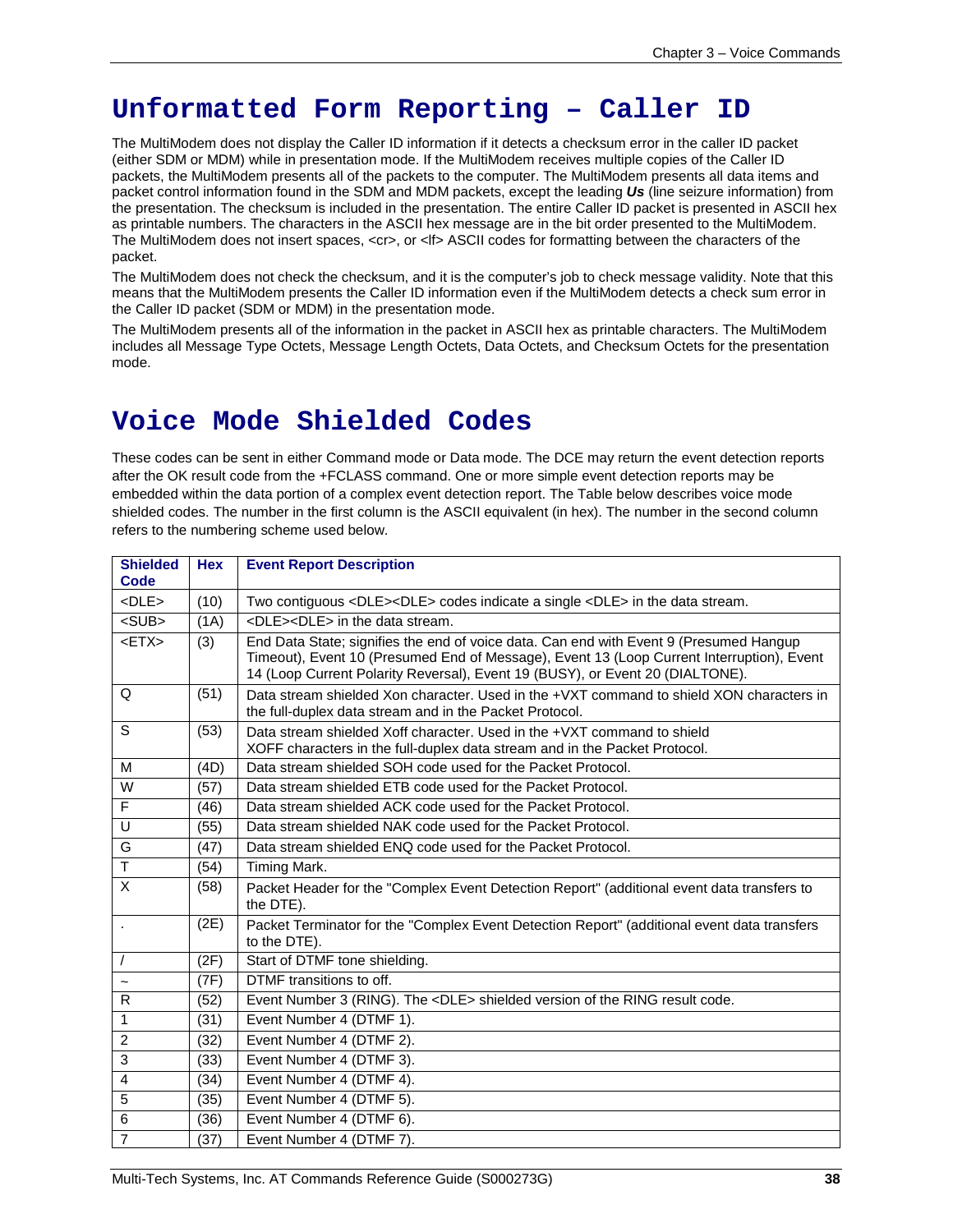| <b>Shielded</b><br><b>Code</b> | <b>Hex</b>        | <b>Event Report Description</b>                                                            |
|--------------------------------|-------------------|--------------------------------------------------------------------------------------------|
| 8                              | (38)              | Event Number 4 (DTMF 8).                                                                   |
| 9                              | (39)              | Event Number 4 (DTMF 9).                                                                   |
| 0                              | (30)              | Event Number 4 (DTMF 0).                                                                   |
| Α                              | (41)              | Event Number 4 (Extended Keypad DTMF A).                                                   |
| В                              | (42)              | Event Number 4 (Extended Keypad DTMF B).                                                   |
| С                              | (43)              | Event Number 4 (Extended Keypad DTMF C).                                                   |
| D                              | (44)              | Event Number 4 (Extended Keypad DTMF D).                                                   |
| $\star$                        | (2A)              | Event Number 4 (Extended Keypad DTMF E).                                                   |
| #                              | (23)              | Event Number 4 (Extended Keypad DTMF E).                                                   |
| o                              | (6F)              | Event Number 5 (Receive Buffer Overrun).                                                   |
| с                              | (63)              | Event Number 6 (Facsimile Calling).                                                        |
| е                              | (65)              | Event Number 7 (Data Calling).                                                             |
| h                              | (68)              | Event Number 8 (line current break). Local phone goes on hook.                             |
| Н                              | (48)              | Event Number 8 (line current detected). Local phone goes off hook.                         |
| s                              | (73)              | Event Number 9 (Presumed Hang up "SILENCE" Timeout).                                       |
| q                              | (71)              | Event Number 10 (Presumed End of Message "QUIET" Timeout).                                 |
| J                              | (AA)              | Event Number 11 (SIT Tone).                                                                |
| \$                             | (24)              | Event Number 12 (Bong Tone).                                                               |
| T                              | (6C)              | Event Number 13 (Loop Current Interruption). Usually indicates a remote hang up.           |
| L                              | (4C)              | Event Number 14 (Loop Current Polarity Reversal). May indicate a hang up or a receive,     |
|                                |                   | depending on CO implementation.                                                            |
| w                              | (77)              | Event Number 15 (Call Waiting/Beep Interrupt).                                             |
| t                              | (74)              | Event Number 17 (TDD Detected - 1400/1800).                                                |
| r                              | (72)              | Event Number 18 (Ringback).                                                                |
| b                              | (62)              | Event Number 19 (BUSY). May be repeatedly sent.                                            |
| d                              | $\overline{(64)}$ | Event Number 20 (DIALTONE). May be repeatedly sent.                                        |
| Κ                              | (4B)              | Event Number 21 (Reorder/Fast Busy).                                                       |
| F                              | (46)              | Event Number 22 (V.21 Channel 2 7E flags).                                                 |
| u                              | (75)              | Event Number 23 (Transmit Buffer Underrun).                                                |
| р                              | (70)              | Event Number 24 (Line voltage increase - extension phone goes on hook).                    |
| P                              | (50)              | Event Number 24 (Line voltage increase - extension phone goes off hook).                   |
| a                              | (61)              | Event Number 25 (Facsimile or Data Answer).                                                |
| f                              | (66)              | Event Number 26 (Data Answer).                                                             |
| V                              | (56)              | Event Number 27 (Voice Detection). A high confidence of voice.                             |
| v                              | (76)              | Event Number 27 (Voice Detection). A low confidence of voice.                              |
| j.                             | (69)              | Event Number 29 (Stuttered Dial tone).                                                     |
|                                |                   | Event Number 30 (Invalid Voice Data Format. Voice data is incompatible with selected Voice |
| Е                              | (45)              | Compression Methods.                                                                       |
| Υ                              | (59)              | Event Number 31 (Lost Data Detected Event).                                                |
| m                              | (6d)              | Event Number 32 (Facsimile Answer).                                                        |
| %                              | (25)              | Event Number 63 (manufacturer specific).                                                   |
| &                              | (26)              | Event Number 48 (manufacturer specific).                                                   |
|                                | (27)              | Event Number 49 (manufacturer specific).                                                   |
|                                | (28)              | Event Number 50 (manufacturer specific).                                                   |
|                                | (29)              | Event Number 51 (manufacturer specific).                                                   |
| all other                      |                   | 7-bit ASCII Reserved for future use.                                                       |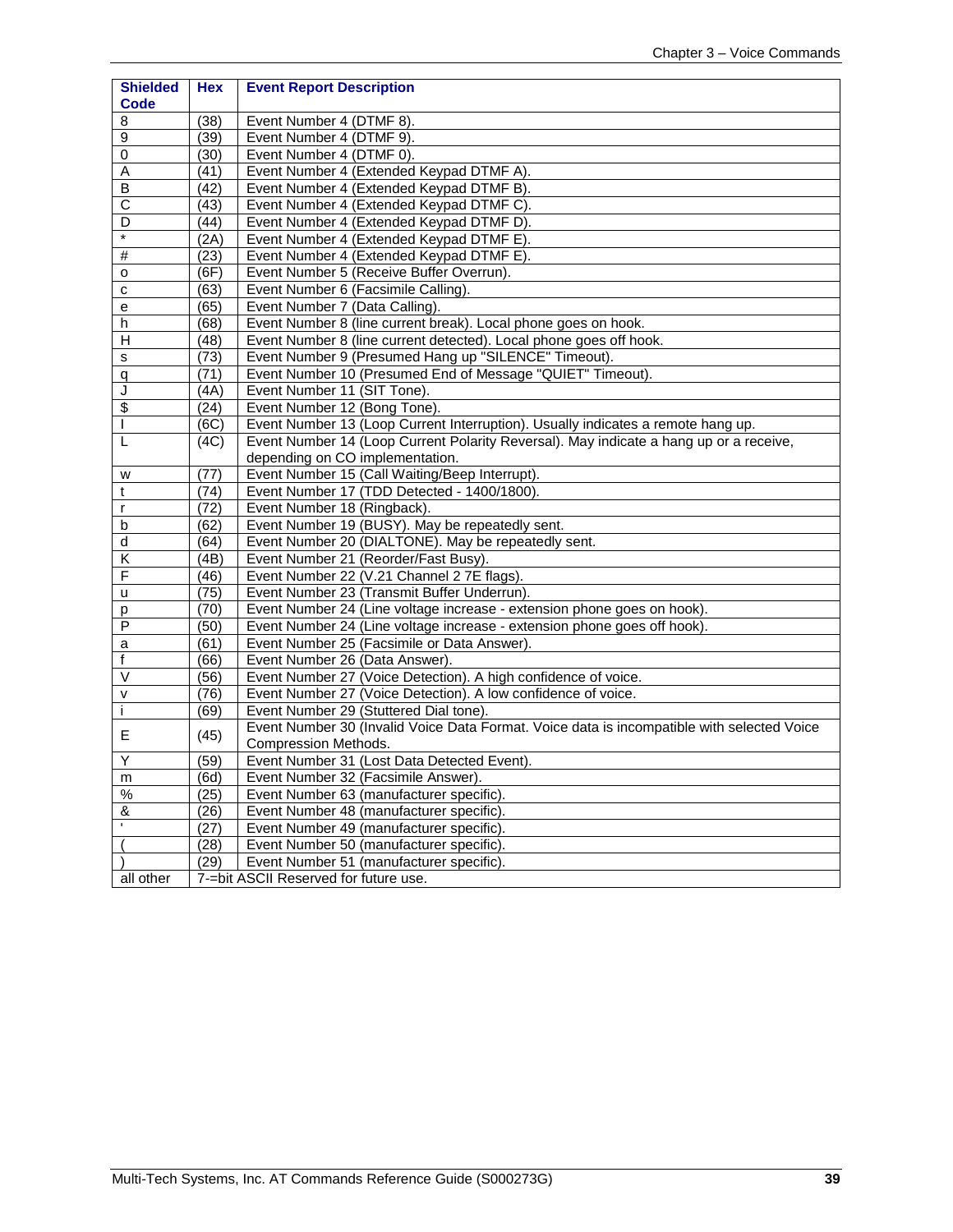# **Chapter 4 – V.8 / V.8bis Commands**

**V.8** is a way V.34 modems negotiate connections features and options, and **V.8bis** is a start-up sequence for multimedia modems.

| Command: +A8E                               |                                                                                                                                                                                                                                                                                                                                                                                                                                                                                                                                                                                                                                                                                                                                                                                                                                                                                                                                                                                    |                            | <b>V.8 and V.8bis Operation Controls</b>                                                                                                                                                                                                                                             |  |  |
|---------------------------------------------|------------------------------------------------------------------------------------------------------------------------------------------------------------------------------------------------------------------------------------------------------------------------------------------------------------------------------------------------------------------------------------------------------------------------------------------------------------------------------------------------------------------------------------------------------------------------------------------------------------------------------------------------------------------------------------------------------------------------------------------------------------------------------------------------------------------------------------------------------------------------------------------------------------------------------------------------------------------------------------|----------------------------|--------------------------------------------------------------------------------------------------------------------------------------------------------------------------------------------------------------------------------------------------------------------------------------|--|--|
| <b>Description:</b>                         | This command is defined for two conditions: as a parameter while the modem is on-hook,<br>and as an action command while the modem is off-hook. If enabled, V.8 negotiation does<br>not preclude simultaneous implementation of other negotiation means (e.g., V.8bis, V.18,<br>V.32bis Annex A). It is a compound parameter if issued while the modem is on-hook, used<br>to precondition V.8 and V.8bis originating and answering operation. It is issued by the<br>DTE before the Dial (D) or Answer (A) command, regardless of the state of the +FCLASS<br>parameter. This command is an action command if issued while the modem is off-hook to<br>(re)start V.8 or V.8bis negotiation.<br>Example: If initial V.8 negotiation fails, but subsequent T.30 negotiation indicates V.8<br>capability, this command may be used to initiate V.8 negotiation.<br>Syntax: +A8E= <v8o>,<v8a>,<v8cf>[,<v8b>][,<cfrange>][,<protrange>]</protrange></cfrange></v8b></v8cf></v8a></v8o> |                            |                                                                                                                                                                                                                                                                                      |  |  |
| Values:                                     | $<$ v8o>                                                                                                                                                                                                                                                                                                                                                                                                                                                                                                                                                                                                                                                                                                                                                                                                                                                                                                                                                                           | 1                          | Decimal number which enables/disables issuance of +A8x indications<br>during modem-controlled V.8 origination negotiation.<br>Enable DCE-controlled V.8 origination negotiation without +A8x                                                                                         |  |  |
|                                             |                                                                                                                                                                                                                                                                                                                                                                                                                                                                                                                                                                                                                                                                                                                                                                                                                                                                                                                                                                                    | 6                          | indications. Default<br>Enable DCE-controlled V.8 origination negotiation with +A8x<br>indications.                                                                                                                                                                                  |  |  |
|                                             | $<$ v8a>=                                                                                                                                                                                                                                                                                                                                                                                                                                                                                                                                                                                                                                                                                                                                                                                                                                                                                                                                                                          | 1<br>5                     | Decimal number which enables/disables issuance of +A8x indications<br>during modem-controlled V.8 answer negotiation.<br>Enable DCE-controlled V.8 answer negotiation without +A8x<br>indications. Default<br>Enable DCE-controlled V.8 answer negotiation with +A8x<br>indications. |  |  |
|                                             | <v8cf>=</v8cf>                                                                                                                                                                                                                                                                                                                                                                                                                                                                                                                                                                                                                                                                                                                                                                                                                                                                                                                                                                     | 00<br>21<br>C <sub>1</sub> | Set the V.8 CI signal call function to the hexadecimal octet XY<br><b>Default</b>                                                                                                                                                                                                    |  |  |
|                                             | $<$ v8b>=                                                                                                                                                                                                                                                                                                                                                                                                                                                                                                                                                                                                                                                                                                                                                                                                                                                                                                                                                                          | 0<br>1                     | Decimal number which enables/disables V.8bis negotiation.<br>Disable V.8bis negotiation.<br>Enable V.8bis negotiation. Default                                                                                                                                                       |  |  |
|                                             | <cfrange>=</cfrange>                                                                                                                                                                                                                                                                                                                                                                                                                                                                                                                                                                                                                                                                                                                                                                                                                                                                                                                                                               |                            | " <string of="" values="">". Applicable only for <v8a>=5. Not supported.</v8a></string>                                                                                                                                                                                              |  |  |
|                                             | < protrange >= <string of="" values="">". Applicable only for <v8a>=5. Not supported.</v8a></string>                                                                                                                                                                                                                                                                                                                                                                                                                                                                                                                                                                                                                                                                                                                                                                                                                                                                               |                            |                                                                                                                                                                                                                                                                                      |  |  |
| <b>Default Values:</b>                      | 1,1,00,1,0,0<br>The ATD and ATA commands behave as specified in V.250, and +A8n indications are not<br>generated by the modem. For subparameter values <v8o>=6 and <v8a>=5, +A8I<br/>indications are issued during the V.8session to notify the DTE when the relevant V.8<br/>signals are received.</v8a></v8o>                                                                                                                                                                                                                                                                                                                                                                                                                                                                                                                                                                                                                                                                    |                            |                                                                                                                                                                                                                                                                                      |  |  |
| <b>Report Commands:</b>                     | +A8E? Reports current or selected values.<br>+A8E=? Reports supported range of parameter values.                                                                                                                                                                                                                                                                                                                                                                                                                                                                                                                                                                                                                                                                                                                                                                                                                                                                                   |                            |                                                                                                                                                                                                                                                                                      |  |  |
| <b>Command: +A8I</b><br><b>Description:</b> | <b>CI Signal Indication</b><br>This indication is issued by an answering modem, if +A8E, <v8a> .0, to indicate detection<br/>of a V.8 CI signal and report the recovered Call Function octet(s).<br/>Indication Syntax: +A8I:<v8cf><cr></cr></v8cf></v8a>                                                                                                                                                                                                                                                                                                                                                                                                                                                                                                                                                                                                                                                                                                                          |                            |                                                                                                                                                                                                                                                                                      |  |  |
| <b>Values:</b>                              | $<$ v8cf $>$<br>A hexadecimal code octet representation of those Call Function octet(s).<br>+A8I:0 indicates that the modem timed out waiting for CI.                                                                                                                                                                                                                                                                                                                                                                                                                                                                                                                                                                                                                                                                                                                                                                                                                              |                            |                                                                                                                                                                                                                                                                                      |  |  |
| <b>Example:</b>                             | The modem timed out waiting for CI.<br>+A8I:0<br>YYY<br>$+A8I:X$                                                                                                                                                                                                                                                                                                                                                                                                                                                                                                                                                                                                                                                                                                                                                                                                                                                                                                                   |                            |                                                                                                                                                                                                                                                                                      |  |  |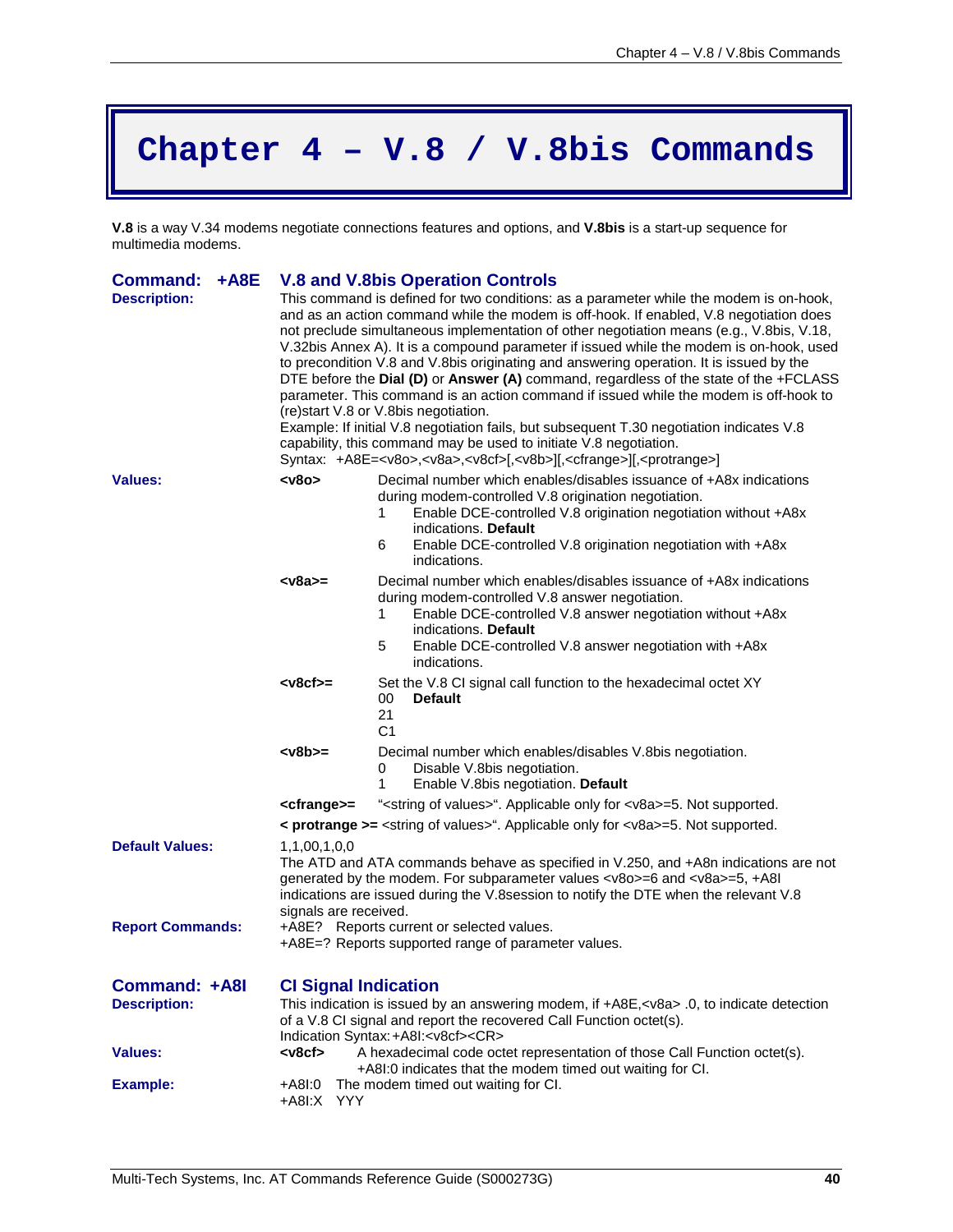# **Chapter 5 – V.25bis Commands**

#### **Note: These commands can be used with the MT5600BA only.**

The V.25bis commands control synchronous communications between the host and the modem using the HDLC or character-oriented protocol. Modulation depends on the serial port rate and setting of the transmitting clock source. These commands apply to modems that support synchronous communications.

| <b>Command:</b><br><b>Description:</b>                                             | <b>CIC</b>  | <b>Connect Incoming Call</b><br>Answers an incoming call. Values: n/a                                                                                                                                                                                                                 |
|------------------------------------------------------------------------------------|-------------|---------------------------------------------------------------------------------------------------------------------------------------------------------------------------------------------------------------------------------------------------------------------------------------|
| Command:<br><b>Description:</b>                                                    | <b>DIC</b>  | <b>Disregard Incoming Call</b><br>Disregards current incoming call. Values: n/a                                                                                                                                                                                                       |
| <b>Command:</b><br><b>Description:</b><br>Values:                                  |             | <b>CRNs Call Request Number</b><br>Used to dial a number<br>s = dial string $(0-9, *, #, :, <, =, P, T)$                                                                                                                                                                              |
| Command:<br><b>Description:</b><br><b>Values:</b><br><b>V.25bis Number Format:</b> | <b>CRIS</b> | <b>Call Request Identification</b><br>Used to dial a number<br>s = dial string $(0-9, *, #, :, <, =, P, T)$<br>$0 - 9$<br><b>Dialing Digit</b><br>Wait tone<br>Pause<br>$\,<$<br>Separator<br>$=$<br>P<br>Dialing to be continue in Pulse mode<br>т<br>Dialing to be continue in DTMF |
| <b>Description:</b><br>Values:                                                     |             | <b>Command: PRNx;s Program Number</b><br>Used to store dial string s in location x.<br>$x=(0-3)$<br>s = dial string $(0-9, *, #, :, <, =, P, T)$                                                                                                                                      |
| Command:<br><b>Description:</b><br><b>Values:</b>                                  | <b>CRSx</b> | <b>Call Request Address</b><br>Recalls dial string to dial from location x.<br>$x=(0-3)$                                                                                                                                                                                              |
| <b>Command:</b><br><b>Description:</b>                                             |             | <b>PRIa;s Program Identification Number</b><br>Dummy Command (just returns VAL).                                                                                                                                                                                                      |
| <b>Command:</b><br><b>Description:</b>                                             | <b>RLD</b>  | <b>List Request of Delayed Call Number</b><br>Returns current listing of Delayed numbers. Values: n/a.                                                                                                                                                                                |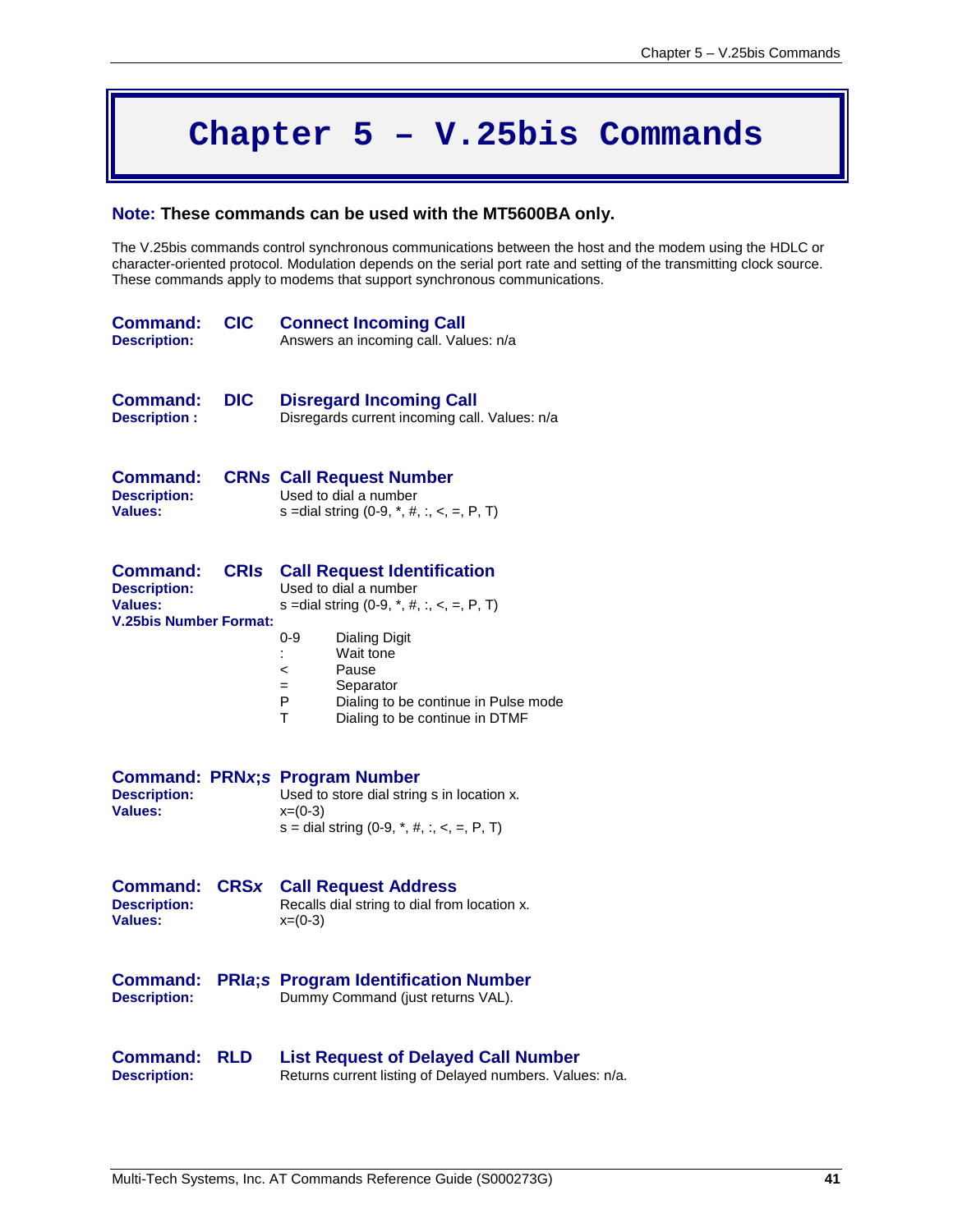| Command:<br><b>Description:</b> | <b>RLF</b> | <b>List Request of Forbidden Number</b><br>Returns current listing of Forbidden Numbers. Values: n/a |
|---------------------------------|------------|------------------------------------------------------------------------------------------------------|
| Command:<br><b>Description:</b> | <b>RLI</b> | <b>List Identification Number</b><br>Dummy Command (just returns VAL)                                |

**Command: RLN List Request of Stored Number Description:** Returns dial strings stored in locations 0 – 3. Values: n/a

# **V.25bis Responses**

| <b>CFIrr</b>           | Call Failure Indication (where r is the equals the following messages) |  |  |  |  |
|------------------------|------------------------------------------------------------------------|--|--|--|--|
|                        | Call not answered<br>ab                                                |  |  |  |  |
|                        | Engaged tone (same as Busy)<br>et                                      |  |  |  |  |
|                        | Number on forbidden list (Number is blacklisted)<br>fс                 |  |  |  |  |
|                        | No dial tone<br>nd                                                     |  |  |  |  |
|                        | Number not stored in memory<br>ns                                      |  |  |  |  |
|                        | Call answered but no answer tone<br>nt                                 |  |  |  |  |
|                        | rt<br>No answer                                                        |  |  |  |  |
| <b>DLC</b>             | Delayed call                                                           |  |  |  |  |
| <b>INC</b>             | Incoming call (RING)                                                   |  |  |  |  |
| <b>VAL</b>             | A valid V.25bis command has been attempted                             |  |  |  |  |
| <b>INV</b>             | Invalid                                                                |  |  |  |  |
| <b>CNX<sub>s</sub></b> | Connection with s as the speed connected                               |  |  |  |  |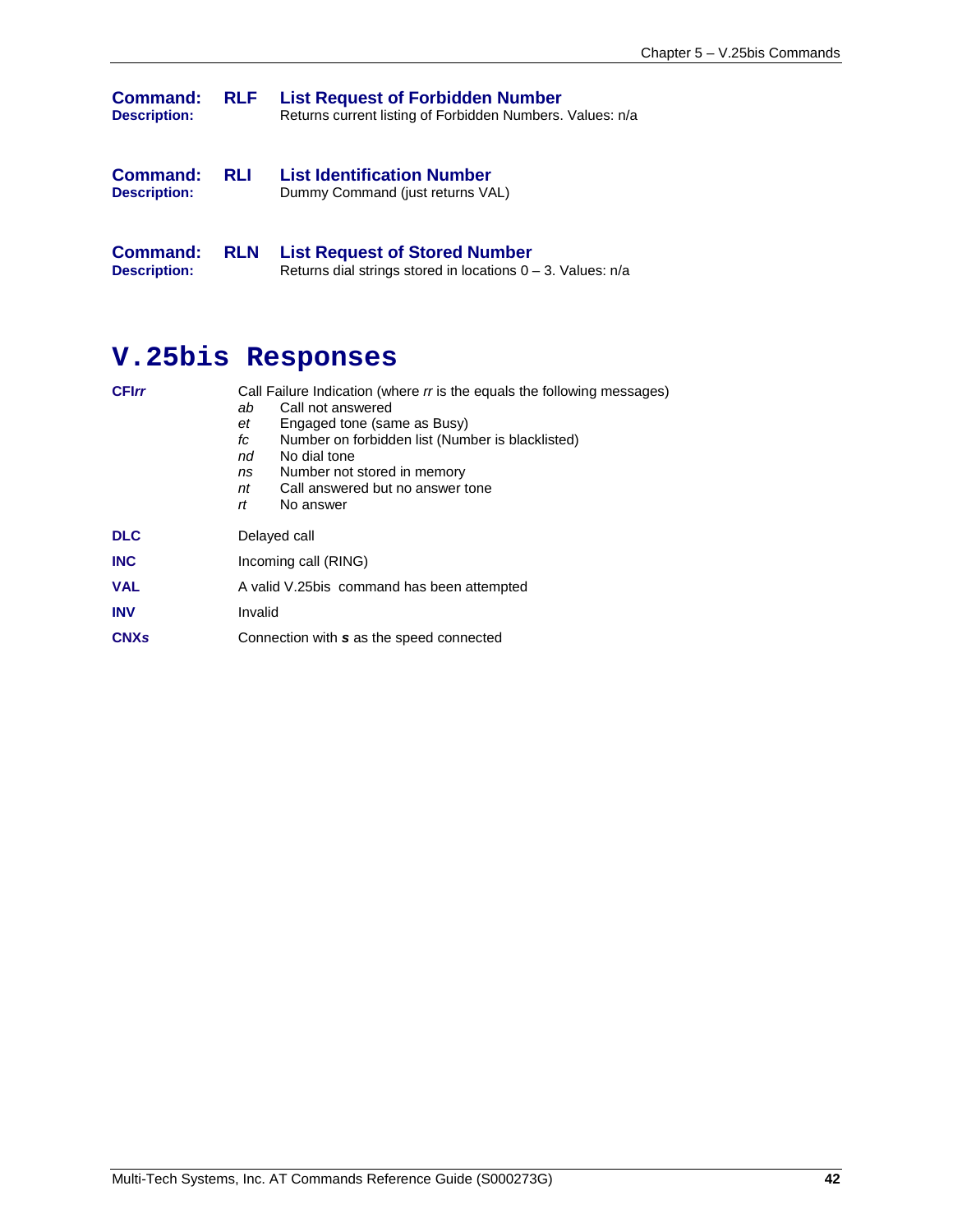# **Chapter 6 – S-Registers**

Certain modem values, or parameters, are stored in memory locations called S-Rregisters. Use the **S** command to read or alter the contents of the S-Registers.

# **S-Registers**

| <u>S-Reg</u>    | <u>Unit</u>      | <b>Range</b>          | <b>Default</b>                         | <b>Description</b>                                                                                                                                                                                                                                                                     |  |
|-----------------|------------------|-----------------------|----------------------------------------|----------------------------------------------------------------------------------------------------------------------------------------------------------------------------------------------------------------------------------------------------------------------------------------|--|
| S <sub>0</sub>  | 1 ring           | $0,1 - 255$           | country dep.                           | <b>Number of Rings to Auto-Answer:</b> Sets the number of rings required before the<br>modem automatically answers a call. ATS0=0 disables autoanswer completely.                                                                                                                      |  |
| S <sub>1</sub>  | 1 ring           | $0 - 255$             | 0                                      | <b>Ring Counter:</b> Counts the rings that have occurred.                                                                                                                                                                                                                              |  |
| S2              | decimal          | $0 - 127$             | 43 $(+)$                               | <b>Escape Character:</b> Sets ASCII code for the escape sequence 128-255<br>character. Values greater than 127 disable escape.                                                                                                                                                         |  |
| S3              | decimal          | $0 - 127$             | 13 (^M)                                | Carriage Return Character: Sets the ASCII code for the carriage return character.                                                                                                                                                                                                      |  |
| S4              | decimal          | $0 - 127$             | 10 $($ <sup><math>\sqrt{)</math></sup> | <b>Line Feed Character:</b> Sets the ASCII code for the line feed character.                                                                                                                                                                                                           |  |
| S <sub>5</sub>  | decimal          | $0 - 32$              | 8(4H)                                  | Backspace Character: Sets the ASCII code for the backspace33-127<br>character. Values greater than 32 disable backspace.                                                                                                                                                               |  |
| S6              | seconds          | $2 - 255$             | country dep.                           | Wait Time Before Blind Dialing or for Dial Tone: Sets the time the modem<br>waits after it goes off-hook before it begins to dial the phone number.                                                                                                                                    |  |
| S7              | seconds          | $1 - 255$             | country dep.                           | Wait Time for Carrier, Silence, or Dial Tone: Sets the time the modem waits for a<br>carrier signal before aborting a call. Sets the wait for silence time for the @ dial<br>modifier. Sets the time the modem waits for a dial tone after encountering W in the<br>dial string.       |  |
| S8              | seconds          | $0 - 255$             | 2                                      | <b>Pause Time for Dial Delay:</b> Sets the length of the pause caused by a comma<br>character in a dialing command.                                                                                                                                                                    |  |
| S9              | $100$ ms         | $1 - 255$             | 6                                      | <b>Carrier Detect Response Time:</b> Sets the time, in tenths of a second that the<br>carrier must be present before the modem considers it valid.                                                                                                                                     |  |
| S <sub>10</sub> | $100 \text{ ms}$ | $1 - 255$             | 14                                     | Lost Carrier to Hang Up Delay: Sets how long a carrier signal must be lost before<br>the modem disconnects.                                                                                                                                                                            |  |
| S11             | 1 ms             | $50 - 255$            | country dep.                           | <b>DTMF Tone Duration:</b> Sets spacing and duration of dialing tones.                                                                                                                                                                                                                 |  |
| S <sub>12</sub> | 20 ms            | $0 - 255$             | 50                                     | <b>Escape Prompt Delay (EPD):</b> Defines the maximum period, in fiftieths of second,<br>allowed between receipt of the last character of the three escape character<br>sequences from the computer and the sending of the OK result code to the<br>computer (escape code guard time). |  |
| S <sub>13</sub> | decimal          | 0, $1-127$ 42 (*)     |                                        | Remote Configuration Escape Character: Sets the ASCII code for the remote<br>configuration escape character. ATS13=0&W disables remote configuration. For<br>use with the MT5600BA and MT5600BR only.                                                                                  |  |
| S <sub>15</sub> | minutes          | $0, 10 - 255$ 30      |                                        | <b>Dialup Backup:</b> Sets the length of time the modem waits after making a dial-up<br>connection before it checks for a restored lease line. Zero disables dial backup. For<br>use with the MT5600BA and MT5600BR only.                                                              |  |
| S <sub>17</sub> | minutes          | $0 - 255$             | 1                                      | <b>Dialup Connection:</b> Sets the length of time the modem waits after a lease line fails<br>before it attempts a dial-up connection. For use with the MT5600BA and<br>MT5600BR only.                                                                                                 |  |
| S24             | seconds          | $0 - 255$             | 0                                      | Sleep Inactivity Timer: Sets the number of seconds that the modem operates in<br>normal mode with no detected telephone or serial port activity before it enters low-<br>power sleep mode. The timer is reset upon any serial port or telephone line activity.                         |  |
| S <sub>25</sub> |                  | 10 ms (async) 0-255 5 |                                        | <b>Delay to DTR OFF:</b> Sets the length of time that the modem1 ms<br>(sync) ignores DTR while taking the action specified by &D.                                                                                                                                                     |  |
| S26             | 10 <sub>ms</sub> | $0 - 255$             | 1                                      | RTS to CTS Delay: When & R0 is commanded, sets the time after detecting an<br>OFF-to-ON transition on RTS before the modem turns CTSON. Applies to<br>synchronous operation only.                                                                                                      |  |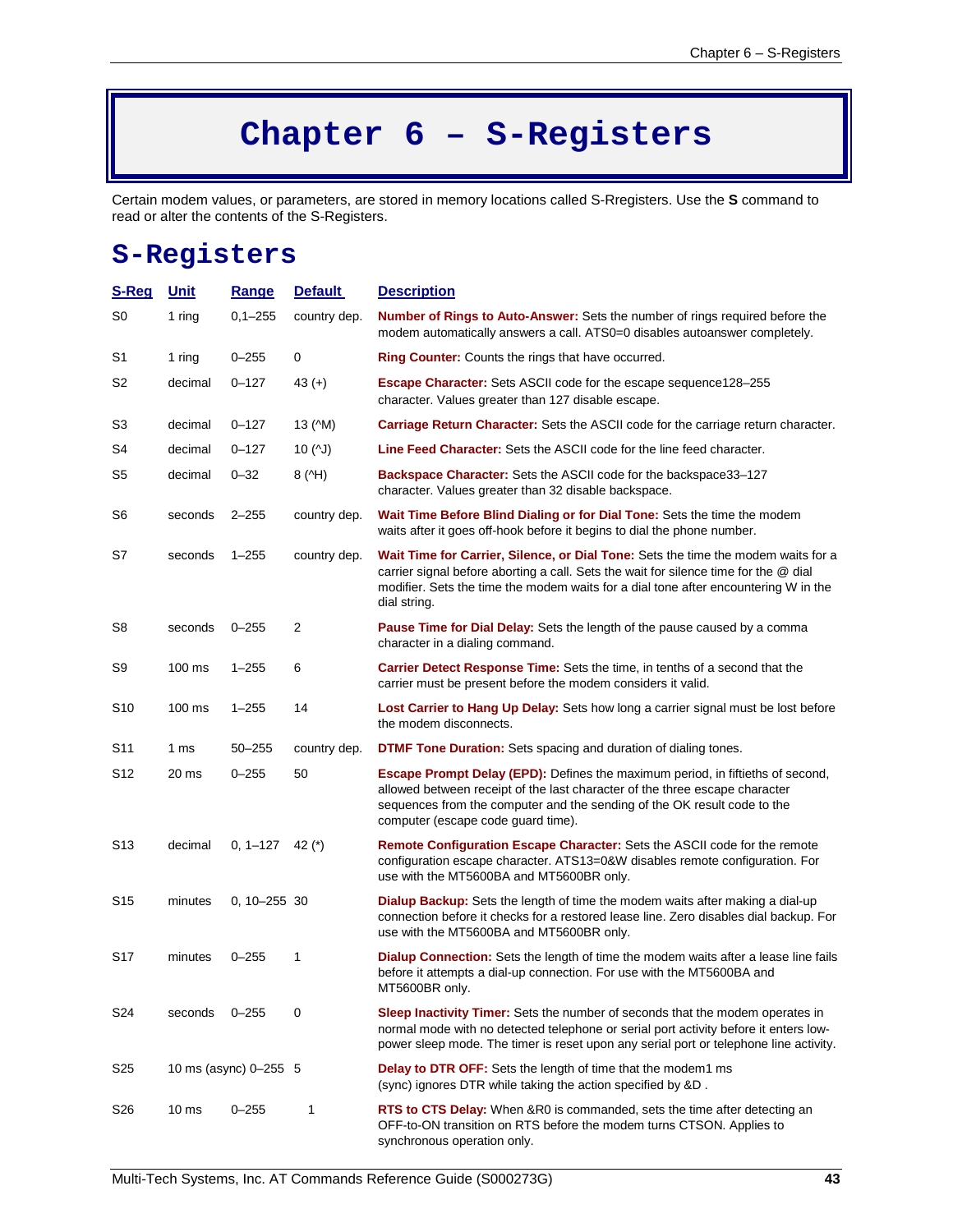| S-Reg | <b>Unit</b>      | Range            | <b>Default</b> | <b>Description</b>                                                                                                                                                                                                                                                                                                                                                                                                                                                                                                                                                                                                                                                                                                                                                                                                                                                                                                                                                                                                                                                                                                                                                                                                                                                                                                                                    |  |  |
|-------|------------------|------------------|----------------|-------------------------------------------------------------------------------------------------------------------------------------------------------------------------------------------------------------------------------------------------------------------------------------------------------------------------------------------------------------------------------------------------------------------------------------------------------------------------------------------------------------------------------------------------------------------------------------------------------------------------------------------------------------------------------------------------------------------------------------------------------------------------------------------------------------------------------------------------------------------------------------------------------------------------------------------------------------------------------------------------------------------------------------------------------------------------------------------------------------------------------------------------------------------------------------------------------------------------------------------------------------------------------------------------------------------------------------------------------|--|--|
| S29   | 10 <sub>ms</sub> | $0 - 255$        | 70             | <b>On Hook Time:</b> Sets the length of time that the modem goes on-hook when it<br>encounters a flash dial modifier (!) in the dialing string.                                                                                                                                                                                                                                                                                                                                                                                                                                                                                                                                                                                                                                                                                                                                                                                                                                                                                                                                                                                                                                                                                                                                                                                                       |  |  |
| S30   | 10 seconds       | $0, 1 - 255$     | 0              | <b>Disonnect Inactivity Timer:</b> Sets the length of time that the modem waits before<br>disconnecting when no data is sent or received. A value of zero disables the timer.<br>Applies to asynchronous operation only.                                                                                                                                                                                                                                                                                                                                                                                                                                                                                                                                                                                                                                                                                                                                                                                                                                                                                                                                                                                                                                                                                                                              |  |  |
| S36   | decimal          | $0 - 7$          | $\overline{7}$ | <b>LAPM Failure Control:</b> Specifies the fallback action to take in the event of an<br>LAPM negotiation failure. These fallback options are initiated immediately upon<br>connection if S48 is set to 128. If an invalid number is entered, S36 acts as if the<br>default value has been entered. (See S48.)<br>Modem disconnects.<br>0<br>Modem stays online and a direct mode connection is established.<br>1<br>3<br>Modem stays on-line; normal mode connection established.<br>4<br>MNP connection is attempted. If it fails, modem disconnects.<br>MNP connection is attempted. If it fails, a direct mode connection is established.<br>5<br>7<br>An MNP connection is attempted and if it fails, a normal modem connection is<br>established.                                                                                                                                                                                                                                                                                                                                                                                                                                                                                                                                                                                               |  |  |
| S38   | seconds          | $0 - 254$<br>255 | 20             | <b>Delay Before Forced Hang Up:</b> Sets the delay between the modem's receipt of<br>the H command to disconnect (or high-to-low transition of DTR if the modem is<br>programmed to follow the signal) and the disconnect operation. Applies only to<br>error-correction connections. This register can be used to ensure that data in the<br>modem buffer is sent before the modem disconnects. If S38 is set between 0 and<br>254, the modem waits for the remote modem to acknowledge all data in the buffer<br>before disconnecting. If S38 is set to 255, the modem does not time out and<br>continues to attempt to deliver data in the buffer until the connection is lost or the<br>data is delivered.                                                                                                                                                                                                                                                                                                                                                                                                                                                                                                                                                                                                                                        |  |  |
| S46   | decimal          | 136,<br>138      | 138            | Data Compression Control: Enables/disables data compression:<br>136 Error correction without compression.138 Error correction with compression.                                                                                                                                                                                                                                                                                                                                                                                                                                                                                                                                                                                                                                                                                                                                                                                                                                                                                                                                                                                                                                                                                                                                                                                                       |  |  |
| S48   | decimal          | 0, 7,<br>128     | 7              | V.42 Negotiation Control: Enables or disables LAPM negotiation.<br>An invalid value is treated as a 128 value.<br>0<br>Disables negotiation and proceeds with LAPM.<br>7<br>Enables negotiation.<br>128 Disables negotiation. Proceeds at once with the fallback action specified in<br>S36. Can be used to force MNP.                                                                                                                                                                                                                                                                                                                                                                                                                                                                                                                                                                                                                                                                                                                                                                                                                                                                                                                                                                                                                                |  |  |
| S86   | decimal          | $0, 3 - 23$      | n/a            | Call Failure Reason Code: When the modem issues a NO CARRIER result code,<br>a value is written to this register to help determine the reason for the failed<br>connection. S86 records the first event that contributes to a NO CARRIER<br>message. Use the S86? command to read the value.<br>0<br>Normal disconnect; no error occurred.<br>3<br>Call Waiting caused disconnect.<br>4<br>Physical loss of carrier.<br>5<br>No error correction at the other end.<br>6<br>No response to feature negotiation.<br>$\overline{7}$<br>This modem is async-only, the other sync-only.<br>8<br>No framing technique in common.<br>9<br>No protocol in common.<br>10<br>Bad response to feature negotiation.<br>11<br>No sync information from remote modem.<br>12<br>Normal disconnect initiated by remote modem.<br>13<br>Remote modem doesn't respond after 10 retransmissions of the message.<br>14<br>Protocol violation.<br>15<br>DTR lost.<br>16<br>Received GSTN clear down.<br>17 <sup>2</sup><br>Inactivity timeout.<br>18<br>Speed not supported.<br>19<br>Long space disconnect.<br>20 Key abort disconnect.<br>21<br>Clears previous disconnect reason.<br>22<br>No connection established.<br>23<br>Disconnect after three retrains.<br>24 Call Waiting tone detected.<br>25<br>Extension pickup detected.<br>26<br>Remote hang up detected. |  |  |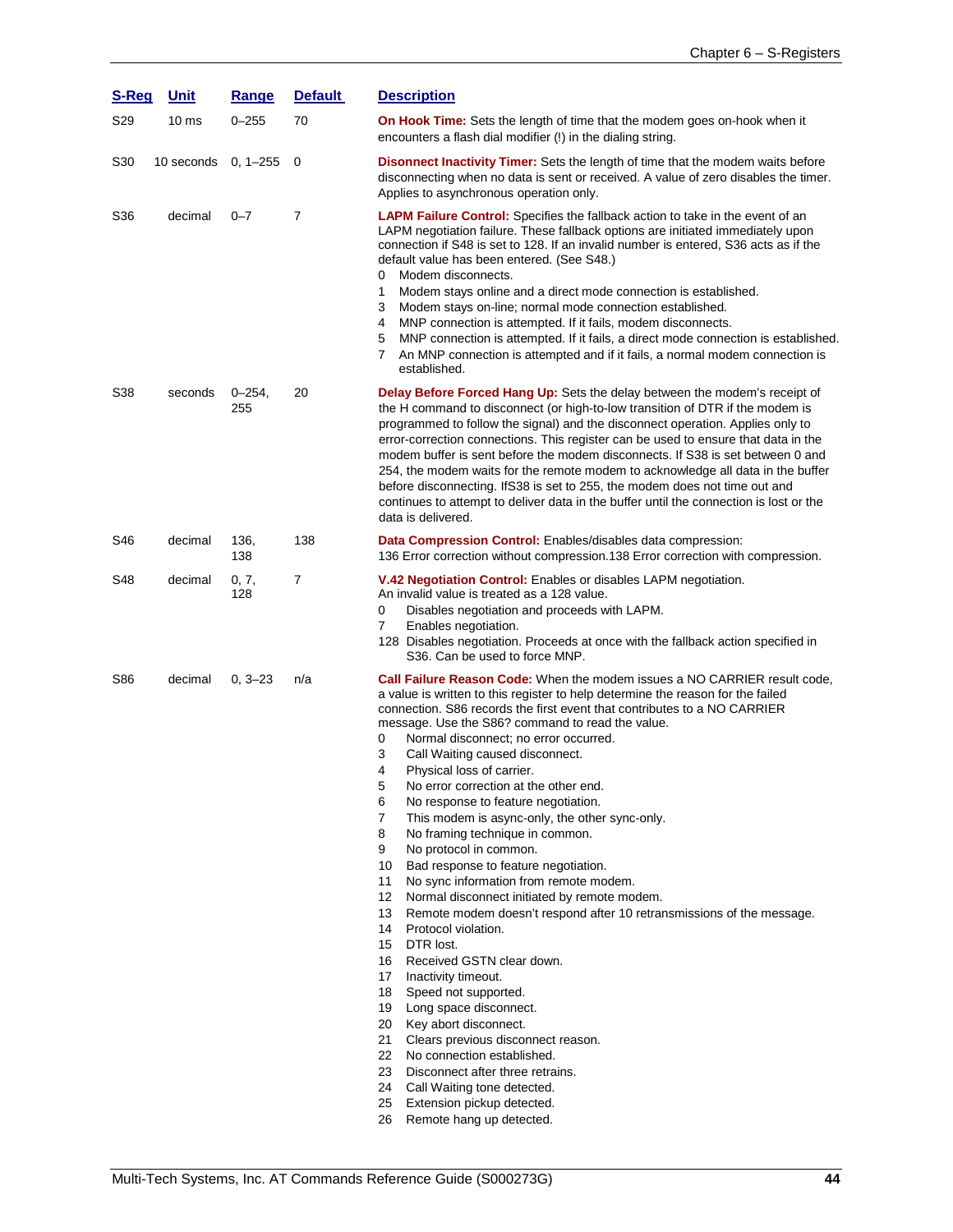| S-Req | <b>Unit</b> | Range     | <b>Default</b> | <b>Description</b>                                                                                                                                                                                                                                                                                                                                                                                                                                                                |                                                                                                            |
|-------|-------------|-----------|----------------|-----------------------------------------------------------------------------------------------------------------------------------------------------------------------------------------------------------------------------------------------------------------------------------------------------------------------------------------------------------------------------------------------------------------------------------------------------------------------------------|------------------------------------------------------------------------------------------------------------|
| S95   | decimal     | $0 - 255$ | $\Omega$       | <b>Extended Result Codes Control:</b> A bit set to a 1 in this register, in conjunction<br>with the W command, enables the corresponding result code. The +MR, +ER, and<br>+DR settings also control S95 bits 2, 3, and 5 respectively. The more recent settings<br>of +MR, +ER, and +DR, or host writing of S95 bits 2, 3, and 5, along with the W<br>command setting, determine the corresponding actual result code reporting (see<br>$+MR$ , $+ER$ , $+DR$ , and W commands). |                                                                                                            |
|       |             |           |                | Default:                                                                                                                                                                                                                                                                                                                                                                                                                                                                          | - 0                                                                                                        |
|       |             |           |                | Bit 0                                                                                                                                                                                                                                                                                                                                                                                                                                                                             | CONNECT result code indicates DCE speed instead of DTE speed.                                              |
|       |             |           |                | Bit 1                                                                                                                                                                                                                                                                                                                                                                                                                                                                             | Append /ARQ to CONNECT XXX result code in error-correction mode<br>(XXXX=rate).                            |
|       |             |           |                | Bit 2                                                                                                                                                                                                                                                                                                                                                                                                                                                                             | Enable +MCR: XXXX result code (XXXX=modulation) and +MRR: XXXX<br>result code (XXXX=rate). (Also see +MR). |
|       |             |           |                | Bit 3                                                                                                                                                                                                                                                                                                                                                                                                                                                                             | Enable +ER XXXX result code (XXXX=protocol identifier).                                                    |
|       |             |           |                | Bit 5                                                                                                                                                                                                                                                                                                                                                                                                                                                                             | Enable +DR XXXX result code (XXXX=compression type).                                                       |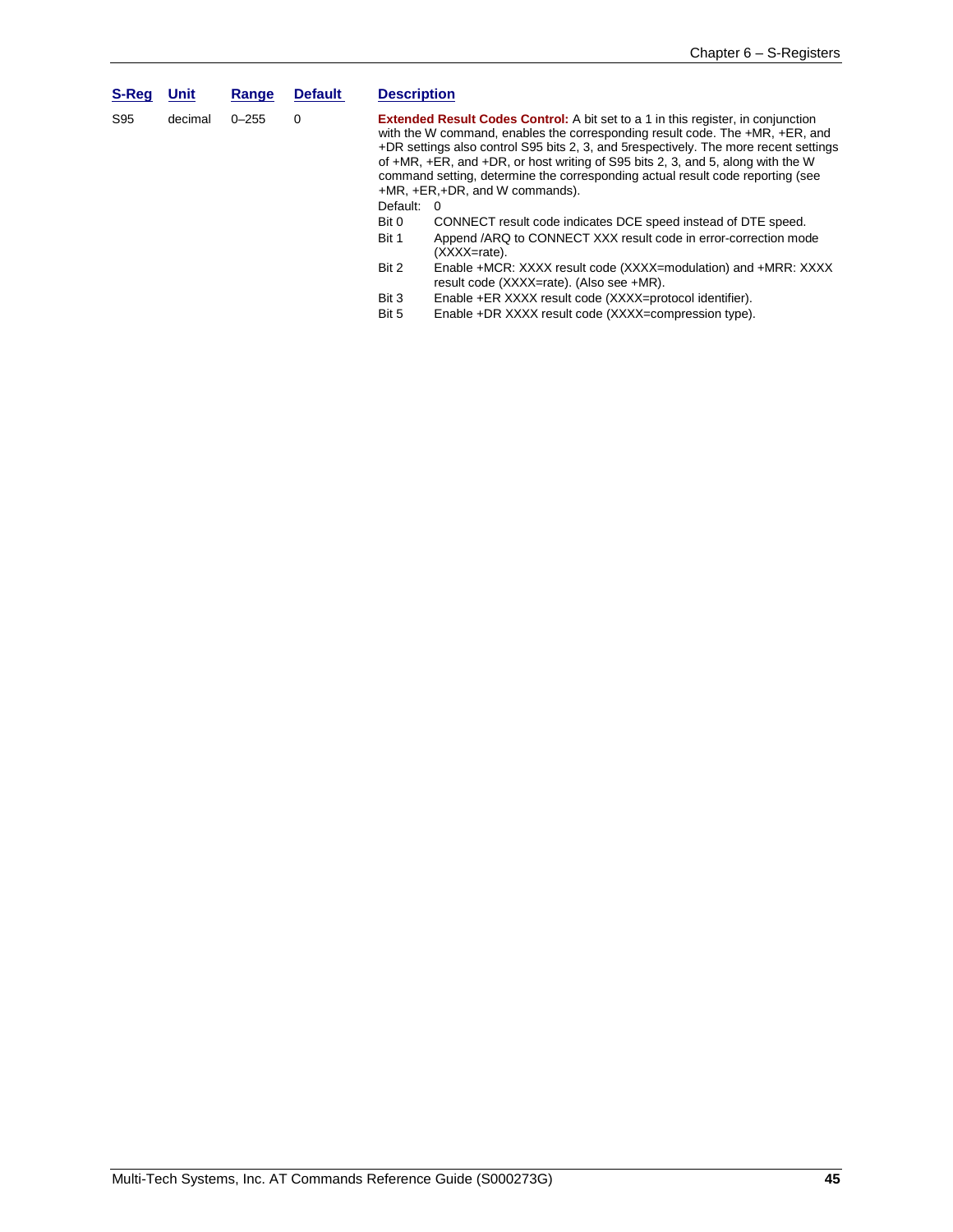# **Chapter 7 – Result Codes**

The modem responds to commands from the DTE and to activity on the line by signaling to the DTE in the form of result codes. The result codes that the modem can send are described below.

Two forms of each result code are available: long-form (verbose) response and a short-form (terse) response. The long-form code is preceded and terminated by the sequence < CR> < LF>.

The short-form is terminated by < CR>, only with no preceding sequence.

If result messages are suppressed, nothing is returned to the DTE. The long-form results codes can be modified by the OEM through the .INF file.

|                   | <b>Terse Verbose</b> | <b>Description</b>                                                                                                                                                                                                                                                                                                                                                                                                                                                                                                                                                                              |
|-------------------|----------------------|-------------------------------------------------------------------------------------------------------------------------------------------------------------------------------------------------------------------------------------------------------------------------------------------------------------------------------------------------------------------------------------------------------------------------------------------------------------------------------------------------------------------------------------------------------------------------------------------------|
| $+F4$             | +FCERROR             | High speed fax data (V.27, V.29, V.33, or V.17) is expected but a V.21 signal is received.                                                                                                                                                                                                                                                                                                                                                                                                                                                                                                      |
| 0<br>$\mathbf{1}$ | OK.<br>CONNECT       | Command executed.<br>Modem connected to the line. For X command values specifying no speed reporting, the<br>modem has connected to the line and either the line speed is 300 bps and line speed is<br>enabled, or the DTE speed is 300 bps and DTE speed reporting is enabled.                                                                                                                                                                                                                                                                                                                 |
| $\overline{c}$    | <b>RING</b>          | Ring signal detected. An incoming ring signal is detected on the line. What qualifies as a<br>ring signal is determined by country-dependent parameters.                                                                                                                                                                                                                                                                                                                                                                                                                                        |
| 3                 | <b>NO CARRIER</b>    | Carrier signal lost/not detected. Sent when trying to establish a call if:<br>Ringback is detected and later ceases but no carrier is detected within the period of<br>1.<br>time determined by register S7, or<br>2.<br>No ringback detected within the period of time determined by register S7. Also sent<br>when the modem auto-disconnects due to loss of carrier.                                                                                                                                                                                                                         |
| 4                 | <b>ERROR</b>         | For X0, sent for the following conditions:<br>If busy tone detection is enforced, busy/circuit-busy has been detected.<br>1.<br>2.<br>If dial tone detection is enforced or selected, dial tone has not been detected.<br>Invalid command. Sent during an attempt to execute a command line if any of the<br>following conditions occur:<br>Command line contains a syntax error.<br>1.<br>2.<br>Modem cannot execute a command contained in the command line; i.e., the<br>command does not exist or is not supported.<br>3. Command parameter within command line is outside permitted range. |
| 5                 | CONNECT              | For X0, X1, X2, and X3, this message is sent instead of DELAYED and BLACKLISTED.<br>1200 Connected at 1200 bps. Modem connects to the line. Either the line speed is 1200<br>bps and DCE speed reporting is enabled, or DTE speed is 1200 bps and DTE speed<br>reporting is enabled.                                                                                                                                                                                                                                                                                                            |
| 6                 | NO DIAL TONE         | No dial tone detected. For X2 and X4, the modem has been instructed to wait for dial tone<br>during dialing but none is received.                                                                                                                                                                                                                                                                                                                                                                                                                                                               |
| 7                 | <b>BUSY</b>          | Busy signal detected. For X3 and X4, if busy tone detection is enforced, the busy<br>(engaged) signal is detected on the line when the modem is attempting to originate a call.                                                                                                                                                                                                                                                                                                                                                                                                                 |
| 8                 | <b>NO ANSWER</b>     | No answer at remote end. Modem is trying to originate a call if a continuous ringback<br>signal detected on line until the expiration of timer S7.                                                                                                                                                                                                                                                                                                                                                                                                                                              |
| 9                 | CONNECT 600          | Connected at 600 bps; speed reporting enabled. Modem connects to the line, the DTE<br>speed is 600 bps, and speed reporting is enabled.                                                                                                                                                                                                                                                                                                                                                                                                                                                         |
| 10                | CONNECT 2400         | Connected at 2400 bps; speed reporting enabled. Modem connects to the line; either the<br>line speed is 2400 bps with speed reporting enabled, or the DTE speed is 2400 bps and<br>the DTE speed reporting is enabled.                                                                                                                                                                                                                                                                                                                                                                          |
| 11                | CONNECT 4800         | Connected at 4800 bps and speed reporting enabled. Modem connects to the line; either<br>the line speed is 4800 bps with DCE speed reporting enabled, or the DTE speed is 4800<br>bps and the DTE speed reporting is enabled.                                                                                                                                                                                                                                                                                                                                                                   |
| 12                | CONNECT 9600         | Connected at 9600 bps and speed reporting enabled. Modem connects to the line; either<br>the line speed is 9600 bps with DCE speed reporting enabled, or the DTE speed is 9600<br>bps and the DTE speed reporting is enabled.                                                                                                                                                                                                                                                                                                                                                                   |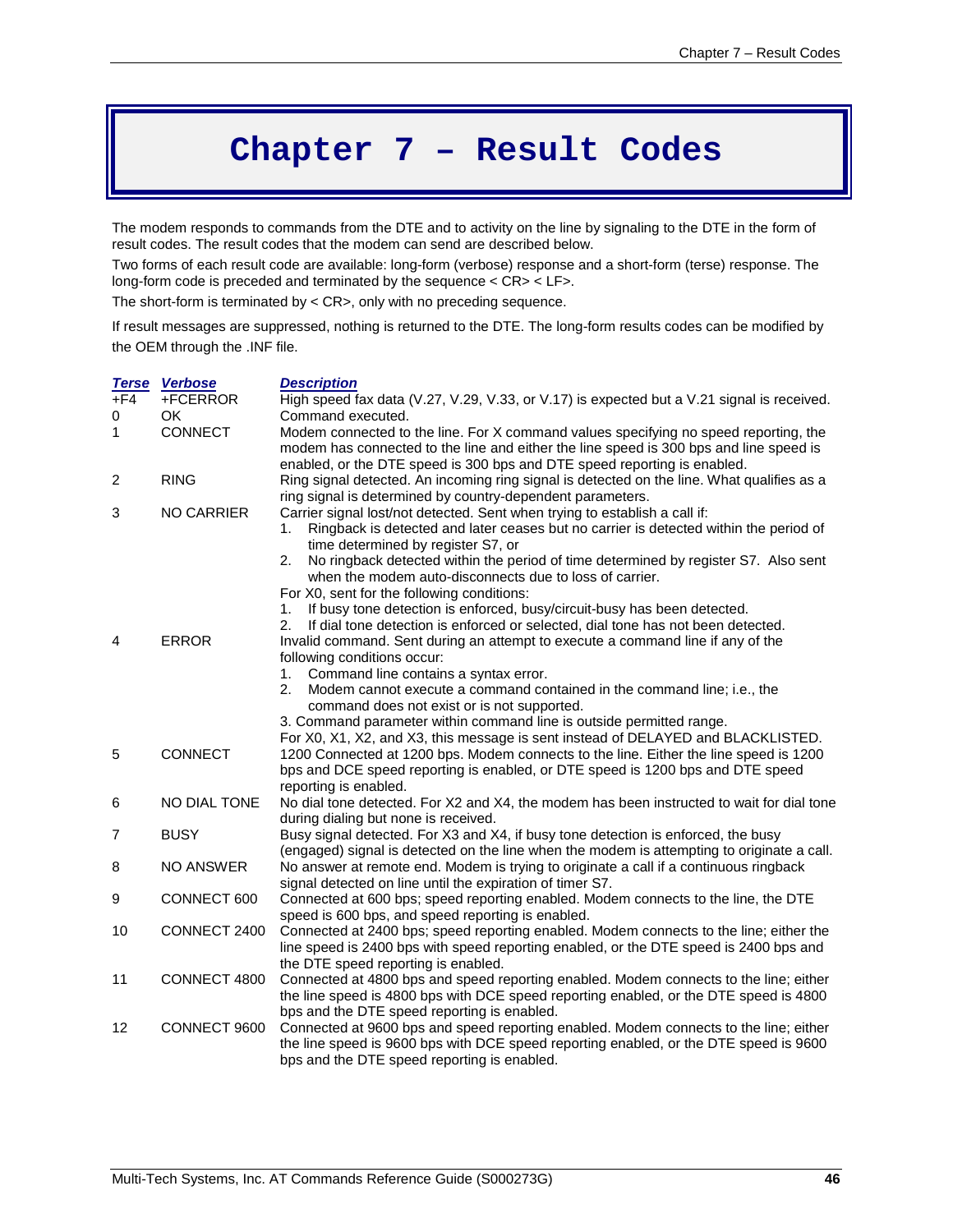| <b>Terse</b><br>13 | <b>Verbose</b><br>CONNECT 7200 | <b>Description</b><br>Connected at 7200 bps and speed reporting enabled. Modem connects to the line                                                                                                                                                                                                                                                                                                                                                                                                                                                                                                                                                                                                                                                                                                                                                                                                                                                                                                                                                                                                                                                                                                                                                                                                                                                                                                                                                                                                                                                                                                                                                                                                                                                                                                                                                                                                                                                                                                                                                                                                                                                                                                                                                                                                                                                                                                                                                                                                                                                                  |
|--------------------|--------------------------------|----------------------------------------------------------------------------------------------------------------------------------------------------------------------------------------------------------------------------------------------------------------------------------------------------------------------------------------------------------------------------------------------------------------------------------------------------------------------------------------------------------------------------------------------------------------------------------------------------------------------------------------------------------------------------------------------------------------------------------------------------------------------------------------------------------------------------------------------------------------------------------------------------------------------------------------------------------------------------------------------------------------------------------------------------------------------------------------------------------------------------------------------------------------------------------------------------------------------------------------------------------------------------------------------------------------------------------------------------------------------------------------------------------------------------------------------------------------------------------------------------------------------------------------------------------------------------------------------------------------------------------------------------------------------------------------------------------------------------------------------------------------------------------------------------------------------------------------------------------------------------------------------------------------------------------------------------------------------------------------------------------------------------------------------------------------------------------------------------------------------------------------------------------------------------------------------------------------------------------------------------------------------------------------------------------------------------------------------------------------------------------------------------------------------------------------------------------------------------------------------------------------------------------------------------------------------|
|                    |                                | at7200 bps and DCE speed reporting enabled.                                                                                                                                                                                                                                                                                                                                                                                                                                                                                                                                                                                                                                                                                                                                                                                                                                                                                                                                                                                                                                                                                                                                                                                                                                                                                                                                                                                                                                                                                                                                                                                                                                                                                                                                                                                                                                                                                                                                                                                                                                                                                                                                                                                                                                                                                                                                                                                                                                                                                                                          |
| 14                 | CONNECT 12000                  | Connected at 12000 bps and speed reporting enabled. Modem connects to the line at<br>12000 bps and DCE speed reporting enabled.                                                                                                                                                                                                                                                                                                                                                                                                                                                                                                                                                                                                                                                                                                                                                                                                                                                                                                                                                                                                                                                                                                                                                                                                                                                                                                                                                                                                                                                                                                                                                                                                                                                                                                                                                                                                                                                                                                                                                                                                                                                                                                                                                                                                                                                                                                                                                                                                                                      |
| 15                 | CONNECT 14400                  | Connected at 14400 bps and speed reporting enabled. Modem connects to the line at<br>14400 bps and DCE speed reporting enabled.                                                                                                                                                                                                                                                                                                                                                                                                                                                                                                                                                                                                                                                                                                                                                                                                                                                                                                                                                                                                                                                                                                                                                                                                                                                                                                                                                                                                                                                                                                                                                                                                                                                                                                                                                                                                                                                                                                                                                                                                                                                                                                                                                                                                                                                                                                                                                                                                                                      |
| 16                 | CONNECT 19200                  | Connected at 19200 bps and speed reporting enabled. Modem connects to the line;<br>either line speed is 19200 bps with DCE speed reporting enabled, or DTE speed<br>is19200 bps and DTE speed reporting is enabled.                                                                                                                                                                                                                                                                                                                                                                                                                                                                                                                                                                                                                                                                                                                                                                                                                                                                                                                                                                                                                                                                                                                                                                                                                                                                                                                                                                                                                                                                                                                                                                                                                                                                                                                                                                                                                                                                                                                                                                                                                                                                                                                                                                                                                                                                                                                                                  |
| 17                 | CONNECT 38400                  | Connected at 38400 bps and speed reporting enabled. Modem has connected to the<br>line, DTE speed is 38400 bps, and DTE speed reporting is enabled.18 CONNECT<br>57600 Connected at 57600 bps and speed reporting enabled. Modem is connected to<br>the line, DTE speed is 57600 bps, and DTE speed reporting is enabled.19 CONNECT<br>115200 Connected at 115200 bps and speed reporting enabled. Modem connects to<br>the line, DTE speed is 115200 bps, DTE speed reporting is enabled.20 CONNECT<br>230400 Connected at 230400 bps and speed reporting enabled. Modem has connected<br>to the line, DTE speed is 230400 bps, and DTE speed reporting is enabled.22<br>CONNECT V.23 connection and line speed reporting enabled. Modem has established<br>75TX/1200RX a V.23 originate connection and line speed reporting is enabled.23<br>CONNECT V.23 connection and line speed reporting enabled. Modem has established<br>1200TX/75RX a V.23 answer connection and line speed reporting is enabled.24<br>DELAYED Delay is in effect for the dialed number. For X4, sent when a call fails to<br>connect and the number dialed is considered 'delayed' due to country blacklisting<br>requirements.32 BLACKLISTED Dialed number is blacklisted. For X4, sent when a call<br>fails to connect and the number dialed is considered 'blacklisted'.                                                                                                                                                                                                                                                                                                                                                                                                                                                                                                                                                                                                                                                                                                                                                                                                                                                                                                                                                                                                                                                                                                                                                                                                               |
| 33                 | <b>FAX</b>                     | Connected in fax mode. Modem connection is established in a facsimile mode.                                                                                                                                                                                                                                                                                                                                                                                                                                                                                                                                                                                                                                                                                                                                                                                                                                                                                                                                                                                                                                                                                                                                                                                                                                                                                                                                                                                                                                                                                                                                                                                                                                                                                                                                                                                                                                                                                                                                                                                                                                                                                                                                                                                                                                                                                                                                                                                                                                                                                          |
| 35<br>40           | <b>DATA</b><br>+MRR: 300       | Connected in data mode. Modem connection is established in a data mode.<br>Connected at 300 bps and carrier reporting enabled. Modem connects to the line at 300<br>bps and carrier reporting is enabled. (See S95 and Xn.)                                                                                                                                                                                                                                                                                                                                                                                                                                                                                                                                                                                                                                                                                                                                                                                                                                                                                                                                                                                                                                                                                                                                                                                                                                                                                                                                                                                                                                                                                                                                                                                                                                                                                                                                                                                                                                                                                                                                                                                                                                                                                                                                                                                                                                                                                                                                          |
| 44                 | +MRR: 1200/75                  | V.23 backward channel. V.23 backward channel carrier is detected; carrier reporting is<br>enabled. (See S95, Xn.)45 +MRR: 75/1200 V.23 forward channel. V.23 forward channel<br>carrier is detected; carrier reporting is enabled. (See S95, Xn.)46 +MRR: 1200<br>Connected at 1200 bps and carrier reporting enabled. Modem connects to the line<br>at1200 bps and carrier reporting is enabled. (See S95, Xn.)47 +MRR: 2400 Connected<br>at 2400 bps and carrier reporting enabled. Modem connects to the line at 2400 bps and<br>carrier reporting is enabled. (See S95, Xn.)48 +MRR: 4800 Connected at 4800 bps and<br>carrier reporting enabled. Modem connects to the line at4800 bps and carrier reporting<br>is enabled. (See S95, Xn.)49 +MRR: 7200 Connected at 7200 bps and carrier reporting<br>enabled. Modem connects to the line at7200 bps and carrier reporting is enabled. (See<br>S95, Xn.)50 +MRR: 9600 Connected at 9600 bps and carrier reporting enabled. Modem<br>connects to the line at9600 bps and carrier reporting is enabled. (See S95, Xn.)5<br>+MRR: 12000 Connected at 12000 bps and carrier reporting enabled. Modem connects<br>to the lineat12000 bps; carrier reporting is enabled. (See S95, Xn.)5 +MRR: 14400<br>Connected at 14400 bps and carrier reporting enabled. Modem connects to the line at<br>14400 bps; carrier reporting is enabled. (See S95, Xn.)5 +MRR: 16800 Connected at<br>16800 bps and carrier reporting enabled. Modem connects to the line at 16800 bps;<br>carrier reporting is enabled. (See S95, Xn.)5 +MRR: 19200 Connected at 19200 bps<br>and carrier reporting enabled. Modem connects to the line at 19200 bps; carrier<br>reporting is enabled. (See S95, Xn.)5 +MRR: 21600 Connected at 21600 bps and<br>carrier reporting enabled. Modem connects to the line at 21600 bps; carrier reporting is<br>enabled. (See S95, Xn.)5 +MRR: 24000 Connected at 24000 bps and carrier reporting<br>enabled. Modem connects to the line at 24000 bps; carrier reporting is enabled. (See<br>S95, Xn.)5 +MRR: 26400 Connected at 26400 bps and carrier reporting enabled.<br>Modem connects to the line at 26400 bps; carrier reporting is enabled. (See S95, Xn.)5<br>+MRR: 28800 Connected at 28800 bps and carrier reporting enabled. Modem connects<br>to the line at 28800 bps; carrier reporting is enabled. (See S95, Xn.)5 CONNECT 16800<br>Connected at 16800 bps and DTE speed reporting enabled. Modem connects to the<br>line, the DTE speed is16800 bps and DTE speed reporting is enabled. |
| 61                 | CONNECT 21600                  | Connected at 21600 bps and DTE speed reporting enabled. Modem connects to the<br>line, the DTE speed is 21600 bps and DTE speed reporting is enabled.                                                                                                                                                                                                                                                                                                                                                                                                                                                                                                                                                                                                                                                                                                                                                                                                                                                                                                                                                                                                                                                                                                                                                                                                                                                                                                                                                                                                                                                                                                                                                                                                                                                                                                                                                                                                                                                                                                                                                                                                                                                                                                                                                                                                                                                                                                                                                                                                                |
| 62                 | CONNECT 24000                  | Connected at 24000 bps and DTE speed reporting enabled. Modem connects to the<br>line, the DTE speed is 24000 bps and DTE speed reporting is enabled.                                                                                                                                                                                                                                                                                                                                                                                                                                                                                                                                                                                                                                                                                                                                                                                                                                                                                                                                                                                                                                                                                                                                                                                                                                                                                                                                                                                                                                                                                                                                                                                                                                                                                                                                                                                                                                                                                                                                                                                                                                                                                                                                                                                                                                                                                                                                                                                                                |
| 63                 | CONNECT 26400                  | Connected at 26400 bps and DTE speed reporting enabled. Modem connects to the<br>line, the DTE speed is 26400 bps and DTE speed reporting is enabled.                                                                                                                                                                                                                                                                                                                                                                                                                                                                                                                                                                                                                                                                                                                                                                                                                                                                                                                                                                                                                                                                                                                                                                                                                                                                                                                                                                                                                                                                                                                                                                                                                                                                                                                                                                                                                                                                                                                                                                                                                                                                                                                                                                                                                                                                                                                                                                                                                |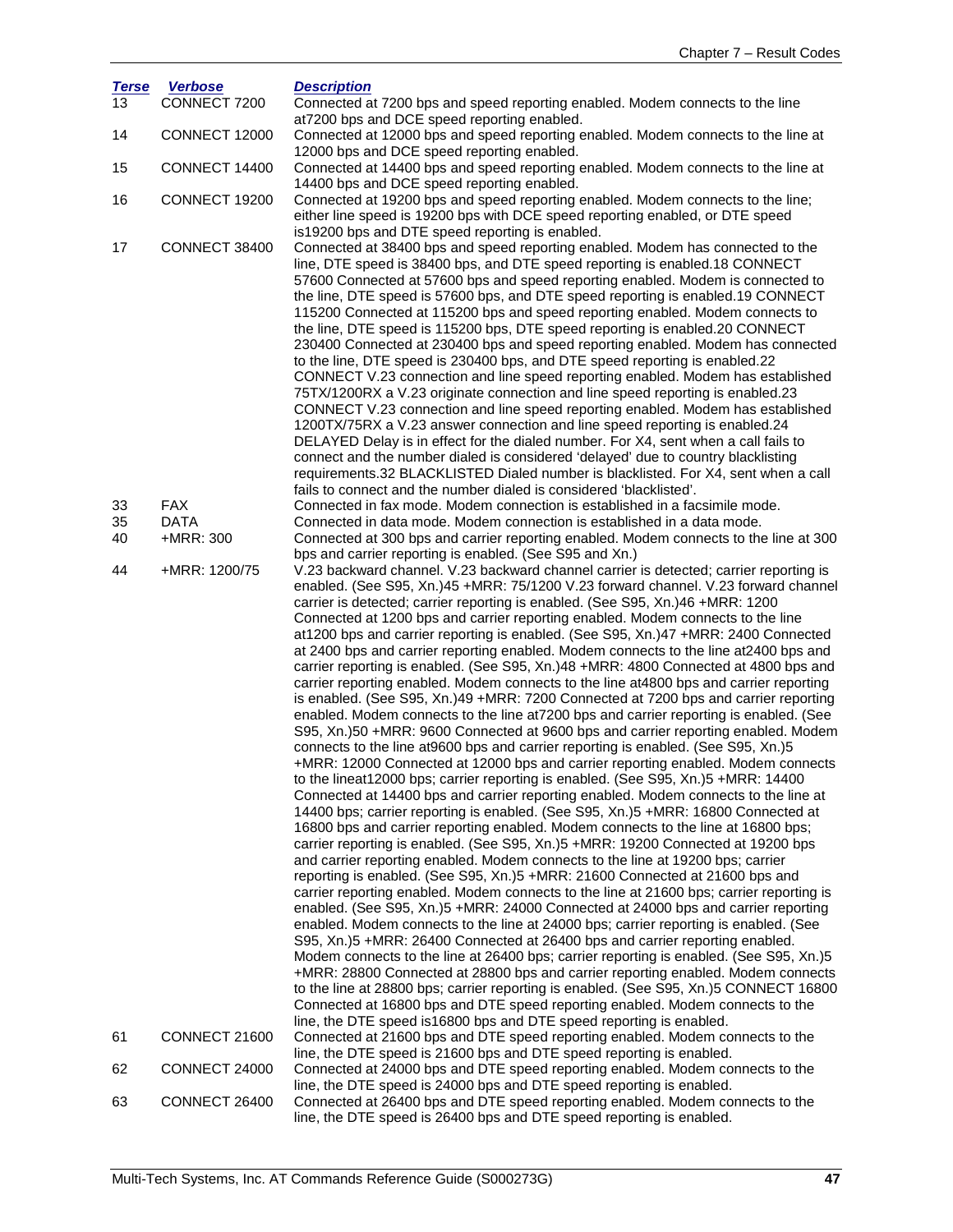| <b>Terse</b> | <b>Verbose</b> | <b>Description</b>                                                                                                                                                                                                                  |
|--------------|----------------|-------------------------------------------------------------------------------------------------------------------------------------------------------------------------------------------------------------------------------------|
| 64           | CONNECT 28800  | Connected at 28800 bps and line speed reporting enabled. Modem connects to the line;<br>either the line speed is 28800 bps and DCE speed reporting is enabled, or the DTE<br>speed is 28800 bps and DTE speed reporting is enabled. |
| 66           | +DR: ALT       | Connected in MNP Class 5 data compression. Modem connects to the line in MNP                                                                                                                                                        |
| 67           | +DR: V.42B     | Class 5 and +DR: message reporting is enabled. (See S95, Wn, Xn.)<br>Connected in V.42 bis data compression. Modem connects to the line in V.42 bis and                                                                             |
| 69           | +DR: NONE      | 120 +DR: message reporting is enabled. (See S95, Wn, Xn.)<br>Connected without data compression. Modem connects to the line without data                                                                                            |
| 70           | +ER: NONE      | compression and +DR: message reporting is enabled. (See S95, Wn, Xn.)<br>Connected without any protocol. Modem connects to the line without any form of error                                                                       |
| 77           | +ER: LAPM      | correction and +ER: message reporting is enabled. (See S95, Wn, Xn.)<br>Connected in V.42 LAPM mode. Modem connects to the line in V.42 LAPM error<br>correction mode. +ER: message reporting is enabled. (See S95, Wn, Xn.)        |
| 78           | +MRR: 31200    | Connected at 31200 bps; carrier reporting enabled. Modem connects to the line                                                                                                                                                       |
| 79           | +MRR: 33600    | at 31200 bps and carrier reporting is enabled. (See S95, Xn.)<br>Connected at 33600 bps; carrier reporting enabled. Modem connects to the line<br>at 33600 bps and carrier reporting is enabled. (See S95, Xn.)                     |
| 80           | +ER: ALT       | Connected in MNP mode. Sent when the modem connects in MNP mode of error                                                                                                                                                            |
| 83           | LINE-IN-USE    | correction. +ER: message reporting has been enabled. (See S95, Wn, Xn.)<br>Line in use. Modem attempted to go off-hook when an extension was already occupying<br>the line.                                                         |
| 84           | CONNECT 33600  | Connected at 33600 bps. Modem connects to the line, the DTE speed is 33600 bps and                                                                                                                                                  |
| 91           | CONNECT 31200  | the DTE speed reporting is enabled.<br>Connected at 31200 bps. Modem connects to the line DTE speed of 31200 bps and the<br>modem is to report the DTE speed upon connecting.                                                       |
| 134          | +MCR: B103     | Connected with Bell 103 modulation. Modem connects to the line with Bell 103                                                                                                                                                        |
| 135          | +MCR: B212     | modulation and modulation reporting is enabled. (See +MR, S95, Xn.)<br>Connected with Bell 212 modulation. Modem connects to the line with Bell 212                                                                                 |
|              |                | modulation and modulation reporting is enabled. (See +MR, S95, Xn.)                                                                                                                                                                 |
| 136          | $+MCR: V21$    | Connected with ITU-T V.21. Modem connects to the line with ITU-T V.21 modulation<br>and modulation reporting is enabled. (See +MR, S95, Xn.)                                                                                        |
| 137          | +MCR: V22      | Connected with ITU-T V.22. Modem connects to the line with ITU-T V.22 modulation<br>and modulation reporting is enabled. (See +MR, S95, Xn.)                                                                                        |
| 138          | +MCR: V22B     | Connected with ITU-T V.22B. Modem connects to the line with ITU-T V.22B modulation<br>and modulation reporting is enabled. (See +MR, S95, Xn.)                                                                                      |
| 139          | +MCR: V23      | Connected with ITU-T V.23. Modem connects to the line with ITU-T V.23 modulation<br>and modulation reporting is enabled. (See +MR, S95, Xn.)                                                                                        |
| 140          | +MCR: V32      | Connected with ITU-T V.32. Modem connects to the line with ITU-T V.32 modulation<br>and modulation reporting is enabled. (See +MR, S95, Xn.)                                                                                        |
| 141          | +MCR: V32B     | Connected with ITU-T V.32B. Modem connects to the line with ITU-T V.32B modulation                                                                                                                                                  |
| 142          | +MCR: V34      | and modulation reporting is enabled. (See +MR, S95, Xn.)<br>Connected with ITU-T V.34. Modem connects to the line with ITU-T V.34 modulation<br>and modulation reporting is enabled. (See +MR, S95, Xn.)                            |
| 145          | +MCR: V90      | Connected with ITU-T V.90. Modem connects to the line with ITU-T V.90 modulation                                                                                                                                                    |
| 150          | +MRR: 32000    | and modulation reporting is enabled. (See +MR, S95, Xn.)<br>Connected at 32000 bps. Modem connects to the line at 32000 bps and carrier<br>reporting is enabled. (See S95, Xn.)                                                     |
| 151          | +MRR: 34000    | Connected at 34000 bps. Modem connects to the line at 34000 bps and carrier                                                                                                                                                         |
| 152          | +MRR: 36000    | reporting is enabled. (See S95, Xn.)<br>Connected at 36000 bps. Modem connects to the line at 36000 bps and carrier<br>reporting is enabled. (See S95, Xn.)                                                                         |
| 153          | +MRR: 38000    | Connected at 38000 bps. Modem connects to the line at 38000 bps and carrier                                                                                                                                                         |
| 154          | +MRR: 40000    | reporting is enabled. (See S95, Xn.)<br>Connected at 40000 bps. Modem connects to the line at 40000 bps and carrier                                                                                                                 |
| 155          | +MRR: 42000    | reporting is enabled. (See S95, Xn.)<br>Connected at 42000 bps. Modem connects to the line at 42000 bps and carrier                                                                                                                 |
| 156          | +MRR: 44000    | reporting is enabled. (See S95, Xn.)<br>Connected at 44000 bps. Modem connects to the line at 44000 bps and carrier                                                                                                                 |
| 157          | +MRR: 46000    | reporting is enabled. (See S95, Xn.)<br>Connected at 46000 bps. Modem connects to the line at 46000 bps and carrier                                                                                                                 |
| 158          | +MRR: 48000    | reporting is enabled. (See S95, Xn.)<br>Connected at 48000 bps. Modem connects to the line at 48000 bps and carrier                                                                                                                 |
| 159          | +MRR: 50000    | reporting is enabled. (See S95, Xn.)<br>Connected at 50000 bps. Modem connects to the line at 50000 bps and carrier<br>reporting is enabled. (See S95, Xn.)                                                                         |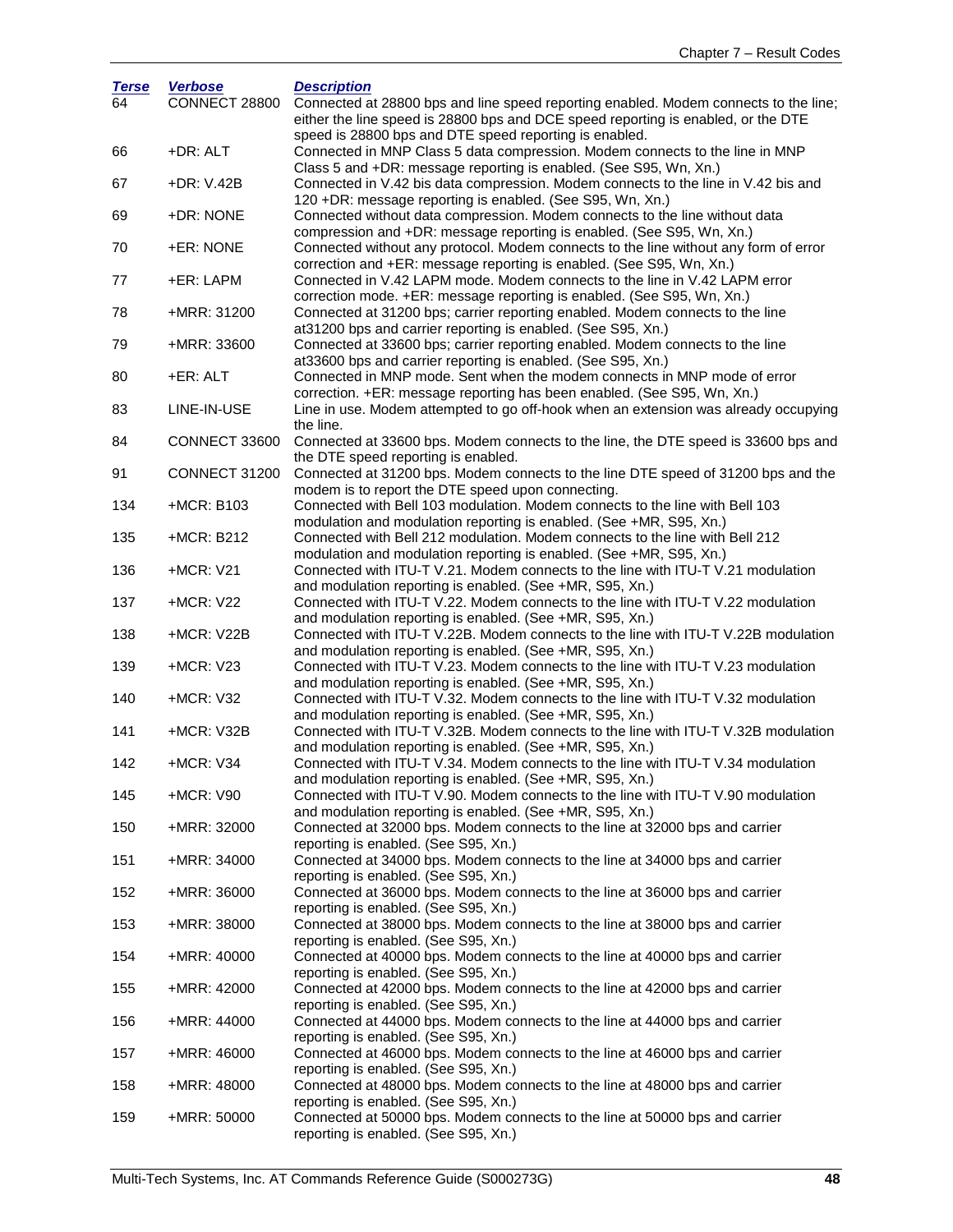| <b>Terse</b> | <b>Verbose</b> | <b>Description</b>                                                                                     |
|--------------|----------------|--------------------------------------------------------------------------------------------------------|
| 160          | +MRR: 52000    | Connected at 52000 bps. Modem connects to the line at 52000 bps and carrier                            |
|              |                | reporting is enabled. (See S95, Xn.)                                                                   |
| 161          | +MRR: 54000    | Connected at 54000 bps. Modem connects to the line at 54000 bps and carrier                            |
|              |                | reporting is enabled. (See S95, Xn.)                                                                   |
| 162          | +MRR: 56000    | Connected at 56000 bps. Modem connects to the line at 56000 bps and carrier                            |
|              |                | reporting is enabled. (See S95, Xn.)                                                                   |
| 165          | CONNECT 32000  | Connected at 32000 bps. Modem connects to the line at 32000 bps and DCE speed                          |
|              |                | reporting is enabled.                                                                                  |
| 166          | CONNECT 34000  | Connected at 34000 bps. Modem connects to the line at 34000 bps and DCE speed<br>reporting is enabled. |
| 167          | CONNECT 36000  | Connected at 36000 bps. Modem connects to the line at 36000 bps and DCE speed                          |
|              |                | reporting is enabled.                                                                                  |
| 168          | CONNECT 38000  | Connected at 38000 bps. Modem connects to the line at 38000 bps and DCE speed                          |
|              |                | reporting is enabled.                                                                                  |
| 169          | CONNECT 40000  | Connected at 40000 bps. Modem connects to the line at 40000 bps and DCE speed                          |
|              |                | reporting is enabled.                                                                                  |
| 170          | CONNECT 42000  | Connected at 42000 bps. Modem connects to the line at 42000 bps and DCE speed                          |
|              |                | reporting is enabled.                                                                                  |
| 171          | CONNECT 44000  | Connected at 44000 bps. Modem connects to the line at 44000 bps and DCE speed                          |
|              |                | reporting is enabled.                                                                                  |
| 172          | CONNECT 46000  | Connected at 46000 bps. Modem connects to the line at 46000 bps and DCE speed                          |
|              |                | reporting is enabled.                                                                                  |
| 173          | CONNECT 48000  | Connected at 48000 bps. Modem connects to the line at 48000 bps and DCE speed                          |
|              |                | reporting is enabled.                                                                                  |
| 174          | CONNECT 50000  | Connected at 50000 bps. Modem connects to the line at 50000 bps and DCE speed                          |
|              |                | reporting is enabled.                                                                                  |
| 175          |                | CONNECT 52000 Connected at 52000 bps. Modem connects to the line at 52000 bps and DCE speed            |
|              |                | reporting is enabled.                                                                                  |
| 176          | CONNECT 54000  | Connected at 54000 bps. Modem connects to the line at 54000 bps and DCE speed                          |
| 177          | CONNECT 56000  | reporting is enabled.<br>Connected at 56000 bps. Modem connects to the line at 56000 bps and DCE speed |
|              |                | reporting is enabled.                                                                                  |
| 178          |                | CONNECT 230400 Connected at 230400 bps. Modem connects to the line; the DTE speed is 230400 bps,       |
|              |                | and DTE SPEED reporting is enabled.                                                                    |
| 180          | CONNECT 28000  | Connected at 28000 bps. Modem connects to the line at 28000 and DCE speed                              |
|              |                | reporting is enabled.                                                                                  |
| 181          | CONNECT 29333  | Connected at 29333 bps. Modem connects to the line at 29333 and DCE speed                              |
|              |                | reporting is enabled.                                                                                  |
| 182          | CONNECT 30667  | Connected at 30667 bps. Modem connects to the line at 30667 bps and DCE speed                          |
|              |                | reporting is enabled.                                                                                  |
| 183          | CONNECT 33333  | Connected at 48000 bps. Modem connects to the line at 33333 bps and DCE speed                          |
|              |                | reporting is enabled.                                                                                  |
| 184          |                | CONNECT 34667 Connected at 34667 bps. Modem connects to the line at 34667 bps and DCE speed            |
|              |                | reporting is enabled.                                                                                  |
| 185          |                | CONNECT 37333 Connected at 37333 bps. Modem connects to the line at 37333 bps and DCE speed            |
|              |                | reporting is enabled.                                                                                  |
| 186          | CONNECT 38667  | Connected at 38667 bps. Modem connects to the line at 38667 bps and DCE speed                          |
|              |                | reporting is enabled.                                                                                  |
| 187          | CONNECT 41333  | Connected at 41333 bps. Modem connects to the line at 41333 bps and DCE speed                          |
|              |                | reporting is enabled.                                                                                  |
| 188          | CONNECT 42667  | Connected at 42667 bps. Modem connects to the line at 42667 bps and DCE speed<br>reporting is enabled. |
| 189          | CONNECT 45333  | Connected at 45333 bps. Modem connects to the line at 45333 bps and DCE speed                          |
|              |                | reporting is enabled.                                                                                  |
| 190          | CONNECT 46667  | Connected at 46667 bps. Modem connects to the line at 46667 bps and DCE speed                          |
|              |                | reporting is enabled.                                                                                  |
| 191          | CONNECT 49333  | Connected at 49333 bps. Modem connects to the line at 49333 bps and DCE speed                          |
|              |                | reporting is enabled.                                                                                  |
| 192          | CONNECT 50667  | Connected at 50667 bps. Modem connects to the line at 50667 bps and DCE speed                          |
|              |                | reporting is enabled.                                                                                  |
| 193          | CONNECT 53333  | Connected at 53333 bps. Modem connects to the line at 53333 bps and DCE speed                          |
|              |                | reporting is enabled.                                                                                  |
| 194          | CONNECT 54667  | Connected at 54667 bps. Modem connects to the line at 54667 bps and DCE speed                          |
|              |                | reporting is enabled.                                                                                  |
| 195          | +MRR: 28000    | Connected at 28000 bps. Modem connects to the line at 28000 bps and carrier                            |
|              |                | reporting is enabled. (See S95, Xn)                                                                    |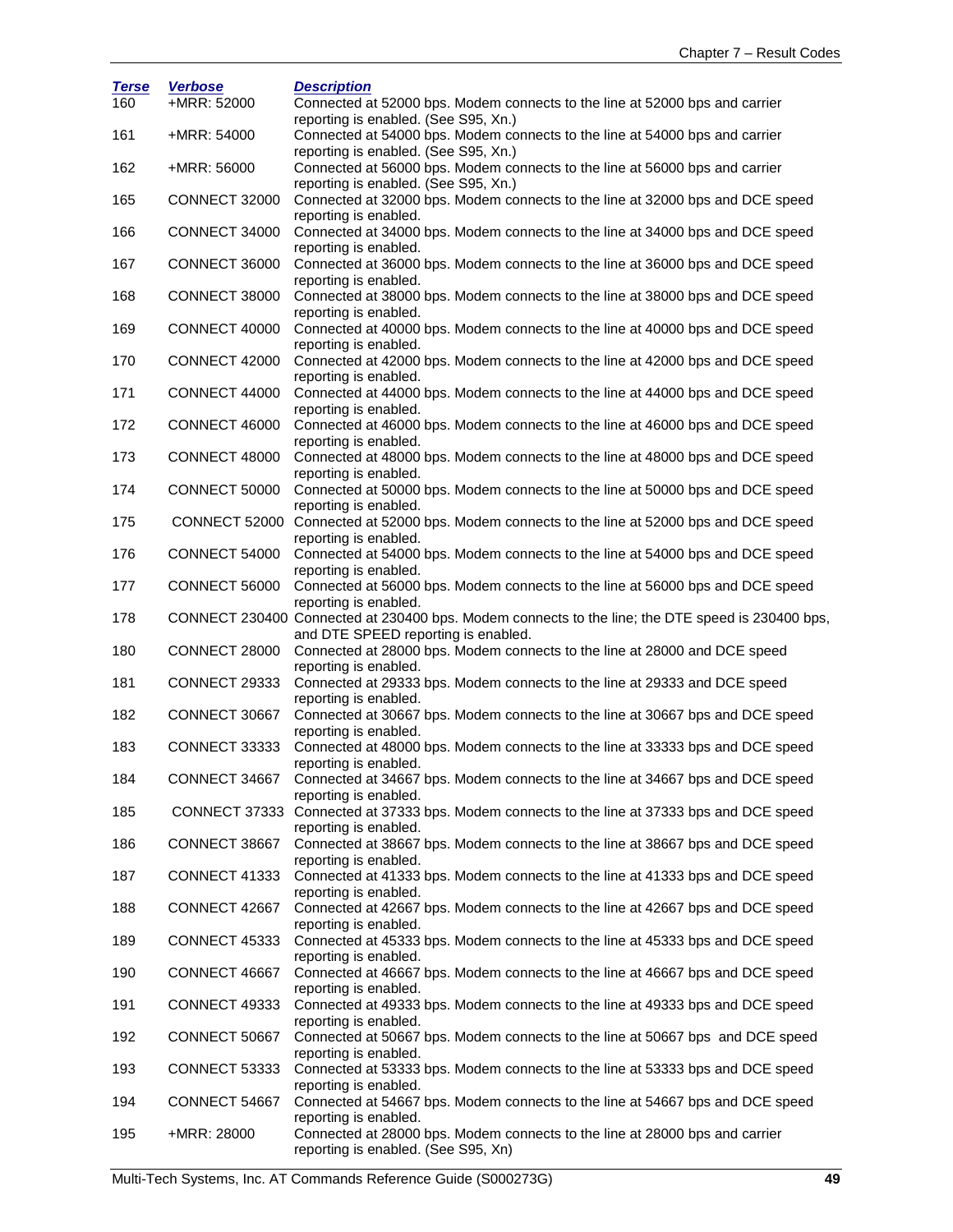| <b>Terse</b> | <b>Verbose</b> | <b>Description</b>                                                                                                          |
|--------------|----------------|-----------------------------------------------------------------------------------------------------------------------------|
| 196          | +MRR: 29333    | Connected at 29333 bps. Modem connects to the line at 29333 bps and carrier<br>reporting is enabled. (See S95, Xn)          |
| 197          | +MRR: 30667    | Connected at 30667 bps. Modem connects to the line at 30667 bps and carrier<br>reporting is enabled. ((See S95, Xn)         |
| 198          | +MRR: 33333    | Connected at 33333 bps. Modem connects to the line at 33333 bps and carrier<br>reporting is enabled. (See S95, Xn)          |
| 199          | +MRR: 34667    | Connected at 34667 bps. Modem connects to the line at 34667 bps and carrier<br>reporting is enabled. (See S95, Xn)          |
| 200          | +MRR: 37333    | Connected at 37333 bps. Modem connects to the line at 37333 bps and carrier<br>reporting is enabled. (See S95, Xn)          |
| 201          | +MRR: 38667    | Connected at 38667 bps. Modem connects to the line at 38667 bps and carrier<br>reporting is enabled. (See S95, Xn)          |
| 202          | +MRR: 41333    | Connected at 41333 bps. Modem connects to the line at 41333 bps and carrier<br>reporting is enabled. (See S95, Xn)          |
| 203          | +MRR: 42667    | Connected at 42667 bps. Modem connects to the line at 42667 bps and carrier<br>reporting is enabled. (See S95, Xn)          |
| 204          | +MRR: 45333    | Connected at 45333 bps. Modem connects to the line at 45333 bps and carrier<br>reporting is enabled. (See S95, Xn)          |
| 205          | +MRR: 46667    | Connected at 46667 bps. Modem connects to the line at 46667 bps and carrier<br>reporting is enabled. (See S95, Xn)          |
| 206          | +MRR: 49333    | Connected at 49333 bps. Modem connects to the line at 49333 bps and carrier<br>reporting is enabled. (See S95, Xn)          |
| 207          | +MRR: 50667    | Connected at 50667 bps. Modem connects to the line at 50667 bps and carrier<br>reporting is enabled. (See S95, Xn)          |
| 208          | +MRR: 53333    | Connected at 53333 bps. Modem connects to the line at 53333 bps and carrier<br>reporting is enabled. (See S95, Xn)          |
| 209          | +MRR: 54667    | Connected at 54667 bps. The modem has connected to the line at 54667 bps and<br>carrier reporting is enabled. (See S95, Xn) |

Notes:

1. See **V***n* for result code selection; i.e., short form (result code) or verbose/extended (result message).

- 2. See **W***n* for extended connect message control.
- 3. See **S95** for extended result code enabling options (which override some **W***n* commands).
- 4. See **X***n* for extended result code subset enabling options.
- 5. See **\V***n* for single line connect message enable options.
- 6. See **+MR** for modulation reporting control.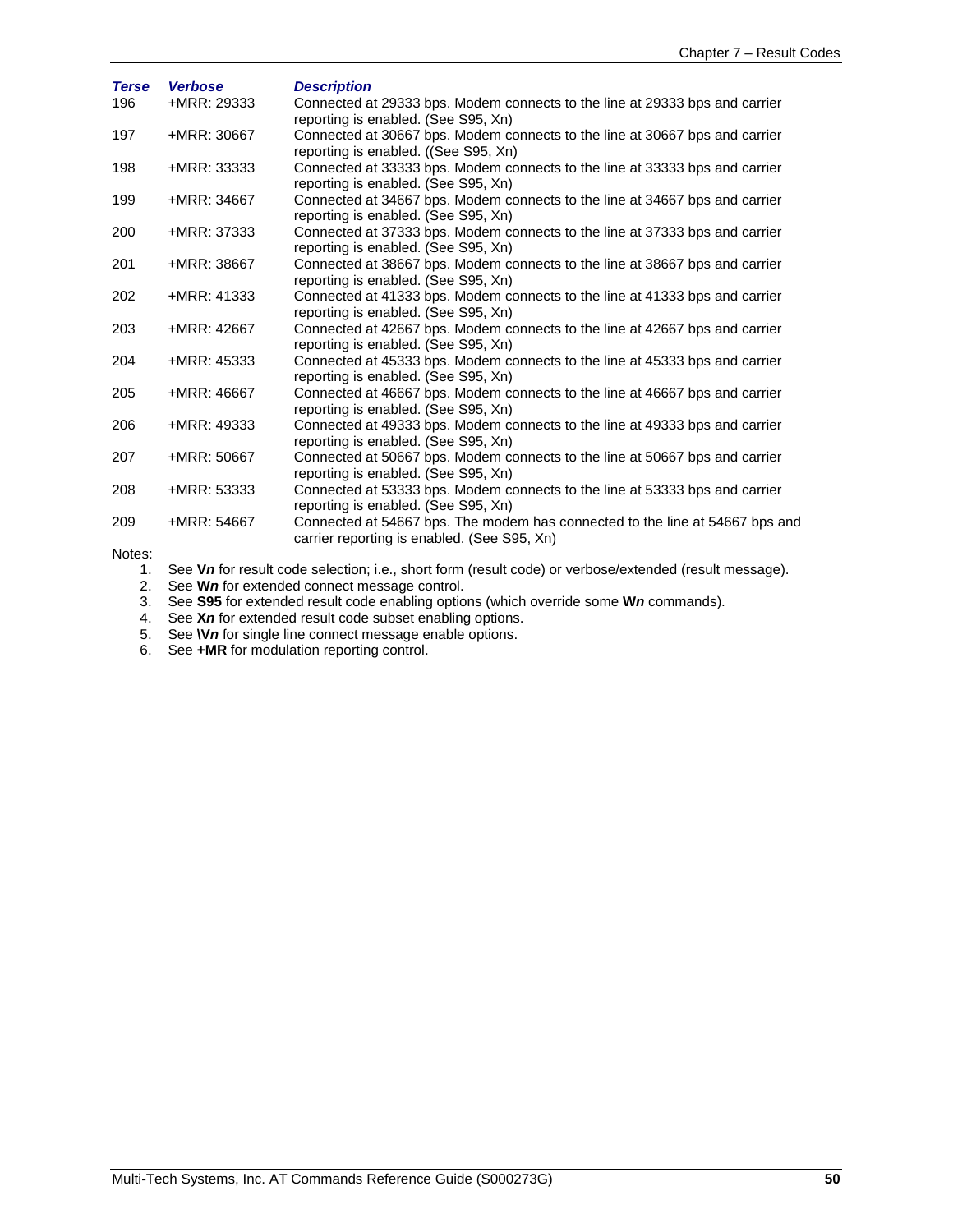# **Chapter 8 – Setting Country/Regional Codes**

#### **The Default Country/Regional Code is B5.**

#### **If You Want to Change the Country/Regional Code**

- **1.** View the List of Available Country/Regional Codes by executing the command **AT+GCI=?<CR>**
- **2.** Set and save the code by executing the command **AT+GCI=***nn***<CR>**
- **Note:** *nn* is the country/regional code. See the country/regional code list on the Multi-Tech Web site **3. OK** is displayed.
- **4.** The country code is then displayed (see the example below).

#### **To Verify the Country Code**

**1.** Type **AT+GCI?<CR>**, or you can type **ATI5<CR>**

#### **Example**

- **1.** Type the command **AT+GCI=B5<CR>**
- **2.** Verify **B5** was set by typing **AT+GCI?<CR>** or **ATI5<CR>**
- **3. B5** indicates the configuration is set for any **B5** country such as **Canada** or the **United States**, etc.

#### **Countries/Regions Supported**

See the list on the Multi-Tech Web site of countries and regions supported.

Go to:

#### **<http://www.multitech.com/PRODUCTS/Info/approvals>**

Then click on global modems. The Global Modem Country/Region Approvals page displays. On this page you can view approvals, configuration strings (which includes the country/regional code) and responses available in list form by selecting the country/region and/or product.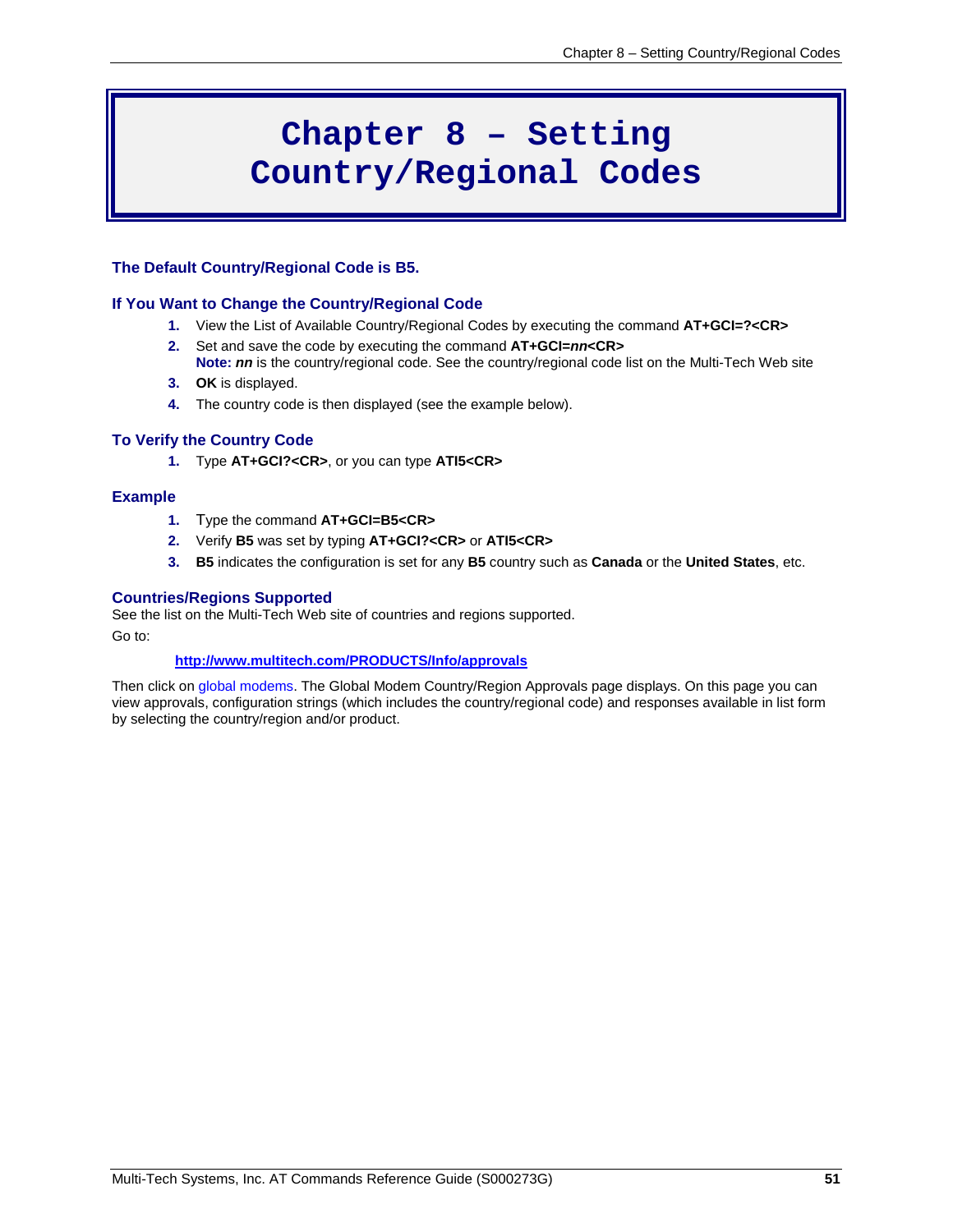# **Index**

### *3*

| 32-bit Frame Check Sequence - +EFCS                         | 21       |
|-------------------------------------------------------------|----------|
| A                                                           |          |
| Analog Source/Destination Selection - +VLS<br>Answer $-$ A  | 32<br>5  |
| <b>AT Commands</b>                                          |          |
| #CBNn - Store Callback Number                               | 19       |
| #CBPn - Store Callback Password                             | 19       |
| #DBn - Callback Enable/Disable                              | 19       |
| \$Cn - Key Abort                                            | 15       |
| \$Dn - DTR Dialing                                          | 15       |
| \$SBn - Serial Port Baud Rate                               | 15       |
| %Cn - Data Compression Control                              | 11       |
| %En - Line Quality Monitor                                  | 12       |
| %L - Line Signal Level                                      | 12       |
| %Q - Line Signal Quality                                    | 12       |
| %U - PCM Code Selection                                     | 12       |
| &Cn - Data Carrier Detect (DCD) Control                     | 8        |
| &Dn - Data Terminal Ready (DTR) Control                     | 8        |
| &En - Modem-Initiated Flow Control                          | 9        |
| &En - V.42 Error Correction Modes                           | 8        |
| &En - V.42bis Data Compression                              | 9        |
| &Fn - Load Factory Settings                                 | 9        |
| &Gn - V.22bis Guard Tone Control                            | 9        |
| &Kn - Flow Control Selection                                | 9        |
| &Mn - Communications Mode                                   | 9        |
| &Pn - Make/Break Dial Ratio                                 | 10       |
| &Qn - Sync/Async Mode                                       | 10       |
| &Rn - Clear to Send (CTS) Control                           | 10       |
| &Sn - Data Set Ready (DSR) Control                          | 10       |
| &Tn - Local Analog Loopback Test<br>&Tn - V.54 Test Command | 10<br>27 |
| &Vn - Display Current Configuration and Statistics          |          |
| for Last Connection                                         | 10       |
| &Wn - Store Current Configuration                           | 11       |
| &Xn - Synchronous Clock Source                              | 11       |
| &Yn - Select Profile for Hard Reset                         | 11       |
| &Z3 - Leased-Line Dial Back-up Number Storage               |          |
|                                                             | 11       |
| &Zn - Store Telephone Number                                | 11       |
| ** - Flash Memory Download                                  | 15       |
| *B - View Numbers in Blacklist                              | 15       |
| *D - View Delayed Numbers                                   | 15       |
| *E - Escape Remote Configuration                            | 16       |
| +++ - Escape Sequence                                       | 16       |
| +A8E - V.8 and V.8bis Operation Controls                    | 40       |
| +A8I - CI Signal Indication                                 | 40       |
| +DR - Data Compression Reporting                            | 20       |
| +DS - Data Compression                                      | 20       |
| +DS44 - V.44 Compression Select                             | 20       |
| +EB - Break Handling in Error Control Operation 21          |          |
| +EFCS - 32-bit Frame Check Sequence                         | 21       |
| +ER - Error Control Reporting                               | 21       |
| +ESR - Selective Reject                                     | 22       |
| +ETBM - Call Termination Buffer Management                  | 22       |
| +FCLASS= - Set Current Fax Class                            | 13       |

| +FCLASS=8 - Select Voice Mode                | 28 |
|----------------------------------------------|----|
| +FLO - Flow Control                          | 29 |
|                                              |    |
| +GCI - Country/Region of Installation        | 14 |
| +IFC - DTE-Modem Local Flow Control          | 23 |
| +ILRR - DTE-Modem Local Rate Reporting       | 23 |
| +IPR - Fixed DTE Rate                        | 24 |
| +MR - Modulation Reporting Control           | 24 |
|                                              |    |
| +MS= - Modulation Selection                  | 14 |
| +PCW=n - Call Waiting Enable                 | 17 |
| +PIG=n - PCM Upstream Ignore                 | 17 |
| +PQC=n - Quick Connect Control               | 17 |
|                                              |    |
| +PSS - Use Short Sequence                    | 17 |
| +VCID=n - Caller ID Selection                | 19 |
| +VDR - Distinctive Ring                      | 35 |
| +VDT - Control Tone Cadence Reporting        | 35 |
|                                              |    |
| +VGM - Microphone Gain                       | 37 |
| +VGR - Voice Gain Receive (Record Gain)      | 31 |
| +VGS - Speaker Gain                          | 37 |
| +VGT - Voice Gain Transmit (Playback Volume) | 31 |
| +VIP - Voice Initialize All Parameters       | 30 |
|                                              |    |
| +VIT - Voice Inactivity Timer (DTE/Modem)    | 32 |
| +VLS - Analog Source/Destination Selection   | 32 |
| +VNH - Automatic Hang-up Control             | 29 |
| +VPR - Select DTE/Modem Interface Rate (Turn |    |
|                                              |    |
| Off Autobaud)                                | 36 |
| +VRA - Ringback Goes Away Timer              | 33 |
| +VRID= - Caller ID Report Retrieved          | 19 |
| +VRN - Ringback Never Appeared Timer         | 34 |
|                                              |    |
| +VRX - Start Modem Receive                   | 30 |
| +VSD - Silence Detection (Quiet and Silence) | 34 |
| +VSM - Compression Method Selection          | 34 |
| +VSP - Speakerphone ON/OFF                   | 37 |
|                                              |    |
| +VTD - Beep Tone Duration Timer              | 35 |
| +VTS - Send Voice Tone(s)                    | 30 |
| +VTX - Start Modem Transmit (Playback)       | 31 |
| A - Answer code                              | 5  |
| A/-Repeat Last Command                       | 5  |
|                                              |    |
| <b>\An - Maximum MNP Block Size</b>          | 12 |
| AT - Attention code                          | 5  |
| <b>Bn-Communication Standard Setting</b>     | 5  |
| \Bn - Transmit Break                         | 12 |
|                                              |    |
| CIC - Connect Incoming Call                  | 41 |
| <b>CRIs - Call Request Identification</b>    | 41 |
| <b>CRNs - Call Request Number</b>            | 41 |
| <b>CRSx-Call Request Address</b>             | 41 |
|                                              |    |
| DIC - Disregard Incoming Call                | 41 |
| $Ds - Dial$                                  | 5  |
| DS=n - Dial Stored Telephone Number          | 6  |
| En - Echo Command Mode Characters            | 6  |
| Hn - Hook Control                            | 6  |
|                                              |    |
| In - Information Request                     | 6  |
| <b>\Kn-Break Control</b>                     | 13 |
| -Kn - MNP Extended Services                  | 15 |
| L5 - Lists Current Operating Parameters      | 6  |
|                                              |    |
| Mn - Monitor Speaker Mode                    | 6  |
| <b>\Nn - Error Correction Mode Selection</b> | 13 |
| On - Return Online to Data Mode              | 6  |
| P - Pulse Dialing                            | 6  |
|                                              |    |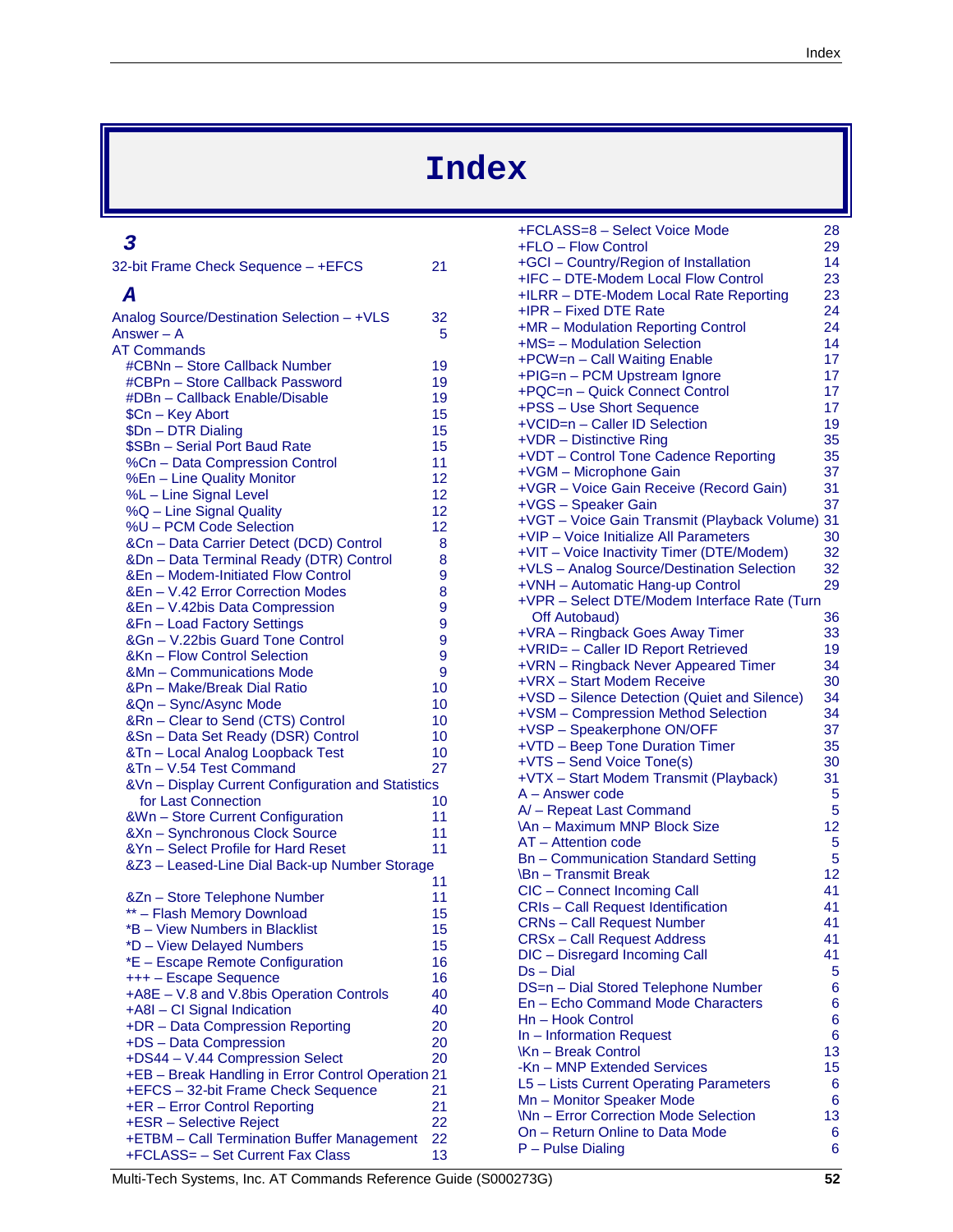| -QCPC - Force Full Startup Procedure Next  |                |
|--------------------------------------------|----------------|
| Connection                                 | 18             |
| -QCPS - Enable Quick Connect Profile Save  | 18             |
| On - Result Codes Enable/Disable           | $\overline{7}$ |
| RLD - List Request of Delayed Call Number  | 41             |
| RLF - List Request of Forbidden Number     | 42             |
| <b>RLI-List Identification Number</b>      | 42             |
| <b>RLN</b> – List Request of Stored Number | 42             |
| PRIa                                       | 41             |
| <b>PRN<sub>x</sub></b>                     | 41             |
| Sr - Select Register                       | $\overline{7}$ |
| Sr? - Read Register Value                  | $\overline{7}$ |
| Sr=n - Set Register Value                  | $\overline{7}$ |
| -STE= - Set Telephony Extension            | 25             |
| $T -$ Tone Dialing                         | $\overline{7}$ |
| Vn - Result Code Format                    | $\overline{7}$ |
| <b>Wn-Single Line Connect Message</b>      | 13             |
| Wn - Connect Message Control               | $\overline{7}$ |
| Xn - Result Code Selection                 | $\overline{7}$ |
| Yn - Long Space Disconnect                 | 8              |
| Zn - Modem Reset                           | 8              |
| Attention code - AT                        | 5              |
| Automatic Hang-up Control - +VNH           | 29             |
|                                            |                |

### *B*

| Beep Tone Duration Timer - +VTD                 | 35  |
|-------------------------------------------------|-----|
| Break Control - \Kn                             | 13  |
| Break Handling in Error Control Operation - +EB | -21 |

### *C*

| <b>Call Control Command</b>                |                |
|--------------------------------------------|----------------|
| -STE= - Set Telephony Extension            | 25             |
| Call Request Address - CRSx                | 41             |
| Call Request Identification - CRIs         | 41             |
| <b>Call Request Number - CRNs</b>          | 41             |
| Call Termination Buffer Management - +ETBM | 22             |
| Call Waiting Enable - +PCW=n               | 17             |
| Callback Enable/Disable - #DBn             | 19             |
| <b>Callback Security Commands</b>          |                |
| #CBNn - Store Callback Number              | 19             |
| #CBPn - Store Callback Password            | 19             |
| #DBn - Callback Enable/Disable             | 19             |
| +DR - Data Compression Reporting           | 20             |
| +DS - Data Compression                     | 20             |
| +DS44 - V.44 Compression Select            | 20             |
| <b>Caller ID Commands</b>                  |                |
| +VCID=n - Caller ID Selection              | 19             |
| +VRID= - Caller ID Report Retrieved        | 19             |
| Caller ID Report Retrieved - +VRID=        | 19             |
| Caller ID Selection - +VCID=n              | 19             |
| CFI-V.25bis Response                       | 42             |
| CI Signal Indication $- +$ A8I             | 40             |
| Clear to Send (CTS) Control - &Rn          | 10             |
| CNX - V.25bis Response                     | 42             |
| command mode                               | 4              |
| command string                             | 4              |
| Communication Standard Setting - Bn        | 5              |
| Communications Mode - & Mn                 | 9              |
| Compression Method Selection - +VSM        | 34             |
| Connect Incoming Call - CIC                | 41             |
| Connect Message Control - Wn               | $\overline{7}$ |
| Control Tone Cadence Reporting - +VDT      | 35             |
| Countries or regions supported             | 51             |
| Country/Region of Installation - +GCI      | 14             |
| <b>Country/Regional Codes Setting</b>      | 51             |
| D                                          |                |
|                                            |                |
|                                            |                |

|                                                       | Index |
|-------------------------------------------------------|-------|
| Data Compression - +DS                                | 20    |
| Data Compression Control - %Cn                        | 11    |
| Data Compression Reporting - +DR                      | 20    |
| data mode                                             | 4     |
| Data Set Ready (DSR) Control - &Sn                    | 10    |
| Data Terminal Ready (DTR) Control - &Dn               | 8     |
| $Dial - Ds$                                           | 5     |
| Dial Stored Telephone Number - DS=s                   | 6     |
| Display Current Configuration and Statistics for Last |       |
| Connection - & Vn                                     | 10    |
| Disregard Incoming Call – DIC                         | 41    |
| Distinctive $Ring - + VDR$                            | 35    |
| DLC - V.25bis Response                                | 42    |
| <b>DTE Commands</b>                                   |       |
| +IFC - DTE-Modem Local Flow Control                   | 23    |
| +ILRR - DTE-Modem Local Rate Reporting                | 23    |
| +IPR - Fixed DTE Rate                                 | 24    |
| DTE-Modem Local Flow Control - +IFC                   | 23    |
| DTE-Modem Local Rate Reporting - +ILRR                | 23    |
| DTR Dialing - \$Dn                                    | 15    |

### *E*

| Echo Command Mode Characters - En                  | 6  |
|----------------------------------------------------|----|
| Enable Quick Connect Profile Save - - QCPS         | 18 |
| <b>Enter Key</b>                                   | 5  |
| <b>Error Control Commands</b>                      |    |
| +EB – Break Handling in Error Control Operation 21 |    |
| +EFCS - 32-bit Frame Check Sequence                | 21 |
| +ER - Error Control Reporting                      | 21 |
| +ESR - Selective Reject                            | 22 |
| +ETBM - Call Termination Buffer Management         | 22 |
| Error Control Reporting - +ER                      | 21 |
| Error Correction Mode Selection - \Nn              | 13 |
| <b>Escape Commands</b>                             |    |
| *E – Escape Remote Configuration                   | 16 |
| +++ - Escape Sequence                              | 16 |
| Escape Remote Configuration - *E                   | 16 |
| Escape Sequence - +++                              | 16 |

### *F*

| Fixed DTE Rate $-$ +IPR                         | 24 |
|-------------------------------------------------|----|
| Flash Memory Download - **                      | 15 |
| $Flow Control - + FLO$                          | 29 |
| Flow Control Selection - & Kn                   | 9  |
| Force Full Startup Procedure Next Connection -- |    |
| OCPC                                            | 18 |

### *H*

| Hook Control - Hn |  |
|-------------------|--|
|                   |  |

### *I*

| $INC - V.25$ bis Response | 42 |
|---------------------------|----|
| Information Request – In  | 6  |

### *K*

Key Abort – \$Cn 15

### *L*

| COMPLESSION MEMOR DELECTION - + VOIN    | 34 |                                                   |    |
|-----------------------------------------|----|---------------------------------------------------|----|
| Connect Incoming Call - CIC             | 41 | Leased-Line Dial Back-up Number Storage - & Z3 11 |    |
| Connect Message Control - Wn            |    | Line Quality Monitor - %En                        | 12 |
| Control Tone Cadence Reporting - +VDT   | 35 | Line Signal Level $-$ %L                          | 12 |
| Countries or regions supported          | 51 | Line Signal Quality $-$ %Q                        | 12 |
| Country/Region of Installation - +GCI   | 14 | List Identification Number - RLI                  | 42 |
| Country/Regional Codes Setting          | 51 | List Request of Delayed Call Number - RLD         | 41 |
|                                         |    | List Request of Forbidden Number - RLF            | 42 |
|                                         |    | List Request of Stored Number - RLN               | 42 |
| Data Carrier Detect (DCD) Control - &Cn | я  | Lists Current Operating Parameters - L5           | 6  |
|                                         |    |                                                   |    |

Multi-Tech Systems, Inc. AT Commands Reference Guide (S000273G) **53**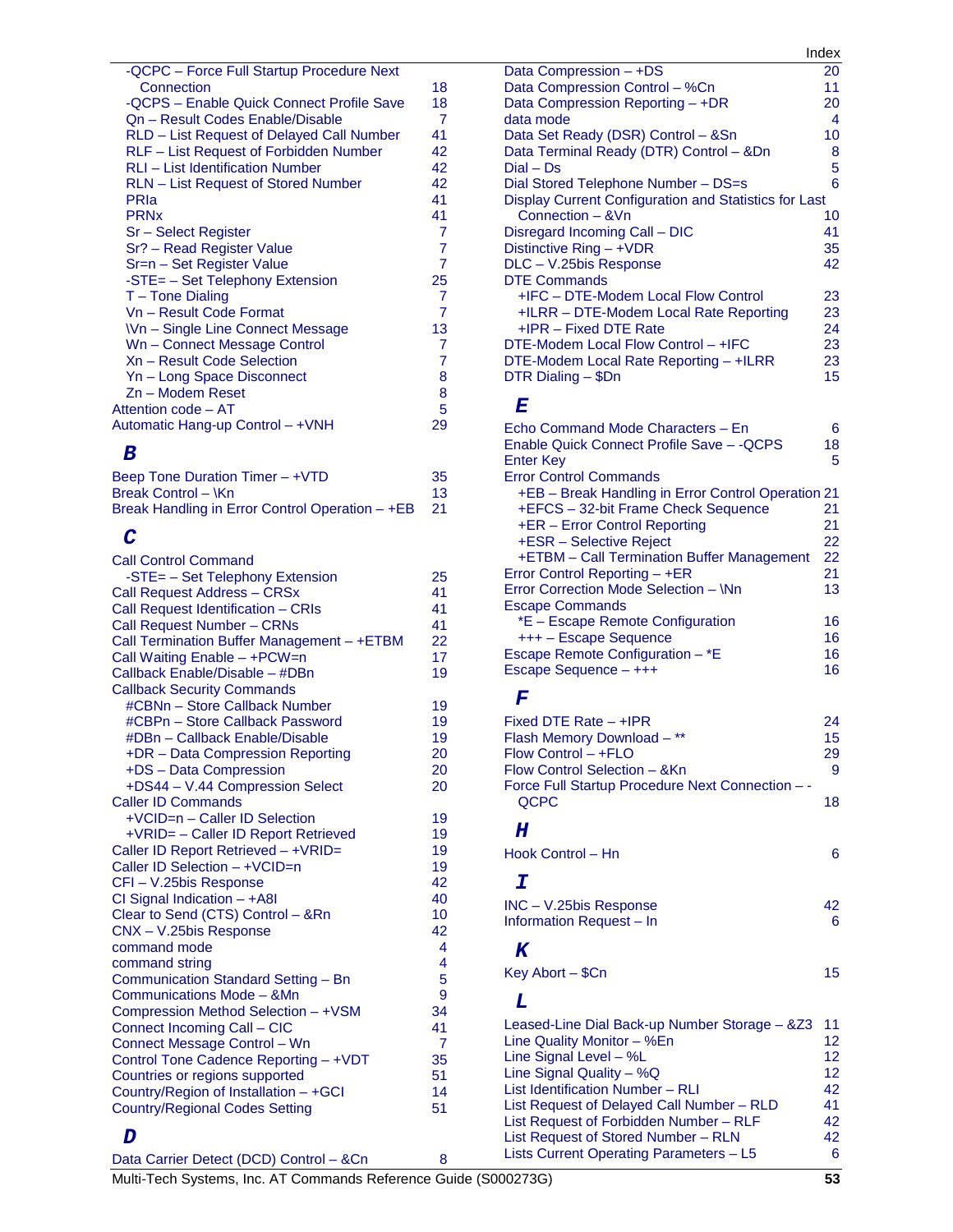| Load Factory Settings - & Fn              | 9  |
|-------------------------------------------|----|
| Local Analog Loopback Test - &Tn          | 10 |
| Long Space Disconnect - Yn                | 8  |
| M                                         |    |
| Make/Break Dial Ratio - &Pn               | 10 |
| Maximum MNP Block Size - VAn              | 12 |
| Microphone Gain - + VGM                   | 37 |
| MNP Extended Services - - Kn              | 15 |
| <b>Modem Connection Commands</b>          |    |
| +PCW=n - Call Waiting Enable              | 17 |
| +PIG=n - PCM Upstream Ignore              | 17 |
| +PQC=n - Quick Connect Control            | 17 |
| +PSS - Use Short Sequence                 | 17 |
| -QCPC - Force Full Startup Procedure Next |    |
| Connection                                | 18 |
| -QCPS - Enable Quick Connect Profile Save | 18 |
| Modem Reset - Zn                          | 8  |
| Modem-Initiated Flow Control - & En       | 9  |
| <b>Modulation Command</b>                 |    |
| +MR – Modulation Reporting Control        | 24 |
| Modulation Reporting Control - +MR        | 24 |
| Modulation Selection - +MS=               | 14 |
| Monitor Speaker Mode - Mn                 | 6  |

### *O*

| Online command mode |  |
|---------------------|--|
|                     |  |

# *P*

| PCM Code Selection – %U      | 12 |
|------------------------------|----|
| PCM Upstream Ignore - +PIG=n | 17 |
| press Enter                  |    |
| Pulse Dialing - P            | հ  |

# *Q*

| Quick Connect Control - +PQC=n |  |
|--------------------------------|--|
|--------------------------------|--|

### *R*

| Read Register Value - Sr?            |    |
|--------------------------------------|----|
| Repeat Last Command - A/             | 5  |
| Result Code Format - Vn              |    |
| Result Code Selection - Xn           |    |
| Result Codes Enable/Disable - Qn     |    |
| 46, 47, 48, 49, 50<br>results codes  |    |
| Return Online to Data Mode - On      | 6  |
| Ringback Goes Away Timer - +VRA      | 33 |
| Ringback Never Appeared Timer - +VRN | 34 |

### *S*

|                                              |    | +VDR- Distinctive Rir          |
|----------------------------------------------|----|--------------------------------|
| Program Identification Number - PRIa         | 41 | +VDT- Control Tone             |
| Program Number - PRNx                        | 41 | +VGR - Voice Gain R            |
| Select DTE/Modem Interface Rate (Turn Off    |    | +VGT - Voice Gain Ti           |
| Autobaud) – +VPR                             | 36 | +VIP - Voice Initialize        |
| Select Profile for Hard Reset - & Yn         | 11 | +VIT - Voice Inactivity        |
| Select Register – Sr                         | 7  | +VLS - Analog Sourc            |
| Select Voice Mode - +FCLASS=8                | 28 | +VPR - Select DTE/N            |
| Selective Reject - +ESR                      | 22 | Off Autobaud)                  |
| Send Voice Tone(s) - +VTS                    | 30 | +VRA - Ringback Go             |
| Serial Port Baud Rate - \$SBn                | 15 | +VRN - Ringback Net            |
| Set Current Fax Class - +FCLASS=             | 13 | +VRX - Start Modem             |
| Set Register Value - Sr=n                    | 7  | +VSD - Silence Deteo           |
| Set Telephony Extension - - STE=             | 25 | +VSM - Compression             |
| Silence Detection (Quiet and Silence) - +VSD | 34 | $+VTD - Beep$ Tone D           |
| Single Line Connect Message - \Vn            | 13 | +VTS - Send Voice T            |
| Speaker Gain - +VGS                          | 37 | +VTX - Start Modem             |
| Speakerphone Commands                        |    | <b>Voice Configuration Cor</b> |
| +VGM - Microphone Gain                       | 37 | +FCLASS=8 - Select             |

|                                                                                            | Index    |
|--------------------------------------------------------------------------------------------|----------|
| +VGS - Speaker Gain                                                                        | 37       |
| +VSP - Speakerphone ON/OFF<br>Speakerphone ON/OFF - +VSP                                   | 37<br>37 |
| <b>S-Registers</b>                                                                         | 43       |
| Start Modem Receive - + VRX                                                                | 30       |
| Start Modem Transmit (Playback) - +VTX                                                     | 31       |
| Store Callback Number - #CBNn<br>Store Callback Password - #CBPn                           | 19<br>19 |
| Store Current Configuration - & Wn                                                         | 11       |
| Store Telephone Number - &Zn                                                               | 11       |
| Sync/Async Mode - &Qn                                                                      | 10       |
| Synchronous Clock Source - &Xn                                                             | 11       |
| Т                                                                                          |          |
| <b>Test Command</b>                                                                        |          |
| &Tn - V.54 Test Command                                                                    | 27       |
| Tone Dialing $-$ T<br>Transmit Break - \Bn                                                 | 7<br>12  |
|                                                                                            |          |
| $\boldsymbol{U}$                                                                           |          |
| Unformatted Form Reporting - Caller ID<br>Use Short Sequence - +PSS                        | 38<br>17 |
|                                                                                            |          |
| $\mathtt{v}$                                                                               |          |
| V.22bis Guard Tone Control - & Gn                                                          | 9        |
| V.25bis Commands<br>CIC - Connect Incoming Call                                            | 41       |
| <b>CRIs - Call Request Identification</b>                                                  | 41       |
| <b>CRNs - Call Request Number</b>                                                          | 41       |
| <b>CRSx-Call Request Address</b>                                                           | 41       |
| DIC - Disregard Incoming Call<br>RLD - List Request of Delayed Call Number                 | 41<br>41 |
| RLF - List Request of Forbidden Number                                                     | 42       |
| RLI - List Identification Number                                                           | 42       |
| RLN - List Request of Stored Number                                                        | 42       |
| PRIa<br><b>PRN<sub>x</sub></b>                                                             | 41<br>41 |
| V.42 Error Correction Modes - & En                                                         | 8        |
| V.42bis Data Compression - &En                                                             | 9        |
| V.44 Compression Select - +DS44                                                            | 20       |
| V.54 Test Command - &Tn                                                                    | 27       |
| V.8 / V.8bis Commands<br>+A8E - V.8 and V.8bis Operation Controls                          | 40       |
| +A8I - CI Signal Indication                                                                | 40       |
| V.8 and V.8bis Operation Controls - +A8E                                                   | 40       |
| VAL - V.25bis Response                                                                     | 42       |
| View Delayed Numbers - *D<br>View Numbers in Blacklist - *B                                | 15<br>15 |
| <b>Voice Commands</b>                                                                      |          |
| +VDR- Distinctive Ring                                                                     | 35       |
| +VDT- Control Tone Cadence Reporting                                                       | 35       |
| +VGR - Voice Gain Receive (Record Gain)<br>+VGT - Voice Gain Transmit (Playback Volume)    | 31<br>31 |
| +VIP - Voice Initialize All Parameters                                                     | 30       |
| +VIT - Voice Inactivity Timer (DTE/Modem)                                                  | 32       |
| +VLS - Analog Source/Destination Selection<br>+VPR - Select DTE/Modem Interface Rate (Turn | 32       |
| Off Autobaud)                                                                              | 36       |
| +VRA - Ringback Goes Away Timer                                                            | 33       |
| +VRN - Ringback Never Appeared Timer                                                       | 34       |
| +VRX - Start Modem Receive<br>+VSD - Silence Detection (Quiet and Silence)                 | 30<br>34 |
| +VSM - Compression Method Selection                                                        | 34       |
| +VTD - Beep Tone Duration Timer                                                            | 35       |
| +VTS - Send Voice Tone(s)                                                                  | 30       |
| +VTX - Start Modem Transmit (Playback)<br><b>Voice Configuration Commands</b>              | 31       |
| +FCLASS=8 - Select Voice Mode                                                              | 28       |